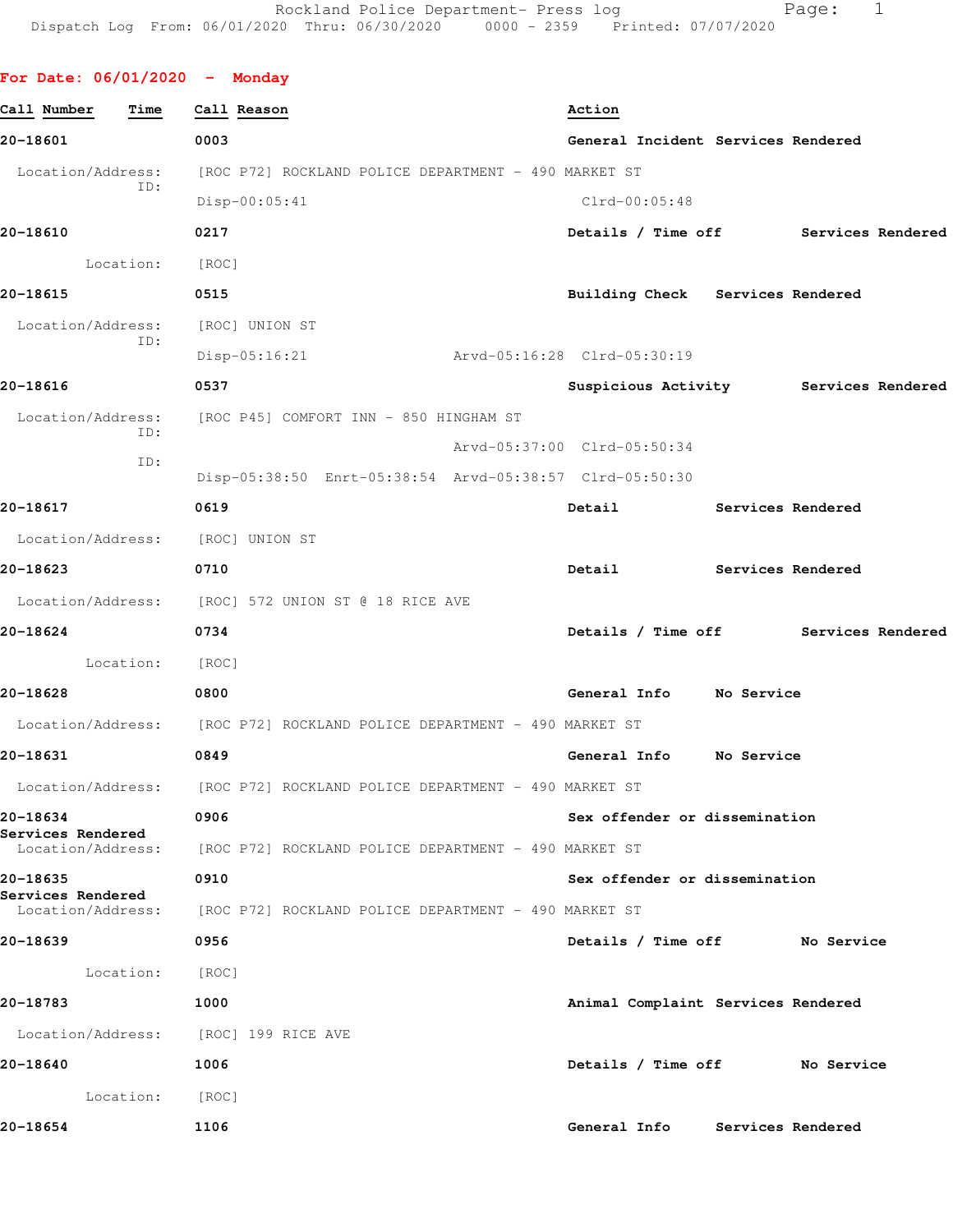|                   | Rockland Police Department- Press log<br>Dispatch Log From: 06/01/2020 Thru: 06/30/2020 0000 - 2359 Printed: 07/07/2020 |                             |                                           |                   | Page:             | 2 |
|-------------------|-------------------------------------------------------------------------------------------------------------------------|-----------------------------|-------------------------------------------|-------------------|-------------------|---|
|                   | Location/Address: [ROC 206] 51 MAPLE ST Apt. #433                                                                       |                             |                                           |                   |                   |   |
| 20-18655          | 1121                                                                                                                    |                             | Motor Vehicle Complaint Services Rendered |                   |                   |   |
| Location/Address: | [ROC P98] DOLLAR TREE - 201 MARKET ST                                                                                   |                             |                                           |                   |                   |   |
| ID:               |                                                                                                                         | Arvd-11:21:00 Clrd-11:23:09 |                                           |                   |                   |   |
| 20-18657          | 1138                                                                                                                    |                             | 911 Hang Up                               | Investigated      |                   |   |
| Location/Address: | [ROC] 64 HOWARD ST                                                                                                      |                             |                                           |                   |                   |   |
| ID:               | Disp-11:39:45 Enrt-11:39:50 Arvd-11:41:29 Clrd-11:47:22                                                                 |                             |                                           |                   |                   |   |
| 20-18661          | 1156                                                                                                                    |                             | General Info Services Rendered            |                   |                   |   |
|                   | Location/Address: [ROC P72] ROCKLAND POLICE DEPARTMENT - 490 MARKET ST                                                  |                             |                                           |                   |                   |   |
| 20-18665          | 1244                                                                                                                    |                             | 911 Accidental Services Rendered          |                   |                   |   |
| Location/Address: | [ROC] 340 CENTRE AVE Apt. #47                                                                                           |                             |                                           |                   |                   |   |
| ID:               | Disp-12:44:57 Enrt-12:45:01 Arvd-12:56:57 Clrd-13:00:00                                                                 |                             |                                           |                   |                   |   |
| 20-18670          | 1316                                                                                                                    |                             | Motor Vehicle Stop Verbal Warning         |                   |                   |   |
| Location/Address: | [ROC] 305 UNION ST @ 16 PARK ST                                                                                         |                             |                                           |                   |                   |   |
| ID:               |                                                                                                                         | Arvd-13:16:00 Clrd-13:19:46 |                                           |                   |                   |   |
| 20-18677          | 1333                                                                                                                    |                             | General Info Services Rendered            |                   |                   |   |
| Location/Address: | [ROC P72] ROCKLAND POLICE DEPARTMENT - 490 MARKET ST                                                                    |                             |                                           |                   |                   |   |
| 20-18678          | 1336                                                                                                                    | Complaint                   |                                           | Gone on arrival   |                   |   |
| Location/Address: | [HOL 1812] CVS (NORTH FRANKLIN) - 480 N FRANKLIN ST                                                                     |                             |                                           |                   |                   |   |
| ID:               | Disp-13:37:19 Enrt-13:37:24 Arvd-13:39:22 Clrd-13:54:02                                                                 |                             |                                           |                   |                   |   |
| ID:               | Disp-13:37:27 Enrt-13:37:29 Arvd-13:40:14 Clrd-13:54:10                                                                 |                             |                                           |                   |                   |   |
| Fire Unit:        | ROCKEN1-Pumper-Rockland Engine 1<br>Disp-13:55:56<br>InQrtsUnavl-13:56:08 InSrvce-13:56:12                              |                             | $Clrd-13:56:03$                           |                   |                   |   |
| 20-18679          | 1337                                                                                                                    |                             | Details / Time off                        |                   | No Service        |   |
| Location:         | [ROC]                                                                                                                   |                             |                                           |                   |                   |   |
| 20-19661          | 1345                                                                                                                    |                             | Animal Complaint Services Rendered        |                   |                   |   |
| Location/Address: | [ROC] 16 WEBSTER ST                                                                                                     |                             |                                           |                   |                   |   |
| 20-18681          | 1352                                                                                                                    |                             | General Info                              | Services Rendered |                   |   |
| Location/Address: | [ROC] 202 MARKET ST                                                                                                     |                             |                                           |                   |                   |   |
| 20-18684          | 1412                                                                                                                    |                             | Suspicious Activity                       |                   | Services Rendered |   |
| Location/Address: | [ROC] 28 WILLOW POND DR                                                                                                 |                             |                                           |                   |                   |   |
| ID:               | Disp-14:14:12 Enrt-14:14:14 Arvd-14:14:16 Clrd-14:31:43                                                                 |                             |                                           |                   |                   |   |
| ID:               | Disp-14:17:08 Enrt-14:17:10 Arvd-14:17:12 Clrd-14:31:40                                                                 |                             |                                           |                   |                   |   |
| 20-18691          | 1500                                                                                                                    |                             | General Info                              | Services Rendered |                   |   |
| Location/Address: | [ROC P72] ROCKLAND POLICE DEPARTMENT - 490 MARKET ST                                                                    |                             |                                           |                   |                   |   |
| 20-18697          | 1524                                                                                                                    |                             | General Info                              | Services Rendered |                   |   |
|                   |                                                                                                                         |                             |                                           |                   |                   |   |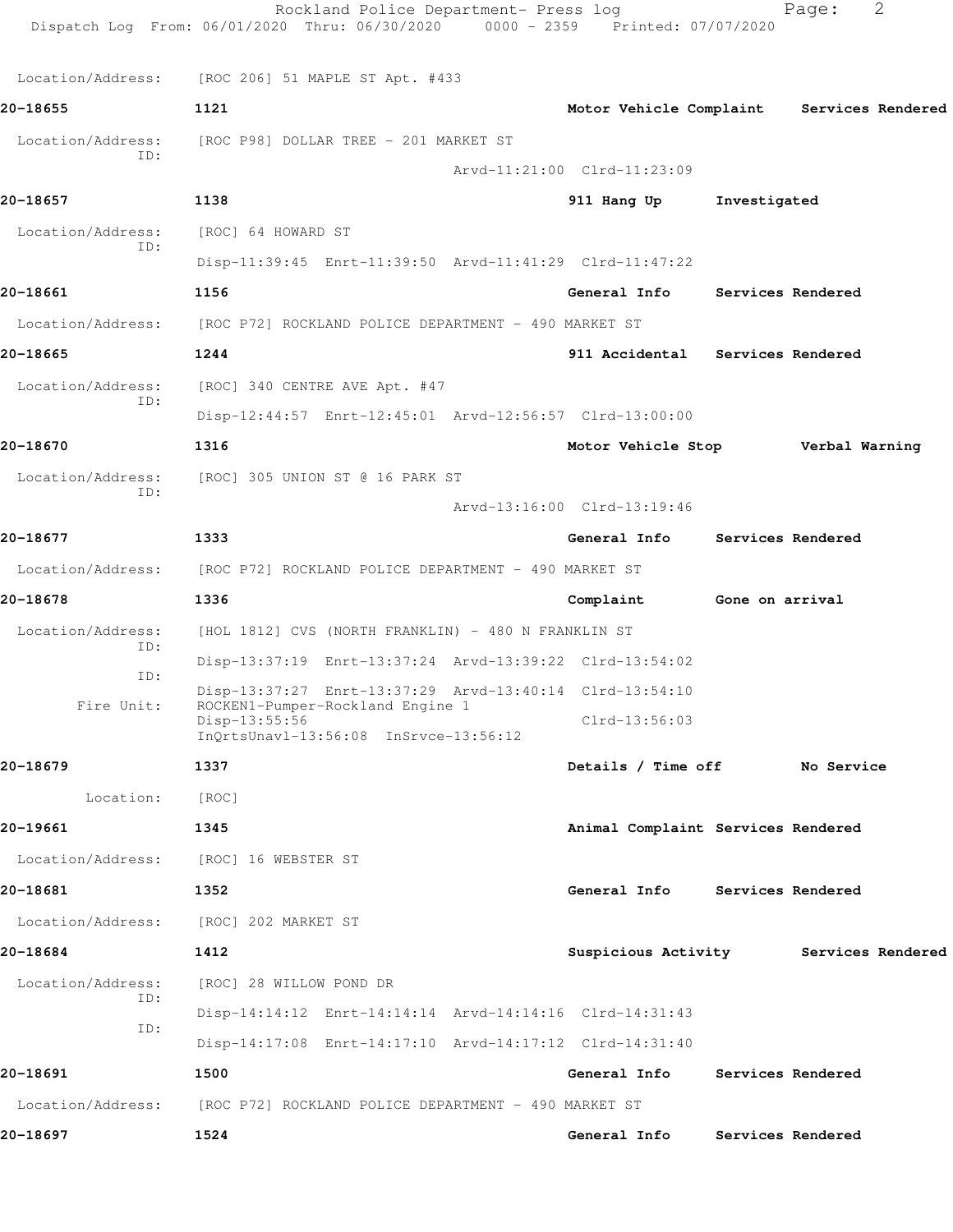|                   | Rockland Police Department- Press log<br>Dispatch Log From: 06/01/2020 Thru: 06/30/2020 0000 - 2359 Printed: 07/07/2020 |                                      |                | Page:              | 3 |
|-------------------|-------------------------------------------------------------------------------------------------------------------------|--------------------------------------|----------------|--------------------|---|
|                   | Location/Address: [ROC P72] ROCKLAND POLICE DEPARTMENT - 490 MARKET ST                                                  |                                      |                |                    |   |
| 20-18698          | 1526                                                                                                                    | Details / Time off Services Rendered |                |                    |   |
| Location:         | [ROC]                                                                                                                   |                                      |                |                    |   |
| 20-18701          | 1528                                                                                                                    | General Info Services Rendered       |                |                    |   |
| Location/Address: | [ROC] PLAIN ST                                                                                                          |                                      |                |                    |   |
| 20-18699          | 1529                                                                                                                    | 911 Accidental Services Rendered     |                |                    |   |
| Location/Address: | [ROC P65] 7-ELEVEN CONVENIENCE STORE - 92 MARKET ST                                                                     |                                      |                |                    |   |
| ID:               | Disp-15:30:16 Enrt-15:30:48 Arvd-15:33:18 Clrd-15:33:20                                                                 |                                      |                |                    |   |
| 20-18706          | 1605                                                                                                                    | 911 Hang Up Services Rendered        |                |                    |   |
| Vicinity of:      | [ROC P86] MOBIL GAS STATION - 158 MARKET ST                                                                             |                                      |                |                    |   |
| ID:               | Disp-16:06:28 Enrt-16:06:32 Arvd-16:12:26 Clrd-16:12:38                                                                 |                                      |                |                    |   |
| 20-18709          | 1618                                                                                                                    | Motor Vehicle Complaint              |                | Investigated       |   |
| Vicinity of:      | [ROC] LIBERTY ST                                                                                                        |                                      |                |                    |   |
| ID:               | Disp-16:24:27 Enrt-16:24:31 Arvd-16:27:09 Clrd-16:27:40                                                                 |                                      |                |                    |   |
| 20-18711          | 1625                                                                                                                    | General Info                         | Appears Secure |                    |   |
|                   | Location/Address: [ROC P72] ROCKLAND POLICE DEPARTMENT - 490 MARKET ST                                                  |                                      |                |                    |   |
| 20-18713          | 1634                                                                                                                    | Assist Other Agency                  |                | Services Rendered  |   |
| Location:         | [BOS] COPLEY SQUARE BOSTON/ METRO LEC                                                                                   |                                      |                |                    |   |
| ID:               | Disp-16:36:02 Enrt-16:36:06 Arvd-16:36:13 Clrd-17:01:47                                                                 |                                      |                |                    |   |
| ID:               | $Disp-16:45:44$                                                                                                         | Arvd-16:45:53 Clrd-17:01:47          |                |                    |   |
| ID:               | Disp-16:46:39                                                                                                           | Arvd-16:46:47 Clrd-17:01:47          |                |                    |   |
| ID:               | Disp-16:47:35                                                                                                           | $Clrd-16:51:46$                      |                |                    |   |
| ID:               | $Disp-16:49:10$                                                                                                         | Arvd-16:49:19 Clrd-17:01:47          |                |                    |   |
| ID:               | Disp-16:51:22 Enrt-16:51:29 Arvd-16:51:36 Clrd-17:01:47                                                                 |                                      |                |                    |   |
| ID:               | $Disp-16:52:16$                                                                                                         | Arvd-16:52:24 Clrd-17:01:47          |                |                    |   |
| 20-18717          | 1705                                                                                                                    | <b>TIME OFF</b>                      |                | No Action Required |   |
| Location/Address: | [ROC P72] ROCKLAND POLICE DEPARTMENT - 490 MARKET ST                                                                    |                                      |                |                    |   |
| ID:               |                                                                                                                         | Arvd-17:05:53 Clrd-17:07:03          |                |                    |   |
| 20-18719          | 1709                                                                                                                    | Assist Public                        |                | Services Rendered  |   |
| Location/Address: | [ROC 206] 51 MAPLE ST Apt. #238                                                                                         |                                      |                |                    |   |
| ID:               | Disp-17:12:08 Enrt-17:12:14                                                                                             | Clrd-17:15:55                        |                |                    |   |
| ID:               | Disp-17:41:43 Enrt-17:41:47 Arvd-17:41:50 Clrd-18:04:50                                                                 |                                      |                |                    |   |
| 20-18720          | 1711                                                                                                                    | Disturbance                          |                | Services Rendered  |   |
| Location/Address: | [ROC] 34 CRESTVIEW ST                                                                                                   |                                      |                |                    |   |
| ID:<br>ID:        | Disp-17:12:34 Enrt-17:13:35 Arvd-17:16:33 Clrd-17:16:40                                                                 |                                      |                |                    |   |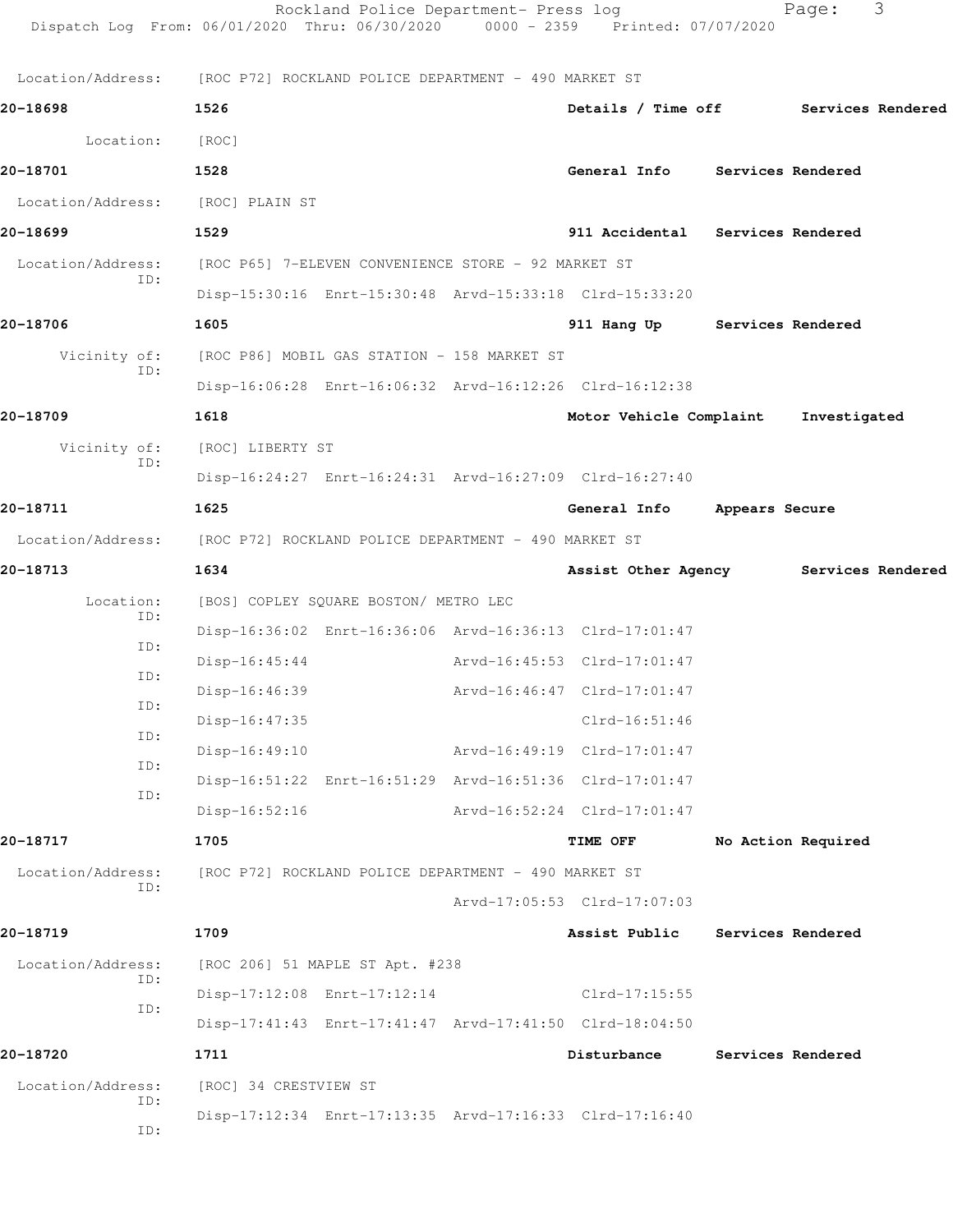|                                  | Dispatch Log From: 06/01/2020 Thru: 06/30/2020          | Rockland Police Department- Press log<br>$0000 - 2359$ | Printed: 07/07/2020            | 4<br>Page:                            |
|----------------------------------|---------------------------------------------------------|--------------------------------------------------------|--------------------------------|---------------------------------------|
|                                  | Disp-17:13:52 Enrt-17:13:57                             |                                                        | Clrd-17:15:39                  |                                       |
| ID:                              | Disp-17:18:25 Enrt-17:18:27 Arvd-17:21:03 Clrd-17:33:11 |                                                        |                                |                                       |
| 20-18721                         | 1714                                                    |                                                        | Disturbance                    | Services Rendered                     |
| Location/Address:                | [ROC P98] DOLLAR TREE - 201 MARKET ST                   |                                                        |                                |                                       |
| ID:                              | Disp-17:15:11 Enrt-17:15:58 Arvd-17:23:46 Clrd-17:39:02 |                                                        |                                |                                       |
| ID:                              | Disp-17:15:55 Enrt-17:16:04 Arvd-17:18:29 Clrd-17:38:36 |                                                        |                                |                                       |
| ID:                              | Disp-17:15:59 Enrt-17:16:11 Arvd-17:23:47 Clrd-17:38:59 |                                                        |                                |                                       |
| ID:                              | Disp-17:16:46 Enrt-17:16:49 Arvd-17:16:50 Clrd-17:18:20 |                                                        |                                |                                       |
| 20-18723                         | 1738                                                    |                                                        | 911 Accidental No Service      |                                       |
| Location:                        | [ROC]                                                   |                                                        |                                |                                       |
| 20-18726                         | 1759                                                    |                                                        |                                | Assist Public Services Rendered       |
| Location/Address:                | [ROC 140] 292 MARKET ST                                 |                                                        |                                |                                       |
| ID:                              | Disp-18:02:55 Enrt-18:03:11                             |                                                        | Clrd-18:14:36                  |                                       |
| 20-18727                         | 1802                                                    |                                                        | Burglar Alarm                  | Building Checked/Secured              |
| Location/Address:<br>ID:         | [ROC P91] ROCKLAND ATHLETIC SUPPLIES - 320 UNION ST     |                                                        |                                |                                       |
| ID:                              | Disp-18:04:59 Enrt-18:05:09                             |                                                        | Clrd-18:13:39                  |                                       |
|                                  | Disp-18:05:05 Enrt-18:05:09 Arvd-18:09:57 Clrd-18:13:42 |                                                        |                                |                                       |
| 20-18730                         | 1816                                                    |                                                        |                                | Assist Other Agency Services Rendered |
| Location/Address:<br>ID:         | [ROC] 652 LIBERTY ST Apt. #2                            |                                                        |                                |                                       |
|                                  | Disp-18:22:10                                           |                                                        | Clrd-18:50:27                  |                                       |
| 20-18748                         | 2041                                                    |                                                        |                                | General Incident Services Rendered    |
| Location/Address:<br>ID:         | [ROC P72] ROCKLAND POLICE DEPARTMENT - 490 MARKET ST    |                                                        |                                |                                       |
|                                  | Disp-20:45:33                                           |                                                        | Clrd-20:45:47                  |                                       |
| 20-18750                         | 2106                                                    |                                                        |                                | Animal Complaint Services Rendered    |
| Location/Address:<br>ID:         | [HAN] 1566 HANOVER ST                                   |                                                        |                                |                                       |
|                                  | $Disp-21:09:21$                                         |                                                        | Arvd-21:09:27 Clrd-21:09:30    |                                       |
| For Date: $06/02/2020 -$ Tuesday |                                                         |                                                        |                                |                                       |
| 20-18758                         | 0001                                                    |                                                        | SHIFT ASSIGNMENTSNo Service    |                                       |
| Location/Address:                | [ROC P72] ROCKLAND POLICE DEPARTMENT - 490 MARKET ST    |                                                        |                                |                                       |
| ID:                              |                                                         |                                                        | Arvd-00:01:00 Clrd-00:03:39    |                                       |
| 20-18759                         | 0015                                                    |                                                        | Noise Complaint Peace Restored |                                       |
| Location/Address:                | [ROC 206] 51 MAPLE ST Apt. #417                         |                                                        |                                |                                       |
| ID:<br>ID:                       |                                                         |                                                        | Arvd-00:15:00 Clrd-00:30:48    |                                       |
|                                  | Disp-00:16:55 Enrt-00:18:01 Arvd-00:20:17 Clrd-00:30:48 |                                                        |                                |                                       |
| 20-18772                         | 0448                                                    |                                                        | Building Check Appears Secure  |                                       |
|                                  |                                                         |                                                        |                                |                                       |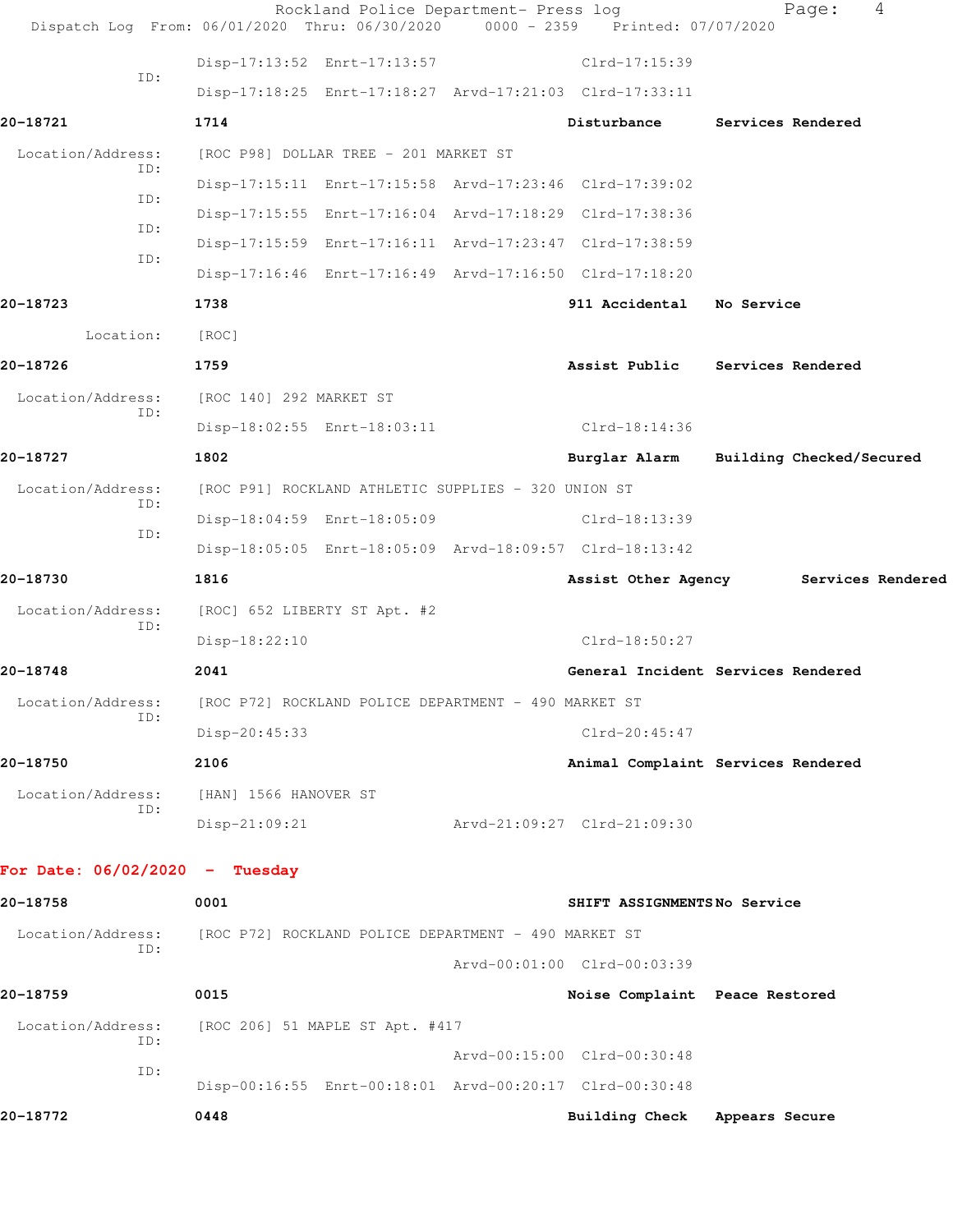|                                                                                                                  |                         |                                                                                                                                                                                                                                                                                    |                                                                                                                                                                                                                                                                                                                                                                                                                                                                                                                                                                                                                                                                                                                           | 5<br>Page:                                                                                                                                                                                                                                                                                                  |
|------------------------------------------------------------------------------------------------------------------|-------------------------|------------------------------------------------------------------------------------------------------------------------------------------------------------------------------------------------------------------------------------------------------------------------------------|---------------------------------------------------------------------------------------------------------------------------------------------------------------------------------------------------------------------------------------------------------------------------------------------------------------------------------------------------------------------------------------------------------------------------------------------------------------------------------------------------------------------------------------------------------------------------------------------------------------------------------------------------------------------------------------------------------------------------|-------------------------------------------------------------------------------------------------------------------------------------------------------------------------------------------------------------------------------------------------------------------------------------------------------------|
| [ROC] UNION ST                                                                                                   |                         |                                                                                                                                                                                                                                                                                    |                                                                                                                                                                                                                                                                                                                                                                                                                                                                                                                                                                                                                                                                                                                           |                                                                                                                                                                                                                                                                                                             |
|                                                                                                                  |                         |                                                                                                                                                                                                                                                                                    |                                                                                                                                                                                                                                                                                                                                                                                                                                                                                                                                                                                                                                                                                                                           |                                                                                                                                                                                                                                                                                                             |
| 0656                                                                                                             |                         |                                                                                                                                                                                                                                                                                    |                                                                                                                                                                                                                                                                                                                                                                                                                                                                                                                                                                                                                                                                                                                           |                                                                                                                                                                                                                                                                                                             |
| ROCKAM2-Rockland A2                                                                                              |                         |                                                                                                                                                                                                                                                                                    |                                                                                                                                                                                                                                                                                                                                                                                                                                                                                                                                                                                                                                                                                                                           |                                                                                                                                                                                                                                                                                                             |
|                                                                                                                  |                         |                                                                                                                                                                                                                                                                                    |                                                                                                                                                                                                                                                                                                                                                                                                                                                                                                                                                                                                                                                                                                                           |                                                                                                                                                                                                                                                                                                             |
| $Disp-07:02:22$                                                                                                  |                         |                                                                                                                                                                                                                                                                                    |                                                                                                                                                                                                                                                                                                                                                                                                                                                                                                                                                                                                                                                                                                                           |                                                                                                                                                                                                                                                                                                             |
| 0713                                                                                                             |                         |                                                                                                                                                                                                                                                                                    |                                                                                                                                                                                                                                                                                                                                                                                                                                                                                                                                                                                                                                                                                                                           |                                                                                                                                                                                                                                                                                                             |
| [CAN] ROUTE 24 NORTH<br>Disp-07:14:20 Enrt-07:15:49<br>CANAMB2-Canton Ambulance 2<br>Disp-07:14:20 Enrt-07:15:47 |                         | $Clrd-07:24:55$<br>$Clrd-07:24:52$                                                                                                                                                                                                                                                 |                                                                                                                                                                                                                                                                                                                                                                                                                                                                                                                                                                                                                                                                                                                           |                                                                                                                                                                                                                                                                                                             |
| $Disp-07:41:17$                                                                                                  |                         | $Clrd-07:41:21$                                                                                                                                                                                                                                                                    |                                                                                                                                                                                                                                                                                                                                                                                                                                                                                                                                                                                                                                                                                                                           |                                                                                                                                                                                                                                                                                                             |
| 0730                                                                                                             |                         |                                                                                                                                                                                                                                                                                    |                                                                                                                                                                                                                                                                                                                                                                                                                                                                                                                                                                                                                                                                                                                           |                                                                                                                                                                                                                                                                                                             |
| [ROC]                                                                                                            |                         |                                                                                                                                                                                                                                                                                    |                                                                                                                                                                                                                                                                                                                                                                                                                                                                                                                                                                                                                                                                                                                           |                                                                                                                                                                                                                                                                                                             |
| 0800                                                                                                             |                         |                                                                                                                                                                                                                                                                                    |                                                                                                                                                                                                                                                                                                                                                                                                                                                                                                                                                                                                                                                                                                                           |                                                                                                                                                                                                                                                                                                             |
|                                                                                                                  |                         |                                                                                                                                                                                                                                                                                    |                                                                                                                                                                                                                                                                                                                                                                                                                                                                                                                                                                                                                                                                                                                           |                                                                                                                                                                                                                                                                                                             |
| 0902                                                                                                             |                         |                                                                                                                                                                                                                                                                                    |                                                                                                                                                                                                                                                                                                                                                                                                                                                                                                                                                                                                                                                                                                                           | Services Rendered                                                                                                                                                                                                                                                                                           |
|                                                                                                                  |                         |                                                                                                                                                                                                                                                                                    |                                                                                                                                                                                                                                                                                                                                                                                                                                                                                                                                                                                                                                                                                                                           |                                                                                                                                                                                                                                                                                                             |
| $Disp-09:10:43$                                                                                                  |                         | Clrd-09:29:40                                                                                                                                                                                                                                                                      |                                                                                                                                                                                                                                                                                                                                                                                                                                                                                                                                                                                                                                                                                                                           |                                                                                                                                                                                                                                                                                                             |
| Disp-09:10:43                                                                                                    |                         | Clrd-09:30:06                                                                                                                                                                                                                                                                      |                                                                                                                                                                                                                                                                                                                                                                                                                                                                                                                                                                                                                                                                                                                           |                                                                                                                                                                                                                                                                                                             |
| Disp-09:29:59                                                                                                    |                         | $Clrd-09:42:32$                                                                                                                                                                                                                                                                    |                                                                                                                                                                                                                                                                                                                                                                                                                                                                                                                                                                                                                                                                                                                           |                                                                                                                                                                                                                                                                                                             |
| 0934                                                                                                             |                         | Burglar Alarm                                                                                                                                                                                                                                                                      |                                                                                                                                                                                                                                                                                                                                                                                                                                                                                                                                                                                                                                                                                                                           | Building Checked/Secured                                                                                                                                                                                                                                                                                    |
|                                                                                                                  |                         |                                                                                                                                                                                                                                                                                    |                                                                                                                                                                                                                                                                                                                                                                                                                                                                                                                                                                                                                                                                                                                           |                                                                                                                                                                                                                                                                                                             |
|                                                                                                                  |                         |                                                                                                                                                                                                                                                                                    |                                                                                                                                                                                                                                                                                                                                                                                                                                                                                                                                                                                                                                                                                                                           |                                                                                                                                                                                                                                                                                                             |
| 0947                                                                                                             |                         | General Info                                                                                                                                                                                                                                                                       |                                                                                                                                                                                                                                                                                                                                                                                                                                                                                                                                                                                                                                                                                                                           | Services Rendered                                                                                                                                                                                                                                                                                           |
|                                                                                                                  |                         |                                                                                                                                                                                                                                                                                    |                                                                                                                                                                                                                                                                                                                                                                                                                                                                                                                                                                                                                                                                                                                           |                                                                                                                                                                                                                                                                                                             |
| 1027                                                                                                             |                         |                                                                                                                                                                                                                                                                                    |                                                                                                                                                                                                                                                                                                                                                                                                                                                                                                                                                                                                                                                                                                                           | Transported to                                                                                                                                                                                                                                                                                              |
|                                                                                                                  |                         |                                                                                                                                                                                                                                                                                    |                                                                                                                                                                                                                                                                                                                                                                                                                                                                                                                                                                                                                                                                                                                           |                                                                                                                                                                                                                                                                                                             |
|                                                                                                                  |                         |                                                                                                                                                                                                                                                                                    |                                                                                                                                                                                                                                                                                                                                                                                                                                                                                                                                                                                                                                                                                                                           |                                                                                                                                                                                                                                                                                                             |
|                                                                                                                  |                         |                                                                                                                                                                                                                                                                                    |                                                                                                                                                                                                                                                                                                                                                                                                                                                                                                                                                                                                                                                                                                                           |                                                                                                                                                                                                                                                                                                             |
|                                                                                                                  |                         |                                                                                                                                                                                                                                                                                    |                                                                                                                                                                                                                                                                                                                                                                                                                                                                                                                                                                                                                                                                                                                           |                                                                                                                                                                                                                                                                                                             |
| Disp-10:54:17 Enrt-10:55:19                                                                                      |                         | $Clrd-10:55:25$                                                                                                                                                                                                                                                                    |                                                                                                                                                                                                                                                                                                                                                                                                                                                                                                                                                                                                                                                                                                                           |                                                                                                                                                                                                                                                                                                             |
| 1100                                                                                                             |                         | 911 Accidental                                                                                                                                                                                                                                                                     |                                                                                                                                                                                                                                                                                                                                                                                                                                                                                                                                                                                                                                                                                                                           | Services Rendered                                                                                                                                                                                                                                                                                           |
|                                                                                                                  | $Disp-10:31:10$<br>1043 | InQrtsUnavl-07:16:14 InSrvce-07:16:14<br>ROCKEN1-Pumper-Rockland Engine 1<br>InQrtsUnavl-07:11:19 InSrvce-07:11:19<br>CANENG4-Pumper-Canton Engine 4<br>InOrtsUnavl-07:51:15 InSrvce-07:51:15<br>InOrtsUnavl-07:51:18 InSrvce-07:51:18<br>[ROC P112] FAMILY DOLLAR - 366 MARKET ST | Rockland Police Department- Press log<br>Arvd-04:48:00 Clrd-05:10:52<br>$[ROC 97] 81 HANNAH WAY A - 81 HANNAH WAY Apt. #A$<br>Disp-06:57:47 Enrt-06:59:29 Arvd-07:02:31 Clrd-07:06:31<br>Disp-06:57:52 Enrt-06:59:27 Arvd-07:02:33 Clrd-07:06:33<br>Arvd-07:02:25 Clrd-07:06:39<br>[ROC P72] ROCKLAND POLICE DEPARTMENT - 490 MARKET ST<br>[ROC P72] ROCKLAND POLICE DEPARTMENT - 490 MARKET ST<br>[ROC] SOUTH SHORE HOSPITAL - 30 RESERVOIR PARK DR<br>Disp-09:42:51 Enrt-09:42:54 Arvd-09:43:28 Clrd-09:47:03<br>[ROC P72] ROCKLAND POLICE DEPARTMENT - 490 MARKET ST<br>Disp-10:30:14 Enrt-10:30:17 Arvd-10:35:06 Clrd-11:04:27<br>Arvd-10:31:13 Clrd-11:04:32<br>[ROC P72] ROCKLAND POLICE DEPARTMENT - 490 MARKET ST | Dispatch Log From: 06/01/2020 Thru: 06/30/2020 0000 - 2359 Printed: 07/07/2020<br>Emergency Medical No EMS<br>Motor Vehicle Collision W/PI<br>HYPODERMIC SYRINGE (RECOVERED)<br>SHIFT ASSIGNMENTS Services Rendered<br>General Info<br>Health & Welfare Check<br>Larceny / Forgery/ Fraud Services Rendered |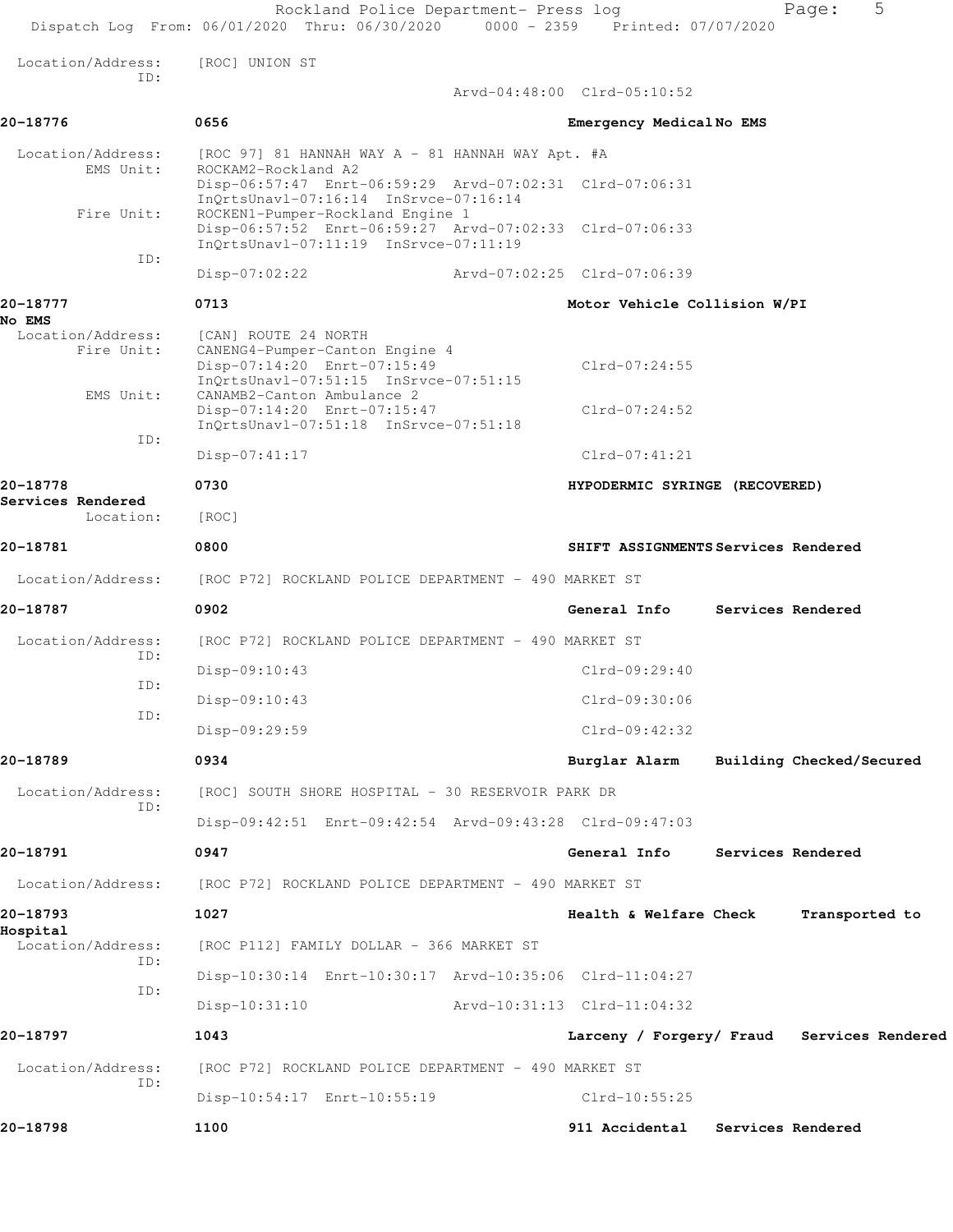|                      | Rockland Police Department- Press log<br>Dispatch Log From: 06/01/2020 Thru: 06/30/2020 0000 - 2359 Printed: 07/07/2020 |                                         |                  | 6<br>Page:                           |
|----------------------|-------------------------------------------------------------------------------------------------------------------------|-----------------------------------------|------------------|--------------------------------------|
| Location/Address:    | [ROC 80] AAA ROCKLAND BRANCH - 900 HINGHAM ST                                                                           |                                         |                  |                                      |
| ID:                  | Disp-11:06:33 Enrt-11:07:06 Arvd-11:11:39 Clrd-11:12:47                                                                 |                                         |                  |                                      |
| 20-18799             | 1107                                                                                                                    |                                         |                  | Details / Time off Services Rendered |
| Location:            | [ROC]                                                                                                                   |                                         |                  |                                      |
| 20-18802             | 1122                                                                                                                    | Building Check Building Checked/Secured |                  |                                      |
| Location/Address:    | [ROC] UNION ST                                                                                                          |                                         |                  |                                      |
| ID:                  |                                                                                                                         | Arvd-11:22:35 Clrd-11:22:44             |                  |                                      |
| 20-18805             | 1200                                                                                                                    | VACATION Time off Services Rendered     |                  |                                      |
| Location:            | [ROC]                                                                                                                   |                                         |                  |                                      |
| 20-18806             | 1206                                                                                                                    | Complaint Services Rendered             |                  |                                      |
| Location/Address:    | [ROC] 32 MARTHA DR Apt. #E                                                                                              |                                         |                  |                                      |
| ID:                  | Disp-12:10:39 Enrt-12:10:42 Arvd-12:16:16 Clrd-12:21:22                                                                 |                                         |                  |                                      |
| ID:                  | Disp-12:11:03 Enrt-12:11:07 Arvd-12:15:20 Clrd-12:21:25                                                                 |                                         |                  |                                      |
| 20-18807             | 1210                                                                                                                    | Assault Offenses Report Follows         |                  |                                      |
| Location/Address:    | [ROC 70] WEBSTER PARK NURSING AND REHAB - 56 WEBSTER ST                                                                 |                                         |                  |                                      |
| ID:                  | $Disp-12:13:46$                                                                                                         | $Clrd-12:14:51$                         |                  |                                      |
| ID:                  | $Disp-12:14:41$                                                                                                         | Arvd-12:33:48 Clrd-12:34:07             |                  |                                      |
| 20-18809             | 1240                                                                                                                    | 911 Accidental Services Rendered        |                  |                                      |
| Location/Address:    | [ROC] 7 TIRRELL DR                                                                                                      |                                         |                  |                                      |
| ID:                  | Disp-12:41:35 Enrt-12:42:17 Arvd-12:51:06 Clrd-12:53:10                                                                 |                                         |                  |                                      |
| 20-18818             | 1422                                                                                                                    | General Info                            | Advised to Court |                                      |
|                      | Location/Address: [ROC P72] ROCKLAND POLICE DEPARTMENT - 490 MARKET ST                                                  |                                         |                  |                                      |
| 20-18822             | 1514                                                                                                                    | General Info Services Rendered          |                  |                                      |
| Location/Address:    | [ROC P72] ROCKLAND POLICE DEPARTMENT - 490 MARKET ST                                                                    |                                         |                  |                                      |
| ID:                  | Disp-15:17:33 Enrt-15:18:22 Arvd-15:26:02 Clrd-15:52:30                                                                 |                                         |                  |                                      |
| 20-18830             | 1600                                                                                                                    | MVA Property Damage Only Report Follows |                  |                                      |
| Location/Address:    | [ROC] 399 WEBSTER ST                                                                                                    |                                         |                  |                                      |
| ID:<br>ID:           | Disp-16:01:51 Enrt-16:03:19 Arvd-16:12:47 Clrd-16:47:34                                                                 |                                         |                  |                                      |
|                      | Disp-16:03:42 Enrt-16:03:45 Arvd-16:12:30 Clrd-16:44:49<br>Refer To Summons: 20ROC-18830-AR                             |                                         |                  |                                      |
| Summons:<br>Address: | GLYNN, CHRISTINE Q<br>132R UNION ST ROCKLAND, MA                                                                        |                                         |                  |                                      |
| Age:<br>Charges:     | 54<br>LEAVE SCENE OF PROPERTY DAMAGE                                                                                    |                                         |                  |                                      |
| 20-18831             | 1601                                                                                                                    | SHIFT ASSIGNMENTSNo Service             |                  |                                      |
|                      | Location/Address: [ROC P72] ROCKLAND POLICE DEPARTMENT - 490 MARKET ST                                                  |                                         |                  |                                      |
| 20-18833             | 1611                                                                                                                    | 911 Accidental                          | Investigated     |                                      |
|                      | Location/Address: [ROC] 42 CHRISTINE AVE                                                                                |                                         |                  |                                      |
|                      |                                                                                                                         |                                         |                  |                                      |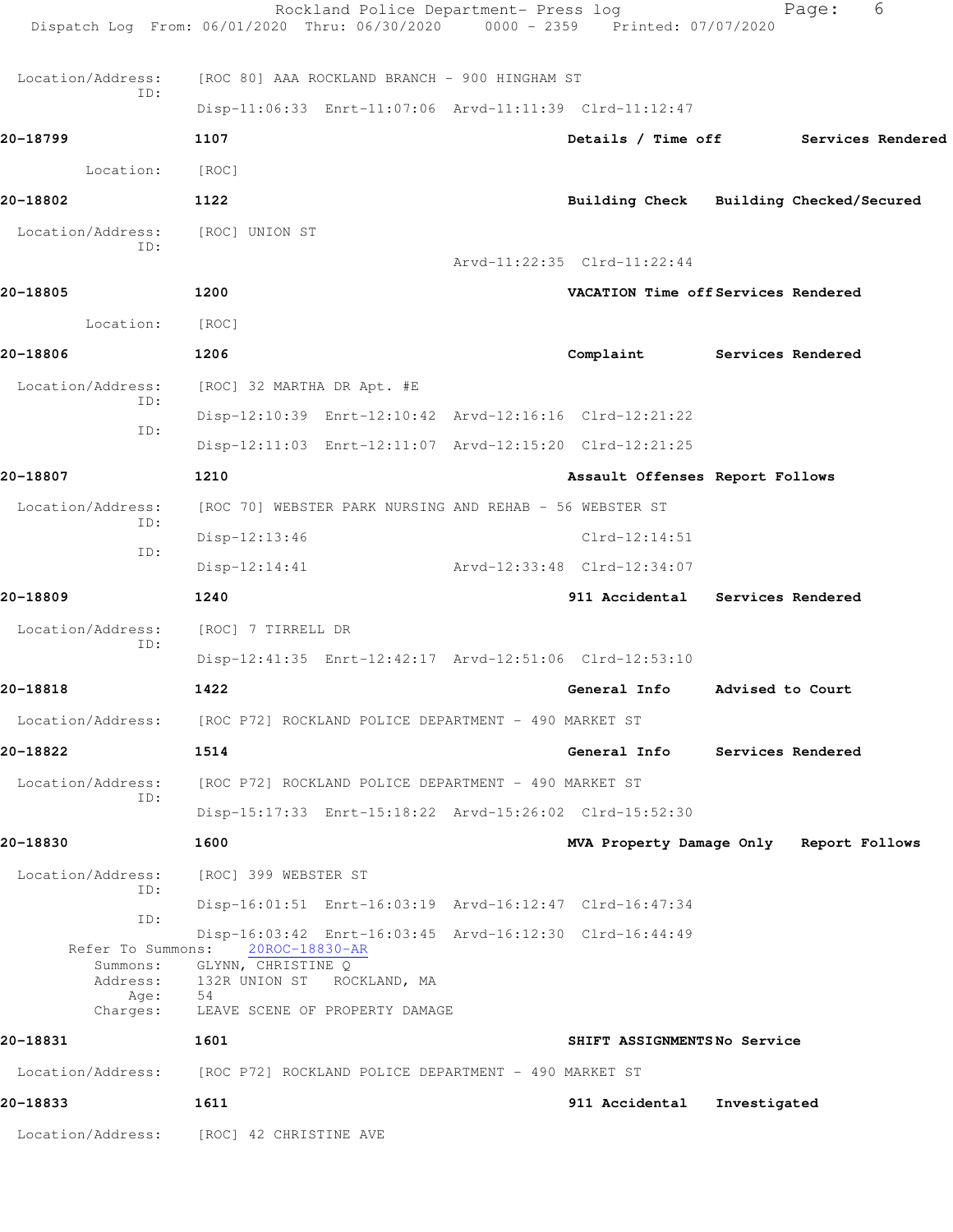|                                          | Dispatch Log From: 06/01/2020 Thru: 06/30/2020 0000 - 2359 Printed: 07/07/2020 | Rockland Police Department- Press log |                                         |                   | 7<br>Page:                                 |  |
|------------------------------------------|--------------------------------------------------------------------------------|---------------------------------------|-----------------------------------------|-------------------|--------------------------------------------|--|
| ID:                                      |                                                                                |                                       |                                         |                   |                                            |  |
| ID:                                      | Disp-16:13:57 Enrt-16:14:00                                                    |                                       | $Clrd-16:14:49$                         |                   |                                            |  |
|                                          | Disp-16:14:39 Enrt-16:14:42 Arvd-16:16:05 Clrd-16:21:04                        |                                       |                                         |                   |                                            |  |
| 20-18837                                 | 1644                                                                           |                                       | Assist Public                           |                   | Services Rendered                          |  |
| Location/Address:<br>ID:                 | [ROC] 520 MARKET ST                                                            |                                       |                                         |                   |                                            |  |
| ID:                                      | Disp-16:48:04 Enrt-16:48:31 Arvd-16:48:46 Clrd-17:05:30                        |                                       |                                         |                   |                                            |  |
| ID:                                      | Disp-16:48:04 Enrt-16:48:29 Arvd-16:48:41 Clrd-17:04:50                        |                                       |                                         |                   |                                            |  |
|                                          | Disp-16:48:18 Enrt-16:48:21                                                    |                                       | $Clrd-16:48:36$                         |                   |                                            |  |
| 20-18838                                 | 1655                                                                           |                                       | Assist Public                           | Services Rendered |                                            |  |
| Location/Address:<br>ID:                 | [ROC P95] HOLY FAMILY CHURCH - 403 UNION ST                                    |                                       |                                         |                   |                                            |  |
|                                          |                                                                                |                                       | Arvd-16:55:00 Clrd-17:03:22             |                   |                                            |  |
| 20-18843                                 | 1740                                                                           |                                       | MVA Property Damage Only                |                   | Taken/Referred to                          |  |
| Other Agency<br>Location/Address:<br>ID: | [ROC P55] HOME DEPOT - 1149 HINGHAM ST                                         |                                       |                                         |                   |                                            |  |
| ID:                                      | Disp-17:42:37 Enrt-17:42:47                                                    |                                       | $Clrd-17:43:12$                         |                   |                                            |  |
| ID:                                      | Disp-17:42:43 Enrt-17:42:45 Arvd-17:49:12 Clrd-18:10:20                        |                                       |                                         |                   |                                            |  |
| ID:                                      | Disp-17:43:05 Enrt-17:43:07 Arvd-17:47:25 Clrd-18:10:45                        |                                       |                                         |                   |                                            |  |
|                                          | Disp-17:46:39 Enrt-17:46:41 Arvd-17:46:43 Clrd-18:10:15                        |                                       |                                         |                   |                                            |  |
| 20-18848                                 | 1834                                                                           |                                       | MVA Property Damage Only Report Follows |                   |                                            |  |
| Vicinity of:                             | [ROC] 329 SUMMER ST @ 40 BEECH ST                                              |                                       |                                         |                   |                                            |  |
| ID:<br>ID:                               | Disp-18:36:52 Enrt-18:37:00 Arvd-18:42:55 Clrd-19:02:44                        |                                       |                                         |                   |                                            |  |
| ID:                                      | Disp-18:36:56 Enrt-18:36:59 Arvd-18:42:56 Clrd-18:56:54                        |                                       |                                         |                   |                                            |  |
|                                          | Disp-18:56:27                                                                  |                                       | Arvd-18:56:35 Clrd-19:03:13             |                   |                                            |  |
| 20-18852                                 | 1853                                                                           |                                       | Assist Public                           | Services Rendered |                                            |  |
| Location/Address:<br>ID:                 | [ROC] NORMAN ST                                                                |                                       |                                         |                   |                                            |  |
|                                          | $Disp-18:57:00$                                                                |                                       | Clrd-18:57:09                           |                   |                                            |  |
| 20-18860                                 | 1932                                                                           |                                       |                                         |                   | Larceny / Forgery/ Fraud Services Rendered |  |
| Location/Address:                        | [ROC] 25 MONCRIEF RD                                                           |                                       |                                         |                   |                                            |  |
| ID:                                      | Disp-20:06:05                                                                  |                                       | $Clrd-20:07:53$                         |                   |                                            |  |
| 20-18859                                 | 2002                                                                           |                                       | IMMEDIATE THREAT SERVICE No Service     |                   |                                            |  |
| Location/Address:                        | [ROC] 26 BELMONT ST Apt. #2F                                                   |                                       |                                         |                   |                                            |  |
| ID:                                      |                                                                                |                                       | Arvd-20:02:00 Clrd-20:07:04             |                   |                                            |  |
| 20-18861                                 | 2026                                                                           |                                       | 911 Accidental                          | Investigated      |                                            |  |
| Location/Address:                        | [ROC] 349 UNION ST                                                             |                                       |                                         |                   |                                            |  |
| ID:                                      | Disp-20:28:59 Enrt-20:29:31                                                    |                                       | Clrd-20:34:19                           |                   |                                            |  |
| 20-18865                                 | 2049                                                                           |                                       | Assist Police Department No Service     |                   |                                            |  |
| Location/Address:                        | [ROC P72] ROCKLAND POLICE DEPARTMENT - 490 MARKET ST                           |                                       |                                         |                   |                                            |  |
|                                          |                                                                                |                                       |                                         |                   |                                            |  |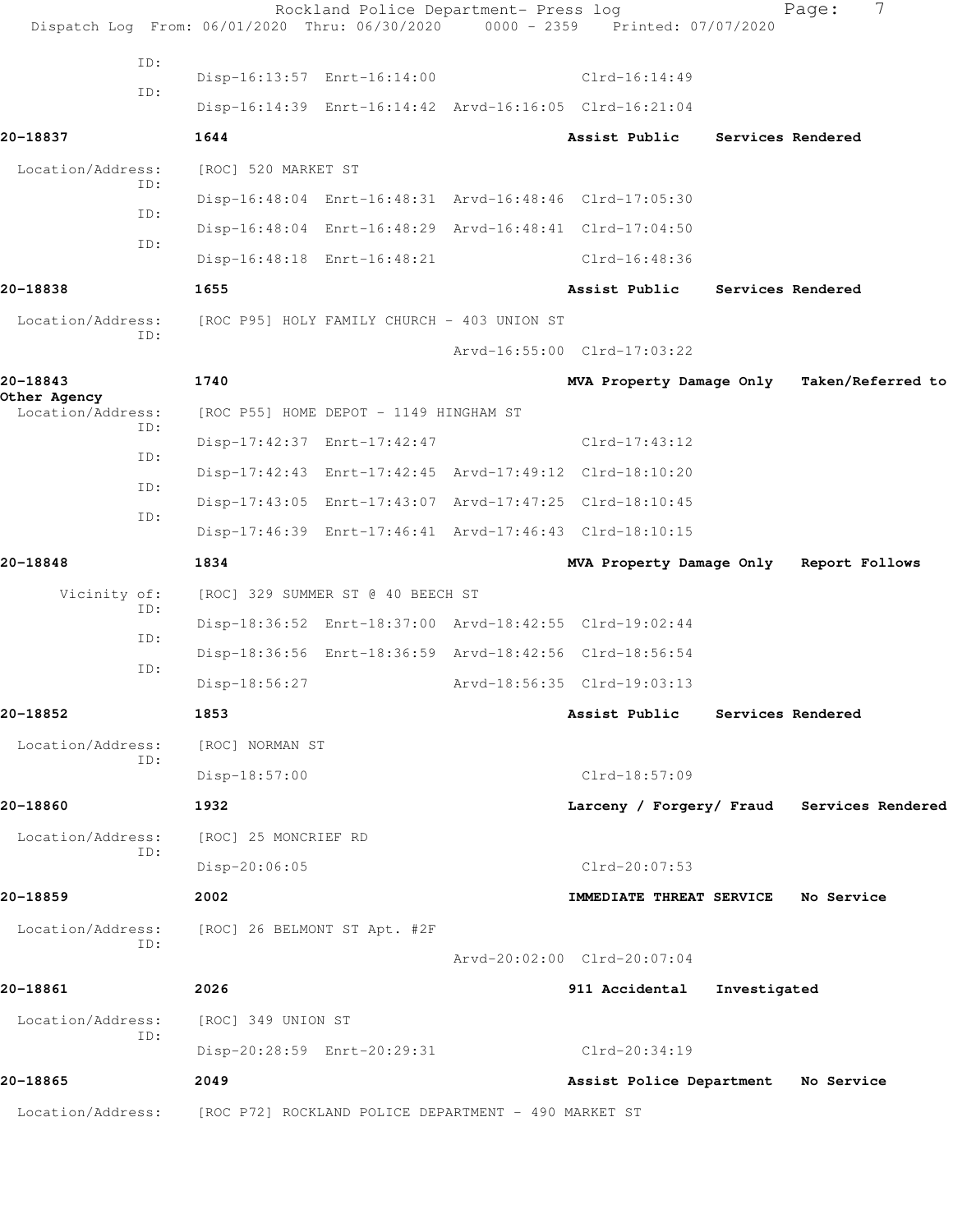| Dispatch Log From: 06/01/2020 Thru: 06/30/2020 0000 - 2359 Printed: 07/07/2020 |                             | Rockland Police Department- Press log |                                                         |                   | Page:    | 8                 |
|--------------------------------------------------------------------------------|-----------------------------|---------------------------------------|---------------------------------------------------------|-------------------|----------|-------------------|
| 20-18866                                                                       | 2052                        |                                       | Assist Police Department No Service                     |                   |          |                   |
| Location/Address: [ROC P72] ROCKLAND POLICE DEPARTMENT - 490 MARKET ST         |                             |                                       |                                                         |                   |          |                   |
| 20-18867                                                                       | 2106                        |                                       | Suspicious Activity                                     |                   | Building |                   |
| <b>Checked/Secured</b><br>Location/Address:                                    | [ROC] WEBSTER ST            |                                       |                                                         |                   |          |                   |
| ID:                                                                            |                             |                                       | Disp-21:08:21 Enrt-21:08:38 Arvd-21:08:40 Clrd-21:15:20 |                   |          |                   |
| ID:                                                                            |                             |                                       | Disp-21:08:21 Enrt-21:08:42 Arvd-21:14:45 Clrd-21:15:16 |                   |          |                   |
| 20-18869                                                                       | 2155                        |                                       | Suspicious Activity Services Rendered                   |                   |          |                   |
| Location/Address:                                                              | [ROC] 114 HINGHAM ST        |                                       |                                                         |                   |          |                   |
| ID:<br>ID:                                                                     |                             |                                       | Disp-21:58:48 Enrt-21:58:55 Arvd-21:59:00 Clrd-22:10:59 |                   |          |                   |
|                                                                                |                             |                                       | Disp-21:58:48 Enrt-21:58:57 Arvd-21:58:58 Clrd-22:10:57 |                   |          |                   |
| 20-18871                                                                       | 2220                        |                                       | Assist Public                                           | Services Rendered |          |                   |
| Location/Address:<br>ID:                                                       | [ROC] 116 VERNON ST         |                                       |                                                         |                   |          |                   |
|                                                                                | Disp-22:27:27               |                                       | Clrd-22:27:35                                           |                   |          |                   |
| 20-18870                                                                       | 2225                        |                                       | Disturbance                                             | Gone on arrival   |          |                   |
| Vicinity of:<br>ID:                                                            | [ROC] 327 MARKET ST         |                                       |                                                         |                   |          |                   |
| ID:                                                                            |                             |                                       | Disp-22:26:44 Enrt-22:26:52 Arvd-22:27:14 Clrd-22:30:10 |                   |          |                   |
|                                                                                |                             |                                       | Disp-22:26:48 Enrt-22:26:51 Arvd-22:27:16 Clrd-22:30:13 |                   |          |                   |
| For Date: $06/03/2020 -$ Wednesday                                             |                             |                                       |                                                         |                   |          |                   |
| 20-18880                                                                       | 0012                        |                                       | SHIFT ASSIGNMENTSNo Service                             |                   |          |                   |
| Location/Address: [ROC P72] ROCKLAND POLICE DEPARTMENT - 490 MARKET ST         |                             |                                       |                                                         |                   |          |                   |
| 20-18881                                                                       | 0032                        |                                       | Assist Public                                           | Investigated      |          |                   |
| Location/Address:                                                              | [ROC] 19 PACIFIC ST         |                                       |                                                         |                   |          |                   |
| ID:                                                                            | Disp-00:35:21               |                                       | $Clrd-00:35:26$                                         |                   |          |                   |
| 20-18883                                                                       | 0057                        |                                       | Follow-Up Investigation Services Rendered               |                   |          |                   |
| Location/Address:                                                              | [ROC] 212 MARTHA DR Apt. #B |                                       |                                                         |                   |          |                   |
| ID:                                                                            |                             |                                       | Arvd-00:57:00 Clrd-01:00:04                             |                   |          |                   |
| ID:                                                                            |                             |                                       | Disp-00:58:30 Enrt-00:58:32 Arvd-00:58:33 Clrd-01:00:02 |                   |          |                   |
| 20-18886                                                                       | 0107                        |                                       | Follow-Up Investigation                                 |                   |          | Services Rendered |
| Location/Address:                                                              | [ROC] 19 PACIFIC ST         |                                       |                                                         |                   |          |                   |
| ID:                                                                            |                             |                                       | Arvd-01:07:00 Clrd-01:17:36                             |                   |          |                   |
| ID:                                                                            |                             |                                       | Disp-01:19:41 Enrt-01:19:44 Arvd-01:19:46 Clrd-01:21:26 |                   |          |                   |
| ID:                                                                            |                             |                                       | Disp-01:21:19 Enrt-01:21:21 Arvd-01:21:22 Clrd-01:28:50 |                   |          |                   |
| 20-18888                                                                       | 0133                        |                                       | <b>Building Check</b>                                   | Investigated      |          |                   |
| Location/Address:                                                              | [ROC] UNION ST              |                                       |                                                         |                   |          |                   |
| ID:                                                                            |                             |                                       | Arvd-01:33:45 Clrd-01:33:52                             |                   |          |                   |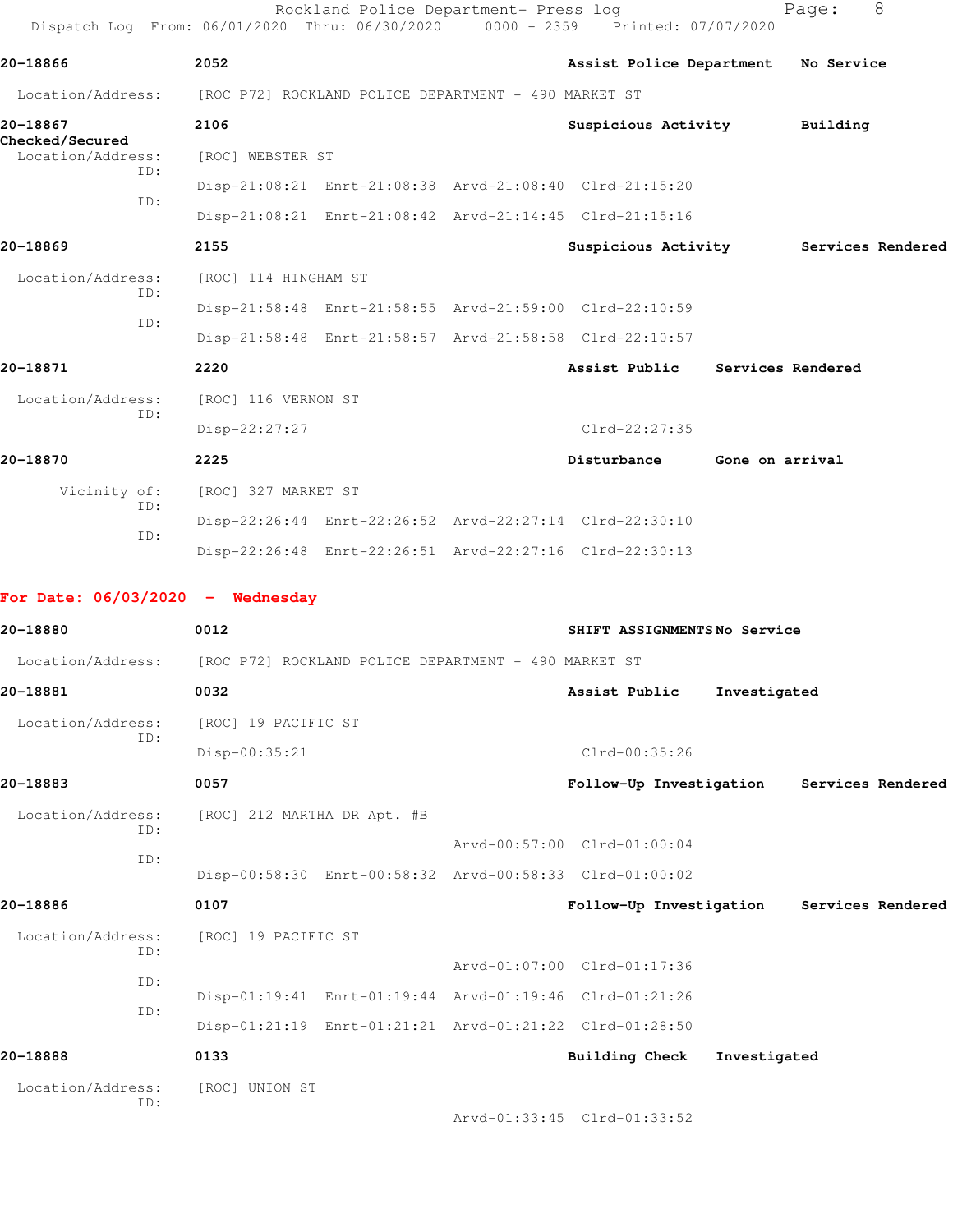Rockland Police Department- Press log Fage: 9 Dispatch Log From: 06/01/2020 Thru: 06/30/2020 0000 - 2359 Printed: 07/07/2020 **20-18890 0230 Building Check Investigated** Location/Address: [ROC] UNION ST ID: Arvd-02:30:30 Clrd-02:30:41 **20-18891 0252 Trespassing No Action Required** Location/Address: [ROC] 119 GROVE ST ID: Disp-02:53:42 Enrt-02:54:20 Arvd-02:56:45 Clrd-03:00:47 ID: Disp-02:57:48 Enrt-02:57:50 Arvd-02:57:52 Clrd-03:00:44 **20-18892 0257 911 Accidental Investigated** Location/Address: [ROC] 390 SALEM ST ID: Disp-03:01:00 Enrt-03:01:03 Arvd-03:02:20 Clrd-03:03:01 **20-18895 0548 Building Check Appears Secure** Location/Address: [ROC] UNION ST ID: Arvd-05:49:49 Clrd-06:14:23 **20-18896 0618 Details Services Rendered** Location: [ROC] **20-18899 0648 IMMEDIATE THREAT No Service** Location/Address: [ROC] 26 BELMONT ST Apt. #2F ID: Disp-06:53:30 Enrt-06:57:01 Arvd-07:00:16 Clrd-07:06:26 **20-18900 0705 Follow-Up Investigation Services Rendered** Location/Address: [ROC] 725 MARKET ST ID: Arvd-07:05:00 Clrd-07:30:24 ID: Disp-07:06:54 Arvd-07:06:58 Clrd-07:30:29 **20-18944 0800 SHIFT ASSIGNMENTS Services Rendered** Location/Address: [ROC P72] ROCKLAND POLICE DEPARTMENT - 490 MARKET ST ID: Disp-15:06:11 Clrd-15:06:24 **20-18905 0839 911 Accidental Services Rendered** Location/Address: [ROC] BILL DELAHUNT PKWY ID: Disp-08:42:22 Enrt-08:42:28 Arvd-08:46:25 Clrd-08:46:28 **20-18906 0847 911 Accidental Services Rendered** Location/Address: [ROC] 937 UNION ST ID: Disp-08:48:46 Enrt-08:49:18 Clrd-08:50:40 ID: Disp-08:50:30 Enrt-08:50:33 Arvd-08:56:22 Clrd-08:57:35 **20-18908 0914 COMP Time off Services Rendered** Location: [ROC] **20-18909 0916 PERSONAL Time off Services Rendered** Location: [ROC]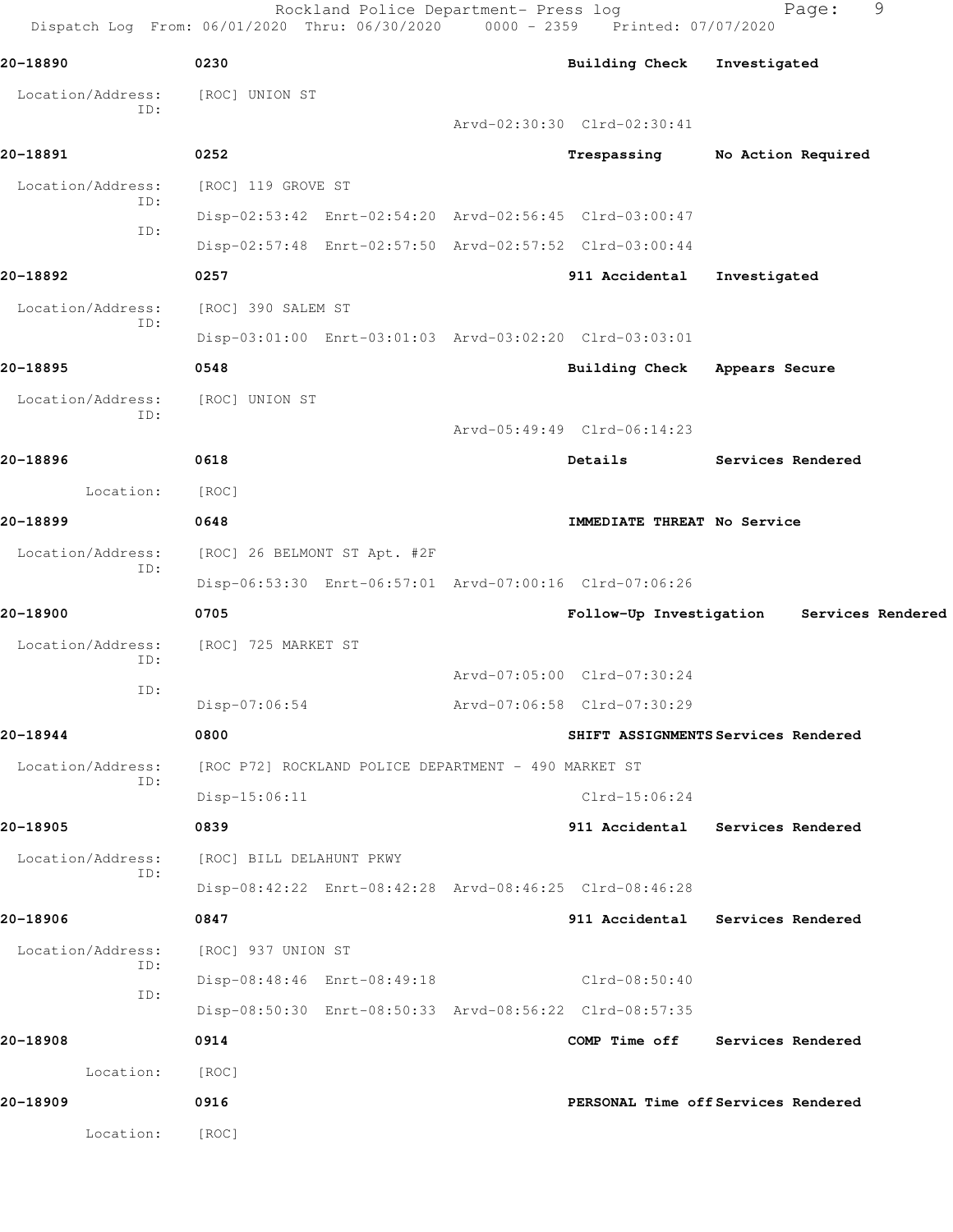Rockland Police Department- Press log entitled Page: 10 Dispatch Log From: 06/01/2020 Thru: 06/30/2020 0000 - 2359 Printed: 07/07/2020

| 20-18916                                                               | 1022                                |                                                         |                             |             | Animal Complaint Services Rendered        |                |                   |                   |
|------------------------------------------------------------------------|-------------------------------------|---------------------------------------------------------|-----------------------------|-------------|-------------------------------------------|----------------|-------------------|-------------------|
| Location/Address:<br>ID:                                               | [ROC] 562 WEST WATER ST             |                                                         |                             |             |                                           |                |                   |                   |
|                                                                        |                                     | Disp-10:22:54 Enrt-10:24:07 Arvd-10:25:04 Clrd-10:35:51 |                             |             |                                           |                |                   |                   |
| 20-18926                                                               | 1151                                |                                                         |                             |             | Motor Vehicle Complaint Services Rendered |                |                   |                   |
| Location/Address:<br>ID:                                               | [ROC] 134 ALBION ST @ 22 CONCORD ST |                                                         |                             |             |                                           |                |                   |                   |
|                                                                        |                                     | Disp-11:52:46 Enrt-11:53:30 Arvd-11:55:11 Clrd-11:57:52 |                             |             |                                           |                |                   |                   |
| 20-18931                                                               | 1233                                |                                                         |                             | Vandalism   |                                           | Report Follows |                   |                   |
| Location/Address:<br>ID:                                               | [ROC] 83 JOSH GRAY RD               |                                                         |                             |             |                                           |                |                   |                   |
| ID:                                                                    |                                     | Disp-12:35:35 Enrt-12:36:05                             | $Clrd-12:37:19$             |             |                                           |                |                   |                   |
|                                                                        |                                     | Disp-12:37:10 Enrt-12:37:33 Arvd-12:40:52 Clrd-13:06:21 |                             |             |                                           |                |                   |                   |
| 20-18933                                                               | 1258                                |                                                         |                             |             | 911 Accidental Services Rendered          |                |                   |                   |
| Location/Address:<br>ID:                                               | [ROC] 390 CONCORD ST                |                                                         |                             |             |                                           |                |                   |                   |
|                                                                        |                                     | Disp-12:59:58 Enrt-13:00:02 Arvd-13:02:55 Clrd-13:03:22 |                             |             |                                           |                |                   |                   |
| 20-18934                                                               | 1300                                |                                                         |                             |             | 911 Accidental Services Rendered          |                |                   |                   |
| Location/Address:<br>ID:                                               | [ROC] 296 HOWARD ST                 |                                                         |                             |             |                                           |                |                   |                   |
| ID:                                                                    |                                     | Disp-13:03:43 Enrt-13:03:47                             | $Clrd-13:04:20$             |             |                                           |                |                   |                   |
|                                                                        |                                     | Disp-13:04:01 Enrt-13:04:24 Arvd-13:04:29 Clrd-13:07:24 |                             |             |                                           |                |                   |                   |
| 20-18940                                                               | 1423                                |                                                         |                             |             | VACATION Time off Services Rendered       |                |                   |                   |
| Location: [ROC]                                                        |                                     |                                                         |                             |             |                                           |                |                   |                   |
| 20-18948                                                               | 1603                                |                                                         |                             |             | SHIFT ASSIGNMENTS Services Rendered       |                |                   |                   |
| Location/Address: [ROC P72] ROCKLAND POLICE DEPARTMENT - 490 MARKET ST |                                     |                                                         |                             |             |                                           |                |                   |                   |
| 20-18960                                                               | 1800                                |                                                         |                             |             | VACATION DAY CANCELLED                    |                |                   | Services Rendered |
| Location:                                                              | [ROC]                               |                                                         |                             |             |                                           |                |                   |                   |
| 20-18961                                                               | 1825                                |                                                         |                             | Disturbance |                                           | Appears Secure |                   |                   |
| Location/Address:<br>ID:                                               | [ROC] 661 SUMMER ST                 |                                                         |                             |             |                                           |                |                   |                   |
| ID:                                                                    |                                     | Disp-18:26:28 Enrt-18:26:35 Arvd-18:30:10 Clrd-18:41:31 |                             |             |                                           |                |                   |                   |
|                                                                        |                                     | Disp-18:26:28 Enrt-18:26:34 Arvd-18:30:15 Clrd-18:41:35 |                             |             |                                           |                |                   |                   |
| 20-18974                                                               | 2103                                |                                                         |                             | Details     |                                           |                | Services Rendered |                   |
| Location:                                                              | [ROC]                               |                                                         |                             |             |                                           |                |                   |                   |
| 20-18978                                                               | 2148                                |                                                         |                             |             | Suspicious Activity                       |                | No EMS            |                   |
| Location/Address:<br>ID:                                               | [ROC 206] 164 PLAIN ST              |                                                         |                             |             |                                           |                |                   |                   |
| ID:                                                                    | Disp-21:50:08                       |                                                         | Arvd-21:50:24 Clrd-22:15:19 |             |                                           |                |                   |                   |
| ID:                                                                    | $Disp-21:50:15$                     |                                                         | Arvd-21:50:28 Clrd-22:15:23 |             |                                           |                |                   |                   |
| ID:                                                                    | $Disp-21:51:21$                     |                                                         | Arvd-21:51:33 Clrd-22:15:26 |             |                                           |                |                   |                   |
|                                                                        | $Disp-21:51:25$                     |                                                         | Arvd-21:51:30 Clrd-22:15:16 |             |                                           |                |                   |                   |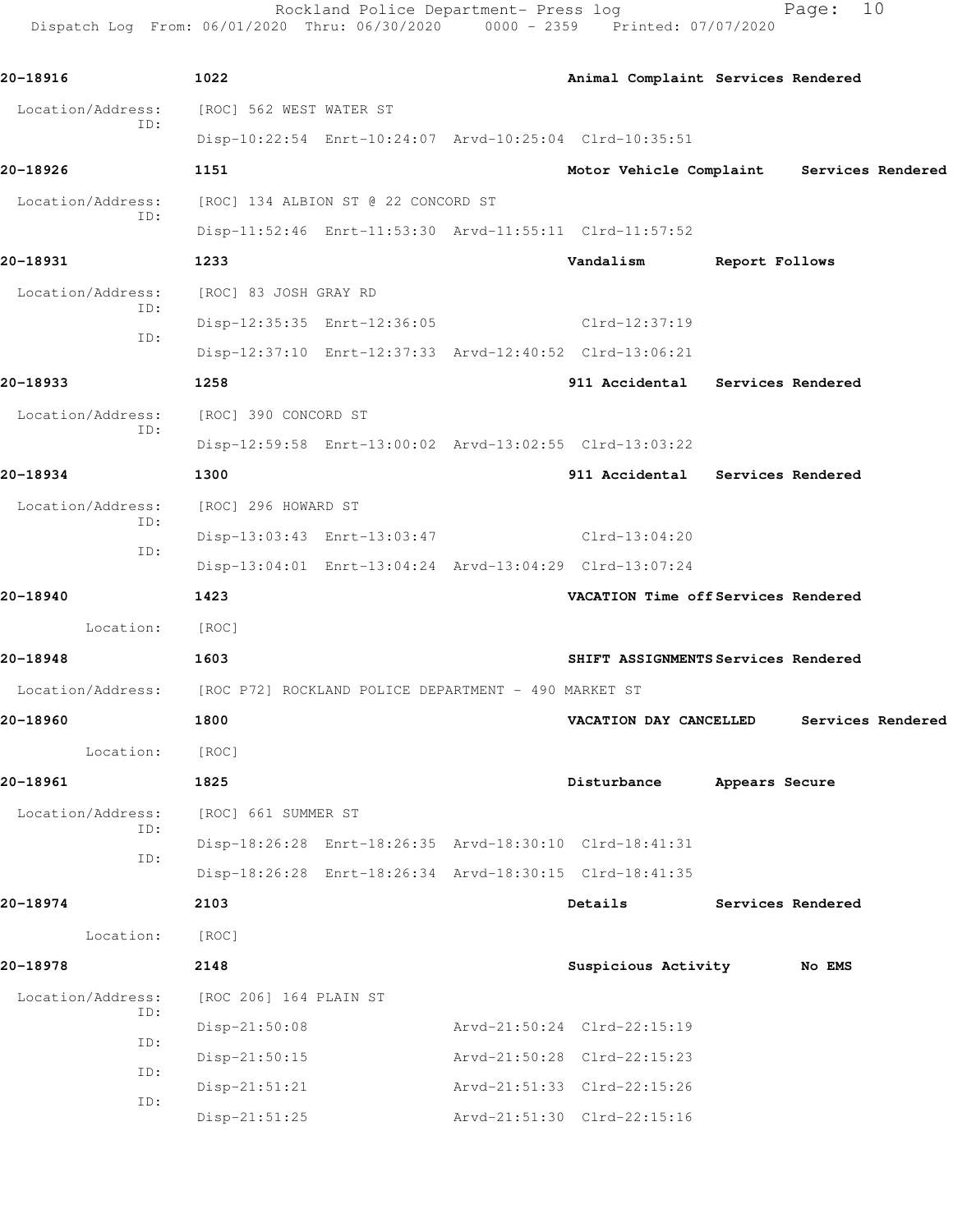Rockland Police Department- Press log Fage: 11 Dispatch Log From: 06/01/2020 Thru: 06/30/2020 0000 - 2359 Printed: 07/07/2020

| 20-19011          | 2215                | Animal Complaint Services Rendered |                   |
|-------------------|---------------------|------------------------------------|-------------------|
| Location/Address: | [ROC] 216 UNION ST  |                                    |                   |
| 20-18983          | 2244                | Suspicious Activity                | Services Rendered |
| Location/Address: | [ROC] 90 HUGGINS RD |                                    |                   |
| ID:               | Disp-22:49:26       | $Clrd-22:49:34$                    |                   |
|                   |                     |                                    |                   |

## **For Date: 06/04/2020 - Thursday**

**20-18989 0003 SHIFT ASSIGNMENTS Services Rendered** Location/Address: [ROC P72] ROCKLAND POLICE DEPARTMENT - 490 MARKET ST ID: Disp-00:04:54 Clrd-00:04:57 **20-18999 0500 Building Check Appears Secure** Location/Address: [ROC 61] UNION ST BUSINESS DISTRICT - UNION ST ID: Disp-05:01:07 Arvd-05:01:12 Clrd-05:20:58 **20-19006 0656 Time off Services Rendered** Location: [ROC] **20-19010 0800 General Info Services Rendered** Location/Address: [ROC P72] ROCKLAND POLICE DEPARTMENT - 490 MARKET ST ID: Disp-08:00:46 Enrt-08:00:52 Arvd-08:00:55 Clrd-08:01:00 **20-19012 0800 Animal Complaint Services Rendered** Location/Address: [ROC] 126 SPRING ST **20-19013 0815 Animal Complaint Services Rendered** Location/Address: [ROC] 522 WEST WATER ST **20-19016 0908 General Info No Service** Location/Address: [ROC P72] ROCKLAND POLICE DEPARTMENT - 490 MARKET ST **20-19025 1113 911 Accidental Investigated** Location/Address: [ROC] 226 VERNON ST ID: Disp-11:13:43 Enrt-11:13:47 Arvd-11:16:24 Clrd-11:17:27 **20-19029 1134 General Info No Service** Location/Address: [ROC P72] ROCKLAND POLICE DEPARTMENT - 490 MARKET ST **20-19039 1228 Motor Vehicle Collision W/PI Vehicle Towed**  [ROC] WEST WATER ST @ PLAIN ST ID: Disp-12:29:28 Enrt-12:29:57 Arvd-12:29:58 Clrd-12:49:16 ID: Disp-12:29:28 Enrt-12:29:58 Arvd-12:29:59 Clrd-13:07:25 ID: Disp-12:29:54 Enrt-12:29:56 Arvd-12:29:56 Clrd-13:07:26 **20-19042 1243 911 Accidental Investigated** Location/Address: [ROC] 19 COLLINS CT ID: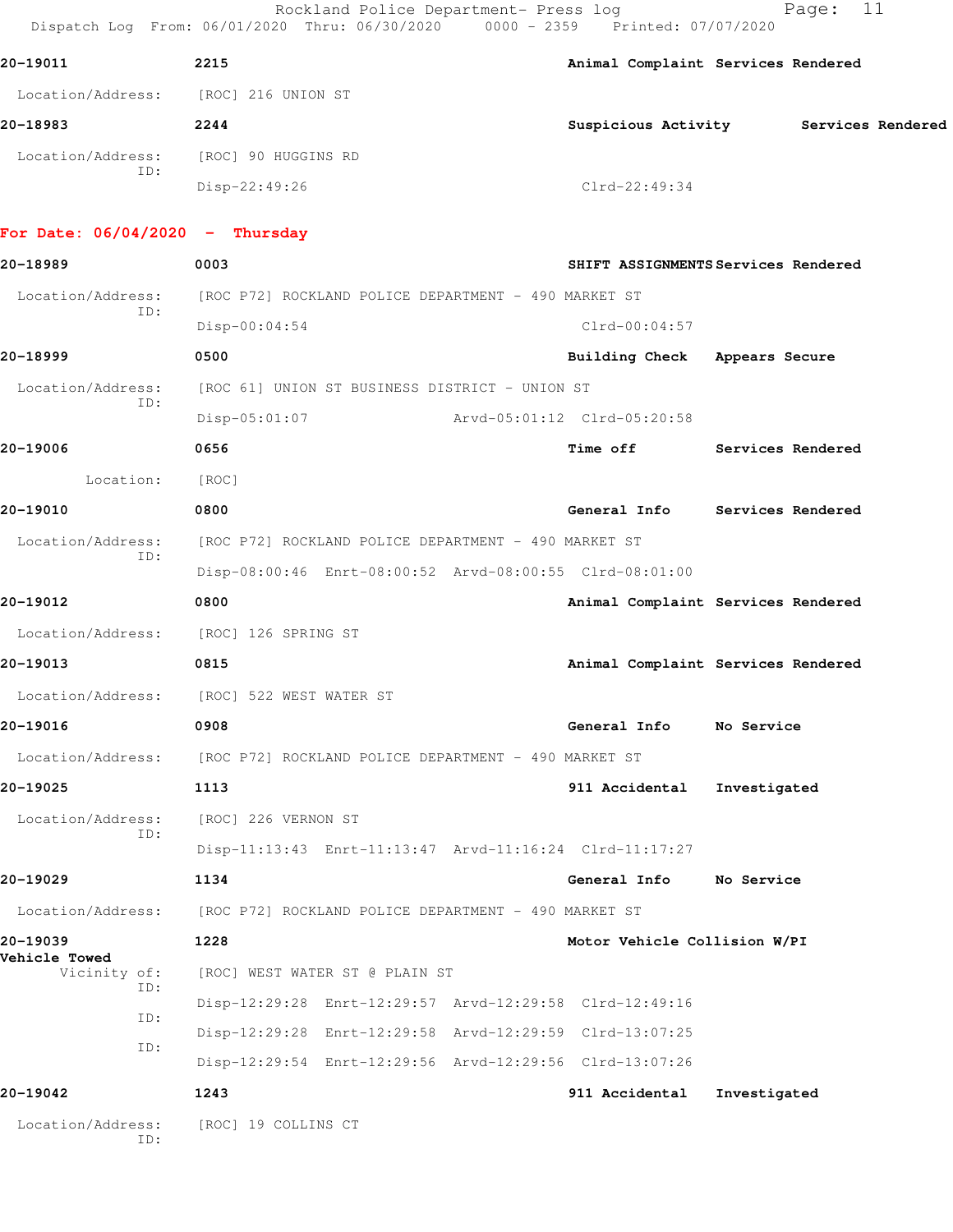|                                              | Dispatch Log From: 06/01/2020 Thru: 06/30/2020 0000 - 2359 Printed: 07/07/2020                                                                                                    | Rockland Police Department- Press log |                             | 12<br>Page:                        |
|----------------------------------------------|-----------------------------------------------------------------------------------------------------------------------------------------------------------------------------------|---------------------------------------|-----------------------------|------------------------------------|
|                                              | Disp-12:45:21 Enrt-12:48:01                                                                                                                                                       |                                       | $Clrd-12:49:11$             |                                    |
| ID:                                          | Disp-12:49:23 Enrt-12:49:24 Arvd-12:50:51 Clrd-12:51:34                                                                                                                           |                                       |                             |                                    |
| 20-19049                                     | 1345                                                                                                                                                                              |                                       | 911 Accidental              | Investigated                       |
| Location/Address:<br>ID:                     | [ROC 123] 223 CENTRE AVE                                                                                                                                                          |                                       |                             |                                    |
|                                              | Disp-13:47:07 Enrt-13:48:16 Arvd-13:54:14 Clrd-13:54:16                                                                                                                           |                                       |                             |                                    |
| 20-19057                                     | 1446                                                                                                                                                                              |                                       | Emergency MedicalNo EMS     |                                    |
| Location/Address:<br>Fire Unit:<br>EMS Unit: | [ROC] 453 UNION ST<br>ROCKEN1-Pumper-Rockland Engine 1<br>Disp-14:47:39 Enrt-14:47:48 Arvd-14:48:24 Clrd-14:51:13<br>InQrtsUnavl-14:53:48 InSrvce-14:53:48<br>ROCKAM1-Rockland A1 |                                       |                             |                                    |
|                                              | Disp-14:47:39 Enrt-14:47:51 Arvd-14:49:11 Clrd-14:51:23<br>InQrtsUnavl-14:52:18 InSrvce-14:52:18                                                                                  |                                       |                             |                                    |
| ID:                                          | $Disp-14:48:11$                                                                                                                                                                   | Arvd-14:48:14 Clrd-14:52:20           |                             |                                    |
| 20-19059                                     | 1450                                                                                                                                                                              |                                       |                             | Animal Complaint Services Rendered |
| Location/Address:                            | [ROC 66] REEDS POND PARK - 80 MARKET ST                                                                                                                                           |                                       |                             |                                    |
| ID:                                          |                                                                                                                                                                                   |                                       | Arvd-14:50:00 Clrd-16:07:17 |                                    |
| 20-19066                                     | 1534                                                                                                                                                                              |                                       | General Info                | Services Not Required              |
|                                              | Location/Address: [ROC P72] ROCKLAND POLICE DEPARTMENT - 490 MARKET ST                                                                                                            |                                       |                             |                                    |
| 20-19071                                     | 1610                                                                                                                                                                              |                                       | General Info                | Services Not Required              |
| Location/Address:                            | [ROC P72] ROCKLAND POLICE DEPARTMENT - 490 MARKET ST                                                                                                                              |                                       |                             |                                    |
| ID:                                          |                                                                                                                                                                                   |                                       | Arvd-16:10:00 Clrd-16:14:43 |                                    |
| 20-19073                                     | 1627                                                                                                                                                                              |                                       | Burglar Alarm               | Services Rendered                  |
| Location/Address:<br>ID:                     | [ROC] MEMORIAL PARK SCHOOL - 1 COL BRIAN DUFFY WAY                                                                                                                                |                                       |                             |                                    |
|                                              |                                                                                                                                                                                   |                                       | Arvd-16:27:00 Clrd-16:35:07 |                                    |
| 20-19075                                     | 1653                                                                                                                                                                              |                                       |                             | Noise Complaint Services Rendered  |
| Location/Address:<br>ID:                     | [ROC 140] 292 MARKET ST                                                                                                                                                           |                                       |                             |                                    |
|                                              |                                                                                                                                                                                   |                                       | Arvd-16:53:00 Clrd-17:06:27 |                                    |
| 20-19077                                     | 1701                                                                                                                                                                              |                                       | Assist Public               | Services Not Required              |
| Location/Address:<br>ID:                     | [ROC] 978 UNION ST                                                                                                                                                                |                                       |                             |                                    |
|                                              |                                                                                                                                                                                   |                                       | Arvd-17:01:00 Clrd-17:47:55 |                                    |
| 20-19086                                     | 1752                                                                                                                                                                              |                                       | Disturbance                 | Services Rendered                  |
| Location/Address:<br>ID:                     | [ROC] 78 NORMAN ST                                                                                                                                                                |                                       |                             |                                    |
|                                              | Disp-17:56:22 Enrt-17:56:27 Arvd-17:57:05 Clrd-18:17:52                                                                                                                           |                                       |                             |                                    |
| 20-19087                                     | 1754                                                                                                                                                                              |                                       | Suspicious Activity         | Services Rendered                  |
| Location/Address:<br>ID:                     | [ROC P51] DOUBLE TREE - 929 HINGHAM ST                                                                                                                                            |                                       |                             |                                    |
| Refer To Summons:<br>Summons:<br>Address:    | Disp-17:57:12 Enrt-17:57:49 Arvd-18:09:54 Clrd-20:10:45<br>20ROC-19087-AR<br>APONTE, LUIS<br>8 FARNHAM ST<br>BOSTON, MA                                                           |                                       |                             |                                    |
| Age:                                         | 30                                                                                                                                                                                |                                       |                             |                                    |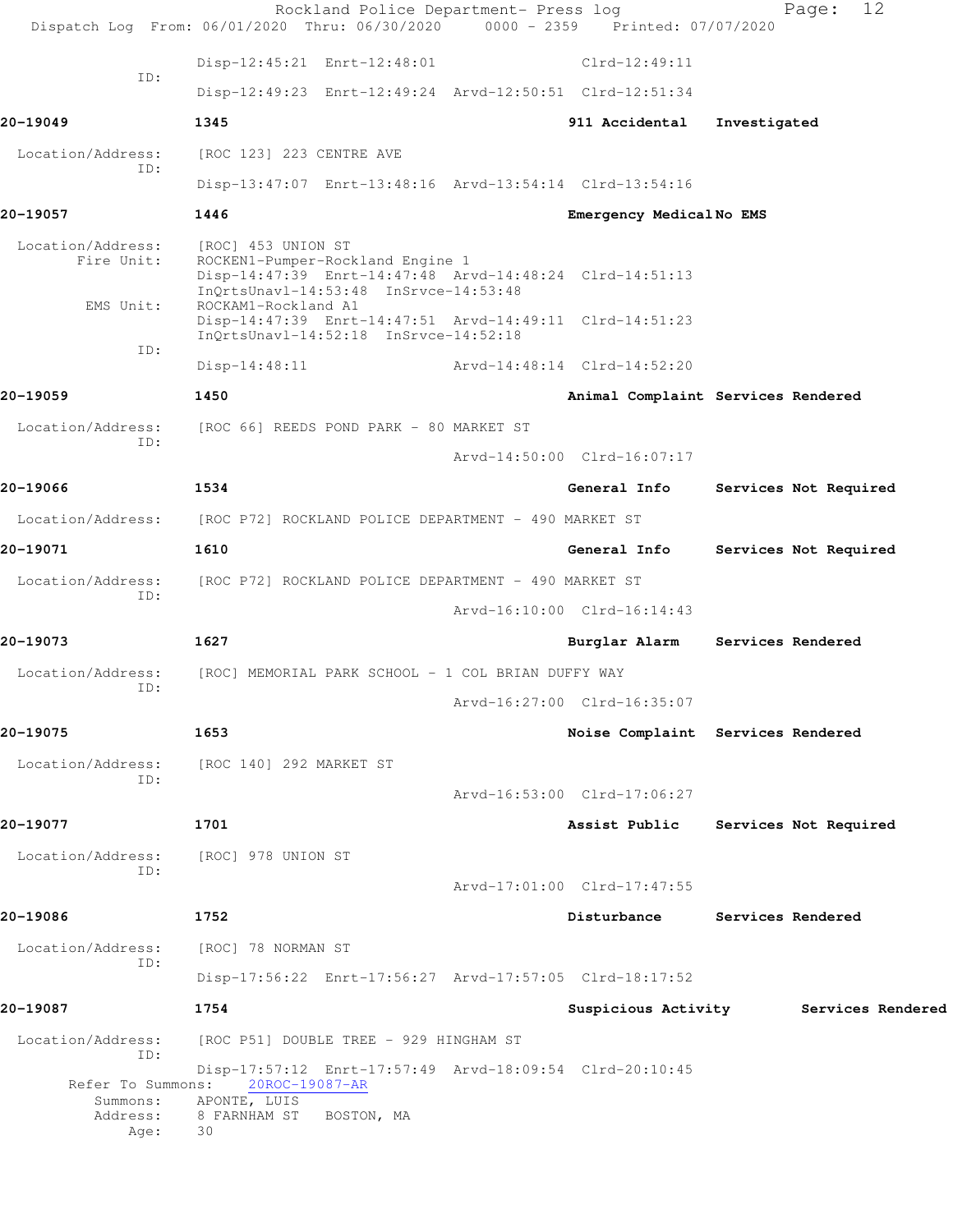|                          | Rockland Police Department- Press log<br>Dispatch Log From: 06/01/2020 Thru: 06/30/2020 0000 - 2359 Printed: 07/07/2020 |                             |                               | 13<br>Page:           |
|--------------------------|-------------------------------------------------------------------------------------------------------------------------|-----------------------------|-------------------------------|-----------------------|
| Charges:                 | A&B<br>DESTRUCTION OF PROPERTY -\$1200, MALICIOUS c266 \$127<br>THREAT TO COMMIT CRIME<br>STRANGULATION OR SUFFOCATION  |                             |                               |                       |
| 20-19089                 | 1806                                                                                                                    |                             | Motor Vehicle Complaint       | Unfounded             |
| Vicinity of:             | [ROC] SPRUCE ST                                                                                                         |                             |                               |                       |
| ID:                      | Disp-18:11:55 Enrt-18:12:34 Arvd-18:15:13 Clrd-18:16:44                                                                 |                             |                               |                       |
| 20-19094                 | 1829                                                                                                                    |                             | Motor Vehicle Complaint       | Services Rendered     |
| Vicinity of:             | [ROC] SPRUCE ST                                                                                                         |                             |                               |                       |
| TD:<br>ID:               | Disp-18:30:52 Enrt-18:30:57 Arvd-18:31:00 Clrd-18:47:16                                                                 |                             |                               |                       |
|                          | Disp-18:31:40 Enrt-18:32:00 Arvd-18:32:10 Clrd-18:47:12                                                                 |                             |                               |                       |
| 20-19096                 | 1844                                                                                                                    |                             | General Info                  | Services Not Required |
| Location/Address:<br>TD: | [ROC P72] ROCKLAND POLICE DEPARTMENT - 490 MARKET ST                                                                    |                             |                               |                       |
|                          |                                                                                                                         | Arvd-18:44:00 Clrd-19:44:10 |                               |                       |
| 20-19106                 | 2005                                                                                                                    |                             | Suspicious Activity           | Unfounded             |
| Location/Address:<br>TD: | [ROC] MARKS ST                                                                                                          |                             |                               |                       |
|                          | Disp-20:11:16 Enrt-20:11:22 Arvd-20:13:43 Clrd-20:18:09                                                                 |                             |                               |                       |
| 20-19113                 | 2137                                                                                                                    |                             | 911 Hang Up Services Rendered |                       |
| Location/Address:<br>ID: | [ROC P47] BEST WESTERN - 909 HINGHAM ST                                                                                 |                             |                               |                       |
| TD:                      | Disp-21:38:59 Enrt-21:39:05 Arvd-21:45:25 Clrd-22:00:09                                                                 |                             |                               |                       |
|                          | Disp-21:44:53 Enrt-21:45:01 Arvd-21:45:06 Clrd-22:00:12                                                                 |                             |                               |                       |

## **For Date: 06/05/2020 - Friday**

| 20-19120          | 0000                                                 | General Info<br>No Service                  |
|-------------------|------------------------------------------------------|---------------------------------------------|
| Location/Address: | [ROC P72] ROCKLAND POLICE DEPARTMENT - 490 MARKET ST |                                             |
| ID:               | $Disp-00:01:56$                                      | $Clrd-00:02:03$                             |
| 20-19122          | 0029                                                 | Details / Time offCOMP<br>Services Rendered |
| Location:         | [ROC]                                                |                                             |
| 20-19123          | 0034                                                 | Details / Time off<br>No Service            |
| Location:         | [ROC]                                                |                                             |
| 20-19124          | 0056                                                 | <b>Building Check</b><br>Investigated       |
| Location/Address: | [ROC] UNION ST                                       |                                             |
| ID:               |                                                      | Arvd-00:56:46 Clrd-00:56:55                 |
| 20-19127          | 0106                                                 | MVA Property Damage Only Gone on arrival    |
| Location:         | [ROC] ROUTE 3 SB NORTH OF EXIT 14                    |                                             |
| ID:               | Disp-01:07:26 Enrt-01:07:32                          | $Clrd-01:10:42$                             |
| ID:               | Disp-01:07:26 Enrt-01:07:32                          | $Clrd-01:10:37$                             |
| 20-19129          | 0243                                                 | <b>Building Check</b><br>Investigated       |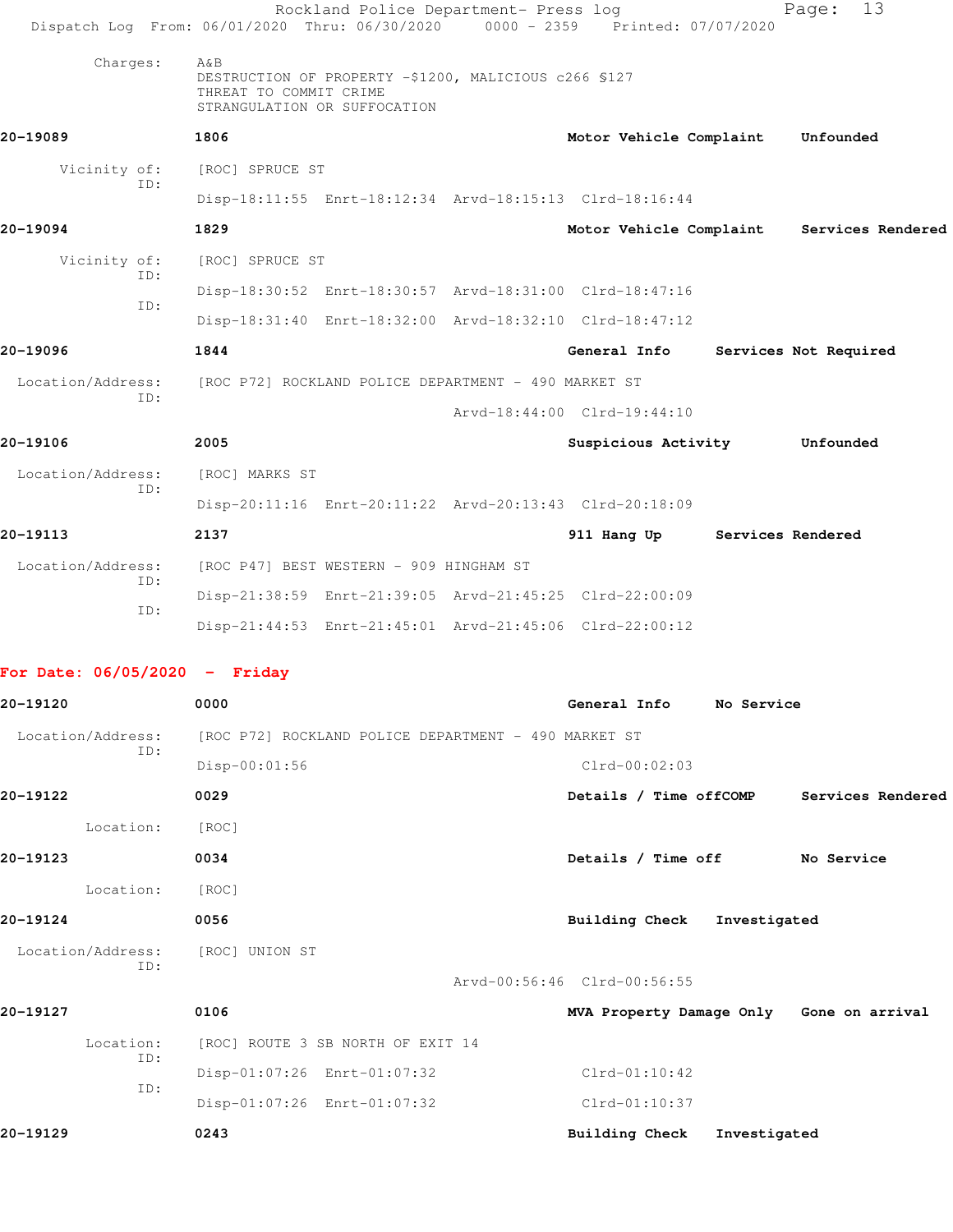|                          | Rockland Police Department- Press log<br>Dispatch Log From: 06/01/2020 Thru: 06/30/2020 0000 - 2359 Printed: 07/07/2020 |                                        |                          | 14<br>Page:                          |
|--------------------------|-------------------------------------------------------------------------------------------------------------------------|----------------------------------------|--------------------------|--------------------------------------|
|                          |                                                                                                                         |                                        |                          |                                      |
| Location/Address:<br>ID: | [ROC] UNION ST                                                                                                          |                                        |                          |                                      |
|                          |                                                                                                                         | Arvd-02:44:20 Clrd-02:44:30            |                          |                                      |
| 20-19132                 | 0558                                                                                                                    | Building Check Appears Secure          |                          |                                      |
| Location/Address:<br>ID: | [ROC] UNION ST                                                                                                          |                                        |                          |                                      |
|                          |                                                                                                                         | Arvd-05:59:49 Clrd-06:15:51            |                          |                                      |
| 20-19136                 | 0800                                                                                                                    | General Info                           | <b>Services Rendered</b> |                                      |
| Location/Address:        | [ROC P72] ROCKLAND POLICE DEPARTMENT - 490 MARKET ST                                                                    |                                        |                          |                                      |
| 20-19141<br>Issued       | 0914                                                                                                                    |                                        |                          | Motor Vehicle Stop Citation/Warning  |
| Location/Address:<br>ID: | [ROC] PLAIN ST                                                                                                          |                                        |                          |                                      |
|                          |                                                                                                                         | Arvd-09:14:00 Clrd-09:20:16            |                          |                                      |
| 20-19142                 | 0932                                                                                                                    | General Info Services Rendered         |                          |                                      |
| Location/Address:        | [ROC P72] ROCKLAND POLICE DEPARTMENT - 490 MARKET ST                                                                    |                                        |                          |                                      |
| 20-19148                 | 1053                                                                                                                    | Complaint                              | <b>Services Rendered</b> |                                      |
| Location/Address:<br>ID: | [ROC] 385 FOREST ST                                                                                                     |                                        |                          |                                      |
| ID:                      | Disp-10:55:36 Enrt-10:55:39 Arvd-11:16:09 Clrd-11:39:18                                                                 |                                        |                          |                                      |
|                          | Disp-10:55:50 Enrt-10:55:54                                                                                             | Clrd-10:59:31                          |                          |                                      |
| 20-19149                 | 1057                                                                                                                    | General Info                           | Services Rendered        |                                      |
| Location/Address:<br>ID: | [ROC P100] LUKE'S LIQUORS - 167 MARKET ST                                                                               |                                        |                          |                                      |
| ID:                      | Disp-11:00:11 Enrt-11:00:14 Arvd-11:00:16 Clrd-11:18:41                                                                 |                                        |                          |                                      |
|                          | Disp-11:00:11 Enrt-11:00:18 Arvd-11:00:30 Clrd-11:35:52                                                                 |                                        |                          |                                      |
| 20-19165                 | 1233                                                                                                                    | General Info                           |                          | Services Rendered                    |
|                          | Location/Address: [ROC 69] SOUTH SHORE REHAB & NURSING - 115 NORTH AVE                                                  |                                        |                          |                                      |
| 20-19167                 | 1300                                                                                                                    | Details / Time off No Service          |                          |                                      |
| Location: [ROC]          |                                                                                                                         |                                        |                          |                                      |
| 20-19177                 | 1356                                                                                                                    | General Info Services Rendered         |                          |                                      |
|                          | Location/Address: [ROC] 158 NEVENS CIR                                                                                  |                                        |                          |                                      |
| 20-19186                 | 1504                                                                                                                    | Motor Vehicle Stop [19] Verbal Warning |                          |                                      |
|                          | Location/Address: [ROC] 11 NORTH AVE @ 408 UNION ST                                                                     |                                        |                          |                                      |
| ID:                      |                                                                                                                         | Arvd-15:04:00 Clrd-15:09:47            |                          |                                      |
| ID:                      | Disp-15:08:01 Enrt-15:08:03 Arvd-15:08:05 Clrd-15:09:50                                                                 |                                        |                          |                                      |
| 20-19189                 | 1533                                                                                                                    |                                        |                          | Details / Time off Services Rendered |
| Location:                | [ROC]                                                                                                                   |                                        |                          |                                      |
| 20-19191                 | 1601                                                                                                                    | General Info Services Rendered         |                          |                                      |
|                          | Location/Address: [ROC P72] ROCKLAND POLICE DEPARTMENT - 490 MARKET ST                                                  |                                        |                          |                                      |
| 20-19194                 | 1608                                                                                                                    | <b>Traffic Enforcement</b>             |                          | Services Rendered                    |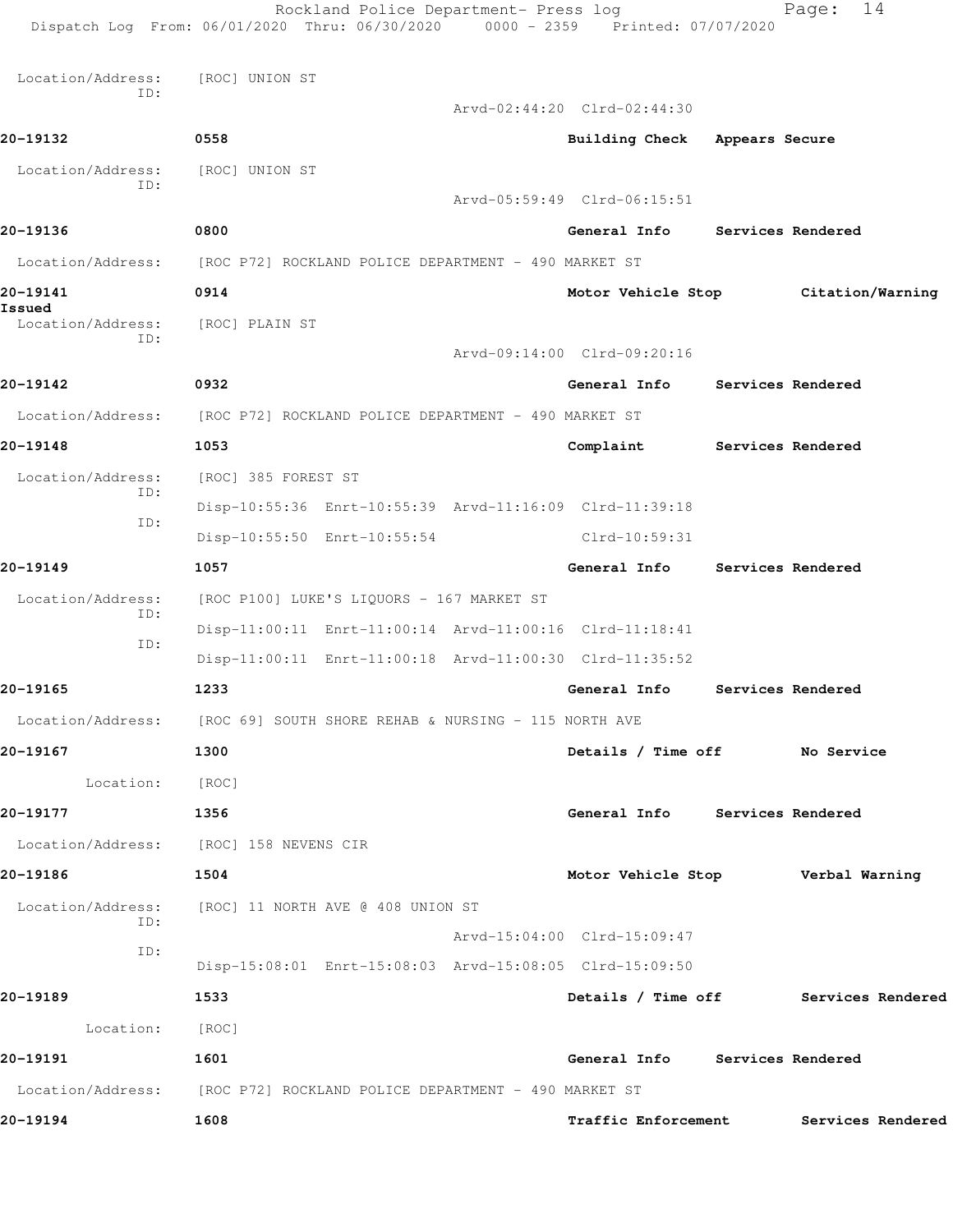Rockland Police Department- Press log Fage: 15 Dispatch Log From: 06/01/2020 Thru: 06/30/2020 0000 - 2359 Printed: 07/07/2020 Location: [ROC] TRAFFIC ID: Arvd-16:08:00 Clrd-19:32:19 **20-19196 1628 MVA Property Damage Only Report Follows** Location/Address: [ROC 43] OVERHEAD DOOR BOSTON - 300 WEYMOUTH ST ID: Disp-16:29:35 Enrt-16:29:37 Arvd-16:34:32 Clrd-16:52:32 ID: Disp-16:29:43 Enrt-16:29:46 Arvd-16:34:46 Clrd-16:52:28 **20-19208 1743 Larceny / Forgery/ Fraud Services Rendered** Location/Address: [ROC] 119 SALEM ST ID: Disp-17:45:40 Enrt-17:45:46 Arvd-17:45:49 Clrd-18:16:46 **20-19211 1752 Motor Vehicle Complaint Investigated** Location/Address: [ROC] 224 DURBECK RD ID: Disp-17:57:02 Enrt-17:57:04 Arvd-18:00:04 Clrd-18:10:42 **20-19217 1838 Animal Complaint Services Rendered** Location/Address: [ROC] NORTH AVE ID: Disp-18:39:16 Enrt-18:39:19 Arvd-18:39:21 Clrd-19:35:14 ID: Disp-19:28:37 Arvd-19:28:41 Clrd-19:35:16 **20-19221 1917 911 Accidental No Action Required** Location/Address: [ROC] 7 ALPINE ST ID: Disp-19:18:24 Clrd-19:18:29 **20-19223 1929 Building Check Building Checked/Secured** Location/Address: [ROC] MARKET ST ID: Arvd-19:30:34 Clrd-19:30:50 **20-19224 1930 General Info Services Rendered** Location/Address: [ROC P72] ROCKLAND POLICE DEPARTMENT - 490 MARKET ST ID: Arvd-19:30:00 Clrd-19:37:51 **20-19225 1937 Assist Public Services Rendered** Location/Address: [ROC] 978 UNION ST ID: Disp-19:38:42 Enrt-19:40:29 Arvd-19:45:21 Clrd-19:59:28 **20-19229 2005 Details / Time off Services Rendered** Location: [ROC] **20-19235 2051 Details / Time off Services Rendered** Location: [ROC] **20-19237 2116 Noise Complaint Peace Restored** Location/Address: [ROC] 103 DIVISION ST @ 138 REED ST ID: Disp-21:17:13 Enrt-21:17:36 Arvd-21:25:02 Clrd-21:37:39 ID: Disp-21:17:26 Enrt-21:17:29 Arvd-21:23:43 Clrd-21:37:37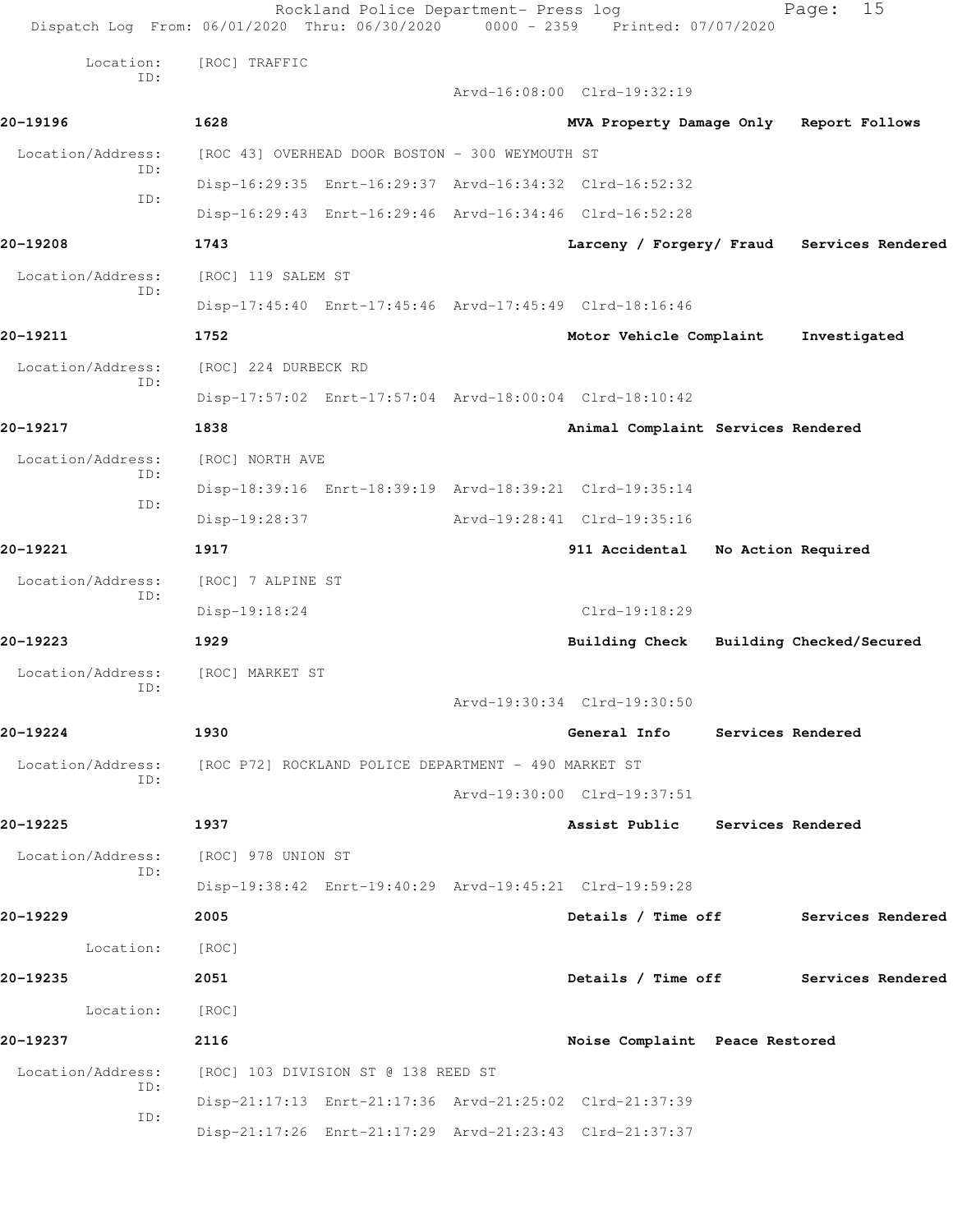Rockland Police Department- Press log entitled Page: 16 Dispatch Log From: 06/01/2020 Thru: 06/30/2020 0000 - 2359 Printed: 07/07/2020

| 20-19241                          | 2209                                                    |                                    | Motor Vehicle Complaint Services Rendered     |
|-----------------------------------|---------------------------------------------------------|------------------------------------|-----------------------------------------------|
| Location/Address:                 | [ROC] HANNAH WAY                                        |                                    |                                               |
| ID:                               | Disp-22:11:48 Enrt-22:13:36 Arvd-22:25:59 Clrd-22:26:03 |                                    |                                               |
| 20-19244                          | 2248                                                    | Building Check Appears Secure      |                                               |
| Location/Address:                 | [ROC P71] WCS AUTOMOTIVE - 1 BISHOP LN                  |                                    |                                               |
| ID:                               |                                                         | Arvd-22:49:41 Clrd-22:50:00        |                                               |
| 20-19247                          | 2342                                                    | Suspicious Activity Peace Restored |                                               |
| Location/Address:<br>ID:          | [ROC P106] ROCKLAND HIGH SCHOOL - 52 MACKINLAY WAY      |                                    |                                               |
| ID:                               | Disp-23:43:26 Enrt-23:43:46 Arvd-23:48:05 Clrd-23:58:58 |                                    |                                               |
| ID:                               | Disp-23:43:34 Enrt-23:43:46 Arvd-23:48:05 Clrd-23:58:58 |                                    |                                               |
| ID:                               | Disp-23:43:38 Enrt-23:43:46 Arvd-23:48:05 Clrd-23:57:52 |                                    |                                               |
|                                   | Disp-23:43:44 Enrt-23:43:46 Arvd-23:48:05 Clrd-23:58:58 |                                    |                                               |
| ID:                               | $Disp-23:48:00$                                         | Arvd-23:48:05 Clrd-23:57:56        |                                               |
| For Date: $06/06/2020 -$ Saturday |                                                         |                                    |                                               |
|                                   |                                                         |                                    |                                               |
| 20-19249                          | 0000                                                    | General Incident Services Rendered |                                               |
| Location/Address:<br>ID:          | [ROC P72] ROCKLAND POLICE DEPARTMENT - 490 MARKET ST    |                                    |                                               |
|                                   | $Disp-00:01:44$                                         | $Clrd-00:04:22$                    |                                               |
| 20-19250                          | 0004                                                    | Missing Person Services Rendered   |                                               |
| Location/Address:<br>ID:          | [ROC] 19 PACIFIC ST                                     |                                    |                                               |
|                                   | Disp-00:09:29                                           | Clrd-00:09:38                      |                                               |
| 20-19253                          | 0031                                                    |                                    | Details / Time offCOMP TIME Services Rendered |
| Location:                         | [ROC]                                                   |                                    |                                               |
| 20-19254                          | 0034                                                    | Follow-Up Investigation            | Unfounded                                     |
| Location/Address:<br>ID:          | [ROC] 212 MARTHA DR Apt. #B                             |                                    |                                               |
| ID:                               |                                                         | Arvd-00:34:00 Clrd-00:45:21        |                                               |
|                                   | $Disp-00:35:47$                                         | Arvd-00:35:50 Clrd-00:45:21        |                                               |
| 20-19255                          | 0047                                                    | Missing Person                     | Services Rendered                             |
| Location/Address:<br>ID:          | [ROC] 90 PACIFIC ST                                     |                                    |                                               |
|                                   | Disp-00:48:31 Enrt-00:48:33 Arvd-00:49:53 Clrd-00:58:34 |                                    |                                               |
| 20-19263                          | 0222                                                    | Road Obstruction Services Rendered |                                               |
| Location/Address:<br>ID:          | [ROC] 631 HINGHAM ST                                    |                                    |                                               |
| ID:                               | Disp-02:24:35 Enrt-02:24:37 Arvd-02:26:47 Clrd-03:31:39 |                                    |                                               |
|                                   | Disp-02:28:11 Enrt-02:28:14 Arvd-02:28:15 Clrd-03:31:32 |                                    |                                               |
| 20-19265                          | 0328                                                    | Suspicious Activity                | Sent On Way                                   |
| Location/Address:                 | [ROC] MAPLE ST                                          |                                    |                                               |
|                                   |                                                         |                                    |                                               |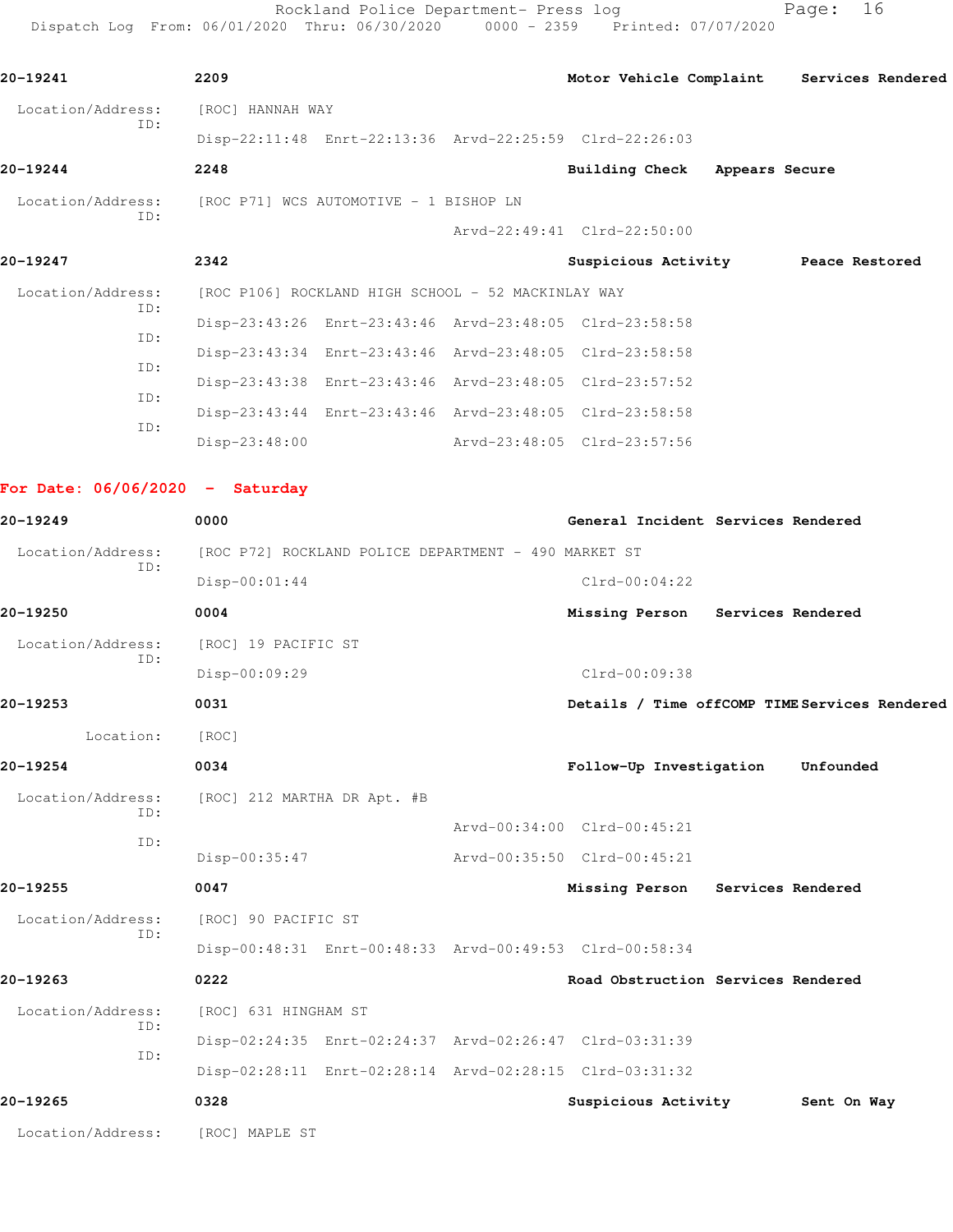|                   | Rockland Police Department- Press log<br>Dispatch Log From: 06/01/2020 Thru: 06/30/2020 0000 - 2359 Printed: 07/07/2020 |                             |                 | 17<br>Page:                                |
|-------------------|-------------------------------------------------------------------------------------------------------------------------|-----------------------------|-----------------|--------------------------------------------|
| ID:               | Disp-03:30:20 Enrt-03:31:14 Arvd-03:36:21 Clrd-04:08:58                                                                 |                             |                 |                                            |
| 20-19268          | 0611                                                                                                                    |                             | Building Check  | Appears Secure                             |
| Location/Address: | [ROC 61] UNION ST BUSINESS DISTRICT - UNION ST                                                                          |                             |                 |                                            |
| ID:               |                                                                                                                         | Arvd-06:12:48 Clrd-06:20:57 |                 |                                            |
| 20-19272          | 0750                                                                                                                    |                             | 911 Accidental  | Investigated                               |
| Location/Address: | [ROC P51] DOUBLE TREE - 929 HINGHAM ST                                                                                  |                             |                 |                                            |
| ID:               | Disp-07:52:35 Enrt-07:52:40 Arvd-07:54:43 Clrd-07:57:31                                                                 |                             |                 |                                            |
| 20-19275          | 0801                                                                                                                    |                             |                 | SHIFT ASSIGNMENTS Services Rendered        |
| Location/Address: | [ROC P72] ROCKLAND POLICE DEPARTMENT - 490 MARKET ST                                                                    |                             |                 |                                            |
| 20-19282          | 0907                                                                                                                    |                             | 911 Accidental  | Investigated                               |
| Location/Address: | [ROC P64] CVS PHARMACY - 80 MARKET ST                                                                                   |                             |                 |                                            |
| ID:               | Disp-09:10:37                                                                                                           |                             | $Clrd-09:11:26$ |                                            |
| ID:               | Disp-09:11:23 Enrt-09:12:01 Arvd-09:15:27 Clrd-09:16:02                                                                 |                             |                 |                                            |
| 20-19664          | 0915                                                                                                                    |                             |                 | Animal Complaint Services Rendered         |
| Location/Address: | [ROC] 82 SUMMER ST                                                                                                      |                             |                 |                                            |
| 20-19284          | 0925                                                                                                                    |                             |                 | Animal Complaint Services Rendered         |
| Location/Address: | [ROC] 218 WEST WATER ST                                                                                                 |                             |                 |                                            |
| ID:               |                                                                                                                         | Arvd-09:25:00 Clrd-09:29:46 |                 |                                            |
| 20-19285          | 0925                                                                                                                    |                             |                 | Building Check Services Rendered           |
| Location/Address: | [ROC] MARKET ST                                                                                                         |                             |                 |                                            |
| ID:               |                                                                                                                         | Arvd-09:26:24 Clrd-09:26:49 |                 |                                            |
| 20-19287          | 0935                                                                                                                    |                             |                 | Building Check Building Checked/Secured    |
| Location/Address: | [ROC] UNION ST                                                                                                          |                             |                 |                                            |
| ID:               |                                                                                                                         | Arvd-09:37:34 Clrd-09:42:37 |                 |                                            |
| 20-19295          | 1127                                                                                                                    |                             | 911 Accidental  | Investigated                               |
| Location/Address: | [ROC] 176 HOWARD ST                                                                                                     |                             |                 |                                            |
| ID:               | Disp-11:29:05 Enrt-11:29:24 Arvd-11:36:48 Clrd-11:38:31                                                                 |                             |                 |                                            |
| 20-19297          | 1141                                                                                                                    |                             |                 | PUBLIC KINDNESS Services Rendered          |
| Location/Address: | [ROC P72] ROCKLAND POLICE DEPARTMENT - 490 MARKET ST                                                                    |                             |                 |                                            |
| 20-19299          | 1207                                                                                                                    |                             |                 | Building Check Services Rendered           |
| Location/Address: | [ROC P104] ROCKLAND MEMORIAL LIBRARY - 20 BELMONT ST                                                                    |                             |                 |                                            |
| ID:               |                                                                                                                         | Arvd-12:09:13 Clrd-12:09:30 |                 |                                            |
| 20-19312          | 1318                                                                                                                    |                             | <b>RALLY</b>    | Services Rendered                          |
| Location/Address: | [ROC P72] ROCKLAND POLICE DEPARTMENT - 490 MARKET ST                                                                    |                             |                 |                                            |
| 20-19315          | 1331                                                                                                                    |                             |                 | Larceny / Forgery/ Fraud Services Rendered |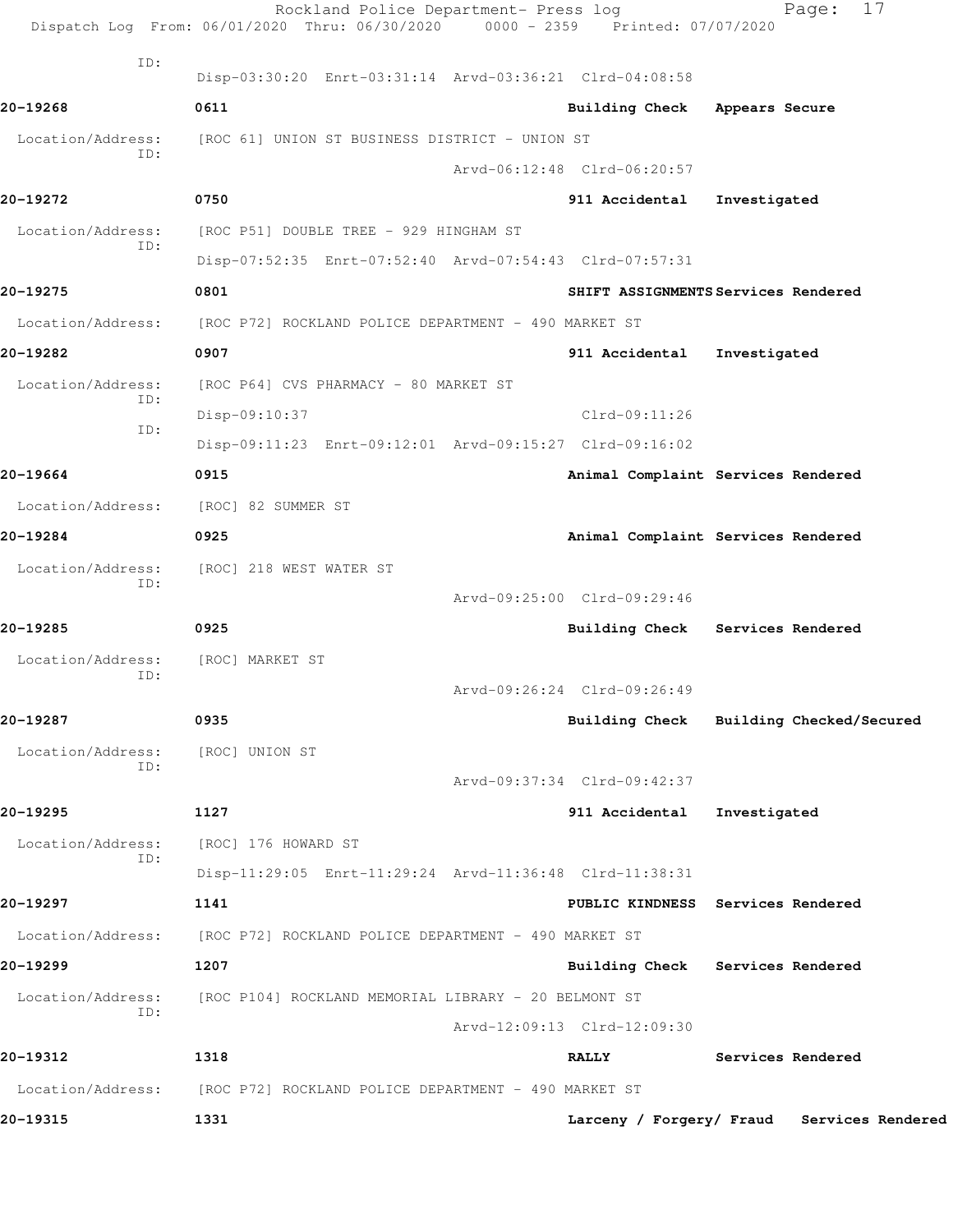|                   | Rockland Police Department- Press log<br>Dispatch Log From: 06/01/2020 Thru: 06/30/2020 0000 - 2359 Printed: 07/07/2020 |                                            |              | 18<br>Page:       |  |
|-------------------|-------------------------------------------------------------------------------------------------------------------------|--------------------------------------------|--------------|-------------------|--|
| Location/Address: | [ROC] 481 LIBERTY ST                                                                                                    |                                            |              |                   |  |
| 20-19316          | 1338                                                                                                                    | Building Check Services Rendered           |              |                   |  |
| Location/Address: | [ROC P104] ROCKLAND MEMORIAL LIBRARY - 20 BELMONT ST                                                                    |                                            |              |                   |  |
| ID:               |                                                                                                                         | Arvd-13:39:20 Clrd-13:39:29                |              |                   |  |
| 20-19317          | 1342                                                                                                                    | Noise Complaint Services Rendered          |              |                   |  |
| Location/Address: | [ROC 140] 292 MARKET ST Apt. #22                                                                                        |                                            |              |                   |  |
| ID:               | Disp-13:43:53 Enrt-13:44:17 Arvd-13:49:57 Clrd-14:13:42                                                                 |                                            |              |                   |  |
| ID:               | Disp-14:01:13 Enrt-14:01:16                                                                                             | Clrd-14:13:36                              |              |                   |  |
| 20-19318          | 1345                                                                                                                    | Community Risk Reduction Services Rendered |              |                   |  |
| Location/Address: | [ROC 62] JEFFERSON SCHOOL - 63 GEORGE ST                                                                                |                                            |              |                   |  |
| ID:               |                                                                                                                         | Arvd-13:45:00 Clrd-14:00:56                |              |                   |  |
| 20-19326          | 1431                                                                                                                    | 911 Accidental                             | Investigated |                   |  |
| Location/Address: | [ROC] 150 MARTHA DR                                                                                                     |                                            |              |                   |  |
| ID:               | Disp-14:31:47 Enrt-14:33:03 Arvd-14:34:59 Clrd-14:35:03                                                                 |                                            |              |                   |  |
| 20-19327          | 1438                                                                                                                    | OFFICER OUT OF TOWN                        |              | Services Rendered |  |
|                   | Location/Address: [ROC P72] ROCKLAND POLICE DEPARTMENT - 490 MARKET ST                                                  |                                            |              |                   |  |
| 20-19342          | 1600                                                                                                                    | SHIFT ASSIGNMENTS Services Rendered        |              |                   |  |
|                   | Location/Address: [ROC P72] ROCKLAND POLICE DEPARTMENT - 490 MARKET ST                                                  |                                            |              |                   |  |
| 20-19343          | 1621                                                                                                                    | Neighbor Disturbance Services Rendered     |              |                   |  |
| Location/Address: | [ROC] 294-29 HOWARD ST                                                                                                  |                                            |              |                   |  |
| ID:               | Disp-16:23:37                                                                                                           | Arvd-16:23:44 Clrd-17:37:18                |              |                   |  |
| 20-19344          | 1627                                                                                                                    | 911 Accidental                             | Investigated |                   |  |
| Location/Address: | [ROC] 135 GROVE ST                                                                                                      |                                            |              |                   |  |
| ID:               | Disp-16:28:20 Enrt-16:28:51 Arvd-16:34:07 Clrd-16:37:34                                                                 |                                            |              |                   |  |
| 20-19346          | 1643                                                                                                                    | Suspicious Activity Gone on arrival        |              |                   |  |
| Location/Address: | [ROC 157] BANK OF AMERICA - 371 MARKET ST                                                                               |                                            |              |                   |  |
| ID:               | Disp-16:44:40 Enrt-16:44:44                                                                                             | $Clrd-16:51:03$                            |              |                   |  |
| ID:               | $Disp-16:46:17$                                                                                                         | Arvd-16:46:21 Clrd-16:51:03                |              |                   |  |
| 20-19354          | 1751                                                                                                                    | Time off Services Rendered                 |              |                   |  |
| Location: [ROC]   |                                                                                                                         |                                            |              |                   |  |
| 20-19359          | 1849                                                                                                                    | Building Check Appears Secure              |              |                   |  |
| Location/Address: | [ROC P71] WCS AUTOMOTIVE - 1 BISHOP LN                                                                                  |                                            |              |                   |  |
| ID:               |                                                                                                                         | Arvd-18:50:04 Clrd-18:50:17                |              |                   |  |
| 20-19363          | 1919                                                                                                                    | <b>SICK SERGEANT</b>                       |              | Services Rendered |  |
| Location:         | [ROC]                                                                                                                   |                                            |              |                   |  |
| 20-19365          | 1938                                                                                                                    | Motor Vehicle Complaint                    |              | Services Rendered |  |
|                   |                                                                                                                         |                                            |              |                   |  |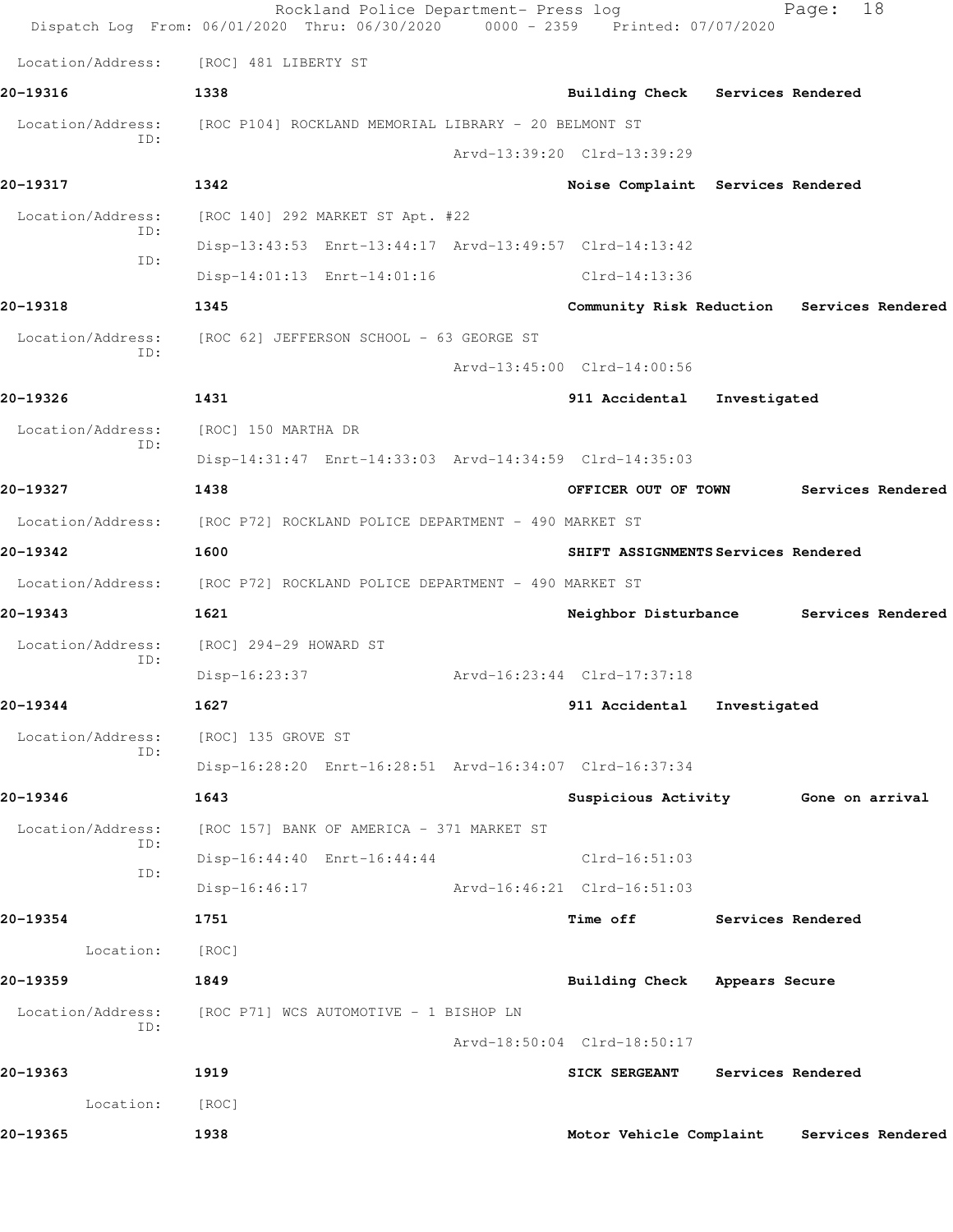| Dispatch Log From: 06/01/2020 Thru: 06/30/2020 |                  | Rockland Police Department- Press log                   | $0000 - 2359$ | Printed: 07/07/2020                                     |                 | 19<br>Page:       |  |
|------------------------------------------------|------------------|---------------------------------------------------------|---------------|---------------------------------------------------------|-----------------|-------------------|--|
| Location/Address:                              | [ROC] HUGGINS RD |                                                         |               |                                                         |                 |                   |  |
| ID:                                            | Disp-19:41:08    |                                                         |               | Arvd-19:42:04 Clrd-19:59:45                             |                 |                   |  |
| 20-19368                                       | 2007             |                                                         |               | Suspicious Activity 6one on arrival                     |                 |                   |  |
| Location/Address:                              | [ROC] VFW DR     |                                                         |               |                                                         |                 |                   |  |
| ID:                                            |                  |                                                         |               | Disp-20:08:54 Enrt-20:09:02 Arvd-20:12:41 Clrd-20:25:17 |                 |                   |  |
| 20-19369                                       | 2031             |                                                         |               | MVA Property Damage Only Paper Exchange                 |                 |                   |  |
| Location/Address:                              |                  | [ROC] 14 LONGWATER DR @ 88 POND ST                      |               |                                                         |                 |                   |  |
| ID:                                            |                  |                                                         |               | Disp-20:33:26 Enrt-20:33:30 Arvd-20:36:54 Clrd-20:55:44 |                 |                   |  |
| ID:                                            | $Disp-20:44:33$  |                                                         |               | Arvd-20:44:37 Clrd-20:55:42                             |                 |                   |  |
| 20-19375                                       | 2145             |                                                         |               | <b>FIREWORKS</b>                                        | Gone on arrival |                   |  |
| Location/Address:                              | [ROC] REED ST    |                                                         |               |                                                         |                 |                   |  |
| ID:                                            |                  |                                                         |               | Disp-21:48:17 Enrt-21:48:23 Arvd-21:49:04 Clrd-21:51:17 |                 |                   |  |
| 20-19377                                       | 2150             |                                                         |               | SERGEANT BACK IN TOWN                                   |                 | Services Rendered |  |
| Location/Address:                              |                  | [ROC P72] ROCKLAND POLICE DEPARTMENT - 490 MARKET ST    |               |                                                         |                 |                   |  |
| 20-19380                                       | 2202             |                                                         |               | 911 Accidental                                          | Investigated    |                   |  |
| Location/Address:                              |                  | [ROC] 399 MARKET ST Apt. #1A                            |               |                                                         |                 |                   |  |
| ID:                                            |                  | Disp-22:02:29 Enrt-22:02:31                             |               | Clrd-22:03:55                                           |                 |                   |  |
| ID:                                            |                  | Disp-22:03:03 Enrt-22:03:13                             |               | $Clrd-22:03:43$                                         |                 |                   |  |
| ID:                                            |                  |                                                         |               | Disp-22:03:48 Enrt-22:03:51 Arvd-22:10:10 Clrd-22:19:17 |                 |                   |  |
| 20-19384                                       | 2235             |                                                         |               | Larceny                                                 |                 | Services Rendered |  |
| Location/Address: [ROC] 141 MARTHA DR Apt. #E  |                  |                                                         |               |                                                         |                 |                   |  |
| ID:                                            |                  | Disp-22:37:30 Enrt-22:37:41 Arvd-22:40:40 Clrd-22:49:01 |               |                                                         |                 |                   |  |
| 20-19386                                       | 2339             |                                                         |               | Suspicious Activity                                     |                 | Investigated      |  |
| Location/Address:                              |                  | [ROC P100] LUKE'S LIQUORS - 167 MARKET ST               |               |                                                         |                 |                   |  |
| ID:                                            |                  | Disp-23:39:57 Enrt-23:40:00 Arvd-23:42:57 Clrd-23:45:39 |               |                                                         |                 |                   |  |
| For Date: $06/07/2020 -$ Sunday                |                  |                                                         |               |                                                         |                 |                   |  |
| 20-19387                                       | 0000             |                                                         |               | SHIFT ASSIGNMENTS Services Rendered                     |                 |                   |  |
| Location/Address:                              |                  | [ROC P72] ROCKLAND POLICE DEPARTMENT - 490 MARKET ST    |               |                                                         |                 |                   |  |
| 20-19398<br>Agency                             | 0507             |                                                         |               | Emergency Medical Taken/Referred to Other               |                 |                   |  |

| Aqency            |                                                         |                 |
|-------------------|---------------------------------------------------------|-----------------|
| Location/Address: | [ROC] 240 CONCORD ST Apt. #2                            |                 |
| Fire Unit:        | ROCKEN1-Pumper-Rockland Engine 1                        |                 |
|                   | Disp-05:08:25 Enrt-05:11:01 Arvd-05:13:45 Clrd-05:49:26 |                 |
|                   | InOrtsUnavl-06:00:11 InSrvce-06:00:14                   |                 |
| EMS Unit:         | ROCKAM1-Rockland A1                                     |                 |
|                   | $Disp-05:08:30$                                         | $Clrd-05:08:40$ |
|                   | InOrtsUnavl-05:08:40 InSrvce-05:08:40                   |                 |
| EMS Unit:         | ROCKAM2-Rockland A2                                     |                 |
|                   | Disp-05:08:35 Enrt-05:10:58 Arvd-05:13:41 Clrd-05:49:29 |                 |
|                   | InOrtsUnav1-06:02:07 InSrvce-06:02:10                   |                 |
| EMS Unit:         | ROCKAM1-Rockland A1                                     |                 |
|                   |                                                         |                 |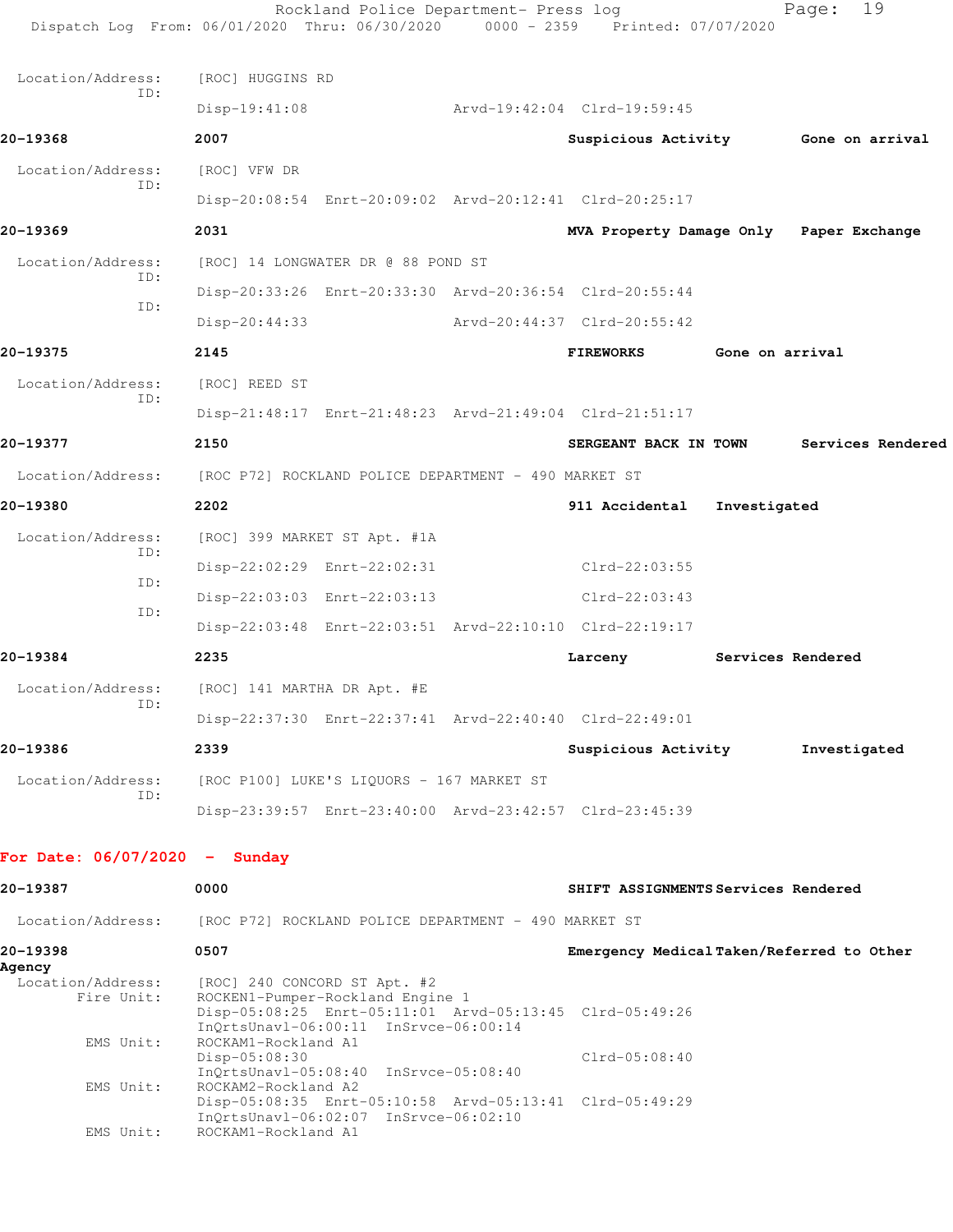|                   | Rockland Police Department- Press log<br>Dispatch Log From: 06/01/2020 Thru: 06/30/2020 0000 - 2359 Printed: 07/07/2020 |                             | Page:                            | 20             |
|-------------------|-------------------------------------------------------------------------------------------------------------------------|-----------------------------|----------------------------------|----------------|
|                   | Disp-05:16:06 Enrt-05:16:17 Arvd-05:17:51 Clrd-05:49:31<br>InQrtsUnavl-05:59:33 InSrvce-05:59:36                        |                             |                                  |                |
| ID:               | Disp-05:27:08 Enrt-05:27:10                                                                                             | Clrd-05:27:16               |                                  |                |
| 20-19402          | 0529                                                                                                                    | Sudden Death                | Report Follows                   |                |
| Location/Address: | [ROC] 240 CONCORD ST Apt. #2                                                                                            |                             |                                  |                |
| ID:               | Disp-05:30:42 Enrt-05:30:50 Arvd-05:30:54 Clrd-07:35:28                                                                 |                             |                                  |                |
| ID:               | Disp-05:30:47 Enrt-05:30:50 Arvd-05:30:54 Clrd-05:36:03                                                                 |                             |                                  |                |
| ID:               | Disp-05:35:50 Enrt-05:35:56 Arvd-05:35:59 Clrd-06:11:05                                                                 |                             |                                  |                |
| ID:               | Disp-05:37:16 Enrt-05:37:19                                                                                             | $Clrd-06:11:12$             |                                  |                |
| 20-19403          | 0531                                                                                                                    | Burglar Alarm               | Appears Secure                   |                |
| Location/Address: | [ROC P70] D'ANGELOS - 144 MARKET ST                                                                                     |                             |                                  |                |
| ID:               | Disp-05:33:27                                                                                                           | $Clrd-05:34:24$             |                                  |                |
| ID:               | Disp-05:36:10 Enrt-05:36:13 Arvd-05:36:16 Clrd-05:37:04                                                                 |                             |                                  |                |
| 20-19405          | 0627                                                                                                                    | Building Check              | Building Checked/Secured         |                |
| Location/Address: | [ROC] UNION ST                                                                                                          |                             |                                  |                |
| ID:               |                                                                                                                         | Arvd-06:28:17 Clrd-06:35:43 |                                  |                |
| 20-19409          | 0719                                                                                                                    | Building Check              | Building Checked/Secured         |                |
| Location/Address: | [ROC P111] THEMIS PIZZA - 488 MARKET ST                                                                                 |                             |                                  |                |
| ID:               | $Disp-07:19:51$                                                                                                         | Arvd-07:19:54 Clrd-07:20:36 |                                  |                |
| 20-19412          | 0800                                                                                                                    | General Info                | Services Rendered                |                |
| Location/Address: | [ROC P72] ROCKLAND POLICE DEPARTMENT - 490 MARKET ST                                                                    |                             |                                  |                |
| 20-19416          | 0859                                                                                                                    | Burglar Alarm               | Services Rendered                |                |
| Location/Address: | [ROC] 364 LEVIN RD                                                                                                      |                             |                                  |                |
| ID:               | Disp-09:01:21 Enrt-09:01:24                                                                                             | Clrd-09:02:08               |                                  |                |
| 20-19417          | 0900                                                                                                                    | General Info                | Services Rendered                |                |
| Location/Address: | [ROC] 44 SUMMER ST                                                                                                      |                             |                                  |                |
| 20-19418          | 0921                                                                                                                    | Details / Time off          | No Service                       |                |
| Location:         | [ROC]                                                                                                                   |                             |                                  |                |
| 20-19421          | 1005                                                                                                                    | Follow-Up Investigation     |                                  | Report Follows |
| Location/Address: | [ROC] 725 MARKET ST                                                                                                     |                             |                                  |                |
| ID:               | Disp-10:05:53 Enrt-10:05:58 Arvd-10:06:01 Clrd-10:30:51                                                                 |                             |                                  |                |
| 20-19423          | 1022                                                                                                                    | Details / Time off          | No Service                       |                |
| Location:         | [ROC]                                                                                                                   |                             |                                  |                |
| 20-19429          | 1122                                                                                                                    |                             | 911 Accidental Services Rendered |                |
| Location/Address: | [ROC] 51 JOSH GRAY RD                                                                                                   |                             |                                  |                |
| ID:               | Disp-11:23:32 Enrt-11:23:43 Arvd-11:28:19 Clrd-11:31:15                                                                 |                             |                                  |                |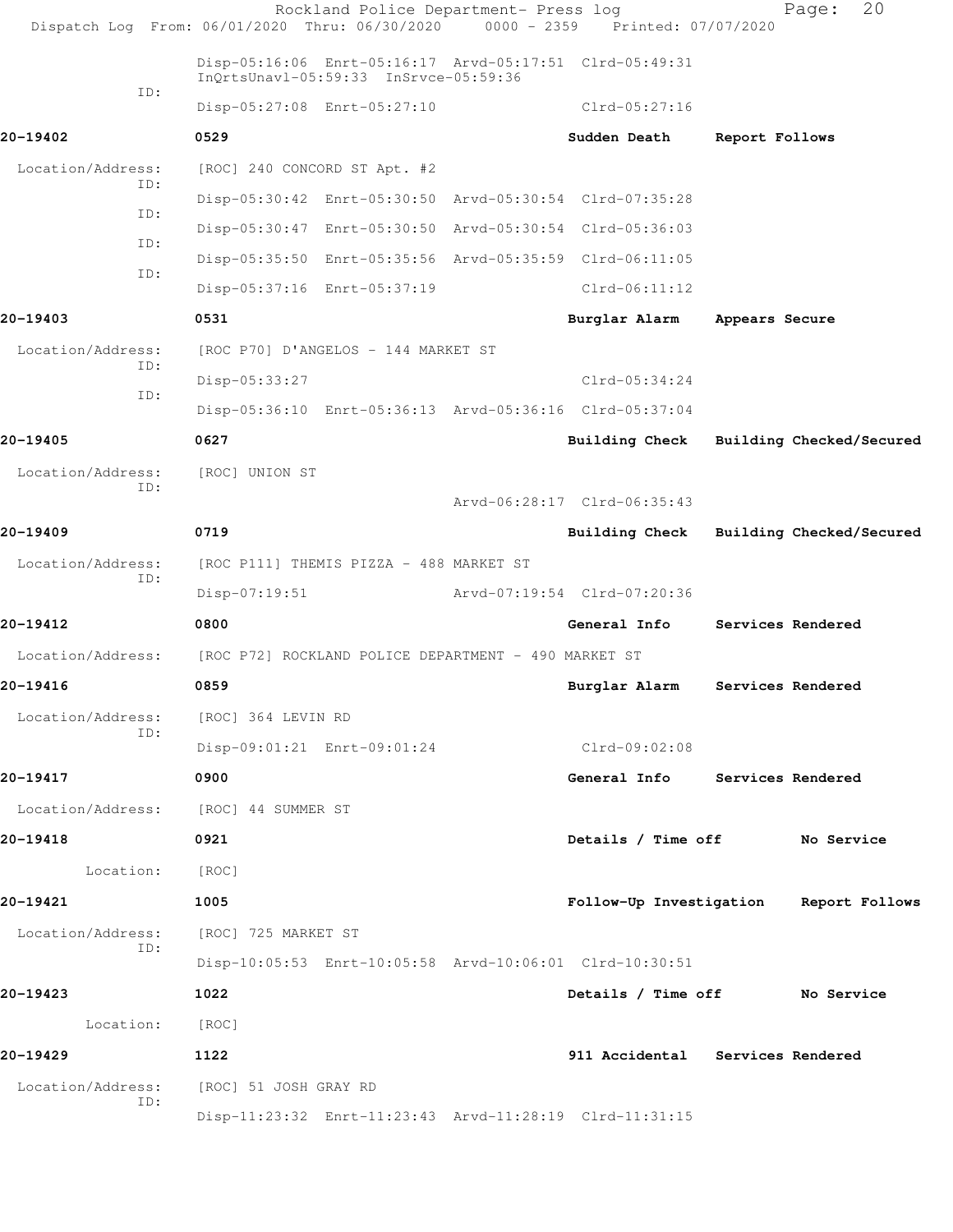|                          | Rockland Police Department- Press log<br>Dispatch Log From: 06/01/2020 Thru: 06/30/2020 0000 - 2359 Printed: 07/07/2020 |                               | 21<br>Page:                               |  |
|--------------------------|-------------------------------------------------------------------------------------------------------------------------|-------------------------------|-------------------------------------------|--|
| 20-19430                 | 1131                                                                                                                    |                               | Motor Vehicle Complaint Services Rendered |  |
| Location/Address:        | [ROC] 40 BEECH ST @ 329 SUMMER ST                                                                                       |                               |                                           |  |
| ID:<br>ID:               | Disp-11:33:46 Enrt-11:33:48 Arvd-11:36:15 Clrd-11:37:49                                                                 |                               |                                           |  |
|                          | Disp-11:34:13 Enrt-11:34:15                                                                                             | Clrd-11:37:07                 |                                           |  |
| 20-19432                 | 1213                                                                                                                    | General Info                  | Services Rendered                         |  |
| Location/Address:        | [ROC] 104 SUMMER ST                                                                                                     |                               |                                           |  |
| 20-19436                 | 1231                                                                                                                    |                               | Building Check Services Rendered          |  |
| Location/Address:<br>ID: | [ROC P104] ROCKLAND MEMORIAL LIBRARY - 20 BELMONT ST                                                                    |                               |                                           |  |
|                          |                                                                                                                         | Arvd-12:34:05 Clrd-12:34:44   |                                           |  |
| 20-19437                 | 1314                                                                                                                    |                               | Building Check Services Rendered          |  |
| Location/Address:<br>ID: | [ROC P104] ROCKLAND MEMORIAL LIBRARY - 20 BELMONT ST                                                                    |                               |                                           |  |
|                          |                                                                                                                         | Arvd-13:16:19 Clrd-13:16:35   |                                           |  |
| 20-19441                 | 1357                                                                                                                    |                               | Assist Other Agency Mutual Aid            |  |
| Location/Address:<br>ID: | [BOS] CITY HALL                                                                                                         |                               |                                           |  |
| ID:                      | Disp-14:05:08 Enrt-14:05:47 Arvd-14:55:20 Clrd-21:03:18                                                                 |                               |                                           |  |
|                          | Disp-14:05:27 Enrt-14:05:44 Arvd-14:55:23 Clrd-21:03:10                                                                 |                               |                                           |  |
| 20-19447                 | 1424                                                                                                                    |                               | Assist Public Services Rendered           |  |
| Location/Address:<br>ID: | [ROC] 628 SALEM ST                                                                                                      |                               |                                           |  |
|                          | Disp-14:25:19 Enrt-14:25:41 Arvd-14:29:25 Clrd-14:36:51                                                                 |                               |                                           |  |
| 20-19449                 | 1428                                                                                                                    | General Info                  | No Service                                |  |
| Location/Address:        | [ROC P72] ROCKLAND POLICE DEPARTMENT - 490 MARKET ST                                                                    |                               |                                           |  |
| 20-19450                 | 1431                                                                                                                    | General Info                  | No Service                                |  |
|                          | Location/Address: [ROC P72] ROCKLAND POLICE DEPARTMENT - 490 MARKET ST                                                  |                               |                                           |  |
| 20-19454                 | 1501                                                                                                                    |                               | General Info Services Rendered            |  |
|                          | Location/Address: [ROC] 103 GROVE ST Apt. #318                                                                          |                               |                                           |  |
| 20-19456                 | 1600                                                                                                                    |                               | General Info Services Rendered            |  |
|                          | Location/Address: [ROC P72] ROCKLAND POLICE DEPARTMENT - 490 MARKET ST Apt. #Q                                          |                               |                                           |  |
| 20-19457                 | 1610                                                                                                                    |                               | 911 Accidental Services Rendered          |  |
| ID:                      | Vicinity of: [ROC] 132 CONCORD ST                                                                                       |                               |                                           |  |
|                          | Disp-16:12:51                                                                                                           | Arvd-16:15:26 Clrd-16:20:57   |                                           |  |
| 20-19462                 | 1626                                                                                                                    | Assist Public Gone on arrival |                                           |  |
| Location/Address:<br>ID: | [ROC] POST OFFICE - 39 WEBSTER ST                                                                                       |                               |                                           |  |
| ID:                      | Disp-16:29:46 Enrt-16:31:41                                                                                             | Clrd-16:49:17                 |                                           |  |
|                          | Disp-16:49:09                                                                                                           | Arvd-16:49:12 Clrd-16:49:43   |                                           |  |
| 20-19469                 | 1829                                                                                                                    |                               | 911 Accidental Services Rendered          |  |
|                          | Location/Address: [ROC P63] WALGREENS - 75 MARKET ST Apt. #D                                                            |                               |                                           |  |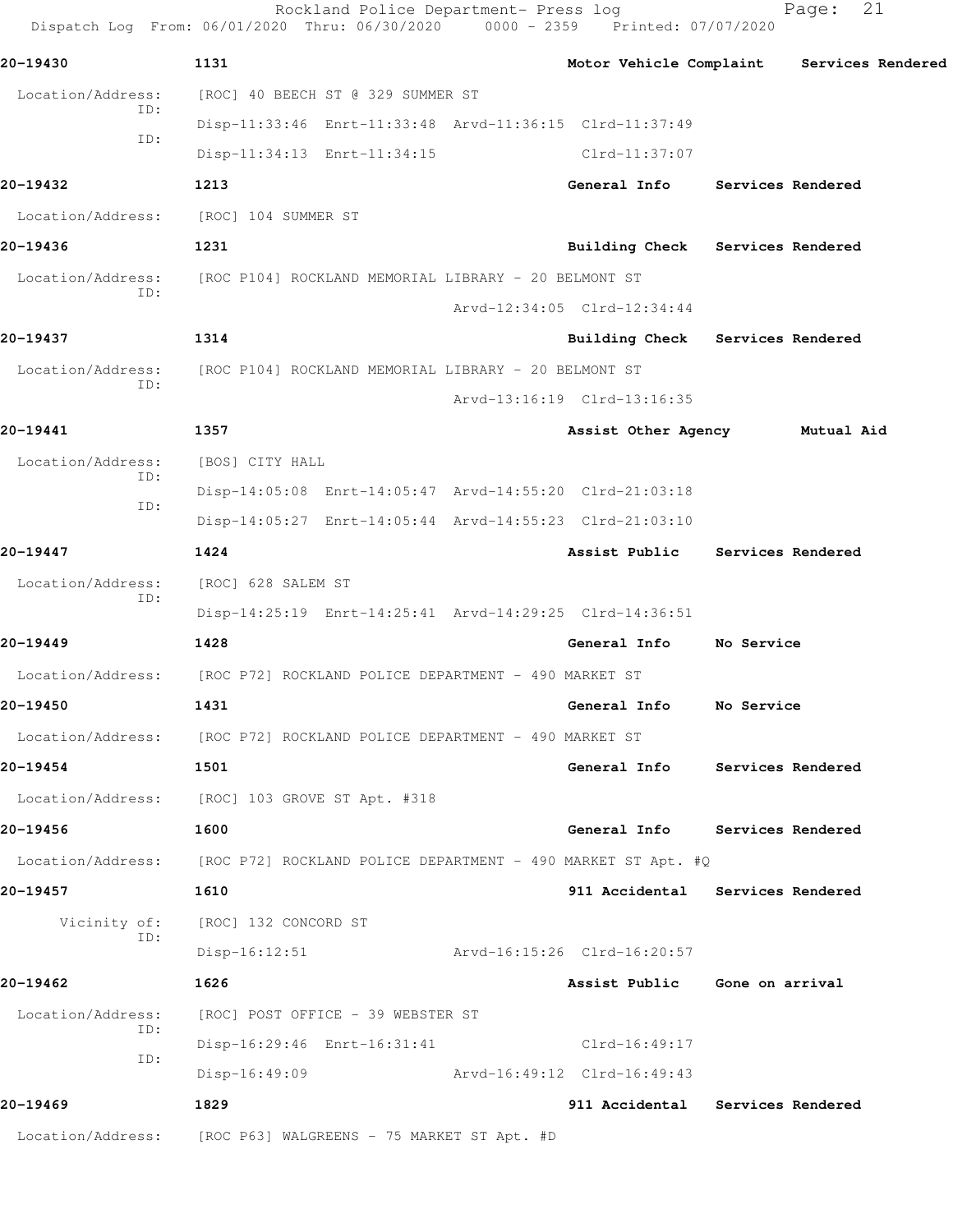|                                 | Dispatch Log From: 06/01/2020 Thru: 06/30/2020 0000 - 2359 Printed: 07/07/2020 | Rockland Police Department- Press log |                                         | 22<br>Page:       |  |
|---------------------------------|--------------------------------------------------------------------------------|---------------------------------------|-----------------------------------------|-------------------|--|
| ID:                             | Disp-18:30:21 Enrt-18:31:00 Arvd-18:33:13 Clrd-18:46:40                        |                                       |                                         |                   |  |
| ID:                             | Disp-18:31:48 Enrt-18:31:51 Arvd-18:34:07 Clrd-18:37:48                        |                                       |                                         |                   |  |
| 20-19478                        | 2128                                                                           |                                       | Noise Complaint Investigated            |                   |  |
| Location/Address:               | [ROC] DURBECK RD @ LEVIN RD                                                    |                                       |                                         |                   |  |
| ID:                             | Disp-21:29:20 Enrt-21:30:01 Arvd-21:31:03 Clrd-21:37:04                        |                                       |                                         |                   |  |
| 20-19479                        | 2140                                                                           |                                       | Motor Vehicle Complaint Gone on arrival |                   |  |
| Location/Address:               | [ROC] SPRUCE ST                                                                |                                       |                                         |                   |  |
| ID:                             | Disp-21:41:20 Enrt-21:41:41                                                    |                                       | $Clrd-21:44:49$                         |                   |  |
| ID:                             | Disp-21:41:26 Enrt-21:41:37                                                    |                                       | $Clrd-21:42:57$                         |                   |  |
| ID:                             | Disp-21:41:32 Enrt-21:41:35                                                    |                                       | $Clrd-21:42:51$                         |                   |  |
| 20-19480                        | 2146                                                                           |                                       | Suspicious Activity Services Rendered   |                   |  |
| Location/Address:               | [ROC] SPRUCE ST                                                                |                                       |                                         |                   |  |
| ID:                             |                                                                                |                                       | Arvd-21:46:00 Clrd-21:49:57             |                   |  |
| ID:                             | Disp-21:47:55 Enrt-21:47:58 Arvd-21:48:01 Clrd-21:50:00                        |                                       |                                         |                   |  |
| 20-19481                        | 2241                                                                           |                                       | Follow-Up Investigation                 | Services Rendered |  |
| Location/Address:               | [ROC] 725 MARKET ST                                                            |                                       |                                         |                   |  |
| ID:                             |                                                                                |                                       | Arvd-22:41:00 Clrd-22:55:18             |                   |  |
| For Date: $06/08/2020 -$ Monday |                                                                                |                                       |                                         |                   |  |
| 20-19488                        | 0000                                                                           |                                       | SHIFT ASSIGNMENTSNo Service             |                   |  |
| Location/Address:               | [ROC P72] ROCKLAND POLICE DEPARTMENT - 490 MARKET ST                           |                                       |                                         |                   |  |
|                                 |                                                                                |                                       |                                         |                   |  |
| ID:                             |                                                                                |                                       | Arvd-00:00:00 Clrd-00:06:54             |                   |  |
| 20-19494                        | 0127                                                                           |                                       | 911 Accidental Services Rendered        |                   |  |
| Location/Address:               | [ROC] 50 CONCORD ST                                                            |                                       |                                         |                   |  |
| ID:                             | Disp-01:27:36 Enrt-01:27:40 Arvd-01:27:42 Clrd-01:35:23                        |                                       |                                         |                   |  |
| ID:                             | Disp-01:27:49 Enrt-01:27:52 Arvd-01:27:55 Clrd-01:35:21                        |                                       |                                         |                   |  |
| 20-19500                        | 0457                                                                           |                                       | Building Check Appears Secure           |                   |  |
| Location/Address:               | [ROC] UNION ST                                                                 |                                       |                                         |                   |  |
| ID:                             |                                                                                |                                       | Arvd-04:57:00 Clrd-05:15:51             |                   |  |
| 20-19504                        | 0541                                                                           |                                       | Motor Vehicle Stop                      | Summons To Court  |  |
| Location/Address:<br>ID:        | [ROC P68] AL PRIME - 104 MARKET ST                                             |                                       |                                         |                   |  |

 ID: Disp-05:43:45 Enrt-05:43:48 Arvd-05:43:51 Clrd-05:56:58 Refer To Summons: 20ROC-19504-AR Summons: CAPAVERDE, FERNANDA Address: 79 WINN ST Apt. #2 WOBURN, MA

Age: 43 Charges: UNLICENSED OPERATION OF MV SPEEDING IN VIOL SPECIAL REGULATION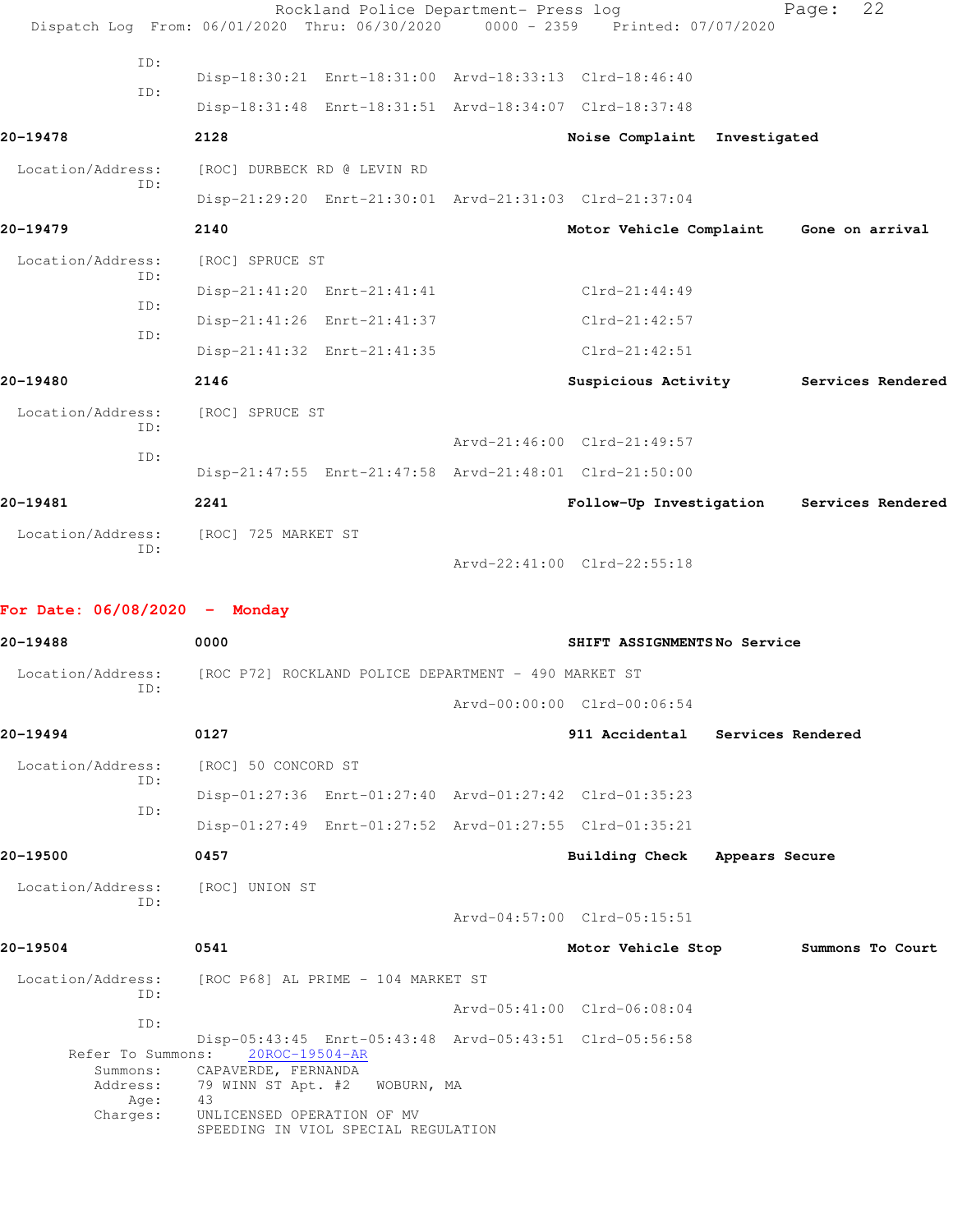Rockland Police Department- Press log Fage: 23 Dispatch Log From: 06/01/2020 Thru: 06/30/2020 0000 - 2359 Printed: 07/07/2020

**20-19508 0710 Details / Time off No Service** Location: [ROC] **20-19512 0800 SHIFT ASSIGNMENTS Services Rendered** Location/Address: [ROC P72] ROCKLAND POLICE DEPARTMENT - 490 MARKET ST **20-19520 0942 Assist Public Services Rendered** Location/Address: [ROC 7] WEBSTER PARK REHAB CENTER - 56 WEBSTER ST ID: Disp-09:45:14 Enrt-09:45:28 Arvd-09:45:33 Clrd-10:29:11 **20-19665 1000 Animal Complaint Services Rendered** Location/Address: [ROC] 10 SPRING ST **20-19523 1015 Assist Public Transported by other means** Location/Address: [ROC] 322 MARKET ST ID: Arvd-10:15:00 Clrd-10:20:01 ID: Disp-10:15:54 Enrt-10:15:58 Arvd-10:15:59 Clrd-10:27:05 **20-19524 1021 Health & Welfare Check Services Rendered** Location/Address: [ROC 114] 132 UNION ST Apt. #3 ID: Arvd-10:21:00 Clrd-10:27:42 **20-19525 1028 911 Accidental Investigated** Location/Address: [ROC] 336 SALEM ST ID: Disp-10:29:21 Enrt-10:29:24 Arvd-10:42:51 Clrd-10:50:38 ID: Disp-10:48:00 Enrt-10:48:03 Arvd-10:48:04 Clrd-10:50:30 **20-19536 1205 Animal Complaint Services Rendered** Location/Address: [ROC] 600 MARKET ST ID: Arvd-12:05:00 Clrd-12:17:17 **20-19539 1230 Suspicious Activity Services Rendered** Location/Address: [ROC 116] 261 UNION ST Apt. #39 ID: Disp-12:32:12 Enrt-12:32:56 Arvd-12:36:16 Clrd-12:44:16 **20-19540 1258 Motor Vehicle Complaint No Service** Location/Address: [ROC] UNION ST ID: Arvd-12:58:00 Clrd-13:10:22 ID: Disp-12:59:24 Enrt-12:59:26 Arvd-13:02:18 Clrd-13:10:16 **20-19541 1323 COMP NIGHT OFF No Service** Location/Address: [ROC P72] ROCKLAND POLICE DEPARTMENT - 490 MARKET ST ID: Disp-13:26:16 Enrt-14:48:35 Arvd-14:48:37 Clrd-14:48:53 **20-19552 1442 Health & Welfare Check Services Rendered** Location/Address: [ROC] 224 NORTH AVE ID: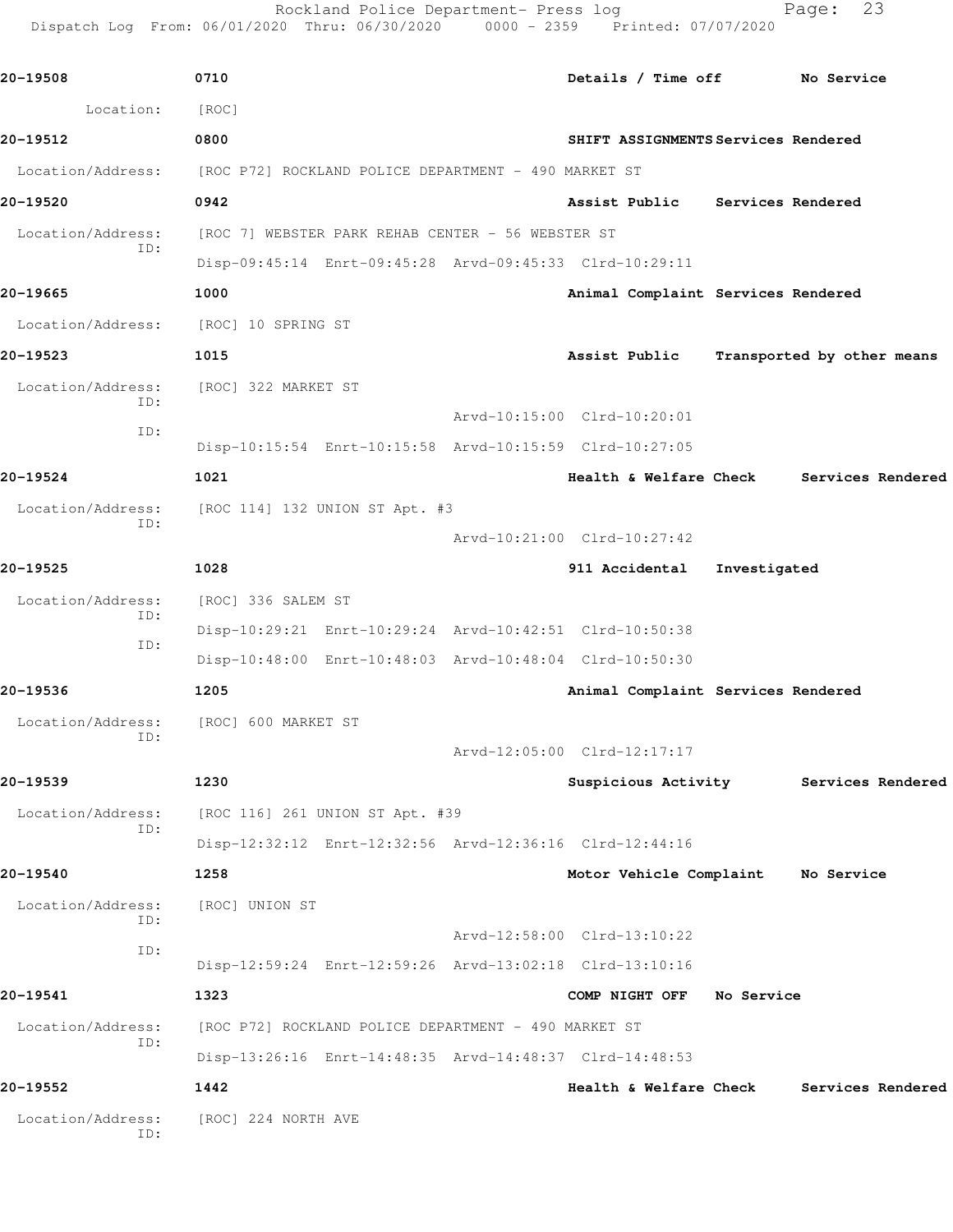Arvd-14:42:00 Clrd-16:03:18

|                                                                        |                                                                                                                           |  |  | ALVU-14.44.00 CILU-10.03.10                             |  |                                           |
|------------------------------------------------------------------------|---------------------------------------------------------------------------------------------------------------------------|--|--|---------------------------------------------------------|--|-------------------------------------------|
| 20-19561                                                               | 1604<br>SHIFT ASSIGNMENTSNo Service                                                                                       |  |  |                                                         |  |                                           |
| Location/Address: [ROC P72] ROCKLAND POLICE DEPARTMENT - 490 MARKET ST |                                                                                                                           |  |  |                                                         |  |                                           |
| 20-19563                                                               | 1620                                                                                                                      |  |  | Larceny / Forgery/ Fraud Report Follows                 |  |                                           |
| Location/Address:<br>ID:                                               | [ROC P64] CVS PHARMACY - 80 MARKET ST                                                                                     |  |  |                                                         |  |                                           |
| Refer To Summons:<br>Address:<br>Age:<br>Charges:                      | 20ROC-19563-AR<br>Summons: WATSON, AMANDA LEE<br>37 SALEM ST Apt. #1 ROCKLAND, MA<br>39<br>SHOPLIFTING BY CONCEALING MDSE |  |  | Disp-16:21:58 Enrt-16:22:25 Arvd-16:38:41 Clrd-16:50:29 |  |                                           |
| 20-19575                                                               | 1741                                                                                                                      |  |  | 911 Accidental Services Rendered                        |  |                                           |
| Location/Address:                                                      | [ROC] 135 GROVE ST                                                                                                        |  |  |                                                         |  |                                           |
| ID:                                                                    |                                                                                                                           |  |  | Disp-17:44:02 Enrt-17:44:35 Clrd-17:44:51               |  |                                           |
| ID:                                                                    |                                                                                                                           |  |  | Disp-17:44:47 Enrt-17:44:56 Arvd-17:48:09 Clrd-17:52:19 |  |                                           |
| 20-19579                                                               | 1755                                                                                                                      |  |  |                                                         |  | Motor Vehicle Complaint Services Rendered |
| Location/Address:                                                      | [ROC] HIGHLAND ST                                                                                                         |  |  |                                                         |  |                                           |
| ID:                                                                    |                                                                                                                           |  |  | Disp-17:59:10 Enrt-17:59:14 Clrd-18:04:56               |  |                                           |
| ID:                                                                    |                                                                                                                           |  |  | Disp-17:59:23 Enrt-17:59:27 Arvd-18:01:58 Clrd-18:05:00 |  |                                           |
| 20-19585                                                               | 1837                                                                                                                      |  |  | <b>Time off</b>                                         |  | Services Rendered                         |
| Location:                                                              | [ROC]                                                                                                                     |  |  |                                                         |  |                                           |
| 20-19589                                                               | 1920                                                                                                                      |  |  | 911 Accidental Services Rendered                        |  |                                           |
| Location/Address:<br>ID:                                               | [ROC] 160 MARTHA DR Apt. #B                                                                                               |  |  |                                                         |  |                                           |
|                                                                        | Disp-19:23:36                                                                                                             |  |  | Arvd-19:23:58 Clrd-19:30:44                             |  |                                           |
| 20-19595                                                               | 2017                                                                                                                      |  |  | Noise Complaint Services Rendered                       |  |                                           |
| Location/Address: [ROC] 29 OLD MARKET ST<br>ID:                        |                                                                                                                           |  |  |                                                         |  |                                           |
|                                                                        | Disp-20:19:56                                                                                                             |  |  | Arvd-20:21:51 Clrd-20:25:57                             |  |                                           |
| 20-19599                                                               | 2021                                                                                                                      |  |  | 911 Accidental                                          |  | Services Rendered                         |
| Location/Address:<br>ID:                                               | [ROC] 160 MARTHA DR Apt. #B                                                                                               |  |  |                                                         |  |                                           |
| ID:                                                                    |                                                                                                                           |  |  | Disp-20:27:18 Enrt-20:27:29 Arvd-20:31:27 Clrd-20:34:23 |  |                                           |
|                                                                        | $Disp-20:31:49$                                                                                                           |  |  | Arvd-20:31:55 Clrd-20:34:27                             |  |                                           |
| 20-19598                                                               | 2022                                                                                                                      |  |  | 911 Accidental                                          |  | Services Rendered                         |
| Location/Address:<br>ID:                                               | [ROC] 119 GROVE ST                                                                                                        |  |  |                                                         |  |                                           |
|                                                                        |                                                                                                                           |  |  | Disp-20:24:38 Enrt-20:24:43 Arvd-20:28:02 Clrd-20:29:32 |  |                                           |
| 20-19600                                                               | 2028                                                                                                                      |  |  | Harassment                                              |  | Services Rendered                         |
| Location/Address:<br>ID:                                               | [ROC] 62 MARTHA DR Apt. #A                                                                                                |  |  |                                                         |  |                                           |
|                                                                        | Disp-20:33:51                                                                                                             |  |  | Clrd-20:34:03                                           |  |                                           |
| 20-19602                                                               | 2057                                                                                                                      |  |  | Threats                                                 |  | Services Rendered                         |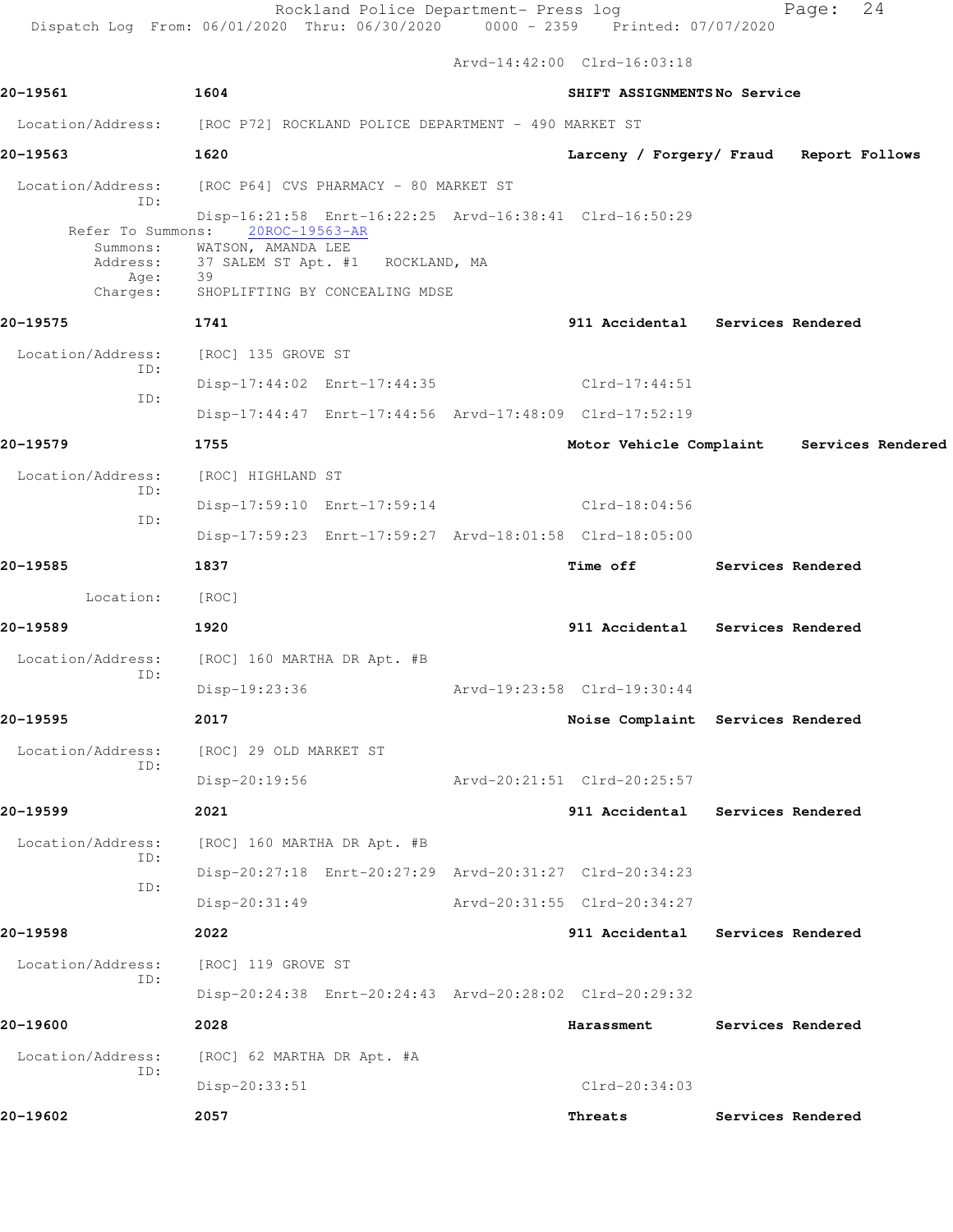| Dispatch Log From: 06/01/2020 Thru: 06/30/2020 |                                                      | Rockland Police Department- Press log                  | 0000 - 2359 Printed: 07/07/2020                         |                   | 25<br>Page:                               |
|------------------------------------------------|------------------------------------------------------|--------------------------------------------------------|---------------------------------------------------------|-------------------|-------------------------------------------|
| Location/Address:                              | [ROC] 160 MARTHA DR Apt. #B                          |                                                        |                                                         |                   |                                           |
| ID:                                            | Disp-21:00:57                                        |                                                        | $Clrd-21:34:36$                                         |                   |                                           |
| 20-19604                                       | 2104                                                 |                                                        | Missing Person                                          | Services Rendered |                                           |
| Location/Address:                              | [ROC] 19 PACIFIC ST                                  |                                                        |                                                         |                   |                                           |
| ID:                                            | Disp-21:09:36                                        |                                                        | $Clrd-21:10:02$                                         |                   |                                           |
| 20-19607                                       | 2131                                                 |                                                        | Unwanted Party Gone on arrival                          |                   |                                           |
| Location/Address:                              | [ROC] 12 LINDEN ST Apt. #1                           |                                                        |                                                         |                   |                                           |
| ID:                                            |                                                      |                                                        | Disp-21:34:54 Enrt-21:35:24 Arvd-21:37:27 Clrd-21:50:32 |                   |                                           |
| ID:                                            | Disp-21:35:02                                        |                                                        | $Clrd-21:35:10$                                         |                   |                                           |
| ID:                                            |                                                      |                                                        | Disp-21:35:17 Enrt-21:35:21 Arvd-21:37:30 Clrd-21:47:02 |                   |                                           |
| 20-19612                                       | 2206                                                 |                                                        |                                                         |                   | Motor Vehicle Complaint Services Rendered |
| Location/Address:                              | [ROC] LEVIN RD                                       |                                                        |                                                         |                   |                                           |
| ID:                                            |                                                      |                                                        | Disp-22:07:26 Enrt-22:08:06 Arvd-22:11:06 Clrd-22:21:13 |                   |                                           |
| 20-19613                                       | 2221                                                 |                                                        | Follow-Up Investigation                                 |                   | No Service                                |
| Location/Address:                              | [ROC] 150 MARTHA DR                                  |                                                        |                                                         |                   |                                           |
| ID:                                            | Disp-22:23:59                                        |                                                        | Arvd-22:24:10 Clrd-22:27:03                             |                   |                                           |
| ID:                                            | Disp-22:23:59                                        |                                                        | Arvd-22:24:15 Clrd-22:26:58                             |                   |                                           |
| 20-19616                                       | 2304                                                 |                                                        | Unwanted Party Services Rendered                        |                   |                                           |
| Location/Address:                              | [ROC] 12 LINDEN ST                                   |                                                        |                                                         |                   |                                           |
| ID:                                            |                                                      |                                                        | Disp-23:06:44 Enrt-23:07:04 Arvd-23:09:29 Clrd-23:13:42 |                   |                                           |
| ID:                                            |                                                      |                                                        | Disp-23:06:51 Enrt-23:06:59 Arvd-23:09:33 Clrd-23:13:45 |                   |                                           |
| ID:                                            | Disp-23:09:38                                        |                                                        | Arvd-23:09:43 Clrd-23:13:49                             |                   |                                           |
|                                                |                                                      |                                                        |                                                         |                   |                                           |
| For Date: $06/09/2020 - Tuesday$               |                                                      |                                                        |                                                         |                   |                                           |
| 20-19617                                       | 0003                                                 |                                                        | SHIFT ASSIGNMENTS Services Rendered                     |                   |                                           |
| Location/Address:                              | [ROC P72] ROCKLAND POLICE DEPARTMENT - 490 MARKET ST |                                                        |                                                         |                   |                                           |
| 20-19622                                       | 0102                                                 |                                                        | 911 Hang Up                                             |                   | Services Rendered                         |
| Location/Address:                              | [ROC] 100 UNION ST                                   |                                                        |                                                         |                   |                                           |
| ID:                                            |                                                      |                                                        | Disp-01:03:19 Enrt-01:03:28 Arvd-01:05:43 Clrd-01:10:15 |                   |                                           |
| ID:                                            |                                                      |                                                        | Disp-01:06:57 Enrt-01:07:01 Arvd-01:07:05 Clrd-01:10:23 |                   |                                           |
| 20-19629                                       | 0510                                                 |                                                        | <b>Building Check</b>                                   |                   | Building Checked/Secured                  |
| Location/Address:                              | [ROC] UNION ST                                       |                                                        |                                                         |                   |                                           |
| ID:                                            | $Disp-05:11:16$                                      |                                                        | Arvd-05:11:26 Clrd-05:34:03                             |                   |                                           |
| 20-19632                                       | 0651                                                 |                                                        | Burglar Alarm                                           | Services Rendered |                                           |
| Location/Address:                              |                                                      | [ROC P85] ROCKLAND FEDERAL CREDIT UNION - 241 UNION ST |                                                         |                   |                                           |
| ID:                                            |                                                      |                                                        | Disp-06:53:44 Enrt-06:53:47 Arvd-06:55:28 Clrd-07:10:13 |                   |                                           |

ID: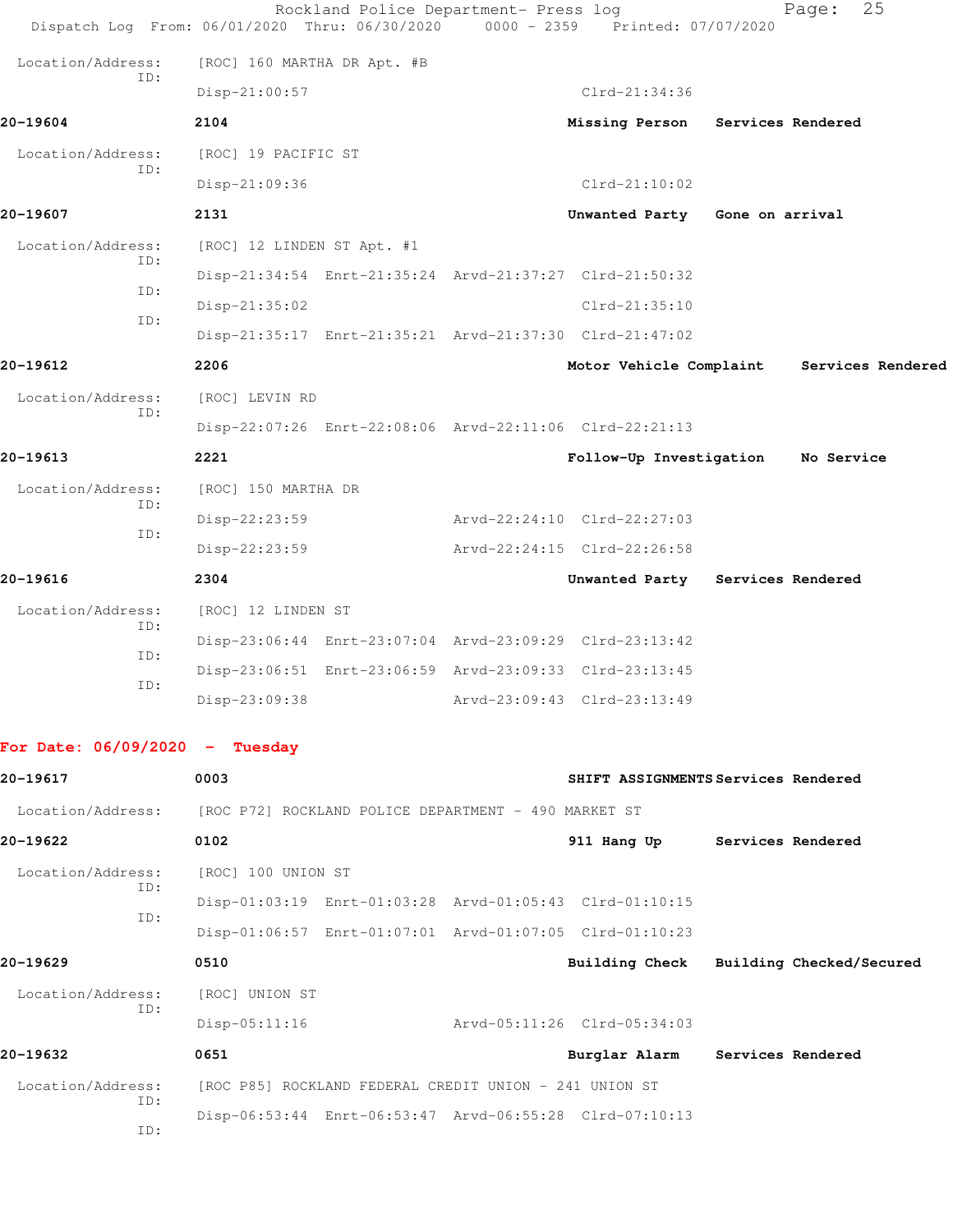|                          | Rockland Police Department- Press log<br>Dispatch Log From: 06/01/2020 Thru: 06/30/2020 0000 - 2359 Printed: 07/07/2020 |                                            |  | Page:              | 26                |
|--------------------------|-------------------------------------------------------------------------------------------------------------------------|--------------------------------------------|--|--------------------|-------------------|
|                          | Disp-06:54:57 Enrt-06:55:07 Arvd-06:55:21 Clrd-06:57:50                                                                 |                                            |  |                    |                   |
| 20-19634                 | 0726                                                                                                                    | COMP TIME                                  |  | Services Rendered  |                   |
| Location:                | [ROC]                                                                                                                   |                                            |  |                    |                   |
| 20-19639                 | 0800                                                                                                                    | SHIFT ASSIGNMENTS Services Rendered        |  |                    |                   |
| Location/Address:        | [ROC P72] ROCKLAND POLICE DEPARTMENT - 490 MARKET ST                                                                    |                                            |  |                    |                   |
| 20-19637                 | 0816                                                                                                                    | Animal Complaint Gone on arrival           |  |                    |                   |
| Location/Address:        | [ROC P47] BEST WESTERN - 909 HINGHAM ST                                                                                 |                                            |  |                    |                   |
| ID:                      | $Disp-08:17:35$                                                                                                         | Arvd-08:22:08 Clrd-08:31:05                |  |                    |                   |
| 20-19642                 | 0912                                                                                                                    | Details / Time off                         |  |                    | Services Rendered |
| Location:                | [ROC]                                                                                                                   |                                            |  |                    |                   |
| 20-19647                 | 0926                                                                                                                    | TIME OFF                                   |  | No Action Required |                   |
| Location/Address:<br>ID: | [ROC P72] ROCKLAND POLICE DEPARTMENT - 490 MARKET ST                                                                    |                                            |  |                    |                   |
|                          |                                                                                                                         | Arvd-09:26:03 Clrd-09:28:04                |  |                    |                   |
| 20-19650                 | 0956                                                                                                                    | Burglar Alarm                              |  | Services Rendered  |                   |
| Location/Address:<br>ID: | [ROC P80] METRO PCS - 188 UNION ST                                                                                      |                                            |  |                    |                   |
| ID:                      | Disp-09:57:30 Enrt-09:57:41 Arvd-09:58:59 Clrd-10:00:26                                                                 |                                            |  |                    |                   |
|                          | Disp-09:57:35 Enrt-09:57:38 Arvd-09:59:01 Clrd-10:00:26                                                                 |                                            |  |                    |                   |
| 20-21534                 | 1000                                                                                                                    | Animal Complaint Services Rendered         |  |                    |                   |
|                          | Location/Address: [ROC] 600 MARKET ST                                                                                   |                                            |  |                    |                   |
| 20-19652                 | 1004                                                                                                                    | Vandalism                                  |  | Services Rendered  |                   |
| Location/Address:<br>ID: | [ROC] 540 UNION ST                                                                                                      |                                            |  |                    |                   |
|                          | Disp-10:06:35 Enrt-10:06:38 Arvd-10:09:26 Clrd-10:24:40                                                                 |                                            |  |                    |                   |
| 20-19653                 | 1009                                                                                                                    | Larceny / Forgery/ Fraud Services Rendered |  |                    |                   |
| Location/Address:<br>ID: | [ROC] 39 SUNNYBANK AVE                                                                                                  |                                            |  |                    |                   |
|                          | $Disp-10:16:45$                                                                                                         | $Clrd-10:16:57$                            |  |                    |                   |
| 20-19654                 | 1022                                                                                                                    | VACATION Time off Services Rendered        |  |                    |                   |
| Location:                | [ROC]                                                                                                                   |                                            |  |                    |                   |
| 20-19659                 | 1048                                                                                                                    | Burglar Alarm Services Rendered            |  |                    |                   |
| Location/Address:<br>ID: | [ROC P80] METRO PCS - 188 UNION ST                                                                                      |                                            |  |                    |                   |
|                          | Disp-10:50:47 Enrt-10:50:50 Arvd-10:53:26 Clrd-10:54:36                                                                 |                                            |  |                    |                   |
| 20-19663                 | 1102                                                                                                                    | Details / Time off                         |  |                    | Services Rendered |
| Location:                | [ROC]                                                                                                                   |                                            |  |                    |                   |
| 20-19667                 | 1134                                                                                                                    | Animal Complaint Services Rendered         |  |                    |                   |
| Location/Address:<br>ID: | [ROC 66] REEDS POND PARK - 80 MARKET ST                                                                                 |                                            |  |                    |                   |
|                          |                                                                                                                         | Arvd-11:34:00 Clrd-11:43:55                |  |                    |                   |
| 20–19669                 | 1141                                                                                                                    | 911 Accidental Services Rendered           |  |                    |                   |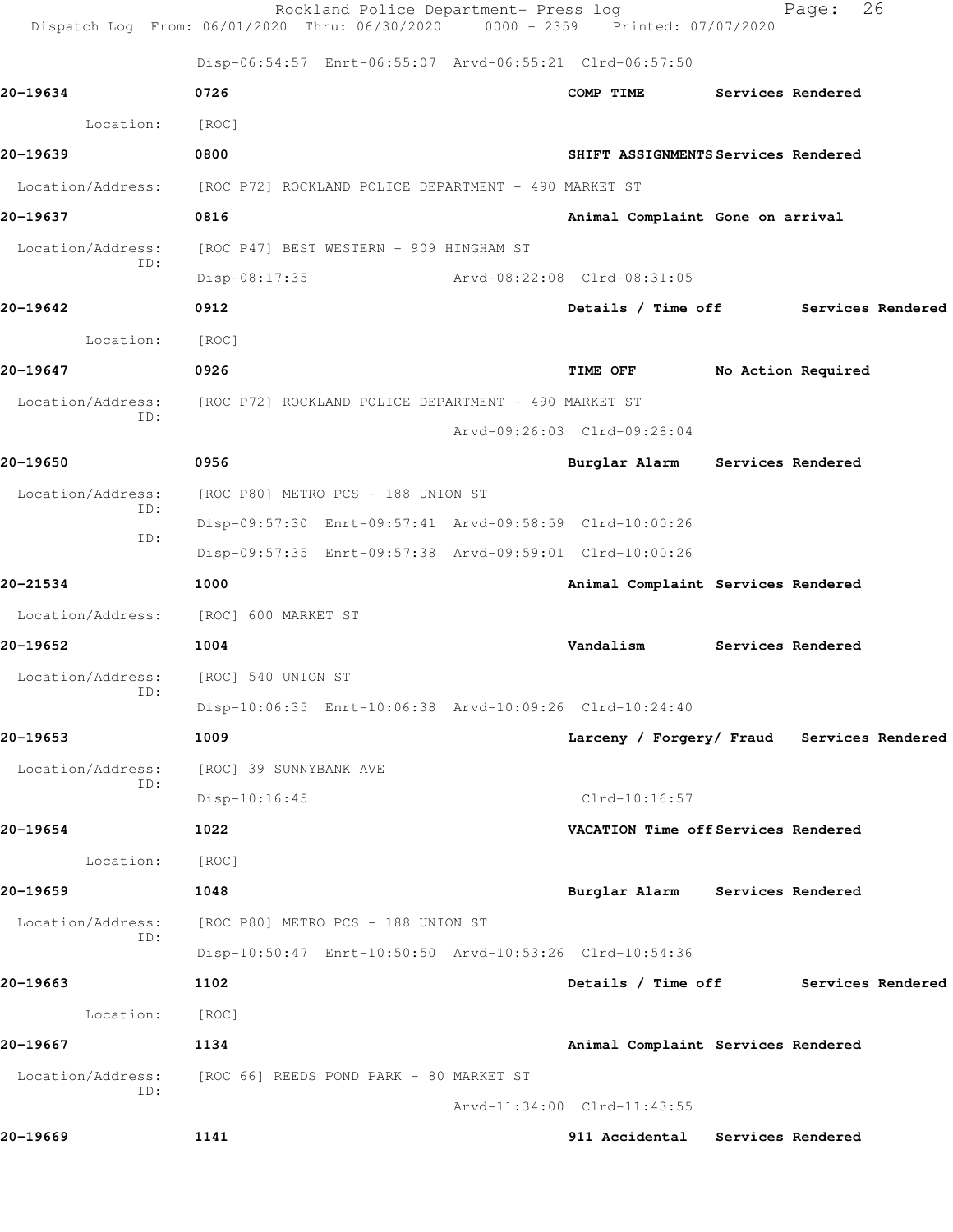|                                                                | Rockland Police Department- Press log<br>Dispatch Log From: 06/01/2020 Thru: 06/30/2020                                   | 0000 - 2359 Printed: 07/07/2020            |                | Page: 27          |  |
|----------------------------------------------------------------|---------------------------------------------------------------------------------------------------------------------------|--------------------------------------------|----------------|-------------------|--|
| Location/Address:                                              | [ROC P83] ROCKLAND GOLF COURSE - 276 PLAIN ST                                                                             |                                            |                |                   |  |
| ID:                                                            | Disp-11:42:20 Enrt-11:42:23 Arvd-11:47:04 Clrd-11:47:06                                                                   |                                            |                |                   |  |
| 20-19672                                                       | 1146                                                                                                                      | Animal Complaint Services Rendered         |                |                   |  |
| Location/Address:                                              | [ROC] 29 OLD MARKET ST                                                                                                    |                                            |                |                   |  |
| ID:                                                            | Disp-11:46:54 Enrt-11:46:59 Arvd-11:48:45 Clrd-11:51:11                                                                   |                                            |                |                   |  |
| 20-19673                                                       | 1159                                                                                                                      | Summons                                    |                | Services Rendered |  |
| Location/Address:                                              | [ROC] 600 MARKET ST                                                                                                       |                                            |                |                   |  |
| ID:                                                            |                                                                                                                           | Arvd-11:59:00 Clrd-12:12:15                |                |                   |  |
| 20-19674                                                       | 1159                                                                                                                      | General Info                               | Appears Secure |                   |  |
|                                                                |                                                                                                                           |                                            |                |                   |  |
| Location/Address:                                              | [ROC P72] ROCKLAND POLICE DEPARTMENT - 490 MARKET ST                                                                      |                                            |                |                   |  |
| 20-19679<br>Patient Refusal<br>Location/Address:<br>Fire Unit: | 1308<br>[ROC] 592 UNION ST<br>ROCKEN1-Pumper-Rockland Engine 1<br>Disp-13:09:42 Enrt-13:11:20 Arvd-13:12:39 Clrd-13:16:51 | Motor Vehicle Collision W/PI               |                |                   |  |
| ID:                                                            | InQrtsUnavl-13:22:50 InSrvce-13:22:50                                                                                     |                                            |                |                   |  |
| EMS Unit:                                                      | Disp-13:09:45 Enrt-13:09:49 Arvd-13:10:27 Clrd-13:22:23<br>ROCKAM3-Rockland A3                                            |                                            |                |                   |  |
|                                                                | Disp-13:09:49 Enrt-13:10:47 Arvd-13:12:36 Clrd-13:22:42<br>InQrtsUnavl-13:22:45 InSrvce-13:22:59                          |                                            |                |                   |  |
| ID:                                                            | Disp-13:10:01 Enrt-13:10:04 Arvd-13:16:45 Clrd-13:22:26                                                                   |                                            |                |                   |  |
| 20-19680                                                       | 1308                                                                                                                      | Detail                                     |                | Services Rendered |  |
|                                                                | Location/Address: [ROC P72] ROCKLAND POLICE DEPARTMENT - 490 MARKET ST                                                    |                                            |                |                   |  |
| 20-19683                                                       | 1316                                                                                                                      | Animal Complaint Services Rendered         |                |                   |  |
| Location/Address:                                              | [ROC] 238 FOREST ST                                                                                                       |                                            |                |                   |  |
| ID:                                                            |                                                                                                                           | Arvd-13:16:00 Clrd-13:27:43                |                |                   |  |
| 20-19691                                                       | 1440                                                                                                                      | 911 Accidental Services Rendered           |                |                   |  |
|                                                                |                                                                                                                           |                                            |                |                   |  |
|                                                                | Location/Address: [ROC 69] SOUTH SHORE REHAB & NURSING - 115 NORTH AVE Apt. #19B                                          |                                            |                |                   |  |
| 20-19698                                                       | 1535                                                                                                                      | MVA Property Damage Only Services Rendered |                |                   |  |
| Location/Address:<br>ID:                                       | [ROC] 608 HINGHAM ST                                                                                                      |                                            |                |                   |  |
| ID:                                                            | Disp-15:38:11 Enrt-15:38:20                                                                                               | $Clrd-15:59:22$                            |                |                   |  |
|                                                                | Disp-15:38:11 Enrt-15:38:20 Arvd-15:44:58 Clrd-16:11:01                                                                   |                                            |                |                   |  |
| 20-19702                                                       | 1559                                                                                                                      | SHIFT ASSIGNMENTS Services Rendered        |                |                   |  |
|                                                                | Location/Address: [ROC P72] ROCKLAND POLICE DEPARTMENT - 490 MARKET ST                                                    |                                            |                |                   |  |
| 20-19705                                                       | 1619                                                                                                                      | Motor Vehicle Stop Services Rendered       |                |                   |  |
| Location/Address:                                              | [ROC] WEST WATER ST @ MONROE ST                                                                                           |                                            |                |                   |  |
| ID:                                                            |                                                                                                                           | Arvd-16:19:00 Clrd-21:32:11                |                |                   |  |
| 20-19708                                                       | 1631                                                                                                                      | COMP TIME                                  |                | Services Rendered |  |
| Location:                                                      | [ROC]                                                                                                                     |                                            |                |                   |  |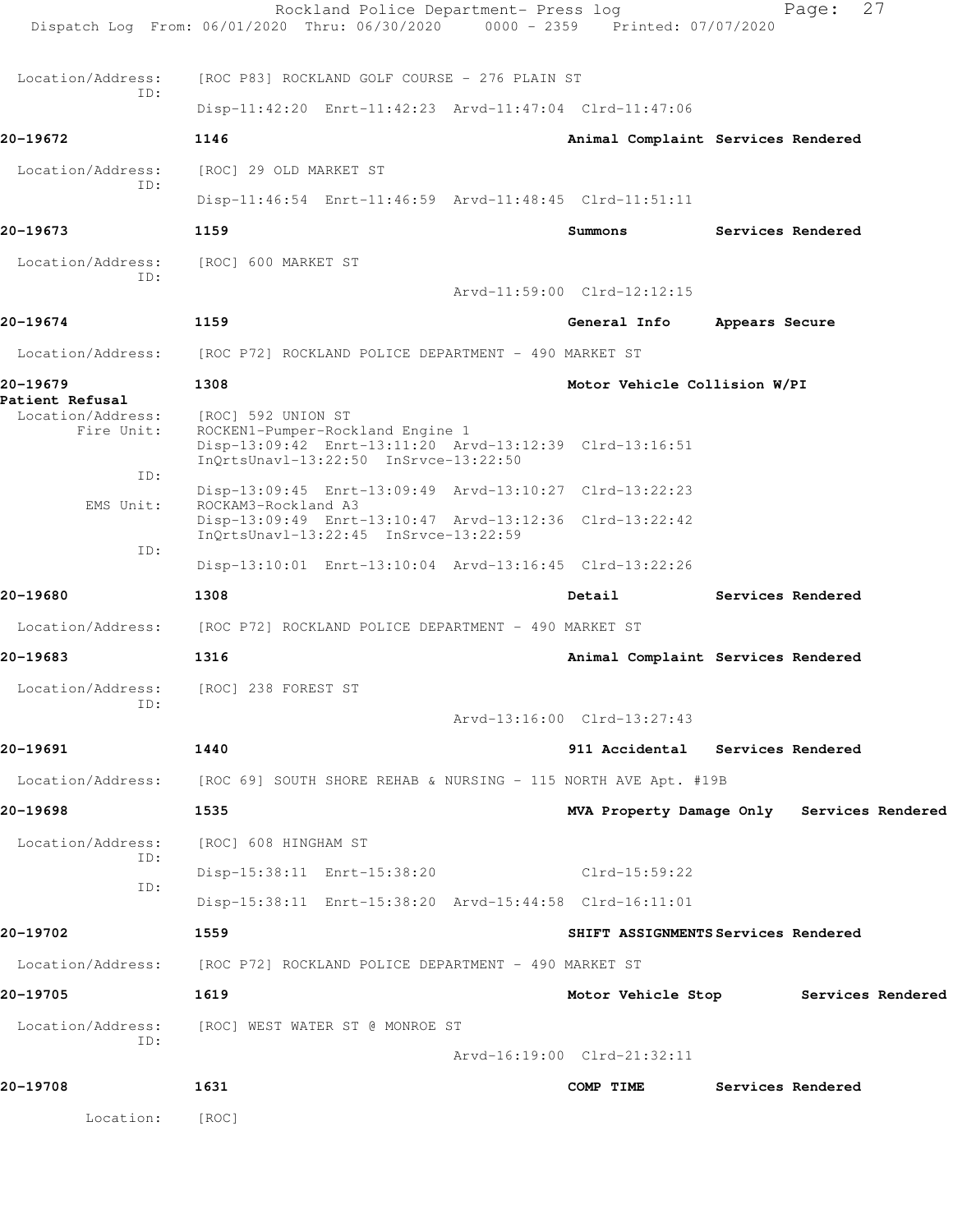Rockland Police Department- Press log entitled and Page: 28 Dispatch Log From: 06/01/2020 Thru: 06/30/2020 0000 - 2359 Printed: 07/07/2020

| 20-19710                                 | 1635                                               |                                                                           | Suspicious Activity Services Rendered                   |                   |                   |
|------------------------------------------|----------------------------------------------------|---------------------------------------------------------------------------|---------------------------------------------------------|-------------------|-------------------|
| Location/Address:                        | [ROC] 416 MARKET ST                                |                                                                           |                                                         |                   |                   |
| ID:                                      | $Disp-16:37:46$                                    |                                                                           | Arvd-16:40:06 Clrd-16:46:27                             |                   |                   |
| ID:                                      | Disp-16:40:24                                      |                                                                           | Arvd-16:40:30 Clrd-16:47:15                             |                   |                   |
| 20-19712                                 | 1648                                               |                                                                           | Health & Welfare Check Services Rendered                |                   |                   |
| Location/Address: [ROC] 16 JOHN BURKE DR |                                                    |                                                                           |                                                         |                   |                   |
| ID:                                      |                                                    | Disp-16:50:31 Arvd-16:58:17 Clrd-17:28:00                                 |                                                         |                   |                   |
| ID:                                      |                                                    |                                                                           | Disp-17:12:29 Enrt-17:12:34 Arvd-17:25:16 Clrd-17:27:55 |                   |                   |
| ID:                                      |                                                    |                                                                           | Arvd-17:15:09 Clrd-17:21:43                             |                   |                   |
| 20-19713                                 | 1711                                               |                                                                           | Police Information 5ervices Rendered                    |                   |                   |
| Location/Address:                        | [ROC] APT B - 51 HANNAH WAY                        |                                                                           |                                                         |                   |                   |
| ID:                                      |                                                    |                                                                           | Disp-17:21:51 Arvd-17:25:11 Clrd-17:32:53               |                   |                   |
| ID:                                      |                                                    | Disp-17:28:07 Enrt-17:28:10                                               | $Clrd-17:33:00$                                         |                   |                   |
| ID:                                      |                                                    | Disp-17:28:15 Enrt-17:28:19                                               | Clrd-17:33:06                                           |                   |                   |
| 20-19720                                 | 1833                                               |                                                                           | COMP TIME                                               | Services Rendered |                   |
| Location:                                | [ROC]                                              |                                                                           |                                                         |                   |                   |
| 20-19721                                 | 1847                                               |                                                                           | COMP TIME                                               | Services Rendered |                   |
| Location: [ROC]                          |                                                    |                                                                           |                                                         |                   |                   |
| 20-19723                                 | 1850                                               |                                                                           | PERSONAL DAY Services Rendered                          |                   |                   |
| Location: [ROC]                          |                                                    |                                                                           |                                                         |                   |                   |
| 20-19727                                 | 1915                                               |                                                                           | Health & Welfare Check Report Follows                   |                   |                   |
| Location/Address:                        | [ROC P45] COMFORT INN - 850 HINGHAM ST Apt. #110   |                                                                           |                                                         |                   |                   |
| ID:                                      |                                                    | Disp-19:16:58 Enrt-19:17:11 Arvd-19:18:26 Clrd-20:04:46                   |                                                         |                   |                   |
| ID:                                      |                                                    |                                                                           | Disp-19:16:58 Enrt-19:17:39 Arvd-19:18:32 Clrd-22:25:47 |                   |                   |
| ID:                                      |                                                    |                                                                           | Disp-19:16:58 Enrt-19:17:43 Arvd-19:18:21 Clrd-19:54:27 |                   |                   |
| ID:                                      | $Disp-19:41:12$                                    |                                                                           | Arvd-19:41:15 Clrd-22:31:42                             |                   |                   |
| 20-19728                                 | 1951                                               |                                                                           | Suspicious Activity                                     | Gone on arrival   |                   |
| Location/Address:                        | [ROC] WEBSTER ST                                   |                                                                           |                                                         |                   |                   |
| ID:                                      |                                                    |                                                                           |                                                         |                   |                   |
| 20-19731                                 | 2003                                               |                                                                           | Health & Welfare Check                                  |                   | Services Rendered |
| Location/Address:                        |                                                    |                                                                           |                                                         |                   |                   |
| ID:                                      | [ROC] 58 ALBION ST Apt. #3                         |                                                                           | Arvd-20:05:00 Clrd-21:21:30                             |                   |                   |
| ID:                                      | Disp-20:04:38                                      |                                                                           |                                                         |                   |                   |
| ID:                                      |                                                    | Disp-20:04:53 Enrt-20:04:56                                               | $Clrd-20:09:32$                                         |                   |                   |
| EMS Unit:                                | ROCKAM2-Rockland A2<br>Disp-21:03:14 Enrt-21:04:18 | Disp-20:05:17 Enrt-20:06:28                                               | Clrd-20:33:25<br>$Clrd-21:04:36$                        |                   |                   |
| Fire Unit:                               |                                                    | InQrtsUnavl-21:04:36 InSrvce-21:04:36<br>ROCKEN1-Pumper-Rockland Engine 1 |                                                         |                   |                   |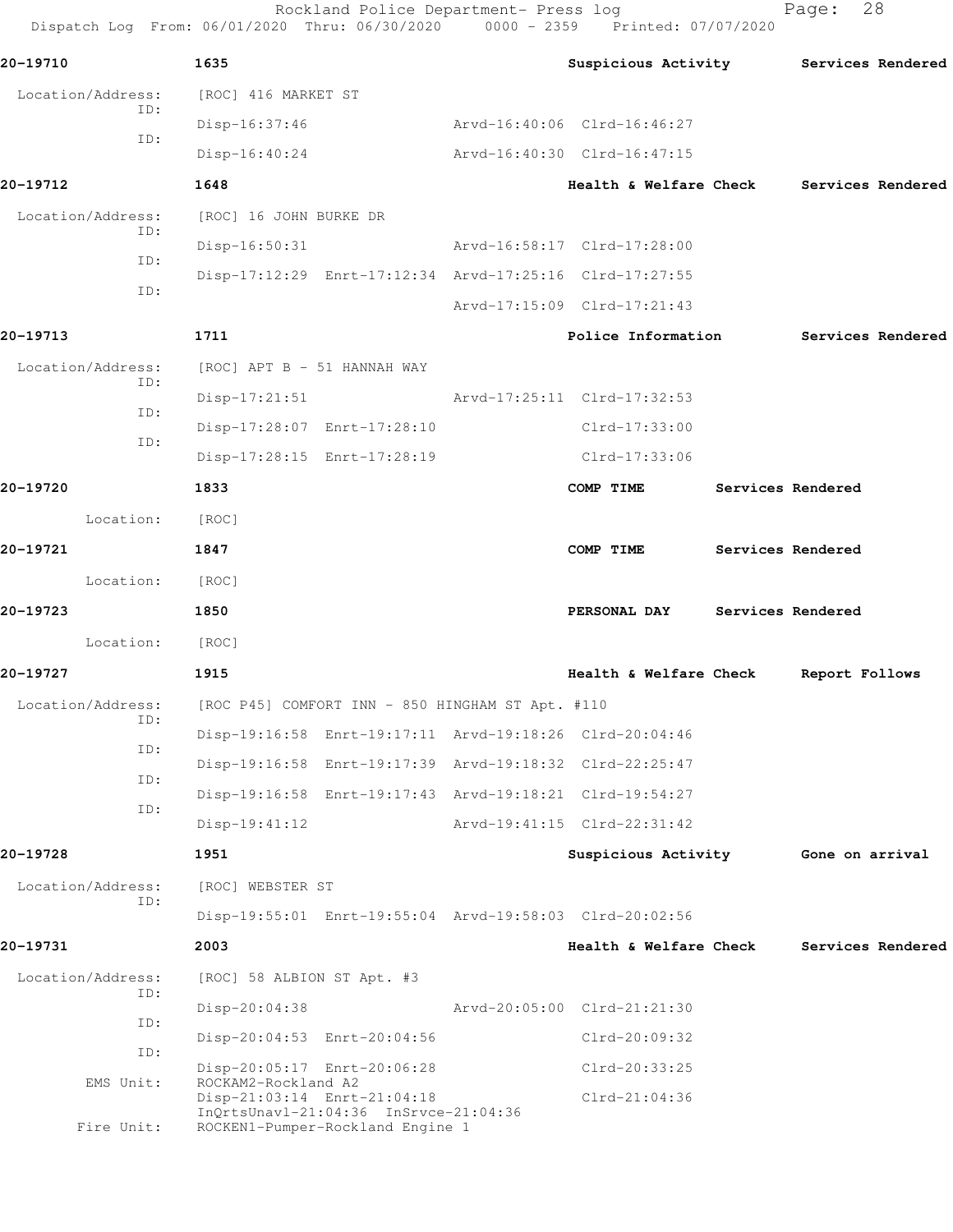|                                    | Rockland Police Department- Press log<br>Dispatch Log From: 06/01/2020 Thru: 06/30/2020 | $0000 - 2359$ | Printed: 07/07/2020                     |                              | 29<br>Page:              |  |
|------------------------------------|-----------------------------------------------------------------------------------------|---------------|-----------------------------------------|------------------------------|--------------------------|--|
|                                    | Disp-21:03:18 Enrt-21:04:18<br>InQrtsUnavl-21:04:33 InSrvce-21:04:33                    |               | $Clrd-21:04:33$                         |                              |                          |  |
| 20-19732                           | 2005                                                                                    |               | Disturbance                             |                              | Services Rendered        |  |
| Location/Address:                  | $[ROC 97] 81$ HANNAH WAY A - 81 HANNAH WAY Apt. #A                                      |               |                                         |                              |                          |  |
| ID:                                | Disp-20:09:45 Enrt-20:09:49 Arvd-20:09:53 Clrd-20:31:34                                 |               |                                         |                              |                          |  |
| 20-19733                           | 2044                                                                                    |               | <b>VACATION DAY</b>                     |                              | Services Rendered        |  |
| Location:                          | [ROC]                                                                                   |               |                                         |                              |                          |  |
| 20-19742                           | 2150                                                                                    |               | <b>Health &amp; Welfare Check</b>       |                              | Services Rendered        |  |
| Location/Address:                  | [ROC] 144 WEBSTER ST                                                                    |               |                                         |                              |                          |  |
| ID:                                | $Disp-21:54:54$                                                                         |               | Arvd-22:02:10 Clrd-22:57:46             |                              |                          |  |
| 20-19748                           | 2345                                                                                    |               | Suspicious Activity                     |                              | Investigated             |  |
| Location/Address:                  | [ROC P108] SOUTH SHORE BMW - 1040 HINGHAM ST                                            |               |                                         |                              |                          |  |
| ID:                                | Disp-00:01:20 Enrt-00:01:26 Arvd-00:03:22 Clrd-06/10/2020 @ 00:10:51                    |               |                                         |                              |                          |  |
| 20-19749                           | 2357                                                                                    |               | Suspicious Activity                     |                              | Investigated             |  |
| Location/Address:                  | [ROC] 27 CORN MILL WAY                                                                  |               |                                         |                              |                          |  |
| ID:                                | Disp-00:00:15 Enrt-00:00:20 Arvd-00:05:06 Clrd-06/10/2020 @ 00:12:28                    |               |                                         |                              |                          |  |
| For Date: $06/10/2020 -$ Wednesday |                                                                                         |               |                                         |                              |                          |  |
| 20-19750                           | 0000                                                                                    |               | General Info                            |                              | Services Rendered        |  |
| Location/Address:<br>ID:           | [ROC P72] ROCKLAND POLICE DEPARTMENT - 490 MARKET ST                                    |               |                                         |                              |                          |  |
|                                    | Disp-00:12:50                                                                           |               | $Clrd-00:12:54$                         |                              |                          |  |
| 20-19761                           | 0438                                                                                    |               | Building Check                          |                              | Building Checked/Secured |  |
| Location/Address:<br>ID:           | [ROC 61] UNION ST BUSINESS DISTRICT - UNION ST                                          |               |                                         |                              |                          |  |
|                                    | Disp-04:38:52                                                                           |               | Arvd-04:38:55 Clrd-04:58:28             |                              |                          |  |
| 20-19765<br>No Service             | 0700                                                                                    |               |                                         | Details / Time off COMP TIME |                          |  |
| Location:                          | [ROC]                                                                                   |               |                                         |                              |                          |  |
| 20-19768                           | 0734                                                                                    |               | Detail                                  | Services Rendered            |                          |  |
| Location:                          | [ROC]                                                                                   |               |                                         |                              |                          |  |
| 20-19779                           | 0803                                                                                    |               | Information Call No Action Required     |                              |                          |  |
|                                    | Location/Address: [ROC P72] ROCKLAND POLICE DEPARTMENT - 490 MARKET ST                  |               |                                         |                              |                          |  |
| 20-19778                           | 0858                                                                                    |               | Building Check Building Checked/Secured |                              |                          |  |
| Location/Address:                  | [ROC] BELMONT ST                                                                        |               |                                         |                              |                          |  |
| ID:                                |                                                                                         |               | Arvd-08:59:24 Clrd-08:59:47             |                              |                          |  |
| 20-19780                           | 0906                                                                                    |               | Detail                                  |                              | No Action Required       |  |
| Location/Address:                  | [ROC] 421 FOREST ST                                                                     |               |                                         |                              |                          |  |
| 20-19781                           | 0912                                                                                    |               | Information Call No Action Required     |                              |                          |  |
|                                    | Location/Address: [ROC P72] ROCKLAND POLICE DEPARTMENT - 490 MARKET ST                  |               |                                         |                              |                          |  |
|                                    |                                                                                         |               |                                         |                              |                          |  |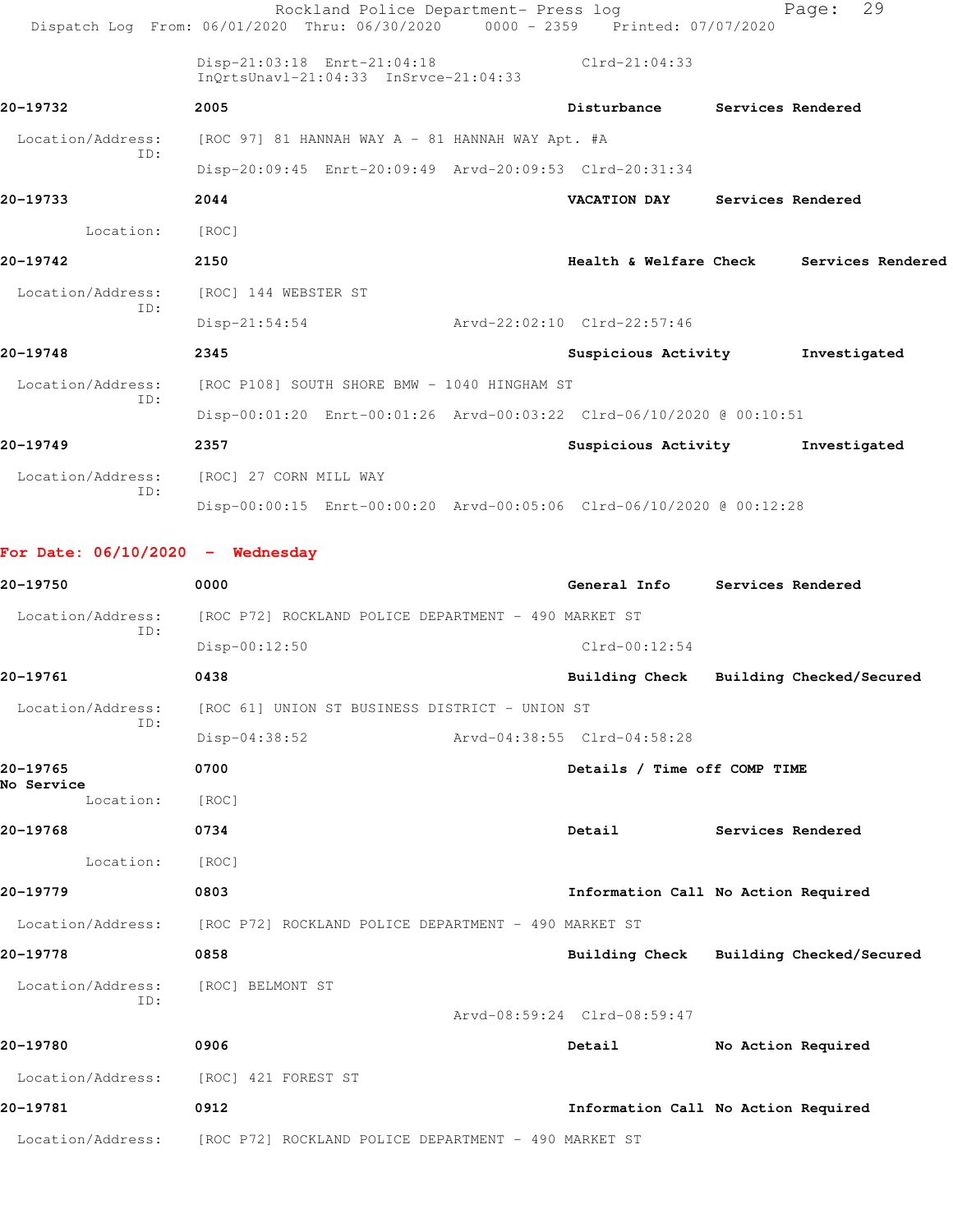Rockland Police Department- Press log Fage: 30 Dispatch Log From: 06/01/2020 Thru: 06/30/2020 0000 - 2359 Printed: 07/07/2020

**20-19782 0925 Details / Time off No Action Required**  Location: [ROC] **20-19788 1003 Details / Time off No Action Required**  Location: [ROC] **20-19795 1048 Larceny / Forgery/ Fraud Services Rendered** Location/Address: [ROC] 32 MARTHA DR ID: Disp-10:50:04 Enrt-10:50:12 Arvd-10:55:07 Clrd-11:34:44 ID: Disp-10:50:10 Enrt-10:50:11 Arvd-11:00:14 Clrd-11:34:40 **20-19798 1100 Lost/Found Property Services Rendered** Location/Address: [ROC P72] ROCKLAND POLICE DEPARTMENT - 490 MARKET ST **20-19801 1123 Animal Complaint No Service** Location/Address: [ROC] 37 LEVIN RD ID: Arvd-11:23:00 Clrd-11:52:26 ID: Disp-11:52:34 Enrt-11:52:37 Arvd-11:52:38 Clrd-11:53:02 **20-19810 1150 Details / Time off No Action Required**  Location: [ROC] **20-19805 1158 Vandalism Report Follows** Location/Address: [ROC P99] RICHDALES (TEDESCHI'S) - 268 UNION ST ID: Disp-11:58:42 Enrt-11:59:19 Arvd-12:07:11 Clrd-12:22:10 ID: Disp-11:58:49 Enrt-11:59:15 Arvd-11:59:26 Clrd-12:27:35 ID: Disp-12:05:31 Enrt-12:05:33 Arvd-12:05:34 Clrd-12:15:56 ID: Disp-12:07:21 Enrt-12:07:23 Arvd-12:07:25 Clrd-12:22:07 Refer To Summons: Summons: MCNEIL, MICHAEL S Address: 117 REED ST ROCKLAND, MA Age: 41 Charges: DESTRUCTION OF PROPERTY -\$1200, MALICIOUS c266 §127 **20-19812 1317 Larceny / Forgery/ Fraud Services Rendered** Location/Address: [ROC P55] HOME DEPOT - 1149 HINGHAM ST ID: Disp-13:25:40 Clrd-13:42:20 **20-19815 1334 Health & Welfare Check Services Rendered** Location/Address: [ROC] 472 UNION ST ID: Disp-13:38:24 Enrt-13:38:27 Arvd-13:38:34 Clrd-13:41:26 ID: Disp-13:38:31 Enrt-13:38:36 Arvd-13:41:21 Clrd-13:41:23 **20-19817 1353 Motor Vehicle Stop Verbal Warning** Location/Address: [ROC] 290 REED ST @ 333 PLAIN ST ID: Arvd-13:53:00 Clrd-13:54:42 **20-19820 1418 Disturbance No EMS**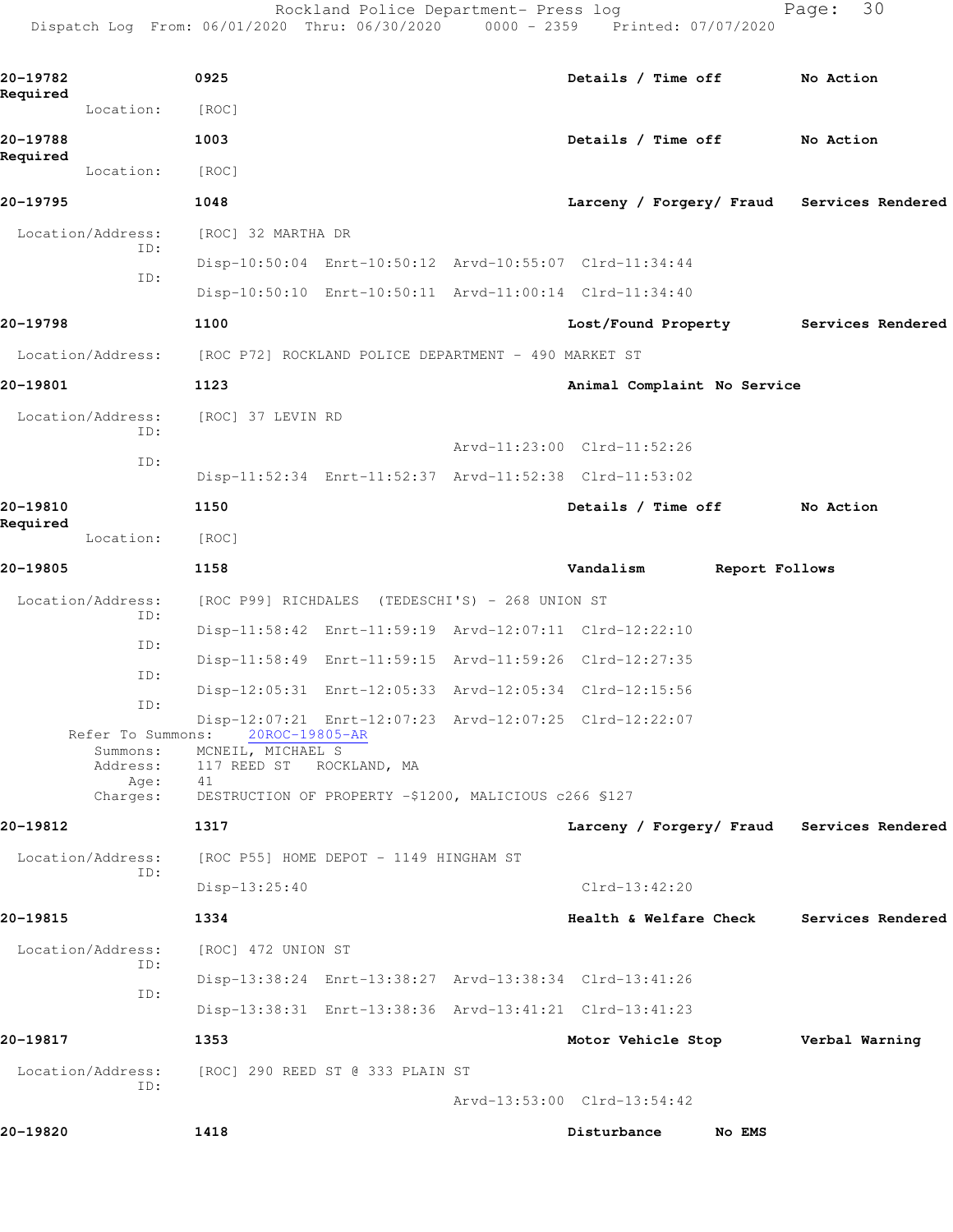|                                | Rockland Police Department- Press log<br>Dispatch Log From: 06/01/2020 Thru: 06/30/2020 0000 - 2359 Printed: 07/07/2020                                                     |                             | 31<br>Page:                               |
|--------------------------------|-----------------------------------------------------------------------------------------------------------------------------------------------------------------------------|-----------------------------|-------------------------------------------|
| Location/Address:              | [ROC P107] DUNKIN DONUTS - 165 MARKET ST                                                                                                                                    |                             |                                           |
| ID:                            | Disp-14:20:49 Enrt-14:20:55 Arvd-14:22:12 Clrd-15:04:09                                                                                                                     |                             |                                           |
| ID:                            | Disp-14:21:00 Enrt-14:21:04 Arvd-14:22:14 Clrd-15:04:02                                                                                                                     |                             |                                           |
| ID:                            | Disp-14:21:10 Enrt-14:21:13 Arvd-14:22:17 Clrd-15:04:06                                                                                                                     |                             |                                           |
| 20-19823                       | 1451                                                                                                                                                                        | Assist Public               | Services Rendered                         |
| Location/Address:              | [ROC 70] WEBSTER PARK NURSING AND REHAB - 56 WEBSTER ST                                                                                                                     |                             |                                           |
| ID:                            | $Disp-14:55:19$                                                                                                                                                             | $Clrd-14:57:53$             |                                           |
| 20-19824                       | 1508                                                                                                                                                                        |                             | Trespassing Services Rendered             |
| Location/Address:              | [ROC P72] ROCKLAND POLICE DEPARTMENT - 490 MARKET ST                                                                                                                        |                             |                                           |
| ID:                            | $Disp-15:15:44$                                                                                                                                                             | $Clrd-15:17:13$             |                                           |
| 20-19826                       | 1518                                                                                                                                                                        | Details / Time off          | No Action                                 |
| Required<br>Location:          | [ROC]                                                                                                                                                                       |                             |                                           |
| 20-19829                       | 1527                                                                                                                                                                        | Details / Time off          | No Action                                 |
| Required<br>Location:          | [ROC]                                                                                                                                                                       |                             |                                           |
| 20-19831                       | 1539                                                                                                                                                                        |                             | 911 Accidental Services Rendered          |
| Location/Address:              | [ROC] 1 TANGLEWOOD LN                                                                                                                                                       |                             |                                           |
| ID:                            | Disp-15:40:53 Enrt-15:41:58 Arvd-15:46:23 Clrd-15:51:10                                                                                                                     |                             |                                           |
| 20-19836                       | 1607                                                                                                                                                                        | General Info                | Services Not Required                     |
| Location/Address:              | [ROC P72] ROCKLAND POLICE DEPARTMENT - 490 MARKET ST                                                                                                                        |                             |                                           |
| ID:                            |                                                                                                                                                                             | Arvd-16:07:00 Clrd-16:09:15 |                                           |
| 20-19853                       | 1824                                                                                                                                                                        |                             | Emergency Medical Transported to Hospital |
| Location/Address:<br>EMS Unit: | [ROC] 37 SALEM ST<br>ROCKAM1-Rockland A1<br>Disp-18:25:00 Enrt-18:26:04 Arvd-18:29:36 Clrd-18:34:58<br>Hosp-18:41:51 ClrHosp-18:56:44 InQrtsUnavl-19:03:18 InSrvce-19:03:18 |                             |                                           |
| ID:                            | Disp-18:26:28 Enrt-18:26:33 Arvd-18:26:35 Clrd-18:26:44                                                                                                                     |                             |                                           |
| 20-19855                       | 1834                                                                                                                                                                        |                             | 911 Accidental Services Rendered          |
| Location/Address:              | [ROC] 16 HAWTHORNE ST                                                                                                                                                       |                             |                                           |
| ID:                            | Disp-18:36:40 Enrt-18:38:31 Arvd-18:44:27 Clrd-18:48:04                                                                                                                     |                             |                                           |
| 20-19857                       | 1927                                                                                                                                                                        | Burglar Alarm               | Cancelled Enroute                         |
| Location/Address:              | [ROC] 8 TIFFANY LN                                                                                                                                                          |                             |                                           |
| ID:                            | Disp-19:30:04 Enrt-19:30:13                                                                                                                                                 | $Clrd-19:31:12$             |                                           |
| ID:                            | Disp-19:31:18 Enrt-19:31:23                                                                                                                                                 | $Clrd-19:31:27$             |                                           |
| 20-19858                       | 1938                                                                                                                                                                        | 911 Accidental              | No Service                                |
| Location/Address:              | [ROC 69] SOUTH SHORE REHAB & NURSING - 115 NORTH AVE                                                                                                                        |                             |                                           |
| 20-19862                       | 2009                                                                                                                                                                        | Assist Public               | Services Rendered                         |
| Location/Address:              | [ROC] WEST WATER ST                                                                                                                                                         |                             |                                           |
|                                |                                                                                                                                                                             |                             |                                           |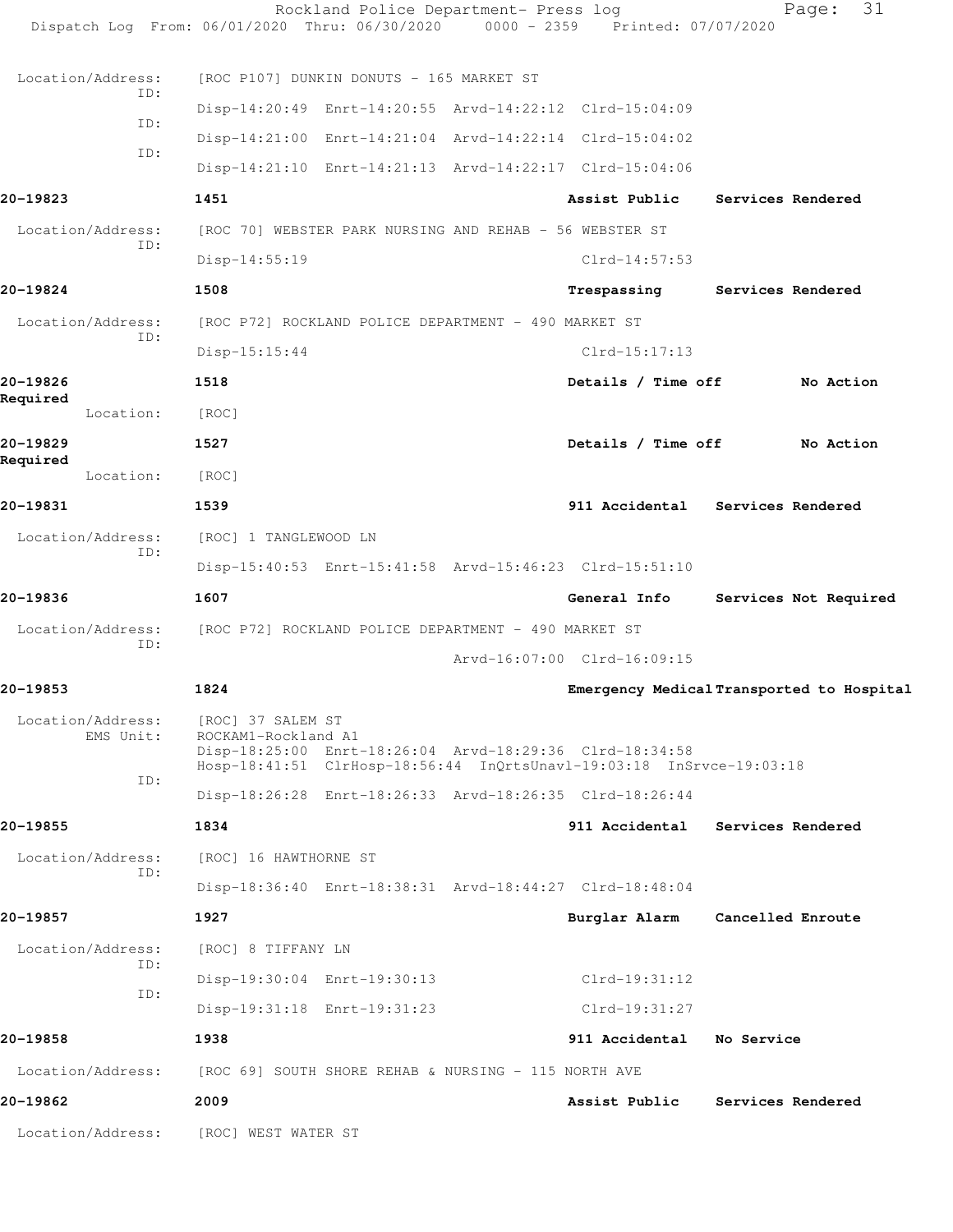| Dispatch Log From: 06/01/2020 Thru: 06/30/2020 0000 - 2359 Printed: 07/07/2020 |                                                                 | Rockland Police Department- Press log  |                                                         | 32<br>Page:                        |
|--------------------------------------------------------------------------------|-----------------------------------------------------------------|----------------------------------------|---------------------------------------------------------|------------------------------------|
| ID:                                                                            |                                                                 |                                        | Arvd-20:09:00 Clrd-20:24:12                             |                                    |
| 20-19865                                                                       | 2036                                                            |                                        | Fireworks                                               | Investigated                       |
| Location/Address:                                                              | [ROC] 12 ALPINE ST                                              |                                        |                                                         |                                    |
| ID:                                                                            |                                                                 | Disp-20:38:06 Enrt-20:38:30            | Clrd-20:38:47                                           |                                    |
| ID:                                                                            |                                                                 | Disp-20:38:41 Enrt-20:38:43            | Clrd-20:39:01                                           |                                    |
| ID:                                                                            |                                                                 |                                        | Disp-20:39:15 Enrt-20:39:23 Arvd-20:45:26 Clrd-20:53:26 |                                    |
| 20-19868                                                                       | 2045                                                            |                                        | Disturbance                                             | Investigated                       |
| Location/Address: [ROC] 131 MYRTLE ST                                          |                                                                 |                                        |                                                         |                                    |
| ID:                                                                            |                                                                 |                                        | Arvd-20:45:00 Clrd-20:52:33                             |                                    |
| 20-19870                                                                       | 2104                                                            |                                        |                                                         | Assault Offenses Services Rendered |
| Location/Address:                                                              | [ROC] 719 LIBERTY ST                                            |                                        |                                                         |                                    |
| ID:                                                                            |                                                                 |                                        | Disp-21:05:05 Enrt-21:05:21 Arvd-21:16:15 Clrd-21:35:25 |                                    |
| ID:                                                                            |                                                                 |                                        | Disp-21:05:13 Enrt-21:05:22 Arvd-21:16:15 Clrd-21:35:28 |                                    |
| ID:                                                                            |                                                                 |                                        | Disp-21:05:19 Enrt-21:05:22 Arvd-21:16:15 Clrd-23:08:58 |                                    |
| ID:                                                                            |                                                                 |                                        | Disp-21:05:28 Enrt-21:05:30 Arvd-21:16:15 Clrd-21:35:21 |                                    |
| Refer To Arrest:<br>Arrest:                                                    | 20ROC-19870-A-AR<br>WHITE, DAVID                                |                                        |                                                         |                                    |
| Address:<br>Age:                                                               | 28                                                              | 116 HILL CREST RD EAST BRIDGEWATER, MA |                                                         |                                    |
| Charges:                                                                       | DISORDERLY CONDUCT<br>Straight Warrant                          |                                        |                                                         |                                    |
| Refer To Arrest:<br>Arrest:                                                    | 20ROC-19870-AR<br>ZAIATZ, KRISTOPHER                            |                                        |                                                         |                                    |
| Address:                                                                       | 41                                                              | 21 PINE HILL TER ROCKLAND, MA          |                                                         |                                    |
| Age:<br>Charges:                                                               | A&B WITH DANGEROUS WEAPON                                       | A&B ON FAMILY / HOUSEHOLD MEMBER       |                                                         |                                    |
| Refer To Arrest:                                                               | DISORDERLY CONDUCT                                              | 20ROC-19870-B-AR                       |                                                         |                                    |
| Arrest:                                                                        | WHITE, JONATHAN MICHAEL                                         |                                        |                                                         |                                    |
| Address:                                                                       | 32                                                              | 21 NORTH AVE Apt. #6 ROCKLAND, MA      |                                                         |                                    |
| Age:<br>Charges:                                                               | DISORDERLY CONDUCT                                              |                                        |                                                         |                                    |
| Refer To Summons:                                                              | 20ROC-19870-C-AR                                                |                                        |                                                         |                                    |
| Summons:<br>Address:                                                           | WHITE, RUSSELL ANTHONY<br>116 HILLCREST RD EAST BRIDGEWATER, MA |                                        |                                                         |                                    |
| Age:                                                                           | 31                                                              |                                        |                                                         |                                    |
| Charges:                                                                       | DISORDERLY CONDUCT                                              |                                        |                                                         |                                    |
| 20-19876                                                                       | 2215                                                            |                                        |                                                         | Missing Person Services Rendered   |
| Location/Address:                                                              | [ROC] 19 PACIFIC ST                                             |                                        |                                                         |                                    |
| ID:                                                                            |                                                                 |                                        | Arvd-22:15:00 Clrd-22:51:13                             |                                    |
| 20-19878                                                                       | 2232                                                            |                                        | Disturbance                                             | Services Rendered                  |
| Location/Address:                                                              | [ROC] 200 MARTHA DR                                             |                                        |                                                         |                                    |
| ID:                                                                            |                                                                 |                                        | Arvd-22:32:00 Clrd-22:53:16                             |                                    |
| For Date: $06/11/2020 -$ Thursday                                              |                                                                 |                                        |                                                         |                                    |
| 20-19884                                                                       | 0005                                                            |                                        | General Info                                            | No Service                         |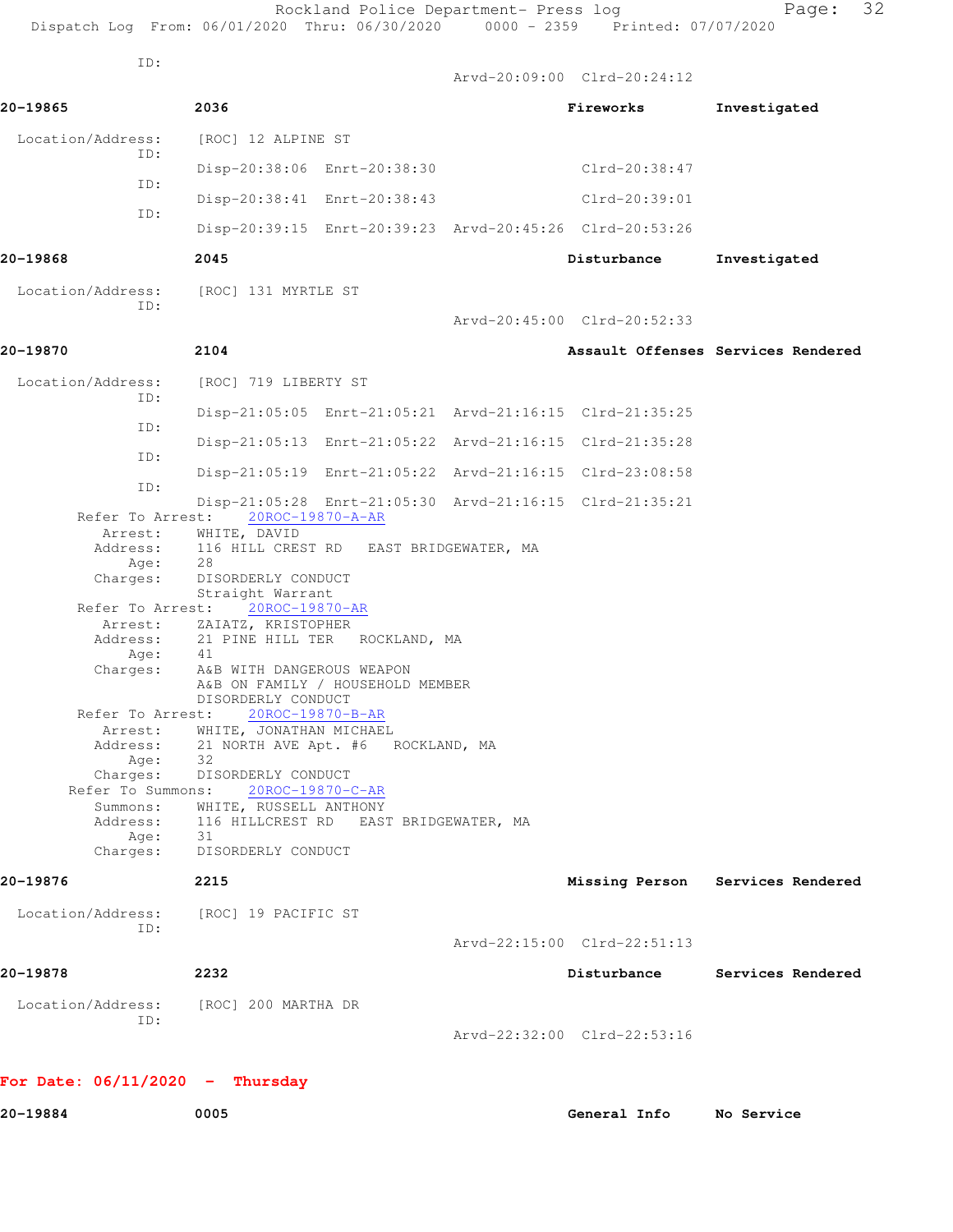|                          | Rockland Police Department- Press log<br>Dispatch Log From: 06/01/2020 Thru: 06/30/2020 | 0000 - 2359 Printed: 07/07/2020     | Page:              | 33                       |
|--------------------------|-----------------------------------------------------------------------------------------|-------------------------------------|--------------------|--------------------------|
| Location/Address:        | [ROC P72] ROCKLAND POLICE DEPARTMENT - 490 MARKET ST                                    |                                     |                    |                          |
| ID:                      | Disp-00:07:48                                                                           | Clrd-00:07:58                       |                    |                          |
| 20-19886                 | 0047                                                                                    | General Info BAIL                   |                    | Services Rendered        |
|                          | Location/Address: [ROC P72] ROCKLAND POLICE DEPARTMENT - 490 MARKET ST                  |                                     |                    |                          |
| 20-19888                 | 0147                                                                                    | <b>Building Check</b>               | Investigated       |                          |
| Location/Address:        | [ROC] BISHOP LN                                                                         |                                     |                    |                          |
| ID:                      |                                                                                         | Arvd-01:47:55 Clrd-01:48:04         |                    |                          |
| 20-19889                 | 0148                                                                                    | <b>Building Check</b>               | Investigated       |                          |
| Location/Address:        | [ROC] UNION ST                                                                          |                                     |                    |                          |
| ID:                      |                                                                                         | Arvd-01:49:00 Clrd-01:49:10         |                    |                          |
| 20-19891<br>No Service   | 0234                                                                                    | Details / Time off COMP TIME        |                    |                          |
| Location:                | [ROC]                                                                                   |                                     |                    |                          |
| 20-19892                 | 0309                                                                                    | 911 Hang Up Services Rendered       |                    |                          |
| Location/Address:<br>ID: | [ROC] 18 COBB DR                                                                        |                                     |                    |                          |
| ID:                      | Disp-03:13:19 Enrt-03:13:49 Arvd-03:17:39 Clrd-03:23:34                                 |                                     |                    |                          |
|                          | Disp-03:14:22 Enrt-03:14:26 Arvd-03:18:53 Clrd-03:23:34                                 |                                     |                    |                          |
| 20-19894                 | 0431                                                                                    | Burglar Alarm                       |                    | Building Checked/Secured |
| Location/Address:<br>ID: | [ROC P49] FAST LANE - 924 HINGHAM ST                                                    |                                     |                    |                          |
| ID:                      | Disp-04:32:43 Enrt-04:32:48 Arvd-04:36:06 Clrd-04:37:56                                 |                                     |                    |                          |
|                          | Disp-04:32:43 Enrt-04:32:48 Arvd-04:36:06 Clrd-04:37:56                                 |                                     |                    |                          |
| 20-19899                 | 0610                                                                                    | Building Check                      | Appears Secure     |                          |
| Location/Address:<br>ID: | [ROC] UNION ST                                                                          |                                     |                    |                          |
|                          | $Disp-06:11:37$                                                                         | Arvd-06:11:46 Clrd-06:12:57         |                    |                          |
| 20-19902                 | 0624                                                                                    | General Info                        | No Service         |                          |
| Location/Address:<br>ID: | [ROC P72] ROCKLAND POLICE DEPARTMENT - 490 MARKET ST                                    |                                     |                    |                          |
|                          | Disp-06:27:48                                                                           | Clrd-06:27:55                       |                    |                          |
| 20-19910                 | 0747                                                                                    | Details / Time off                  |                    | No Service               |
| Location:                | [ROC]                                                                                   |                                     |                    |                          |
| 20-19912                 | 0806                                                                                    | Information Call No Action Required |                    |                          |
| Location/Address:        | [ROC P72] ROCKLAND POLICE DEPARTMENT - 490 MARKET ST                                    |                                     |                    |                          |
| 20-19945<br>Required     | 0900                                                                                    | Details / Time off                  |                    | No Action                |
| Location:                | [ROC]                                                                                   |                                     |                    |                          |
| 20-19919                 | 0932                                                                                    | Information Call No Action Required |                    |                          |
| Location/Address:        | [ROC P72] ROCKLAND POLICE DEPARTMENT - 490 MARKET ST                                    |                                     |                    |                          |
| 20-19930                 | 1115                                                                                    | Detail                              | No Action Required |                          |
| Location/Address:        | [ROC P72] ROCKLAND POLICE DEPARTMENT - 490 MARKET ST                                    |                                     |                    |                          |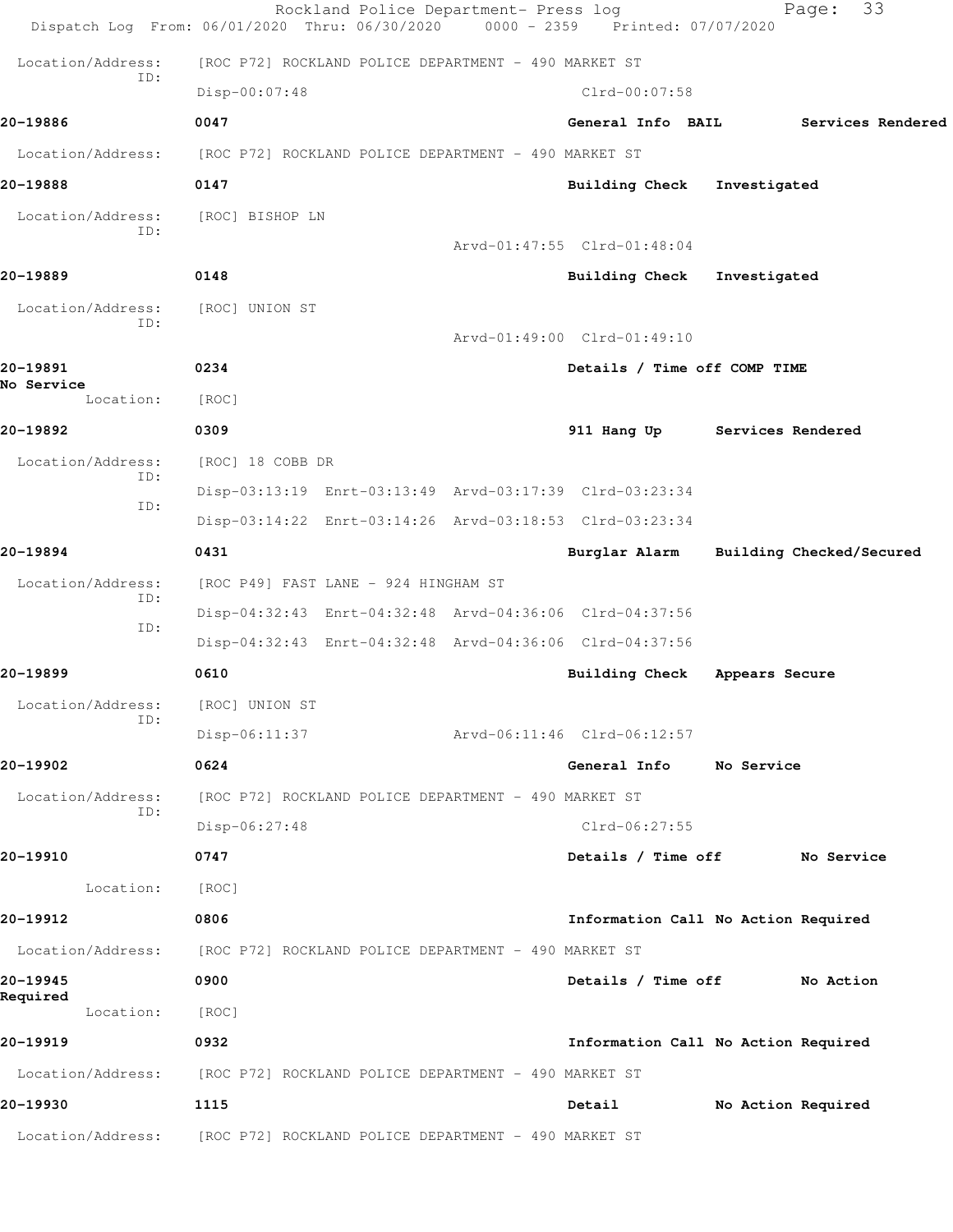Rockland Police Department- Press log Fage: 34 Dispatch Log From: 06/01/2020 Thru: 06/30/2020 0000 - 2359 Printed: 07/07/2020 **20-19931 1132 Animal Complaint Services Rendered** Location/Address: [ROC] 50 BAY PATH LN ID: Arvd-11:32:00 Clrd-11:43:57 **20-19934 1204 Details / Time off No Action Required**  Location: [ROC] **20-19935 1205 Details / Time off No Action Required**  Location: [ROC] **20-19937 1212 DOMESTIC Sent On Way** Location/Address: [ROC] 117 REED ST ID: Disp-12:13:01 Enrt-12:13:25 Arvd-12:16:39 Clrd-12:23:07 ID: Disp-12:14:48 Enrt-12:14:51 Arvd-12:16:53 Clrd-12:23:12 ID: Disp-12:14:53 Enrt-12:14:55 Arvd-12:16:50 Clrd-12:19:08 **20-19938 1218 MVA Property Damage Only Paper Exchange** Location/Address: [ROC P55] HOME DEPOT - 1149 HINGHAM ST ID: Disp-12:18:35 Enrt-12:18:59 Clrd-12:46:54 ID: Disp-12:19:11 Enrt-12:19:14 Arvd-12:26:39 Clrd-12:46:30 ID: Disp-12:23:48 Enrt-12:24:07 Arvd-12:26:40 Clrd-12:46:41 **20-19943 1242 Information Call No Action Required** Location/Address: [ROC P72] ROCKLAND POLICE DEPARTMENT - 490 MARKET ST **20-20615 1345 Animal Complaint Services Rendered** Location/Address: [ROC] 50 BAY PATH LN **20-19952 1358 911 Hang Up Services Rendered** Location/Address: [ROC] 16 JOHN BURKE DR ID: Disp-13:59:22 Clrd-14:00:42 ID: Disp-14:00:36 Enrt-14:00:45 Arvd-15:05:32 Clrd-15:05:35 **20-19955 1408 Detail No Action Required** Location/Address: [ROC] 421 FOREST ST **20-19959 1504 911 Accidental Gone on arrival** Location/Address: [ROC P6] ROCKLAND CEMENT BLOCK - 285 CENTRE AVE Apt. #R ID: Disp-15:05:51 Enrt-15:06:40 Arvd-15:10:33 Clrd-15:12:48 **20-19963 1528 Burglar Alarm Investigated** Location/Address: [ROC 206] 51 MAPLE ST Apt. #114

Disp-15:28:40 Enrt-15:29:07 Arvd-15:33:56 Clrd-15:39:11

**20-19967 1605 General Info Services Rendered**

Location/Address: [ROC P72] ROCKLAND POLICE DEPARTMENT - 490 MARKET ST

ID: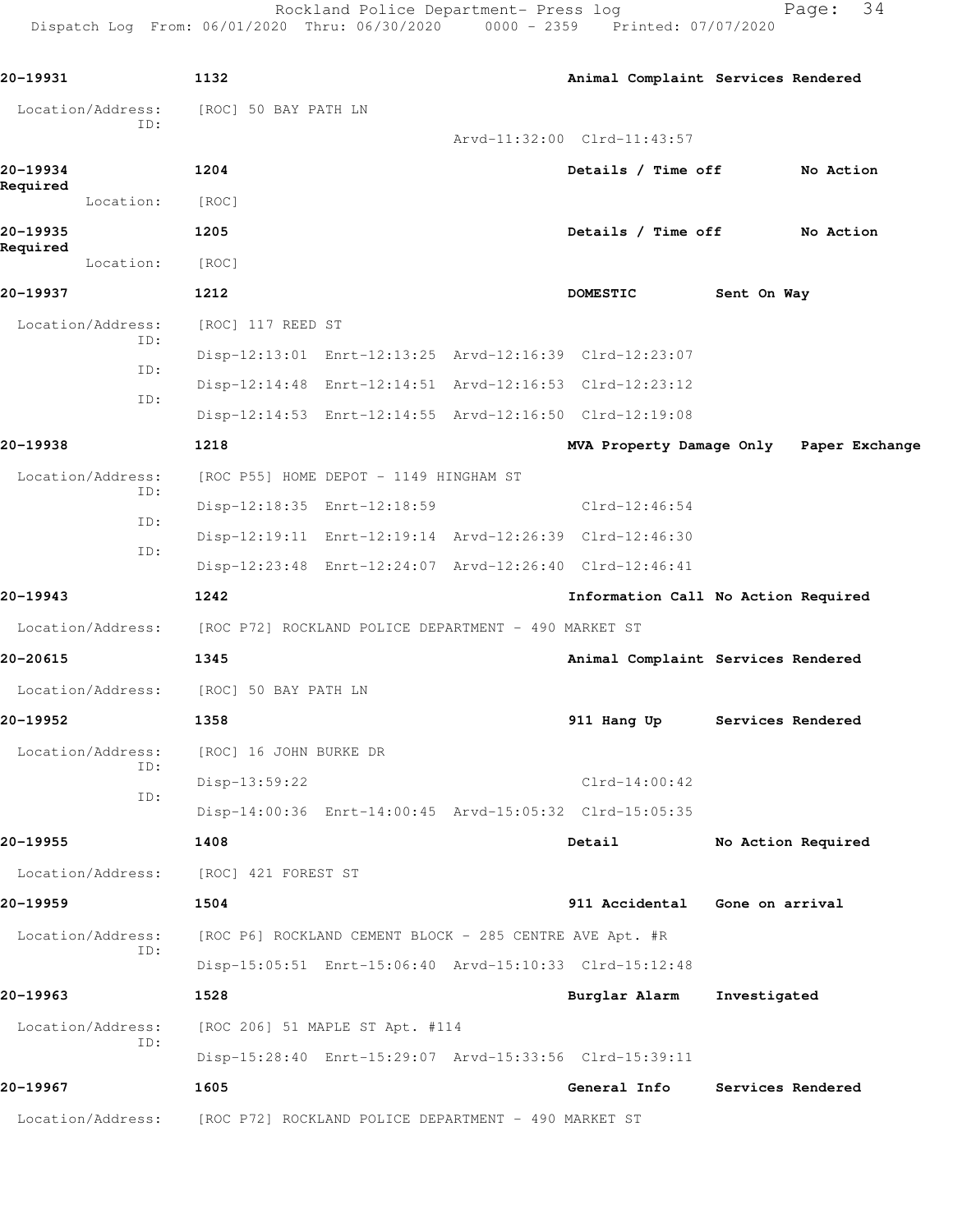| 20-19972          | 1642                                                    | Assist Public Provided Assistance  |                   |                                        |
|-------------------|---------------------------------------------------------|------------------------------------|-------------------|----------------------------------------|
| Location/Address: | [ROC] 16 JOHN BURKE DR                                  |                                    |                   |                                        |
| ID:               | Disp-16:48:13 Enrt-16:59:40 Arvd-16:59:42 Clrd-17:32:41 |                                    |                   |                                        |
| 20-19976          | 1705                                                    | Disturbance Services Rendered      |                   |                                        |
| Location/Address: | [ROC P98] DOLLAR TREE - 201 MARKET ST                   |                                    |                   |                                        |
| ID:               | Disp-17:06:20 Enrt-17:06:27 Arvd-17:06:29 Clrd-17:22:10 |                                    |                   |                                        |
| ID:               | $Disp-17:06:20$                                         | Arvd-17:06:33 Clrd-17:22:30        |                   |                                        |
| 20-19978          | 1721                                                    | Larceny / Forgery/ Fraud           |                   | Investigated                           |
| Location/Address: | [ROC 206] 51 MAPLE ST Apt. #332                         |                                    |                   |                                        |
| ID:               |                                                         | Arvd-17:21:00 Clrd-17:25:00        |                   |                                        |
| 20-19980          | 1725                                                    |                                    |                   | Neighbor Disturbance Services Rendered |
| Location/Address: | [ROC] 72 NORMAN ST                                      |                                    |                   |                                        |
| ID:               | Disp-17:38:36 Enrt-17:38:51 Arvd-17:38:54 Clrd-17:38:56 |                                    |                   |                                        |
| 20-19981          | 1744                                                    | Prisoner Information               |                   | Services Rendered                      |
| Location/Address: | [ROC P72] ROCKLAND POLICE DEPARTMENT - 490 MARKET ST    |                                    |                   |                                        |
| ID:               | Disp-17:45:33                                           | Arvd-17:45:44 Clrd-17:46:44        |                   |                                        |
| 20-19992          | 1911                                                    |                                    |                   | Details / Time off Services Rendered   |
| Location:         | [ROC]                                                   |                                    |                   |                                        |
| 20-19994          | 1916                                                    | <b>FOLLOW UP</b>                   | Services Rendered |                                        |
| Location/Address: | [ROC] 19 PACIFIC ST                                     |                                    |                   |                                        |
| ID:               | Disp-19:18:00 Enrt-19:18:10 Arvd-19:18:13 Clrd-20:30:36 |                                    |                   |                                        |
| ID:               | Disp-20:07:34 Enrt-20:08:37 Arvd-20:19:38 Clrd-20:28:20 |                                    |                   |                                        |
| 20-20002          | 2016                                                    | Lost/Found Property                |                   | Services Rendered                      |
| Location/Address: | [ROC P75] UNION POINT - BILL DELAHUNT PKWY              |                                    |                   |                                        |
| ID:               | Disp-20:18:48 Enrt-20:19:02 Arvd-20:19:05 Clrd-20:19:08 |                                    |                   |                                        |
| 20-20005          | 2053                                                    |                                    |                   | Motor Vehicle Stop Verbal Warning      |
| Location/Address: | [ROC] 510 WEBSTER ST                                    |                                    |                   |                                        |
| ID:               | Disp-20:54:31 Enrt-20:54:38 Arvd-20:54:40 Clrd-20:55:58 |                                    |                   |                                        |
| 20-20007          | 2121                                                    | Disturbance                        | No Service        |                                        |
| Location/Address: | [ROC] 29 CHURCH ST                                      |                                    |                   |                                        |
| 20-20006          | 2122                                                    | Unwanted Party Provided Assistance |                   |                                        |
| Location/Address: | [ROC] 29 CHURCH ST Apt. #2                              |                                    |                   |                                        |
| ID:               | Disp-21:23:34 Enrt-21:23:39 Arvd-21:25:56 Clrd-21:33:52 |                                    |                   |                                        |
| ID:               | Disp-21:23:34 Enrt-21:23:41 Arvd-21:25:30 Clrd-21:40:29 |                                    |                   |                                        |
|                   |                                                         |                                    |                   |                                        |
| 20-20008          | 2132                                                    | Details / Time off                 |                   | Services Rendered                      |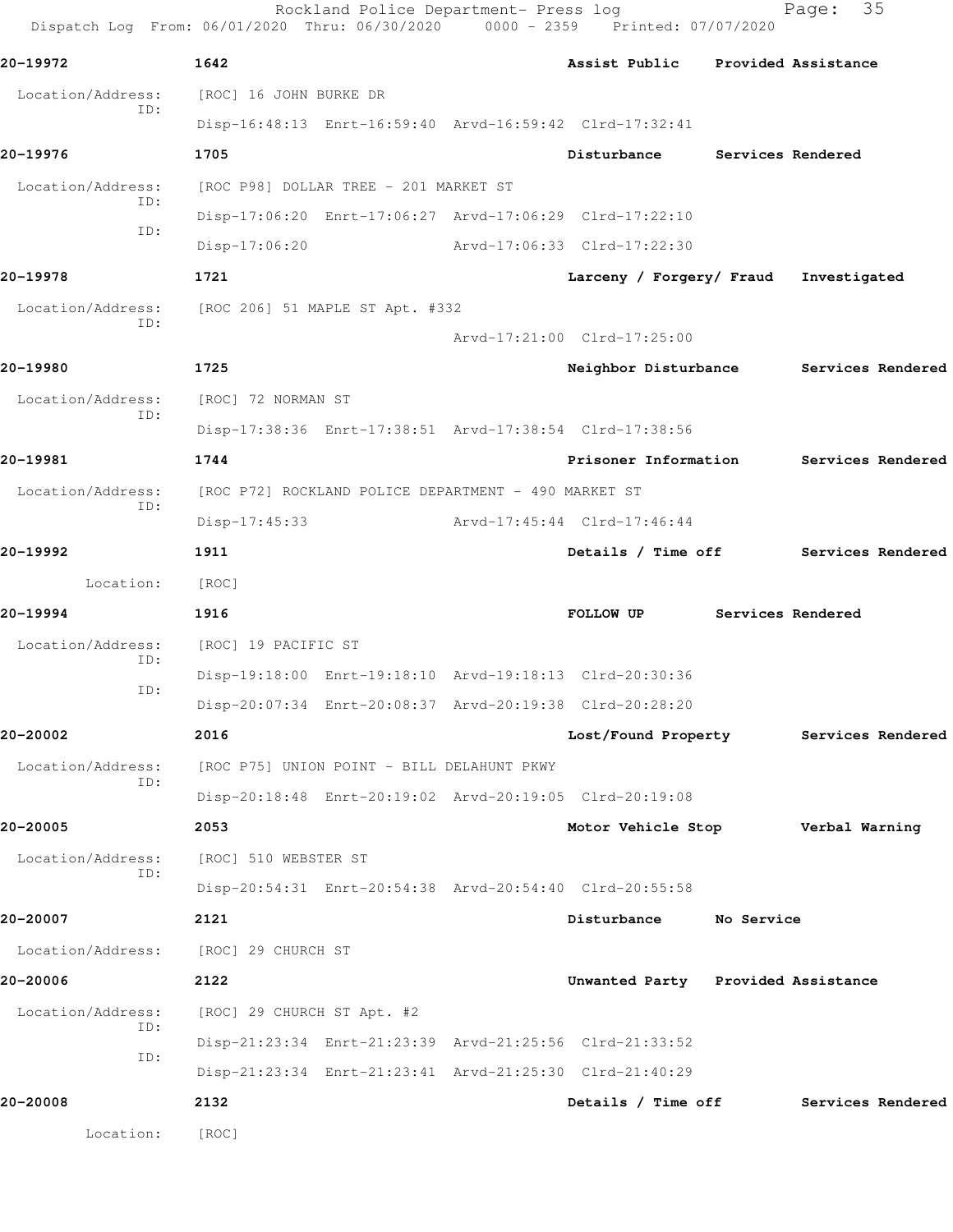Rockland Police Department- Press log entitled Page: 36 Dispatch Log From: 06/01/2020 Thru: 06/30/2020 0000 - 2359 Printed: 07/07/2020

| 20-20011                 | 2154                                                    | Assist Public               | Services Rendered |
|--------------------------|---------------------------------------------------------|-----------------------------|-------------------|
| Location/Address:<br>ID: | [ROC P47] BEST WESTERN - 909 HINGHAM ST                 |                             |                   |
| ID:                      | $Disp-22:00:22$                                         | Arvd-22:00:33 Clrd-22:17:04 |                   |
|                          | Disp-22:00:22 Enrt-22:00:39 Arvd-22:00:41 Clrd-22:17:07 |                             |                   |
| 20-20013                 | 2228                                                    | Suspicious Activity         | Sent On Way       |
| Location/Address:        | [ROC] J A DUNN MEM DR                                   |                             |                   |
| ID:<br>ID:               | Disp-22:28:37 Enrt-22:28:49 Arvd-22:28:50 Clrd-22:46:55 |                             |                   |
|                          | Disp-22:28:44 Enrt-22:28:46 Arvd-22:28:47 Clrd-22:41:21 |                             |                   |
| 20-20019                 | 2346                                                    | General Info                | Services Rendered |
| Location/Address:        | [ROC P72] ROCKLAND POLICE DEPARTMENT - 490 MARKET ST    |                             |                   |

## **For Date: 06/12/2020 - Friday**

| 20-20021                 | 0000                 |                                                      | SHIFT ASSIGNMENTSNo Service                             |             |                   |
|--------------------------|----------------------|------------------------------------------------------|---------------------------------------------------------|-------------|-------------------|
| Location/Address:<br>ID: |                      | [ROC P72] ROCKLAND POLICE DEPARTMENT - 490 MARKET ST |                                                         |             |                   |
|                          |                      |                                                      | Arvd-00:00:00 Clrd-00:07:21                             |             |                   |
| 20-20023                 | 0042                 |                                                      | Disturbance                                             | Sent On Way |                   |
| Location/Address:<br>ID: |                      | [ROC P69] MCDONALD'S - 117 MARKET ST                 |                                                         |             |                   |
| ID:                      |                      |                                                      | Disp-00:44:21 Enrt-00:44:27 Arvd-00:46:38 Clrd-01:36:14 |             |                   |
| ID:                      |                      |                                                      | Disp-00:44:21 Enrt-00:44:25 Arvd-00:47:12 Clrd-01:36:17 |             |                   |
|                          |                      |                                                      | Disp-00:47:19 Enrt-00:47:22 Arvd-00:47:24 Clrd-01:36:11 |             |                   |
| 20-20024                 | 0128                 |                                                      | Details / Time off No Service                           |             |                   |
| Location:                | [ROC]                |                                                      |                                                         |             |                   |
| 20-20035                 | 0605                 |                                                      | Building Check Building Checked/Secured                 |             |                   |
| Location/Address:<br>TD: | [ROC] UNION ST       |                                                      |                                                         |             |                   |
|                          |                      |                                                      | Arvd-06:05:36 Clrd-06:17:40                             |             |                   |
| 20-20039                 | 0654                 |                                                      | Road Obstruction Vehicle Towed                          |             |                   |
| Location/Address:        | [ROC] 200 WEBSTER ST |                                                      |                                                         |             |                   |
| ID:                      | Disp-06:59:55        |                                                      | Arvd-06:59:57 Clrd-06:59:59                             |             |                   |
| 20-20045                 | 0805                 |                                                      | SHIFT ASSIGNMENT Services Rendered                      |             |                   |
| Location/Address:        |                      | [ROC P72] ROCKLAND POLICE DEPARTMENT - 490 MARKET ST |                                                         |             |                   |
| 20-20056                 | 0956                 |                                                      | Disturbance                                             |             | Services Rendered |
| Location/Address:        | [ROC] 2 BEECHWOOD LN |                                                      |                                                         |             |                   |
| TD:                      |                      |                                                      | Disp-09:56:53 Enrt-09:58:47 Arvd-10:06:15 Clrd-10:07:54 |             |                   |
| ID:                      |                      |                                                      | Disp-09:58:52 Enrt-09:58:57 Arvd-10:03:10 Clrd-10:07:55 |             |                   |
| 20-20058                 | 1000                 |                                                      | FOOD DROP OFF                                           |             | Services Rendered |
| Location/Address:        |                      | [ROC P72] ROCKLAND POLICE DEPARTMENT - 490 MARKET ST |                                                         |             |                   |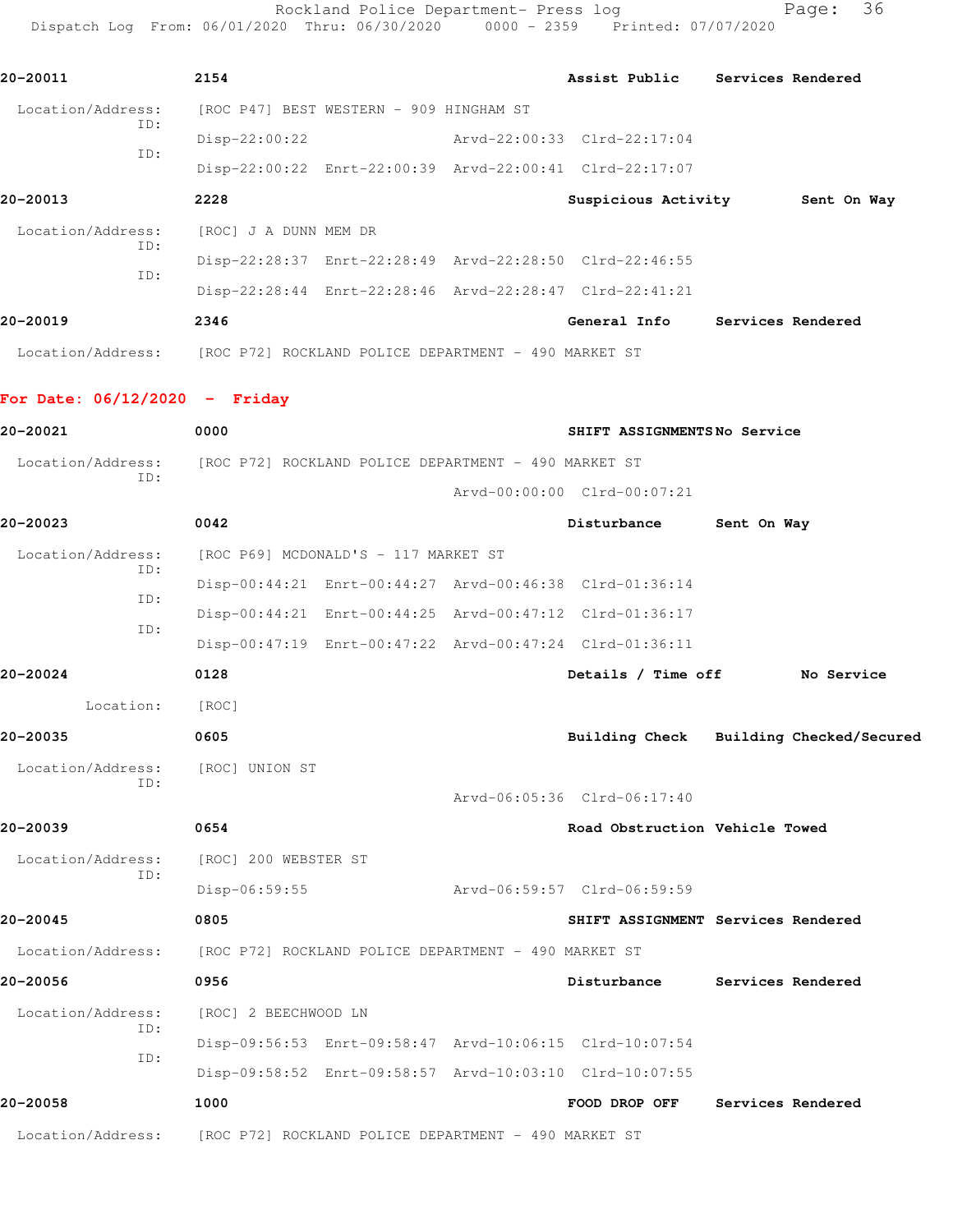Rockland Police Department- Press log Fage: 37 Dispatch Log From: 06/01/2020 Thru: 06/30/2020 0000 - 2359 Printed: 07/07/2020

**20-20066 1036 Found Property Services Rendered** Location/Address: [ROC P72] ROCKLAND POLICE DEPARTMENT - 490 MARKET ST **20-20084 1315 Time off No Service** Location: [ROC] **20-20090 1345 Time off Services Rendered** Location: [ROC] **20-20096 1413 Disturbance Peace Restored** Location/Address: [ROC] HONEY DEW DONUTS - 482 MARKET ST ID: Disp-14:14:31 Enrt-14:14:36 Arvd-14:14:40 Clrd-14:34:41 ID: Disp-14:14:31 Enrt-14:14:38 Arvd-14:15:21 Clrd-14:34:39 ID: Disp-14:15:16 Enrt-14:15:18 Arvd-14:15:19 Clrd-14:34:44 **20-20104 1503 Neighbor Disturbance Services Rendered** Location/Address: [ROC] 78 NORMAN ST ID: Disp-15:05:08 Enrt-15:05:13 Arvd-15:06:59 Clrd-15:31:24 ID: Disp-15:05:08 Enrt-15:05:13 Arvd-15:06:20 Clrd-15:31:26 **20-20107 1526 Larceny / Forgery/ Fraud Services Rendered** Location/Address: [ROC] 11 BOXBERRY LN **20-20108 1529 Time off Services Rendered** Location: [ROC] **20-20110 1531 Larceny / Forgery/ Fraud Services Rendered** Location/Address: [ROC] 164 DURBECK RD **20-20118 1600 SHIFT ASSIGNMENTS Services Rendered** Location/Address: [ROC P72] ROCKLAND POLICE DEPARTMENT - 490 MARKET ST **20-20116 1607 Burglar Alarm Investigated** Location/Address: [ROC] 78 PINE HAVEN CIR ID: Disp-16:12:08 Enrt-16:12:09 Arvd-16:19:34 Clrd-16:24:45 **20-20117 1609 Traffic Enforcement Citation/Warning Issued**  Location: [ROC] TOWN WIDE ID: Disp-16:12:20 Enrt-16:12:23 Arvd-16:12:25 Clrd-19:44:17 **20-20121 1651 Vandalism Services Rendered** Location/Address: [ROC 17] E.T. WRIGHT SHOE FACTORY - 379 LIBERTY ST ID: Disp-16:56:33 Arvd-16:56:44 Clrd-17:36:47 **20-20131 1735 911 Hang Up Investigated** Location/Address: [ROC P45] COMFORT INN - 850 HINGHAM ST Apt. #233 ID: Disp-17:37:12 Enrt-17:37:48 Arvd-17:43:24 Clrd-17:46:06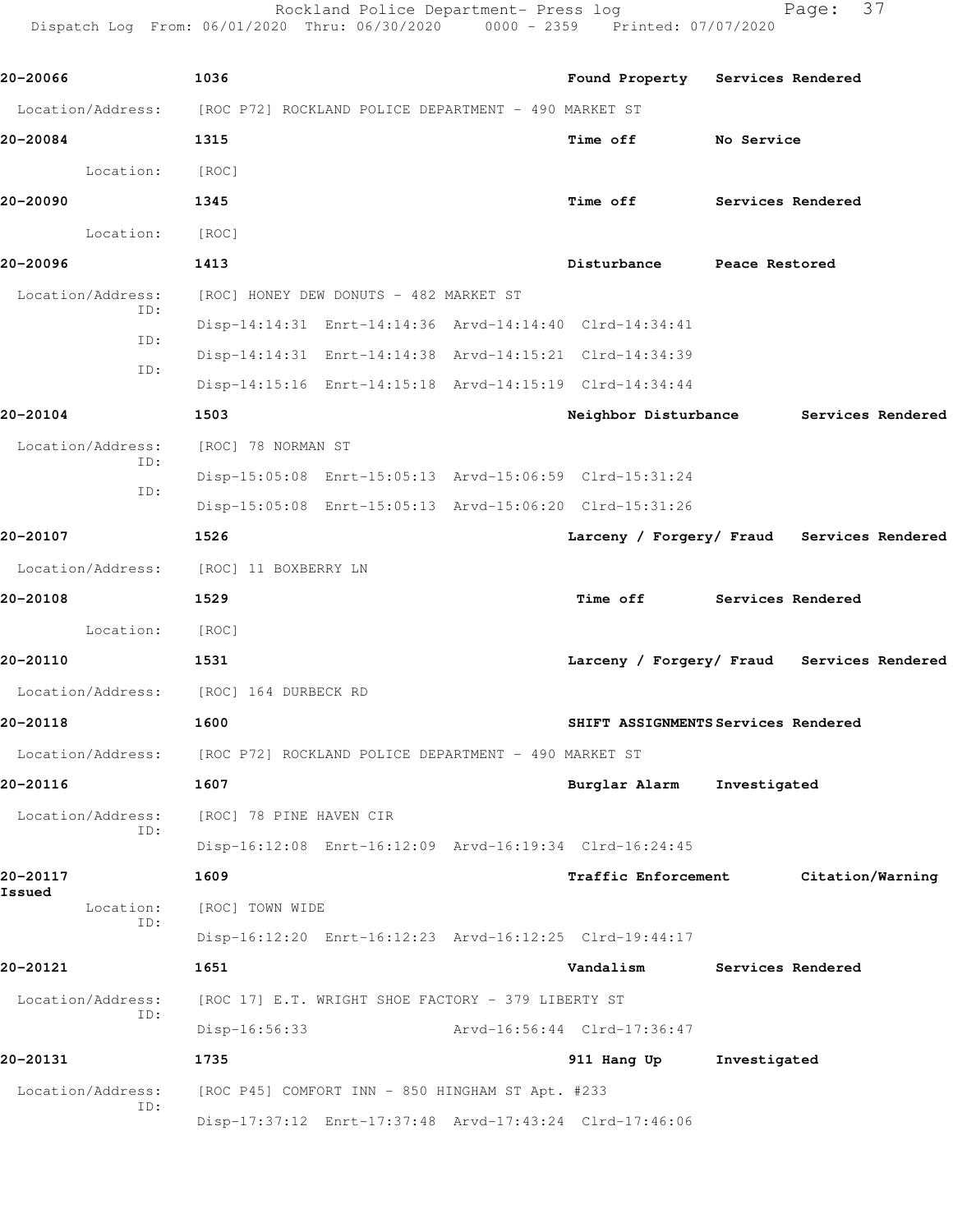|                              | Rockland Police Department- Press log<br>Dispatch Log From: 06/01/2020 Thru: 06/30/2020 0000 - 2359 Printed: 07/07/2020 |                                         | Page:             | 38               |
|------------------------------|-------------------------------------------------------------------------------------------------------------------------|-----------------------------------------|-------------------|------------------|
| 20-20136                     | 1833                                                                                                                    | Motor Vehicle Complaint                 |                   | Investigated     |
| Location/Address:            | [ROC] CHRISTINE AVE                                                                                                     |                                         |                   |                  |
| ID:                          | $Disp-18:34:44$                                                                                                         | Arvd-18:34:57 Clrd-18:52:06             |                   |                  |
| 20-20138                     | 1854                                                                                                                    | Motor Vehicle Stop                      |                   | Citation/Warning |
| Issued<br>Location/Address:  | [ROC] SPRING ST                                                                                                         |                                         |                   |                  |
| ID:                          |                                                                                                                         | Arvd-18:54:00 Clrd-18:57:02             |                   |                  |
| 20-20142                     | 1913                                                                                                                    | Motor Vehicle Complaint Gone on arrival |                   |                  |
| Location/Address:            | [ROC] WEST WATER ST                                                                                                     |                                         |                   |                  |
| ID:                          | Disp-19:14:30 Enrt-19:14:34 Arvd-19:15:58 Clrd-19:18:53                                                                 |                                         |                   |                  |
| 20-20149                     | 1951                                                                                                                    | Motor Vehicle Complaint Gone on arrival |                   |                  |
| Location/Address:            | [ROC] HINGHAM ST                                                                                                        |                                         |                   |                  |
| ID:                          | Disp-19:54:59 Enrt-19:55:04                                                                                             | Clrd-19:55:59                           |                   |                  |
| 20-20151                     | 1954                                                                                                                    | 911 Accidental                          | Investigated      |                  |
| Location/Address:<br>ID:     | [ROC 70] WEBSTER PARK NURSING AND REHAB - 56 WEBSTER ST Apt. #111                                                       |                                         |                   |                  |
|                              | Disp-19:59:51 Enrt-20:00:36 Arvd-20:02:09 Clrd-20:03:20                                                                 |                                         |                   |                  |
| 20-20154                     | 2019                                                                                                                    | Motor Vehicle Stop                      |                   | Arrest(s) Made   |
| Location/Address:<br>ID:     | [ROC] 85 PAYSON AVE                                                                                                     |                                         |                   |                  |
| ID:                          | Disp-20:20:19 Enrt-20:23:22 Arvd-20:23:25 Clrd-20:34:42                                                                 |                                         |                   |                  |
| ID:                          | Disp-20:20:25 Enrt-20:23:18 Arvd-20:23:21 Clrd-20:34:39                                                                 |                                         |                   |                  |
| ID:                          | Disp-20:23:32 Enrt-20:23:34 Arvd-20:23:36 Clrd-20:34:35                                                                 |                                         |                   |                  |
| Refer To Summons:            | Disp-20:29:23 Enrt-20:29:31 Arvd-20:29:34 Clrd-20:29:39<br>20ROC-20154-AR                                               |                                         |                   |                  |
| Summons:<br>Address:<br>Age: | CAIN, BRANDON L<br>217 ASHLAND ABINGTON, MA<br>26                                                                       |                                         |                   |                  |
| Charges:                     | LICENSE SUSPENDED, OP MV WITH<br>STOP/YIELD, FAIL TO                                                                    |                                         |                   |                  |
| 20-20156                     | 2055                                                                                                                    | Disturbance                             | Services Rendered |                  |
| Location/Address:<br>ID:     | [ROC] 100 DIVISION ST                                                                                                   |                                         |                   |                  |
| ID:                          | Disp-20:57:18 Enrt-20:57:20 Arvd-21:06:39 Clrd-21:07:37                                                                 |                                         |                   |                  |
| ID:                          |                                                                                                                         | Arvd-20:58:23 Clrd-20:58:53             |                   |                  |
| ID:                          | Disp-20:59:02 Enrt-20:59:03                                                                                             | $Clrd-21:07:37$                         |                   |                  |
| ID:                          | Disp-21:31:30                                                                                                           | $Clrd-21:31:40$                         |                   |                  |
| ID:                          | Disp-21:36:30 Enrt-21:36:36 Arvd-21:37:23 Clrd-21:40:42                                                                 |                                         |                   |                  |
|                              | $Disp-21:37:41$                                                                                                         | Arvd-21:37:44 Clrd-21:40:37             |                   |                  |
| 20-20157                     | 2058                                                                                                                    | Disturbance                             | Investigated      |                  |
| Location/Address:<br>ID:     | [ROC P47] BEST WESTERN - 909 HINGHAM ST                                                                                 |                                         |                   |                  |
|                              | Disp-21:01:14 Enrt-21:04:18 Arvd-21:10:48 Clrd-21:33:10                                                                 |                                         |                   |                  |
| 20-20160                     | 2105                                                                                                                    | Disturbance                             | Arrest (s) Made   |                  |
|                              |                                                                                                                         |                                         |                   |                  |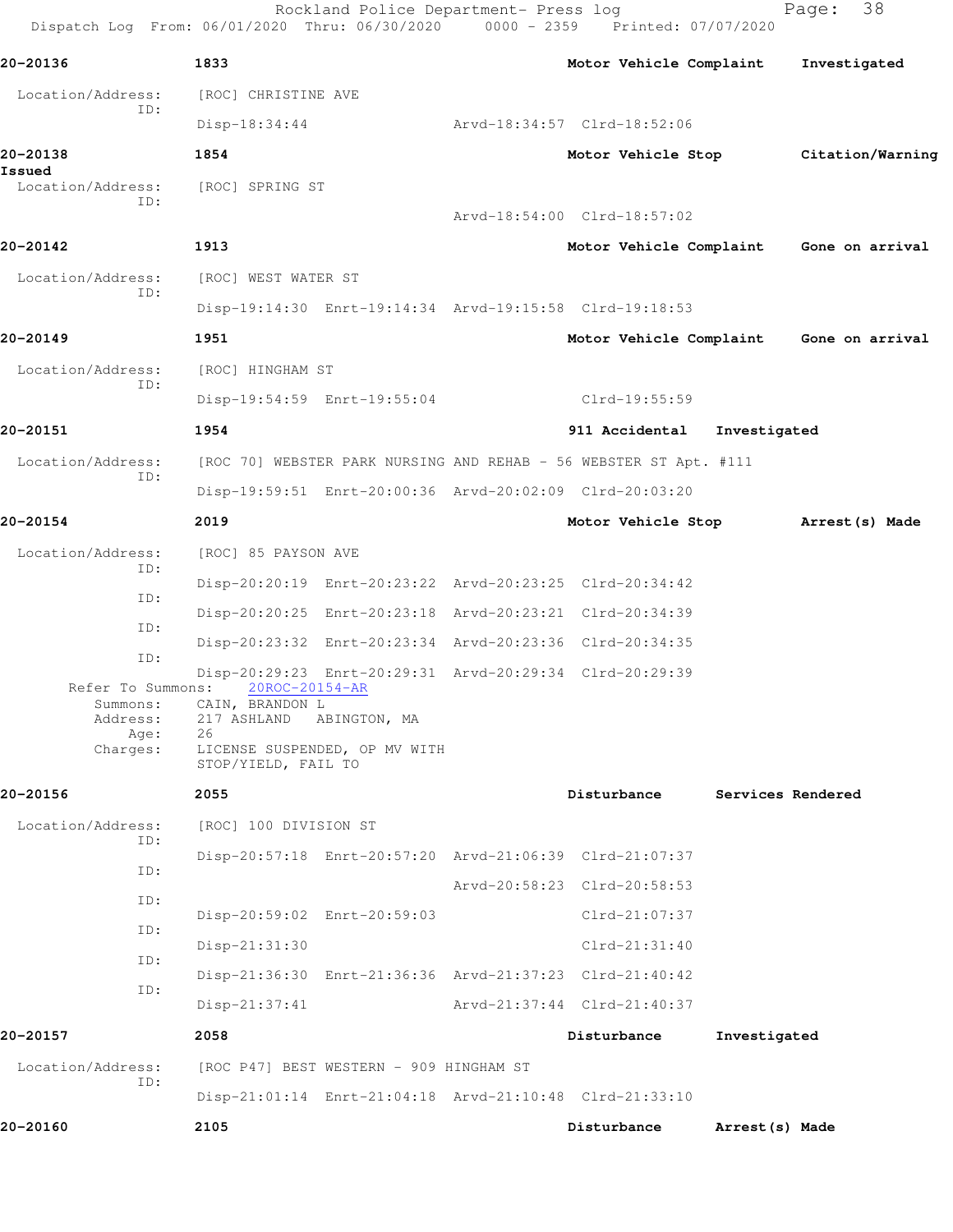|                                   | Rockland Police Department- Press log<br>Dispatch Log From: 06/01/2020 Thru: 06/30/2020 0000 - 2359 Printed: 07/07/2020                                   |                          | 39<br>Page:       |
|-----------------------------------|-----------------------------------------------------------------------------------------------------------------------------------------------------------|--------------------------|-------------------|
| Location/Address:                 | [ROC] 262 WEST WATER ST                                                                                                                                   |                          |                   |
| ID:                               | Disp-21:07:37 Enrt-21:08:29 Arvd-21:10:43 Clrd-21:31:30                                                                                                   |                          |                   |
| ID:                               | Disp-21:07:37 Enrt-21:08:31 Arvd-21:10:40 Clrd-21:21:40                                                                                                   |                          |                   |
| ID:<br>Refer To Arrest:           | Disp-21:08:40 Enrt-21:08:42 Arvd-21:12:04 Clrd-21:19:10<br>20ROC-20160-AR                                                                                 |                          |                   |
| Arrest:<br>Age:                   | MARSHALL, KALEB<br>Address: 262 WEST WATER ST ROCKLAND, MA<br>26                                                                                          |                          |                   |
| Charges:                          | A&B ON FAMILY / HOUSEHOLD MEMBER<br>DISTURBING THE PEACE                                                                                                  |                          |                   |
| 20-20162                          | 2106                                                                                                                                                      | Disturbance              | Investigated      |
| Location/Address:<br>ID:          | [ROC] 83 HANNAH WAY Apt. #A                                                                                                                               |                          |                   |
| ID:                               | Disp-21:19:17 Enrt-21:19:22 Arvd-21:26:50 Clrd-21:27:33                                                                                                   |                          |                   |
|                                   | Disp-21:22:46 Enrt-21:22:51 Arvd-21:23:51 Clrd-21:27:24                                                                                                   |                          |                   |
| 20-20163                          | 2110                                                                                                                                                      | Motor Vehicle Complaint  | No EMS            |
| Location/Address:<br>ID:          | [ROC P92] 34 ROBIN LN                                                                                                                                     |                          |                   |
|                                   | Disp-21:28:28 Enrt-21:28:44 Arvd-21:31:16 Clrd-21:37:19                                                                                                   |                          |                   |
| ID:                               | Disp-21:28:35 Enrt-21:28:40 Arvd-21:31:08 Clrd-21:44:47                                                                                                   |                          |                   |
| 20-20164                          | 2124                                                                                                                                                      | 911 Hang Up              | Investigated      |
| Location/Address:                 | [ROC] 60 BROOKSIDE RD                                                                                                                                     |                          |                   |
| ID:                               | Disp-21:32:07 Enrt-21:32:09 Arvd-21:43:58 Clrd-21:44:32                                                                                                   |                          |                   |
| 20-20165                          | 2125                                                                                                                                                      | Emergency MedicalNo EMS  |                   |
| Location/Address:<br>Fire Unit:   | [ROC] 35 ROBIN LN<br>ROCKEN1-Pumper-Rockland Engine 1<br>Disp-21:26:13 Enrt-21:26:22 Arvd-21:33:31 Clrd-21:33:32<br>InQrtsUnavl-21:40:51 InSrvce-21:40:51 |                          |                   |
| EMS Unit:                         | ROCKAM1-Rockland A1<br>Disp-21:26:19 Enrt-21:26:24 Arvd-21:30:01 Clrd-21:33:34<br>InOrtsUnavl-21:40:08 InSrvce-21:40:08                                   |                          |                   |
| ID:                               | Disp-21:37:28                                                                                                                                             | $Clrd-21:37:34$          |                   |
| 20-20169                          | 2146                                                                                                                                                      | MVA Property Damage Only | Taken/Referred to |
| Other Agency<br>Location/Address: | [ROC] ACCORD PARK DR @ HINGHAM ST                                                                                                                         |                          |                   |
| ID:                               | Disp-21:47:34 Enrt-21:47:39 Arvd-21:53:49 Clrd-21:55:01                                                                                                   |                          |                   |
| 20-20172                          | 2239                                                                                                                                                      | Assist Public            | Services Rendered |
| Location/Address:<br>ID:          | [ROC] 262 CENTRAL ST                                                                                                                                      |                          |                   |
|                                   | Disp-22:58:30                                                                                                                                             | Clrd-22:59:38            |                   |
| 20-20174                          | 2306                                                                                                                                                      | Burglar Alarm            | Appears Secure    |
| Location/Address:<br>ID:          | [ROC P49] FAST LANE - 924 HINGHAM ST                                                                                                                      |                          |                   |
|                                   | Disp-23:07:28 Enrt-23:08:05 Arvd-23:12:49 Clrd-23:14:34                                                                                                   |                          |                   |
| For Date: $06/13/2020 -$ Saturday |                                                                                                                                                           |                          |                   |

**20-20185 0008 General Incident Services Rendered**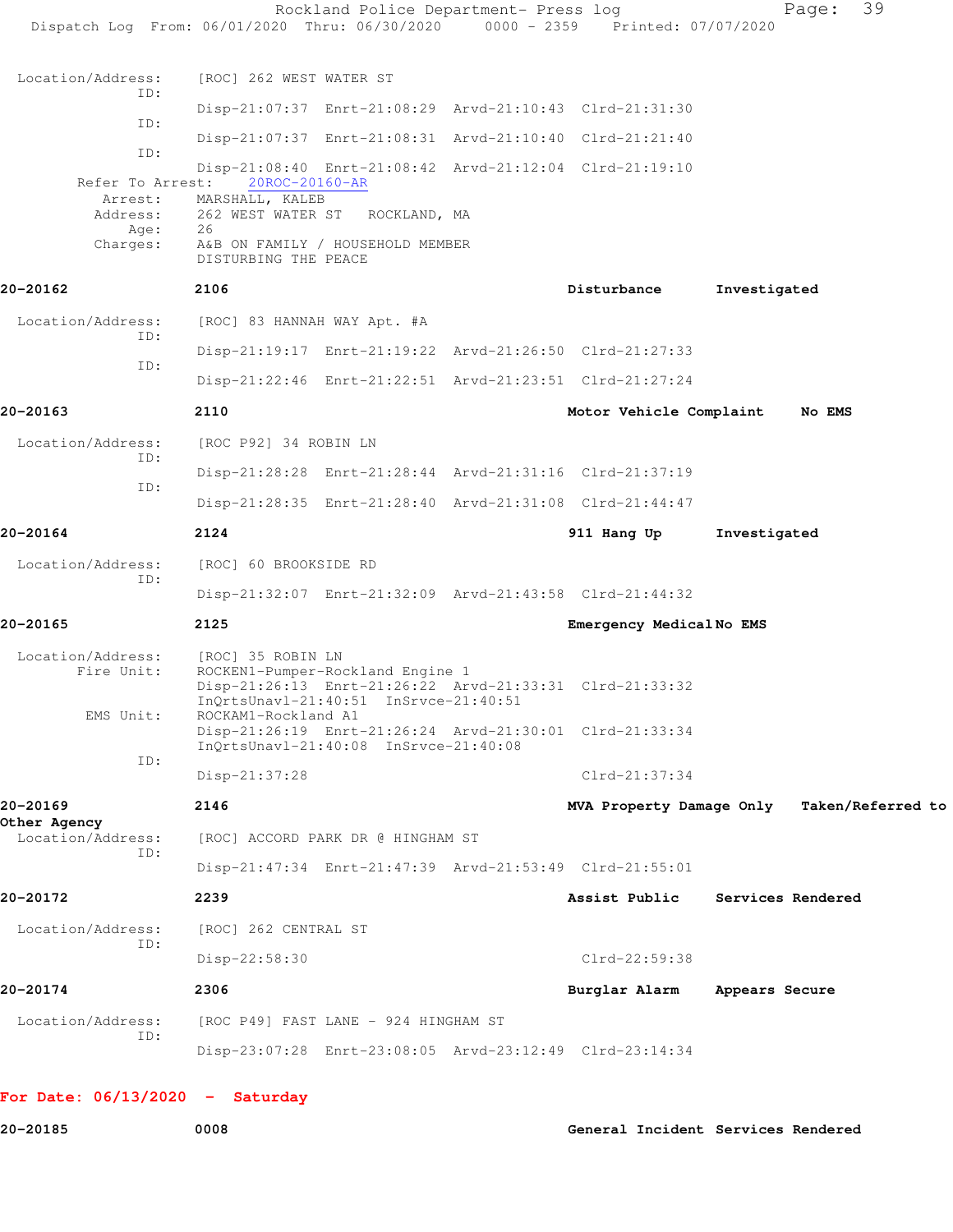|                                             | Rockland Police Department- Press log<br>Dispatch Log From: 06/01/2020 Thru: 06/30/2020 0000 - 2359 Printed: 07/07/2020                                              |                                            |              | 40<br>Page:       |  |
|---------------------------------------------|----------------------------------------------------------------------------------------------------------------------------------------------------------------------|--------------------------------------------|--------------|-------------------|--|
| Location/Address:                           | [ROC P72] ROCKLAND POLICE DEPARTMENT - 490 MARKET ST                                                                                                                 |                                            |              |                   |  |
| ID:                                         | Disp-00:10:34                                                                                                                                                        | $Clrd-00:10:42$                            |              |                   |  |
| 20-20201                                    | 0516                                                                                                                                                                 | Building Check Services Rendered           |              |                   |  |
| Location/Address:                           | [ROC] UNION ST                                                                                                                                                       |                                            |              |                   |  |
| ID:                                         | $Disp-05:17:03$                                                                                                                                                      | Arvd-05:17:14 Clrd-05:42:22                |              |                   |  |
| 20-20203                                    | 0616                                                                                                                                                                 | Animal Complaint Services Rendered         |              |                   |  |
| Location/Address:                           | [ROC] HINGHAM ST                                                                                                                                                     |                                            |              |                   |  |
| ID:                                         | Disp-06:18:27                                                                                                                                                        | Arvd-06:18:36 Clrd-06:38:10                |              |                   |  |
| ID:                                         | Disp-06:18:27                                                                                                                                                        | Arvd-06:18:43 Clrd-07:05:00                |              |                   |  |
| 20-20208                                    | 0742                                                                                                                                                                 | Suspicious Activity                        |              | Services Rendered |  |
| Location/Address:                           | [ROC] 342 UNION ST                                                                                                                                                   |                                            |              |                   |  |
| ID:                                         | Disp-07:45:01 Enrt-07:45:27 Arvd-07:47:11 Clrd-07:54:13                                                                                                              |                                            |              |                   |  |
| ID:                                         | Disp-07:45:01 Enrt-07:45:37 Arvd-07:47:09 Clrd-07:54:10                                                                                                              |                                            |              |                   |  |
| 20-20210                                    | 0815                                                                                                                                                                 | Information Call No Action Required        |              |                   |  |
| Location/Address:                           | [ROC P72] ROCKLAND POLICE DEPARTMENT - 490 MARKET ST                                                                                                                 |                                            |              |                   |  |
| 20-20214                                    | 0856                                                                                                                                                                 | Information Call No Action Required        |              |                   |  |
| Location/Address:                           | [ROC P72] ROCKLAND POLICE DEPARTMENT - 490 MARKET ST                                                                                                                 |                                            |              |                   |  |
| 20-20213                                    | 0858                                                                                                                                                                 | Community Risk Reduction Services Rendered |              |                   |  |
| Location:                                   | [PLM] PLYMOUTH                                                                                                                                                       |                                            |              |                   |  |
| ID:                                         |                                                                                                                                                                      | Arvd-08:58:00 Clrd-13:05:18                |              |                   |  |
| 20-20220                                    | 1026                                                                                                                                                                 | 911 Accidental                             | Investigated |                   |  |
| Location/Address:                           | [ROC] 47 FOREST ST                                                                                                                                                   |                                            |              |                   |  |
| ID:                                         | Disp-10:27:49 Enrt-10:28:37 Arvd-10:34:39 Clrd-10:36:24                                                                                                              |                                            |              |                   |  |
| 20-20229                                    | 1258                                                                                                                                                                 | 911 Accidental                             | Investigated |                   |  |
| Location/Address:                           | [ROC P17] THE RUG MERCHANT - 11 COMMERCE RD                                                                                                                          |                                            |              |                   |  |
| ID:                                         | Disp-13:00:23 Enrt-13:00:43 Arvd-13:05:40 Clrd-13:06:20                                                                                                              |                                            |              |                   |  |
| 20-20231                                    | 1325                                                                                                                                                                 | Details / Time off                         |              | No Action         |  |
| Required<br>Location:                       | [ROC]                                                                                                                                                                |                                            |              |                   |  |
| 20-20236                                    | 1444                                                                                                                                                                 | Health & Welfare Check                     |              | Transported to    |  |
| Hospital<br>Location/Address:<br>Fire Unit: | [ROC] 192 WEBSTER ST Apt. #2<br>ROCKEN1-Pumper-Rockland Engine 1<br>Disp-14:45:53 Enrt-14:48:57 Arvd-14:49:48 Clrd-15:15:57<br>InQrtsUnavl-15:15:58 InSrvce-15:15:58 |                                            |              |                   |  |
| EMS Unit:                                   | ROCKAM1-Rockland A1<br>$Disp-14:45:58$<br>InQrtsUnavl-14:46:46 InSrvce-14:46:46                                                                                      | $Clrd-14:46:46$                            |              |                   |  |
| EMS Unit:<br>ID:                            | ROCKAM2-Rockland A2<br>Disp-14:46:58 Enrt-14:48:57 Arvd-14:49:49 Clrd-15:15:56<br>Hosp-15:24:50 ClrHosp-15:44:18 InQrtsUnavl-16:01:13 InSrvce-16:01:13               |                                            |              |                   |  |
|                                             | Disp-14:54:02 Enrt-14:54:45 Arvd-14:56:10 Clrd-15:16:08                                                                                                              |                                            |              |                   |  |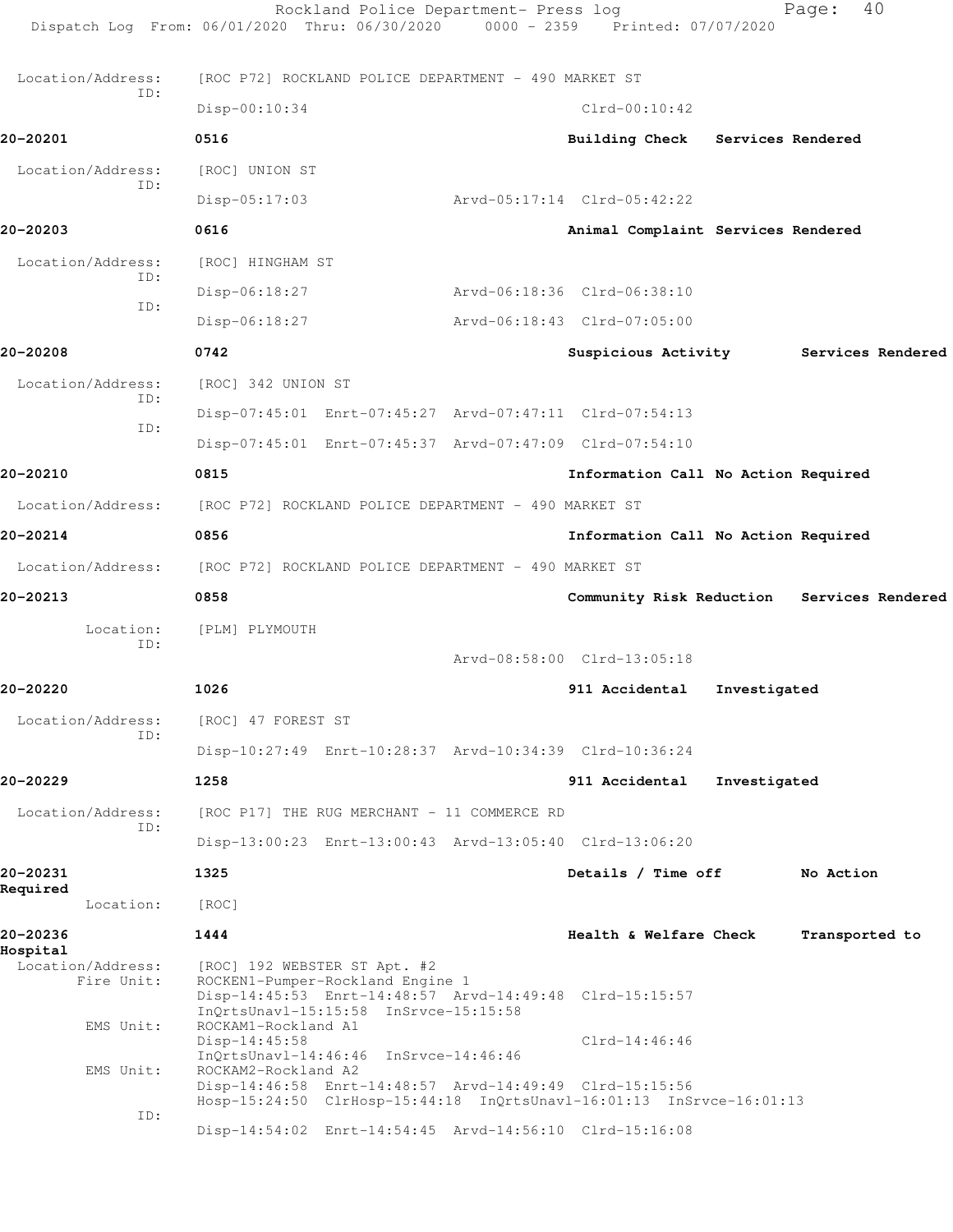Rockland Police Department- Press log entitled Page: 41 Dispatch Log From: 06/01/2020 Thru: 06/30/2020 0000 - 2359 Printed: 07/07/2020

| 20-20242                      | 1554                                                 |                                                         |                             | Lost/Found Property                        |                          | Services Rendered |
|-------------------------------|------------------------------------------------------|---------------------------------------------------------|-----------------------------|--------------------------------------------|--------------------------|-------------------|
| Location/Address:<br>ID:      | [ROC] MARKET ST                                      |                                                         |                             |                                            |                          |                   |
|                               | $Disp-15:55:45$                                      |                                                         |                             | $Clrd-15:56:26$                            |                          |                   |
| 20-20244                      | 1606                                                 |                                                         |                             | General Incident Services Rendered         |                          |                   |
| Location/Address:             |                                                      | [ROC P72] ROCKLAND POLICE DEPARTMENT - 490 MARKET ST    |                             |                                            |                          |                   |
| ID:                           | Disp-16:08:54                                        |                                                         |                             | $Clrd-16:09:20$                            |                          |                   |
| 20-20248                      | 1622                                                 |                                                         |                             | Details / Time off                         |                          | Services Rendered |
| Location:                     | [ROC]                                                |                                                         |                             |                                            |                          |                   |
| 20-20249                      | 1623                                                 |                                                         |                             | General Incident Services Rendered         |                          |                   |
| Location/Address:             | [ROC P72] ROCKLAND POLICE DEPARTMENT - 490 MARKET ST |                                                         |                             |                                            |                          |                   |
| ID:                           | Disp-16:26:56                                        |                                                         |                             | $Clrd-16:27:05$                            |                          |                   |
| 20-20251                      | 1627                                                 |                                                         |                             | Annoying Phone Calls                       |                          | Services Rendered |
| Location/Address:             |                                                      | [ROC P72] ROCKLAND POLICE DEPARTMENT - 490 MARKET ST    |                             |                                            |                          |                   |
| ID:                           | Disp-16:37:52                                        |                                                         |                             | $Clrd-16:38:00$                            |                          |                   |
| 20-20250                      | 1634                                                 |                                                         |                             | Suspicious Activity                        | Transported to           |                   |
| Hospital<br>Location/Address: | [ROC] 214 MARTHA DR Apt. #C                          |                                                         |                             |                                            |                          |                   |
| ID:                           |                                                      | Disp-16:35:42 Enrt-16:35:49 Arvd-16:38:07 Clrd-17:06:36 |                             |                                            |                          |                   |
| ID:                           |                                                      | Disp-16:35:47 Enrt-16:35:51 Arvd-16:39:31 Clrd-17:06:34 |                             |                                            |                          |                   |
| ID:                           |                                                      | Disp-17:09:23 Enrt-17:09:28 Arvd-17:09:41 Clrd-17:53:18 |                             |                                            |                          |                   |
| ID:                           |                                                      | Disp-17:09:26 Enrt-17:09:28 Arvd-17:09:41 Clrd-17:17:37 |                             |                                            |                          |                   |
| 20-20253                      | 1640                                                 |                                                         |                             | Details / Time off                         |                          | Services Rendered |
| Location:                     | [ROC]                                                |                                                         |                             |                                            |                          |                   |
| 20-20258                      | 1754                                                 |                                                         |                             | <b>Building Check</b>                      | Building Checked/Secured |                   |
| Location/Address:             | [ROC] BELMONT ST                                     |                                                         |                             |                                            |                          |                   |
| ID:                           |                                                      |                                                         |                             | Arvd-17:55:02 Clrd-17:55:25                |                          |                   |
| 20-20262                      | 1847                                                 |                                                         |                             | Threats                                    | Services Rendered        |                   |
| Location/Address:             | [ROC P72] ROCKLAND POLICE DEPARTMENT - 490 MARKET ST |                                                         |                             |                                            |                          |                   |
| ID:                           | Disp-18:59:39                                        |                                                         | Arvd-18:59:46 Clrd-19:32:47 |                                            |                          |                   |
| 20-20267                      | 1955                                                 |                                                         |                             | 911 Accidental Services Rendered           |                          |                   |
| Location/Address:             | [ROC] 181 MARTHA DR Apt. #E                          |                                                         |                             |                                            |                          |                   |
| ID:                           |                                                      | Disp-19:58:41 Enrt-19:58:44 Arvd-20:01:46 Clrd-20:08:13 |                             |                                            |                          |                   |
| 20-20272                      | 2033                                                 |                                                         |                             | MVA Property Damage Only Services Rendered |                          |                   |
| Location/Address:             | [ROC] 88 WEST WATER ST                               |                                                         |                             |                                            |                          |                   |
| ID:                           | Disp-20:43:49                                        |                                                         |                             | $Clrd-20:43:55$                            |                          |                   |
| 20-20270                      | 2036                                                 |                                                         |                             | Unwanted Party Peace Restored              |                          |                   |
|                               |                                                      |                                                         |                             |                                            |                          |                   |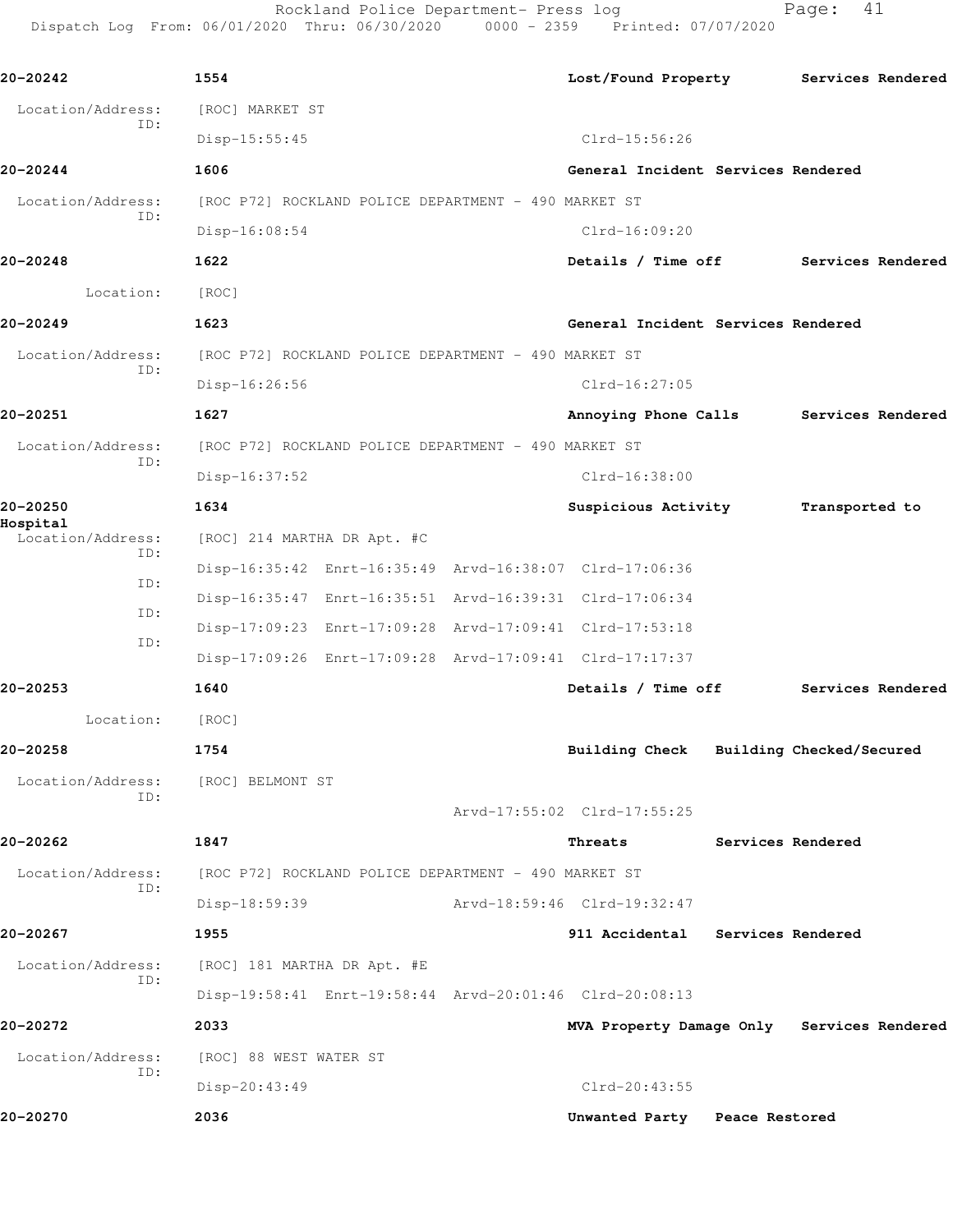| Dispatch Log From: 06/01/2020 Thru: 06/30/2020 |                                        | Rockland Police Department- Press log                   | 0000 - 2359 Printed: 07/07/2020                                      |                | 42<br>Page:              |
|------------------------------------------------|----------------------------------------|---------------------------------------------------------|----------------------------------------------------------------------|----------------|--------------------------|
| Location/Address:                              |                                        | [ROC 187] 109 MARKET ST Apt. #9                         |                                                                      |                |                          |
| ID:                                            |                                        | Disp-20:39:49 Enrt-20:39:56 Arvd-20:41:31 Clrd-20:57:39 |                                                                      |                |                          |
| ID:                                            |                                        | Disp-20:39:54 Enrt-20:39:56 Arvd-20:41:26 Clrd-21:05:42 |                                                                      |                |                          |
| 20-20275                                       | 2108                                   |                                                         | <b>Building Check</b>                                                | Appears Secure |                          |
| Location/Address:                              | [ROC P71] WCS AUTOMOTIVE - 1 BISHOP LN |                                                         |                                                                      |                |                          |
| ID:                                            |                                        |                                                         | Arvd-21:09:33 Clrd-21:10:04                                          |                |                          |
| 20-20277                                       | 2123                                   |                                                         | <b>Building Check</b>                                                |                | Building Checked/Secured |
| Location/Address:                              | [ROC] BELMONT ST                       |                                                         |                                                                      |                |                          |
| ID:                                            |                                        |                                                         | Arvd-21:24:55 Clrd-21:25:15                                          |                |                          |
| 20-20281                                       | 2154                                   |                                                         | <b>Health &amp; Welfare Check</b>                                    |                | Services Rendered        |
| Location/Address:                              | [ROC] 53 BUTTERNUT LN                  |                                                         |                                                                      |                |                          |
| ID:                                            |                                        | Disp-21:58:27 Enrt-22:03:34 Arvd-22:06:33 Clrd-22:24:19 |                                                                      |                |                          |
| TD:                                            |                                        | Disp-22:03:39 Enrt-22:03:41 Arvd-22:06:37 Clrd-22:24:23 |                                                                      |                |                          |
| 20-20282                                       | 2201                                   |                                                         | Missing Person                                                       |                | Services Rendered        |
| Location/Address:                              | [ROC] 19 PACIFIC ST                    |                                                         |                                                                      |                |                          |
| ID:                                            | Disp-22:03:50                          |                                                         | Clrd-22:03:59                                                        |                |                          |
| 20-20283                                       | 2219                                   |                                                         | Assault Offenses Provided Assistance                                 |                |                          |
| Location/Address:                              | [ROC] 38 STANLEY AVE                   |                                                         |                                                                      |                |                          |
| ID:<br>ID:                                     |                                        | Disp-22:24:43 Enrt-22:27:19 Arvd-22:45:07 Clrd-23:16:37 |                                                                      |                |                          |
|                                                |                                        | Disp-22:47:40 Enrt-22:47:45 Arvd-22:47:47 Clrd-23:00:46 |                                                                      |                |                          |
| 20-20285                                       | 2227                                   |                                                         | Burglar Alarm                                                        |                | Building Checked/Secured |
| Location/Address:<br>ID:                       |                                        | [ROC P99] RICHDALES (TEDESCHI'S) - 268 UNION ST         |                                                                      |                |                          |
| ID:                                            |                                        | Disp-22:28:18 Enrt-22:28:30 Arvd-22:29:38 Clrd-22:39:25 |                                                                      |                |                          |
|                                                | Disp-22:31:39                          |                                                         | Arvd-22:31:41 Clrd-22:39:31                                          |                |                          |
| 20-20287                                       | 2244                                   |                                                         | Noise Complaint Sent On Way                                          |                |                          |
| Location/Address:<br>ID:                       |                                        | [ROC] S SECTOR - 215 MARKET ST                          |                                                                      |                |                          |
|                                                |                                        | Disp-22:47:31 Enrt-22:47:49 Arvd-22:49:23 Clrd-22:54:03 |                                                                      |                |                          |
| 20-20290<br>Assistance                         | 2300                                   |                                                         | Assist Fire Department                                               |                | Provided                 |
| Location/Address:<br>ID:                       | [ROC] 215 MARKET ST                    |                                                         |                                                                      |                |                          |
| ID:                                            |                                        | Disp-23:01:32 Enrt-23:01:45 Arvd-23:05:10 Clrd-23:16:42 |                                                                      |                |                          |
|                                                |                                        |                                                         | Disp-23:01:32 Enrt-23:01:45 Arvd-23:05:12 Clrd-23:16:44              |                |                          |
| 20-20293                                       | 2316                                   |                                                         | Disturbance                                                          |                | Services Rendered        |
| Location/Address:<br>ID:                       |                                        | [ROC P86] MOBIL GAS STATION - 158 MARKET ST             |                                                                      |                |                          |
| ID:                                            |                                        |                                                         | Disp-23:17:28 Enrt-23:17:52 Arvd-23:17:55 Clrd-06/14/2020 @ 00:04:17 |                |                          |
| ID:                                            |                                        | Disp-23:17:45 Enrt-23:17:52 Arvd-23:17:55 Clrd-23:27:01 |                                                                      |                |                          |
|                                                |                                        |                                                         | Disp-23:17:49 Enrt-23:17:52 Arvd-23:17:55 Clrd-23:27:03              |                |                          |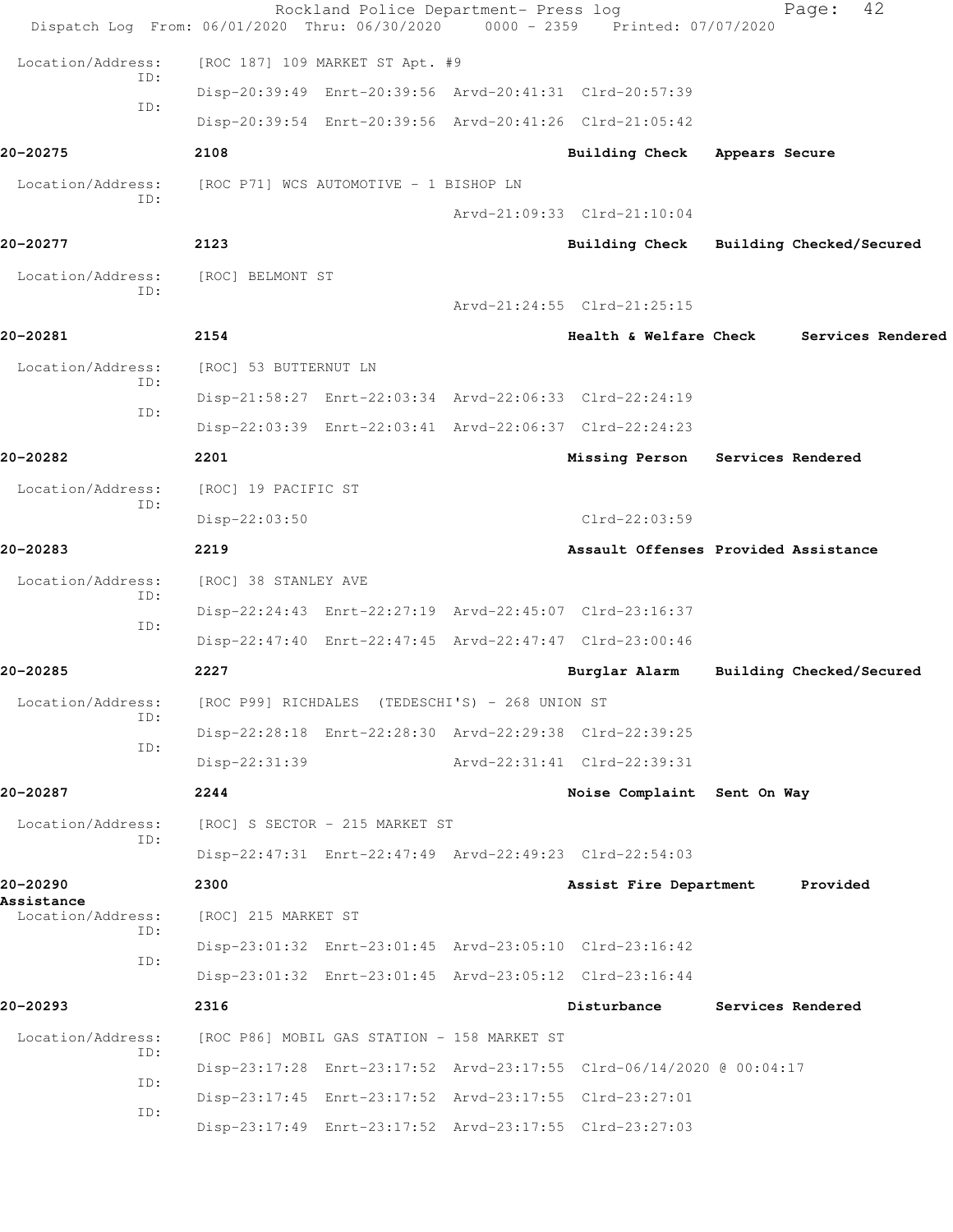|                                 | Rockland Police Department- Press log<br>Dispatch Log From: 06/01/2020 Thru: 06/30/2020 0000 - 2359 Printed: 07/07/2020 |                                          | 43<br>Page:       |
|---------------------------------|-------------------------------------------------------------------------------------------------------------------------|------------------------------------------|-------------------|
| Refer To Summons:<br>Summons:   | 20ROC-20293-AR<br>MCNEIL, MICHAEL S                                                                                     |                                          |                   |
| Age:<br>Charges:                | Address: 117 REED ST ROCKLAND, MA<br>41<br>DISORDERLY CONDUCT                                                           |                                          |                   |
| 20-20294                        | MOTOR VEH, MALICIOUS DAMAGE TO c266 \$28(a)<br>2320                                                                     | Noise Complaint Services Rendered        |                   |
| Location/Address:               |                                                                                                                         |                                          |                   |
| ID:                             | [ROC 140] 292 MARKET ST Apt. #32<br>Disp-23:27:07 Enrt-23:27:10 Arvd-23:29:08 Clrd-23:40:29                             |                                          |                   |
| For Date: $06/14/2020 -$ Sunday |                                                                                                                         |                                          |                   |
| 20-20297                        | 0002                                                                                                                    | General Incident Services Rendered       |                   |
| Location/Address:               | [ROC P72] ROCKLAND POLICE DEPARTMENT - 490 MARKET ST                                                                    |                                          |                   |
| ID:                             | Disp-00:03:53                                                                                                           | $Clrd-00:04:02$                          |                   |
| 20-20298                        | 0006                                                                                                                    | Details / Time off                       | Services Rendered |
| Location:                       | [ROC]                                                                                                                   |                                          |                   |
| 20-20303                        | 0033                                                                                                                    | Details / Time off                       | Services Rendered |
| Location:                       | [ROC]                                                                                                                   |                                          |                   |
| 20-20305                        | 0119                                                                                                                    | Noise Complaint Services Rendered        |                   |
| Location/Address:               | [ROC 151] 84 CENTRE AVE                                                                                                 |                                          |                   |
| ID:<br>ID:                      | Disp-01:28:04 Enrt-01:28:12 Arvd-01:33:07 Clrd-01:42:52                                                                 |                                          |                   |
| ID:                             | Disp-01:28:04 Enrt-01:28:16 Arvd-01:31:36 Clrd-01:42:52                                                                 |                                          |                   |
|                                 | Disp-01:28:04 Enrt-01:28:19 Arvd-01:33:10 Clrd-01:42:52                                                                 |                                          |                   |
| 20-20313                        | 0522                                                                                                                    | Services Rendered<br>Building Check      |                   |
| Location/Address:<br>ID:        | [ROC] UNION ST                                                                                                          |                                          |                   |
|                                 | Disp-05:23:28                                                                                                           | Arvd-05:23:36 Clrd-05:42:10              |                   |
| 20-20317                        | 0649                                                                                                                    | General Incident Services Rendered       |                   |
| Location/Address:<br>ID:        | [ROC P72] ROCKLAND POLICE DEPARTMENT - 490 MARKET ST                                                                    |                                          |                   |
|                                 | Disp-06:53:06                                                                                                           | $Clrd-06:53:14$                          |                   |
| 20-20319                        | 0725                                                                                                                    | Burglar Alarm Building Checked/Secured   |                   |
| Location/Address:<br>ID:        | [ROC] 100 LEDGEWOOD PL                                                                                                  |                                          |                   |
|                                 | Disp-07:26:02 Enrt-07:26:05 Arvd-07:32:35 Clrd-07:33:50                                                                 |                                          |                   |
| 20-20320                        | 0805                                                                                                                    | SHIFT ASSIGNMENTS Services Rendered      |                   |
| Location/Address:               | [ROC P72] ROCKLAND POLICE DEPARTMENT - 490 MARKET ST                                                                    |                                          |                   |
| 20-20324                        | 0928                                                                                                                    | Animal Complaint Services Rendered       |                   |
| Location/Address:<br>ID:        | [ROC] 4 TOWNSEND ST                                                                                                     |                                          |                   |
|                                 | Disp-09:38:49 Enrt-09:38:52 Arvd-09:48:05 Clrd-10:03:02                                                                 |                                          |                   |
| 20-20325                        | 0931                                                                                                                    | Assist Fire Department Services Rendered |                   |
| Location/Address:               | [ROC] 92 HINGHAM ST                                                                                                     |                                          |                   |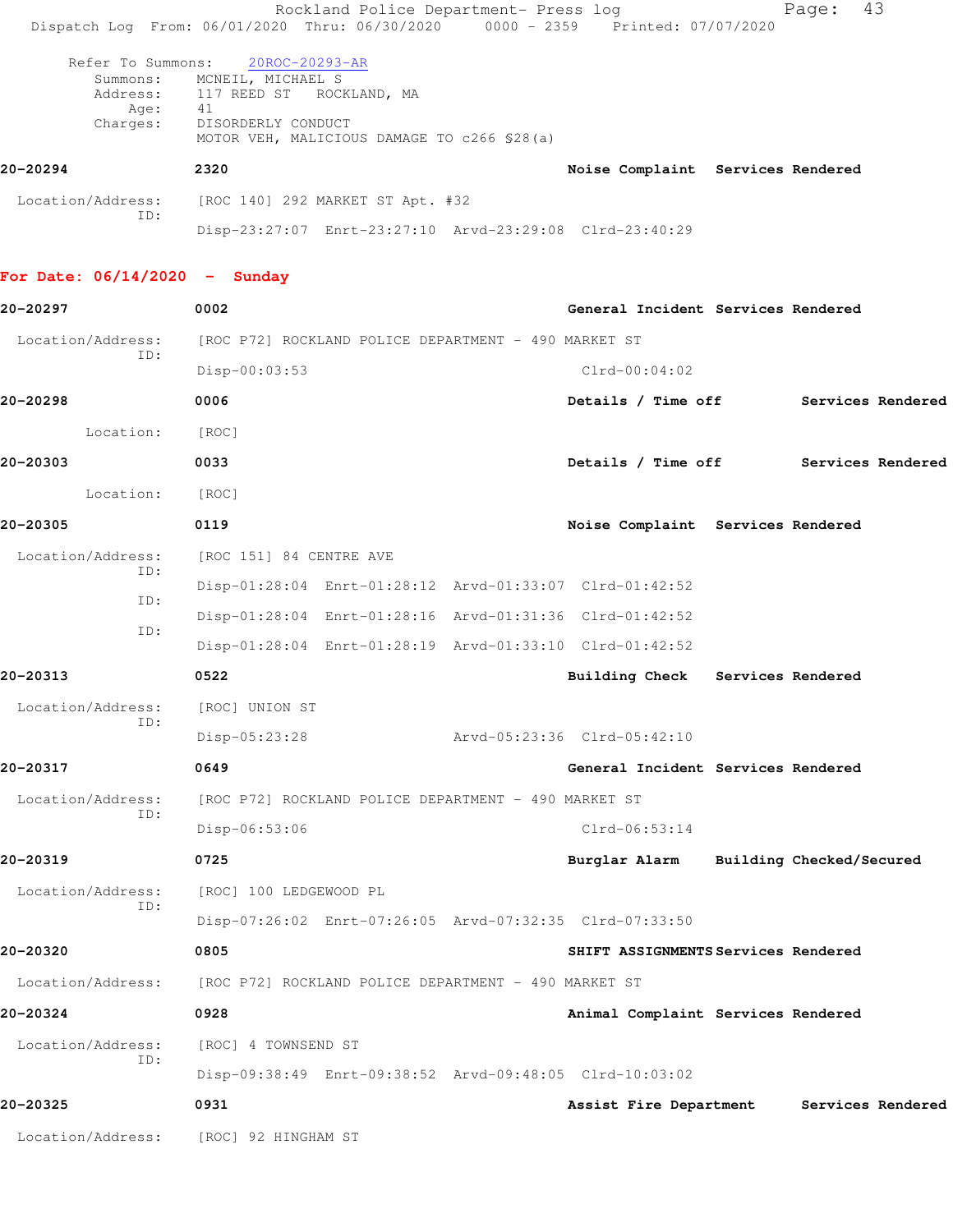|                                | Rockland Police Department- Press log<br>Dispatch Log From: 06/01/2020 Thru: 06/30/2020 0000 - 2359 Printed: 07/07/2020 |                                            |                 | Page: | 44                       |
|--------------------------------|-------------------------------------------------------------------------------------------------------------------------|--------------------------------------------|-----------------|-------|--------------------------|
| ID:                            | Disp-09:31:40 Enrt-09:31:43                                                                                             | $Clrd-09:38:43$                            |                 |       |                          |
| 20-20328                       | 0946                                                                                                                    | Details / Time off Services Rendered       |                 |       |                          |
| Location:                      | [ROC]                                                                                                                   |                                            |                 |       |                          |
| 20-20331                       | 0957                                                                                                                    | STATION MAINTENANCE                        |                 |       | <b>Services Rendered</b> |
|                                | Location/Address: [ROC P72] ROCKLAND POLICE DEPARTMENT - 490 MARKET ST                                                  |                                            |                 |       |                          |
| 20-20338                       | 1120                                                                                                                    | 911 Accidental Services Rendered           |                 |       |                          |
| Location/Address:              | [ROC] 316 NORTH AVE                                                                                                     |                                            |                 |       |                          |
| ID:                            | Disp-11:21:28 Enrt-11:21:44 Arvd-11:27:21 Clrd-11:28:29                                                                 |                                            |                 |       |                          |
| 20-20342                       | 1219                                                                                                                    | Details / Time off Services Rendered       |                 |       |                          |
| Location:                      | [ROC]                                                                                                                   |                                            |                 |       |                          |
| 20-20355                       | 1505                                                                                                                    | Motor Vehicle Stop Verbal Warning          |                 |       |                          |
| Location/Address:              | [ROC] 225 LIBERTY ST @ 225 E WATER ST                                                                                   |                                            |                 |       |                          |
| ID:                            | Disp-15:06:40 Enrt-15:06:45 Arvd-15:06:50 Clrd-15:16:30                                                                 |                                            |                 |       |                          |
| ID:                            | Disp-15:09:17 Enrt-15:09:23 Arvd-15:09:27 Clrd-15:16:34                                                                 |                                            |                 |       |                          |
| 20-20358                       | 1537                                                                                                                    | HYPODERMIC SYRINGE (RECOVERED)             |                 |       |                          |
| Services Rendered<br>Location: | [ROC]                                                                                                                   |                                            |                 |       |                          |
| 20-20359                       | 1539                                                                                                                    | MVA Property Damage Only Services Rendered |                 |       |                          |
| Location/Address:              | [ROC] 660 LIBERTY ST                                                                                                    |                                            |                 |       |                          |
| ID:                            | $Disp-15:43:17$                                                                                                         | Arvd-15:43:23 Clrd-15:58:40                |                 |       |                          |
| 20-20361                       | 1547                                                                                                                    | CHECK WELL BEING Services Rendered         |                 |       |                          |
| Location/Address:              | [ROC] 16 JOHN BURKE DR                                                                                                  |                                            |                 |       |                          |
| ID:                            | Disp-19:25:35 Enrt-19:25:49                                                                                             | Clrd-19:25:54                              |                 |       |                          |
| 20-20363                       | 1606                                                                                                                    | SHIFT ASSIGNMENTS Appears Secure           |                 |       |                          |
|                                | Location/Address: [ROC P72] ROCKLAND POLICE DEPARTMENT - 490 MARKET ST                                                  |                                            |                 |       |                          |
| 20-20371                       | 1729                                                                                                                    | Details / Time off No Service              |                 |       |                          |
| Location:                      | [ROC]                                                                                                                   |                                            |                 |       |                          |
| 20-20382                       | 1928                                                                                                                    | Health & Welfare Check Services Rendered   |                 |       |                          |
| Location/Address:              | [ROC] 16 JOHN BURKE DR                                                                                                  |                                            |                 |       |                          |
| ID:                            | $Disp-19:29:12$                                                                                                         | Arvd-19:29:29 Clrd-19:41:26                |                 |       |                          |
| 20-20385                       | 2014                                                                                                                    | Unwanted Party Services Rendered           |                 |       |                          |
| Location/Address:              | [ROC] 62 MARTHA DR Apt. #E                                                                                              |                                            |                 |       |                          |
| ID:                            | Disp-20:18:23 Enrt-20:18:40 Arvd-20:19:57 Clrd-20:39:12                                                                 |                                            |                 |       |                          |
| ID:                            | Disp-20:18:29 Enrt-20:18:43 Arvd-20:20:11 Clrd-20:39:15                                                                 |                                            |                 |       |                          |
| 20-20388                       | 2055                                                                                                                    | Disturbance                                | Gone on arrival |       |                          |
| Location/Address:<br>ID:       | [ROC] 62 MARTHA DR Apt. #E                                                                                              |                                            |                 |       |                          |
|                                |                                                                                                                         |                                            |                 |       |                          |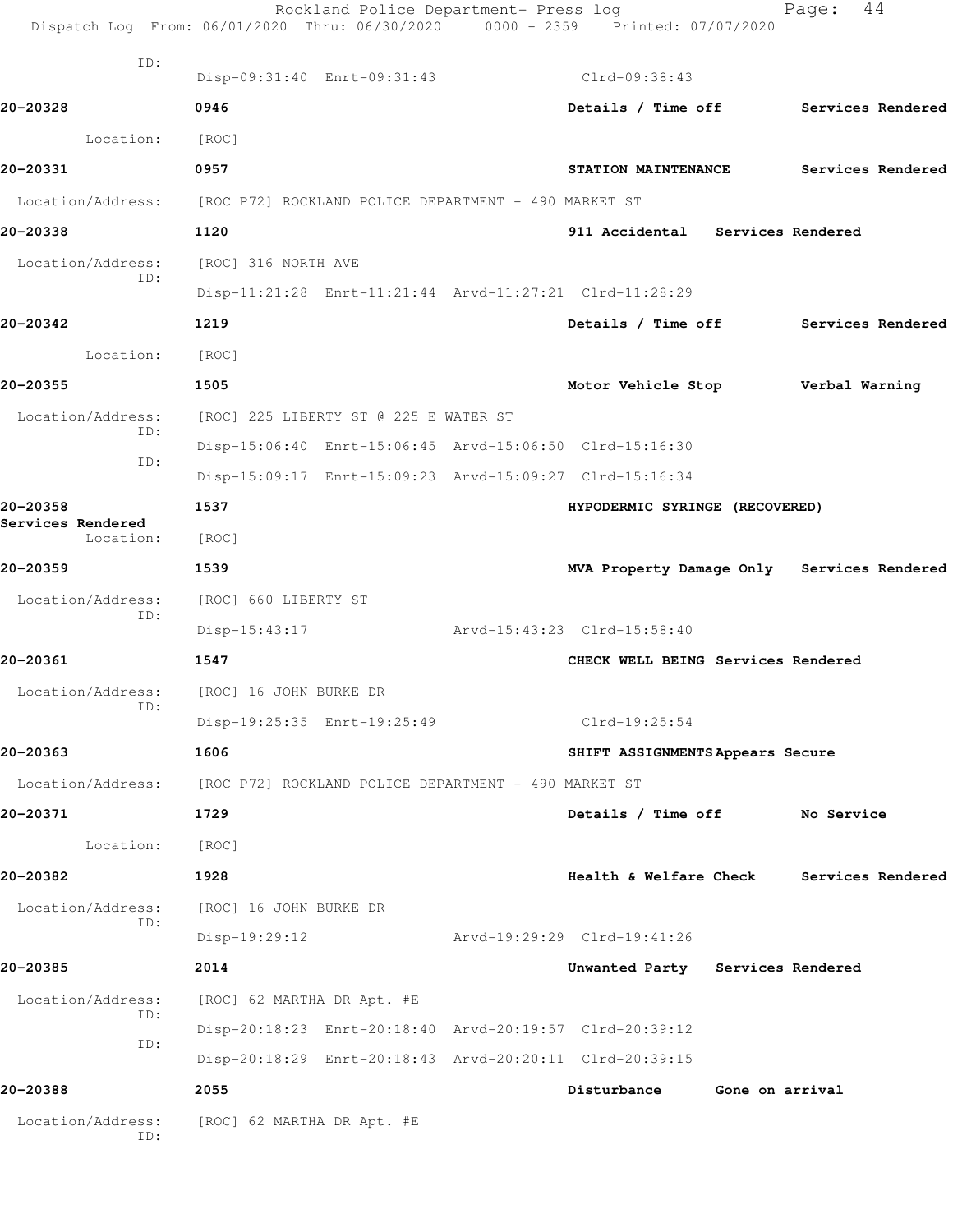|                                                                        |     |                             | Rockland Police Department- Press log<br>Dispatch Log From: 06/01/2020 Thru: 06/30/2020 | $0000 - 2359$ | Printed: 07/07/2020                                     |                   | Page:             | 45                |
|------------------------------------------------------------------------|-----|-----------------------------|-----------------------------------------------------------------------------------------|---------------|---------------------------------------------------------|-------------------|-------------------|-------------------|
|                                                                        |     |                             |                                                                                         |               | Disp-20:56:00 Enrt-20:56:44 Arvd-21:01:05 Clrd-21:09:24 |                   |                   |                   |
|                                                                        | ID: |                             |                                                                                         |               | Disp-20:56:27 Enrt-20:56:47 Arvd-21:01:07 Clrd-21:22:31 |                   |                   |                   |
|                                                                        | ID: |                             |                                                                                         |               | Disp-20:56:32 Enrt-20:56:51 Arvd-21:01:09 Clrd-21:09:29 |                   |                   |                   |
| 20-20393                                                               |     | 2130                        |                                                                                         |               | Motor Vehicle Stop                                      |                   | Citation/Warning  |                   |
| Issued<br>Vicinity of:                                                 |     |                             | [ROC] 10 SHAW RD @ 404 CONCORD ST                                                       |               |                                                         |                   |                   |                   |
|                                                                        | ID: |                             |                                                                                         |               | Arvd-21:30:00 Clrd-21:46:42                             |                   |                   |                   |
| 20-20394                                                               |     | 2141                        |                                                                                         |               | Neighbor Disturbance                                    |                   |                   | Services Rendered |
| Location/Address:                                                      |     | [ROC] 296 HOWARD ST         |                                                                                         |               |                                                         |                   |                   |                   |
|                                                                        | ID: |                             |                                                                                         |               | Disp-21:42:13 Enrt-21:43:57 Arvd-21:50:17 Clrd-22:07:47 |                   |                   |                   |
| 20-20397                                                               |     | 2154                        |                                                                                         |               | Missing Person                                          | Services Rendered |                   |                   |
| Location/Address:                                                      |     | [ROC] 19 PACIFIC ST         |                                                                                         |               |                                                         |                   |                   |                   |
|                                                                        | ID: | Disp-21:58:09               |                                                                                         |               | $Clrd-21:59:17$                                         |                   |                   |                   |
| 20-20400                                                               |     | 2241                        |                                                                                         |               | Follow-Up Investigation                                 |                   |                   | Services Rendered |
| Location/Address:                                                      |     | [ROC] 50 CONCORD ST Apt. #3 |                                                                                         |               |                                                         |                   |                   |                   |
|                                                                        | ID: | Disp-22:42:06               |                                                                                         |               | Arvd-22:42:13 Clrd-22:44:57                             |                   |                   |                   |
|                                                                        | ID: | $Disp-22:42:06$             |                                                                                         |               | Arvd-22:42:16 Clrd-22:45:00                             |                   |                   |                   |
| 20-20402                                                               |     | 2245                        |                                                                                         |               | Follow-Up Investigation Services Rendered               |                   |                   |                   |
| Location/Address:                                                      |     | [ROC] 725 MARKET ST         |                                                                                         |               |                                                         |                   |                   |                   |
|                                                                        | ID: | Disp-22:45:45               |                                                                                         |               | Arvd-22:45:51 Clrd-22:47:07                             |                   |                   |                   |
| 20-20403                                                               |     | 2250                        |                                                                                         |               | Follow-Up Investigation                                 |                   |                   | Services Rendered |
| Location/Address:                                                      |     | [ROC] 212 MARTHA DR Apt. #B |                                                                                         |               |                                                         |                   |                   |                   |
| ID:                                                                    |     | Disp-22:50:56               |                                                                                         |               | Arvd-22:51:01 Clrd-22:54:10                             |                   |                   |                   |
| 20-20405                                                               |     | 2310                        |                                                                                         |               | General Info                                            | No Service        |                   |                   |
| Location/Address: [ROC P72] ROCKLAND POLICE DEPARTMENT - 490 MARKET ST |     |                             |                                                                                         |               |                                                         |                   |                   |                   |
| For Date: $06/15/2020 -$ Monday                                        |     |                             |                                                                                         |               |                                                         |                   |                   |                   |
| 20-20407                                                               |     | 0002                        |                                                                                         |               | General Info Services Rendered                          |                   |                   |                   |
| Location/Address:                                                      |     |                             | [ROC P72] ROCKLAND POLICE DEPARTMENT - 490 MARKET ST                                    |               |                                                         |                   |                   |                   |
|                                                                        | ID: | $Disp-00:04:03$             |                                                                                         |               | $Clrd-00:04:08$                                         |                   |                   |                   |
| 20-20411                                                               |     | 0054                        |                                                                                         |               | Extra Watch                                             |                   | Services Rendered |                   |
| Location/Address:                                                      |     | [ROC 257] 285 SALEM ST      |                                                                                         |               |                                                         |                   |                   |                   |
|                                                                        | ID: |                             |                                                                                         |               | Disp-00:54:35 Enrt-00:54:47 Arvd-00:55:07 Clrd-00:55:14 |                   |                   |                   |
|                                                                        | ID: |                             |                                                                                         |               | Disp-00:54:44 Enrt-00:54:47 Arvd-00:55:07 Clrd-00:55:14 |                   |                   |                   |
| 20-20426                                                               |     | 0625                        |                                                                                         |               | Details / Time off                                      |                   | No Service        |                   |
| Location:                                                              |     | [ROC]                       |                                                                                         |               |                                                         |                   |                   |                   |
| 20-20428                                                               |     | 0702                        |                                                                                         |               | Details                                                 |                   | Services Rendered |                   |
|                                                                        |     |                             |                                                                                         |               |                                                         |                   |                   |                   |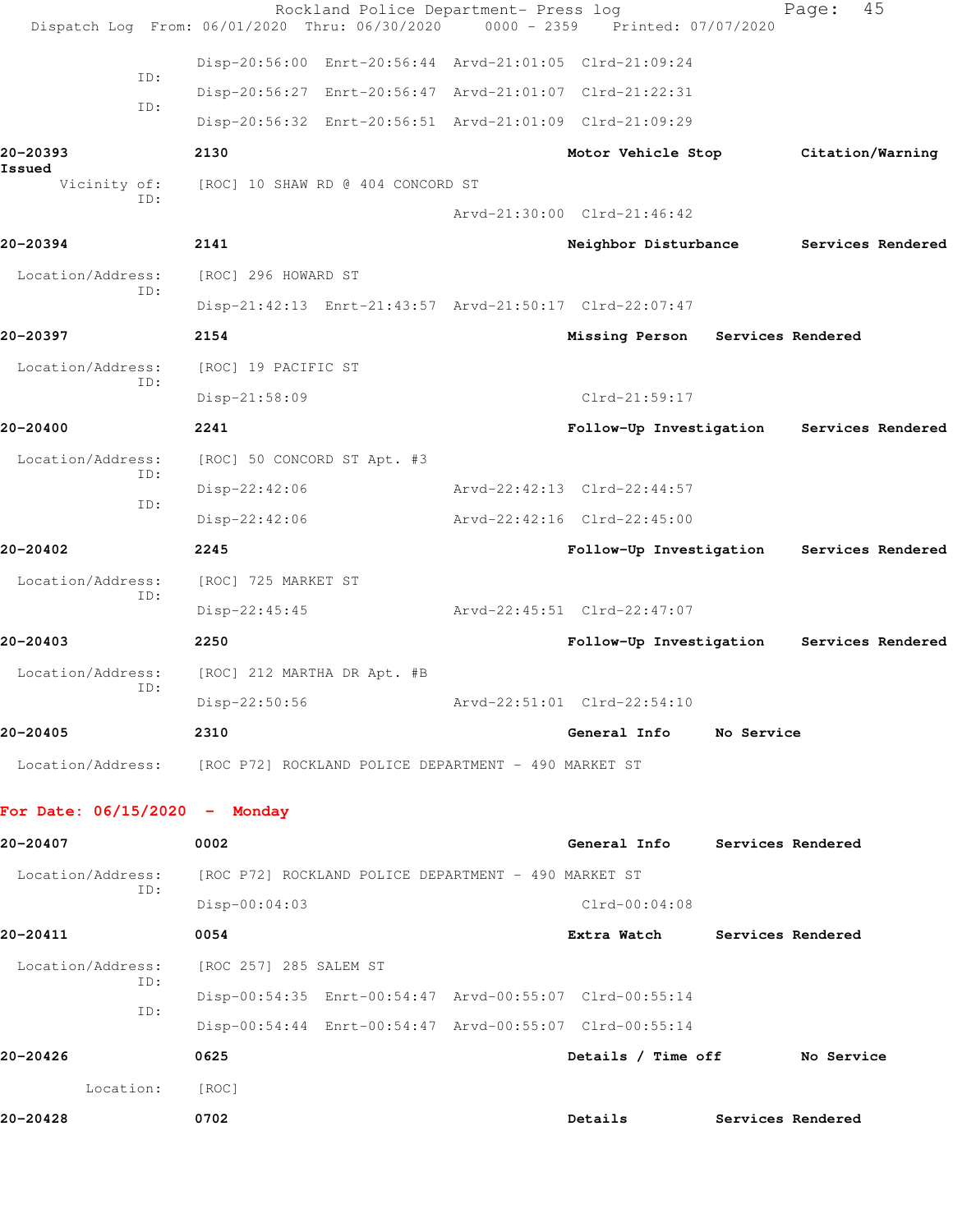|                          | Rockland Police Department- Press log<br>Dispatch Log From: 06/01/2020 Thru: 06/30/2020 0000 - 2359 Printed: 07/07/2020 |                             | 46<br>Page:                         |
|--------------------------|-------------------------------------------------------------------------------------------------------------------------|-----------------------------|-------------------------------------|
| Location:                | [ROC]                                                                                                                   |                             |                                     |
| 20-20432                 | 0800                                                                                                                    |                             | SHIFT ASSIGNMENTS Services Rendered |
| Location/Address:        | [ROC P72] ROCKLAND POLICE DEPARTMENT - 490 MARKET ST                                                                    |                             |                                     |
| 20-20435                 | 0832                                                                                                                    | Disturbance                 | Services Rendered                   |
| Location/Address:        | [ROC P57] ATLANTIC PETROLEUM - 50 J A DUNN MEM DR                                                                       |                             |                                     |
| ID:                      | Disp-08:33:57 Enrt-08:34:02 Arvd-08:42:03 Clrd-08:55:04                                                                 |                             |                                     |
| 20-20436                 | 0833                                                                                                                    | Detail                      | Services Rendered                   |
|                          | Location/Address: [ROC P72] ROCKLAND POLICE DEPARTMENT - 490 MARKET ST                                                  |                             |                                     |
| 20-20437                 | 0838                                                                                                                    | Vandalism                   | Services Rendered                   |
| Location/Address:        | [ROC] 17 WALNUT CT                                                                                                      |                             |                                     |
| ID:                      | Disp-08:40:12 Enrt-08:40:44 Arvd-09:01:18 Clrd-09:24:49                                                                 |                             |                                     |
| ID:                      | Disp-09:01:38 Enrt-09:01:38                                                                                             | $Clrd-09:02:13$             |                                     |
| 20-20441                 | 0902                                                                                                                    | COMP Time off               | Services Rendered                   |
| Location:                | [ROC]                                                                                                                   |                             |                                     |
| 20-20442                 | 0905                                                                                                                    | Detail                      | Services Rendered                   |
|                          | Location/Address: [ROC P72] ROCKLAND POLICE DEPARTMENT - 490 MARKET ST                                                  |                             |                                     |
| 20-20445                 | 0934                                                                                                                    |                             | Animal Complaint Services Rendered  |
| Location/Address:        | [ROC] 4 TOWNSEND ST                                                                                                     |                             |                                     |
| ID:                      |                                                                                                                         | Arvd-09:34:00 Clrd-09:48:13 |                                     |
| 20-20604                 | 1020                                                                                                                    |                             | Animal Complaint Services Rendered  |
| Location/Address:        | [ROC] 245 PLAIN ST                                                                                                      |                             |                                     |
| 20-20452                 | 1041                                                                                                                    |                             | VACATION Time off Services Rendered |
| Location:                | [ROC]                                                                                                                   |                             |                                     |
| 20-20462                 | 1150                                                                                                                    | 911 Hang Up                 | Investigated                        |
| Location/Address:        | [ROC] GROVE ST APTS - 119 GROVE ST                                                                                      |                             |                                     |
| ID:<br>ID:               | Disp-11:53:12 Enrt-11:53:20                                                                                             | Clrd-11:53:35               |                                     |
|                          | Disp-11:53:27 Enrt-11:53:32 Arvd-11:55:06 Clrd-12:47:56                                                                 |                             |                                     |
| 20-20466                 | 1209                                                                                                                    | 911 Hang Up                 | Investigated                        |
| Location/Address:<br>ID: | [ROC] 160 MARTHA DR Apt. #E                                                                                             |                             |                                     |
| ID:                      | Disp-12:13:11 Enrt-12:13:20 Arvd-12:13:41 Clrd-12:47:39                                                                 |                             |                                     |
|                          | Disp-12:13:17 Enrt-12:13:19 Arvd-12:13:42 Clrd-12:47:44                                                                 |                             |                                     |
| 20-20468<br>(Transfered) | 1217                                                                                                                    | General Info                | 911 Wireless call                   |
| Location/Address:<br>ID: | [ROC P72] ROCKLAND POLICE DEPARTMENT - 490 MARKET ST                                                                    |                             |                                     |
| ID:                      | Disp-12:26:03                                                                                                           | Clrd-12:26:15               |                                     |
|                          | Disp-12:36:20                                                                                                           | Clrd-12:36:28               |                                     |
| 20-20470                 | 1246                                                                                                                    | COMP Time off               | Services Rendered                   |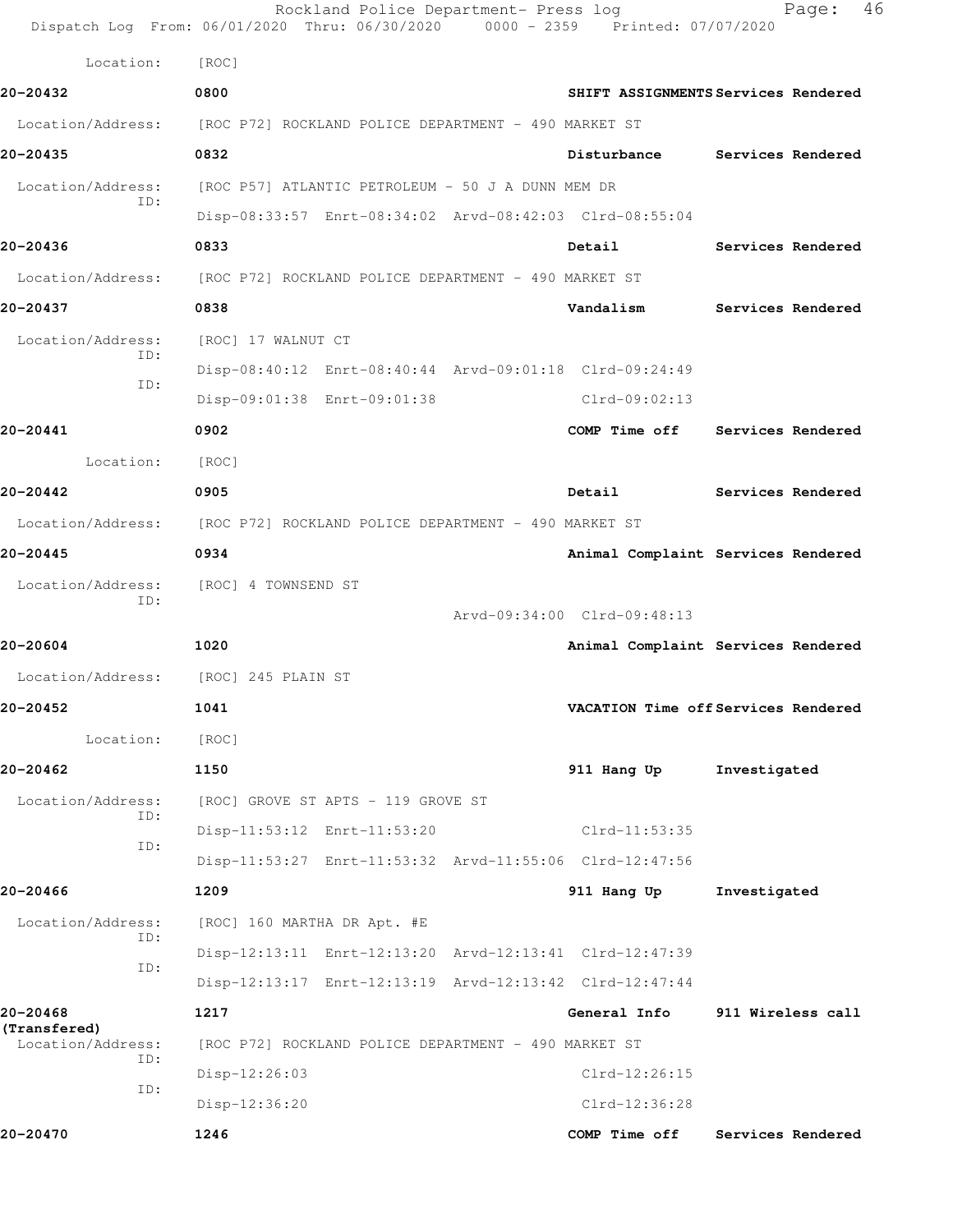|                          | Rockland Police Department- Press log<br>Dispatch Log From: 06/01/2020 Thru: 06/30/2020 0000 - 2359 Printed: 07/07/2020 |                                            |                   | Page:             | 47 |
|--------------------------|-------------------------------------------------------------------------------------------------------------------------|--------------------------------------------|-------------------|-------------------|----|
| Location:                | [ROC]                                                                                                                   |                                            |                   |                   |    |
| 20-20472                 | 1300                                                                                                                    | Detail                                     | Services Rendered |                   |    |
|                          | Location/Address: [ROC P72] ROCKLAND POLICE DEPARTMENT - 490 MARKET ST                                                  |                                            |                   |                   |    |
| 20-20476                 | 1326                                                                                                                    | Larceny / Forgery/ Fraud Services Rendered |                   |                   |    |
| Location/Address:        | [ROC] 8 LIBERTY CT                                                                                                      |                                            |                   |                   |    |
| ID:                      | $Disp-13:32:21$                                                                                                         | $Clrd-13:32:32$                            |                   |                   |    |
| 20-20603                 | 1435                                                                                                                    | Animal Complaint Services Rendered         |                   |                   |    |
| Location/Address:        | [ROC] 431 NORTH AVE                                                                                                     |                                            |                   |                   |    |
| 20-20490                 | 1558                                                                                                                    | SHIFT ASSIGNMENTS Services Rendered        |                   |                   |    |
|                          | Location/Address: [ROC P72] ROCKLAND POLICE DEPARTMENT - 490 MARKET ST                                                  |                                            |                   |                   |    |
| 20-20495                 | 1625                                                                                                                    | Harassment Services Rendered               |                   |                   |    |
| Location/Address:        | [ROC P45] COMFORT INN - 850 HINGHAM ST                                                                                  |                                            |                   |                   |    |
| ID:                      | Disp-16:30:32                                                                                                           | Arvd-16:37:12 Clrd-17:00:23                |                   |                   |    |
| 20-20498                 | 1655                                                                                                                    | Health & Welfare Check Services Rendered   |                   |                   |    |
| Location/Address:        | [ROC P92] BAVIS ICE ARENA - 180 VFW DR                                                                                  |                                            |                   |                   |    |
| ID:                      | $Disp-16:57:28$                                                                                                         | Arvd-16:57:34 Clrd-17:04:25                |                   |                   |    |
| 20-20605                 | 1655                                                                                                                    | Animal Complaint Services Rendered         |                   |                   |    |
|                          | Location/Address: [ROC P72] ROCKLAND POLICE DEPARTMENT - 490 MARKET ST                                                  |                                            |                   |                   |    |
| 20-20517                 | 1937                                                                                                                    | Building Check Services Rendered           |                   |                   |    |
| Location/Address:<br>ID: | [ROC] MARKET ST                                                                                                         |                                            |                   |                   |    |
|                          |                                                                                                                         | Arvd-19:38:45 Clrd-19:39:14                |                   |                   |    |
| 20-20524                 | 2043                                                                                                                    | Disturbance                                | Peace Restored    |                   |    |
| Location/Address:<br>ID: | [ROC] 50 CONCORD ST Apt. #3                                                                                             |                                            |                   |                   |    |
| ID:                      | Disp-20:45:06 Enrt-20:45:20 Arvd-20:46:17 Clrd-21:06:33                                                                 |                                            |                   |                   |    |
| ID:                      | $Disp-20:45:44$                                                                                                         | Arvd-20:45:53 Clrd-21:08:43                |                   |                   |    |
|                          | Disp-20:46:08                                                                                                           | Arvd-20:46:12 Clrd-21:08:46                |                   |                   |    |
| 20-20527                 | 2110                                                                                                                    | Suspicious Activity                        |                   | Services Rendered |    |
| Location/Address:<br>ID: | [ROC] MARTHA DR                                                                                                         |                                            |                   |                   |    |
| ID:                      | $Disp-21:12:08$                                                                                                         | Arvd-21:12:23 Clrd-21:18:59                |                   |                   |    |
| ID:                      | $Disp-21:12:08$                                                                                                         | Arvd-21:12:20 Clrd-21:19:12                |                   |                   |    |
|                          | $Disp-21:12:08$                                                                                                         | Arvd-21:12:18 Clrd-21:20:10                |                   |                   |    |
| 20-20531                 | 2124                                                                                                                    | <b>Building Check</b>                      | Services Rendered |                   |    |
| Location/Address:<br>ID: | [ROC] MARKET ST                                                                                                         |                                            |                   |                   |    |
|                          |                                                                                                                         | Arvd-21:27:12 Clrd-21:27:27                |                   |                   |    |
| 20-20536                 | 2202                                                                                                                    | Details                                    |                   | Services Rendered |    |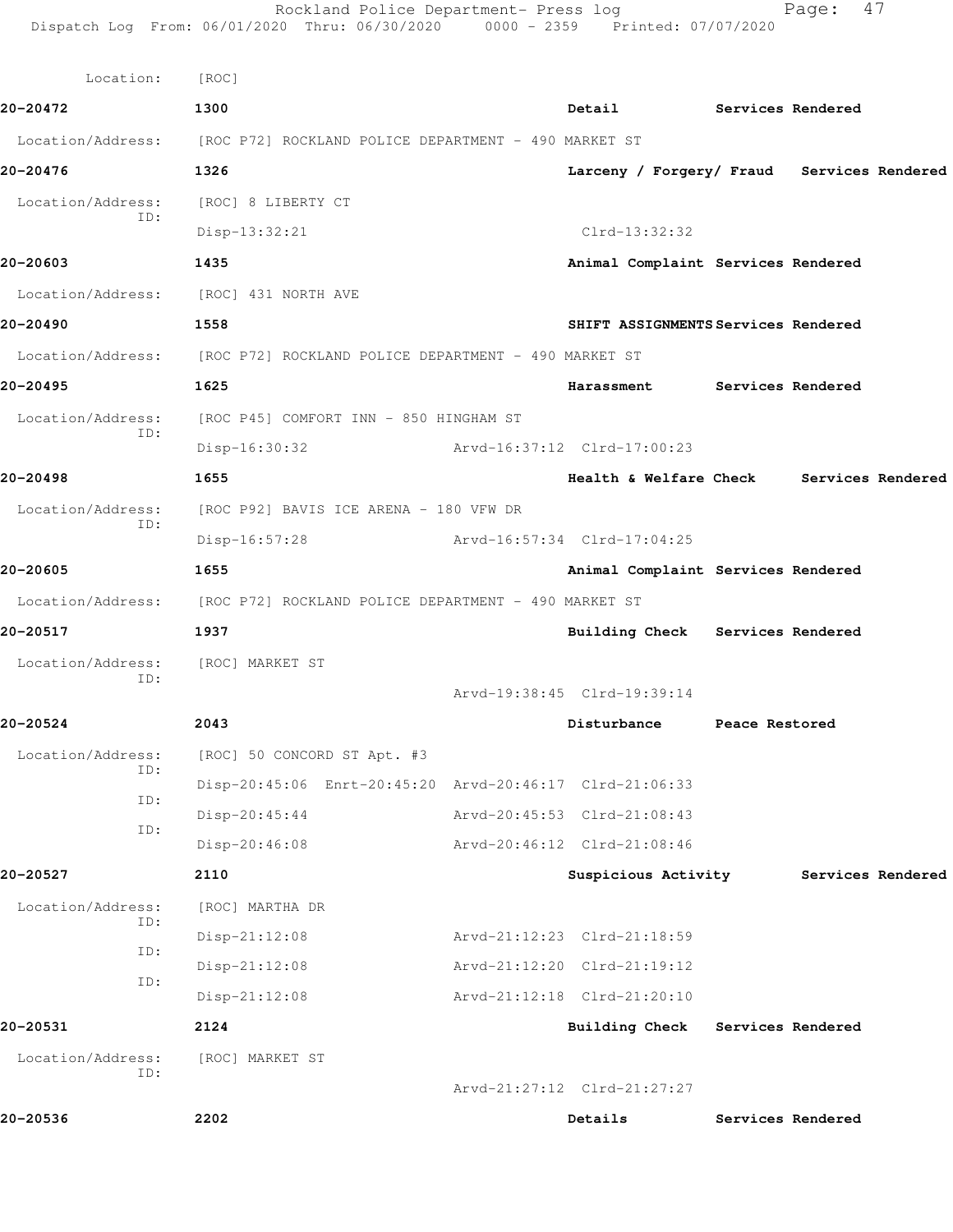Rockland Police Department- Press log Page: 48 Dispatch Log From: 06/01/2020 Thru: 06/30/2020 0000 - 2359 Printed: 07/07/2020

| Location:                | [ROC]               |                             |                   |
|--------------------------|---------------------|-----------------------------|-------------------|
| 20-20537                 | 2237                | Assist Public               | Services Rendered |
| Location/Address:<br>ID: | [ROC] 19 PACIFIC ST |                             |                   |
|                          | Disp-22:39:30       | $Clrd-22:39:36$             |                   |
| ID:                      | $Disp-22:40:06$     | Arvd-22:40:14 Clrd-22:40:18 |                   |
| 20-20540                 | 2255                | Building Check              | Services Rendered |
| Location/Address:<br>ID: | [ROC] MARKET ST     |                             |                   |

Arvd-22:56:42 Clrd-22:56:54

## **For Date: 06/16/2020 - Tuesday**

| 20-20544                             |            | 0004                                  |                                                      | General Info                                            | No Service                         |
|--------------------------------------|------------|---------------------------------------|------------------------------------------------------|---------------------------------------------------------|------------------------------------|
| Location/Address:                    | ID:        |                                       | [ROC P72] ROCKLAND POLICE DEPARTMENT - 490 MARKET ST |                                                         |                                    |
|                                      |            | Disp-00:06:27                         |                                                      | Clrd-00:06:31                                           |                                    |
| 20-20545                             |            | 0024                                  |                                                      | Details / Time off COMP TIME                            |                                    |
| Services Rendered<br>Location:       |            | [ROC]                                 |                                                      |                                                         |                                    |
| 20-20548                             |            | 0055                                  |                                                      | Suspicious Activity                                     | Building                           |
| Checked/Secured<br>Location/Address: |            | [ROC] 74 MARTHA DR Apt. #C            |                                                      |                                                         |                                    |
|                                      | TD:        |                                       |                                                      | Disp-00:57:41 Enrt-00:58:08 Arvd-01:05:37 Clrd-01:19:01 |                                    |
|                                      | ID:        | $Disp-00:57:43$                       |                                                      | Clrd-00:57:46                                           |                                    |
|                                      | ID:<br>ID: |                                       |                                                      | Disp-00:57:48 Enrt-00:58:08 Arvd-01:05:34 Clrd-01:18:59 |                                    |
|                                      |            |                                       |                                                      | Disp-00:57:49 Enrt-00:58:08 Arvd-01:00:00 Clrd-01:18:58 |                                    |
| 20-20557                             |            | 0503                                  |                                                      | <b>Building Check</b>                                   | Appears Secure                     |
| Location/Address:                    |            |                                       | [ROC 61] UNION ST BUSINESS DISTRICT - UNION ST       |                                                         |                                    |
|                                      | TD:        | $Disp-05:03:37$                       |                                                      | Arvd-05:03:41 Clrd-05:20:03                             |                                    |
| 20-20561                             |            | 0745                                  |                                                      | Harassment                                              | Services Rendered                  |
| Location/Address:                    | ID:        | [ROC] 96 SUMMIT ST                    |                                                      |                                                         |                                    |
|                                      |            | $Disp-07:46:03$                       |                                                      | Arvd-07:46:06 Clrd-08:05:58                             |                                    |
| 20-20566                             |            | 0800                                  |                                                      | General Info                                            | Services Rendered                  |
| Location/Address:                    | ID:        |                                       | [ROC P72] ROCKLAND POLICE DEPARTMENT - 490 MARKET ST |                                                         |                                    |
|                                      |            |                                       |                                                      | Disp-08:18:14 Enrt-08:18:19 Arvd-08:18:22 Clrd-08:18:30 |                                    |
| 20-20611                             |            | 0800                                  |                                                      |                                                         | Animal Complaint Services Rendered |
| Location/Address:                    |            | [ROC] 412 SALEM ST                    |                                                      |                                                         |                                    |
| 20-20607                             |            | 0900                                  |                                                      |                                                         | Animal Complaint Services Rendered |
| Location/Address:                    |            | [ROC] 216 LEVIN RD                    |                                                      |                                                         |                                    |
| 20-20612                             |            | 0915                                  |                                                      |                                                         | Animal Complaint Services Rendered |
|                                      |            | Location/Address: [ROC] 91 PACIFIC ST |                                                      |                                                         |                                    |
|                                      |            |                                       |                                                      |                                                         |                                    |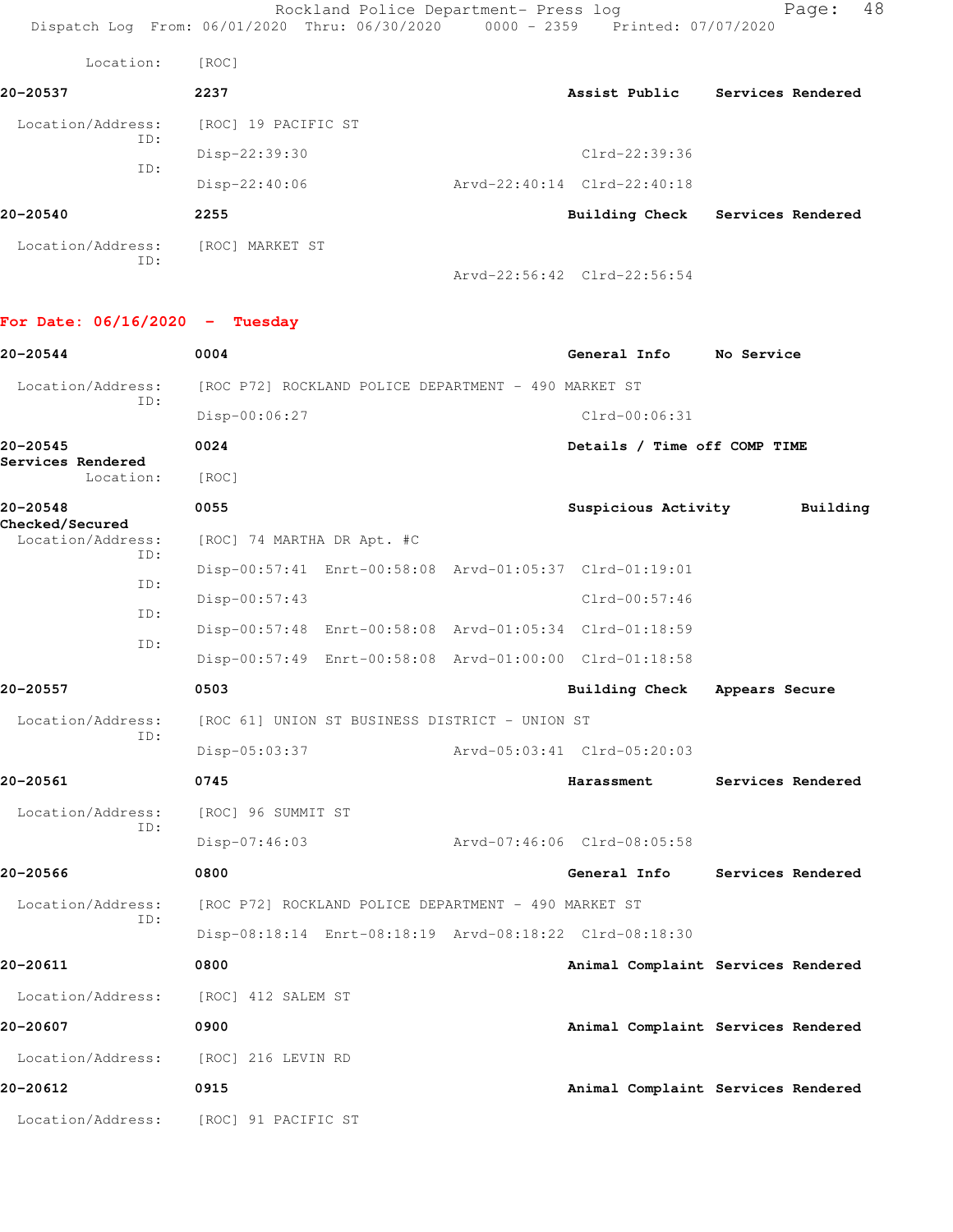Rockland Police Department- Press log Fage: 49 Dispatch Log From: 06/01/2020 Thru: 06/30/2020 0000 - 2359 Printed: 07/07/2020

**20-20570 0921 General Incident Advised to Court** Location/Address: [ROC P45] COMFORT INN - 850 HINGHAM ST Apt. #116 ID: Disp-09:24:00 Enrt-09:24:28 Arvd-09:28:46 Clrd-09:44:31 **20-20576 1001 Disturbance Sent On Way** Location/Address: [ROC] 26 EAST WATER ST ID: Disp-10:04:24 Clrd-10:04:49 ID: Disp-10:04:36 Enrt-10:04:53 Clrd-10:07:34 ID: Disp-10:04:45 Enrt-10:04:51 Arvd-10:06:24 Clrd-10:27:36 ID: Disp-10:05:17 Enrt-10:05:19 Arvd-10:05:38 Clrd-10:20:47 **20-20587 1114 911 Accidental Investigated** Location/Address: [ROC P108] SOUTH SHORE BMW - 1040 HINGHAM ST ID: Disp-11:15:20 Enrt-11:16:37 Arvd-11:22:30 Clrd-11:26:49 **20-20588 1117 Details / Time off No Service** Location: [ROC] **20-20608 1120 Animal Complaint Services Rendered** Location/Address: [ROC] 410 BEECH ST **20-20591 1131 Animal Complaint Services Rendered** Location/Address: [ROC] 18 REED BENT RD ID: Arvd-11:31:00 Clrd-11:44:17 **20-20592 1132 General Info No Service** Location/Address: [ROC] 18 REED BENT RD **20-20595 1206 General Info No Service** Location/Address: [ROC P72] ROCKLAND POLICE DEPARTMENT - 490 MARKET ST **20-20596 1227 911 Accidental Investigated** Location/Address: [ROC] 30 RESERVOIR PARK DR ID: Disp-12:29:20 Enrt-12:29:24 Arvd-12:34:52 Clrd-12:36:19 **20-20614 1337 Details / Time off No Service** Location: [ROC] **20-20620 1422 911 Accidental Investigated** Location/Address: [ROC] 115 UNION ST Apt. #2 ID: Disp-14:22:57 Enrt-14:23:22 Clrd-14:25:07 ID: Disp-14:25:01 Enrt-14:25:02 Arvd-14:25:04 Clrd-14:28:51 **20-20621 1425 TIME OFF Services Rendered** Location/Address: [ROC P72] ROCKLAND POLICE DEPARTMENT - 490 MARKET ST **20-20628 1429 Details / Time off Services Rendered** Location: [ROC]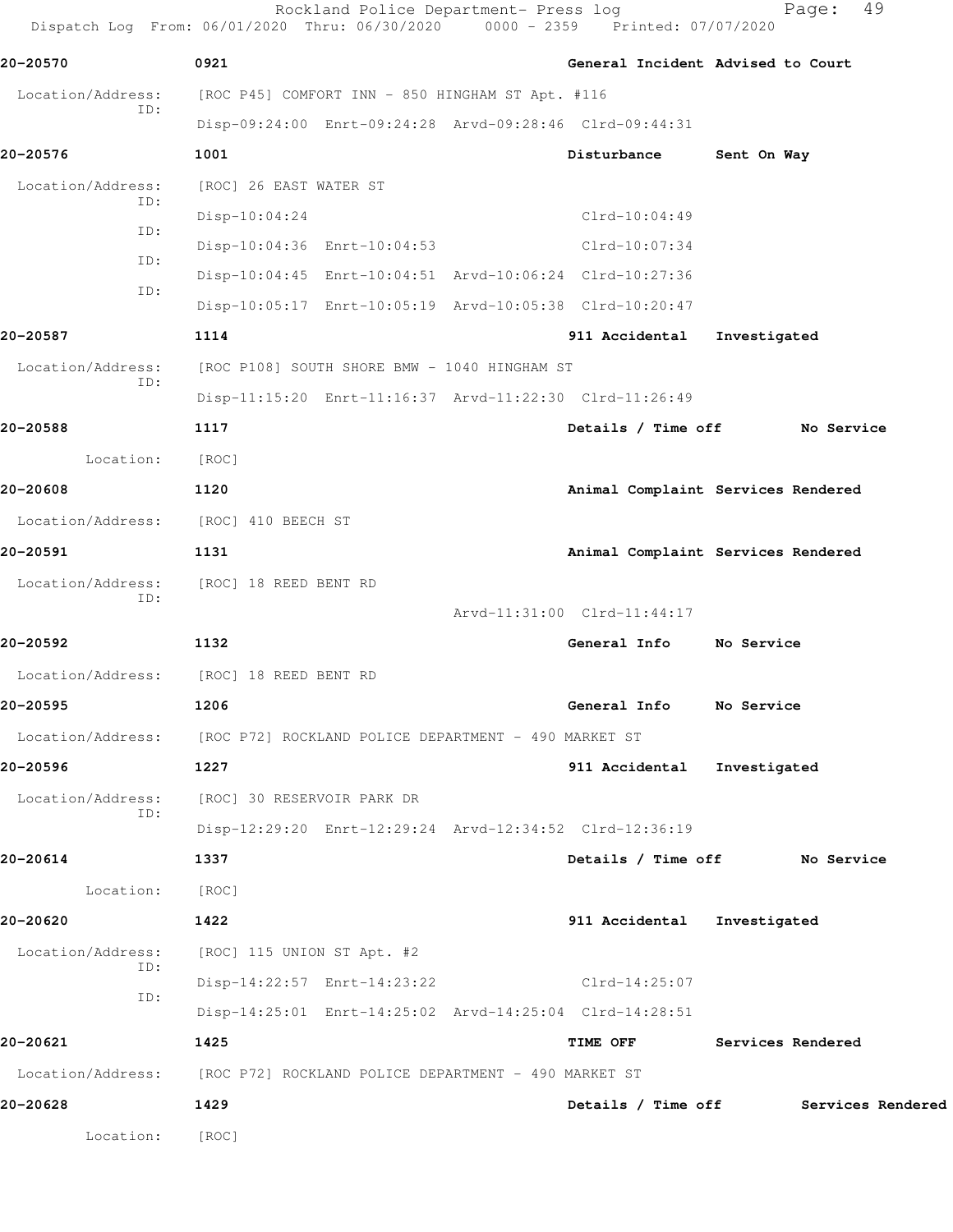Rockland Police Department- Press log entitled Page: 50 Dispatch Log From: 06/01/2020 Thru: 06/30/2020 0000 - 2359 Printed: 07/07/2020

| 20-20625                                                               | 1444                                                 |                                                         | Suspicious Activity Services Rendered                   |                |                          |  |
|------------------------------------------------------------------------|------------------------------------------------------|---------------------------------------------------------|---------------------------------------------------------|----------------|--------------------------|--|
| Location/Address:                                                      | [ROC] BILL DELAHUNT PKWY                             |                                                         |                                                         |                |                          |  |
| ID:                                                                    |                                                      | Disp-14:45:00 Enrt-14:45:03                             | $Clrd-14:49:55$                                         |                |                          |  |
| ID:                                                                    |                                                      | Disp-14:45:26 Enrt-14:45:28                             | Clrd-14:49:52                                           |                |                          |  |
| 20-20630                                                               | 1541                                                 |                                                         | General Info                                            |                | Services Rendered        |  |
| Location/Address: [ROC P72] ROCKLAND POLICE DEPARTMENT - 490 MARKET ST |                                                      |                                                         |                                                         |                |                          |  |
| 20-20631                                                               | 1546                                                 |                                                         | Details / Time off Services Rendered                    |                |                          |  |
| Location:                                                              | [ROC]                                                |                                                         |                                                         |                |                          |  |
| 20-20633                                                               | 1557                                                 |                                                         | Traffic EnforcementR No Action                          |                |                          |  |
| Required<br>Location/Address:                                          | [ROC P72] ROCKLAND POLICE DEPARTMENT - 490 MARKET ST |                                                         |                                                         |                |                          |  |
| ID:                                                                    |                                                      |                                                         | Arvd-15:59:44 Clrd-19:56:39                             |                |                          |  |
| 20-20634                                                               | 1605                                                 |                                                         | SHIFT ASSIGNEMENTS                                      |                | <b>Services Rendered</b> |  |
| Location/Address:                                                      | [ROC P72] ROCKLAND POLICE DEPARTMENT - 490 MARKET ST |                                                         |                                                         |                |                          |  |
| ID:                                                                    |                                                      |                                                         | Arvd-16:05:00 Clrd-16:07:13                             |                |                          |  |
| 20-20636                                                               | 1607                                                 |                                                         | Disturbance                                             |                | Services Rendered        |  |
| Location/Address:                                                      | [ROC] 82 FRENCH RD                                   |                                                         |                                                         |                |                          |  |
| ID:                                                                    |                                                      |                                                         | Disp-16:08:44 Enrt-16:09:11 Arvd-16:11:26 Clrd-16:43:26 |                |                          |  |
| ID:                                                                    |                                                      |                                                         | Disp-16:08:44 Enrt-16:09:09 Arvd-16:11:25 Clrd-16:43:29 |                |                          |  |
| ID:                                                                    |                                                      |                                                         | Disp-16:11:38 Enrt-16:11:40 Arvd-16:11:42 Clrd-16:43:32 |                |                          |  |
| 20-20653                                                               | 1700                                                 |                                                         | <b>Building Check</b>                                   | Appears Secure |                          |  |
| Location/Address:                                                      | [ROC P104] ROCKLAND MEMORIAL LIBRARY - 20 BELMONT ST |                                                         |                                                         |                |                          |  |
| ID:                                                                    |                                                      |                                                         | Arvd-18:14:29 Clrd-18:14:38                             |                |                          |  |
| 20-20645                                                               | 1709                                                 |                                                         | Disturbance                                             |                | Services Rendered        |  |
| Location/Address:                                                      | [ROC] 342 UNION ST                                   |                                                         |                                                         |                |                          |  |
| ID:<br>Refer To Summons:                                               | 20ROC-20645-AR                                       |                                                         | Disp-17:13:15 Enrt-17:18:19 Arvd-17:18:21 Clrd-17:36:33 |                |                          |  |
| Age:<br>Charges:                                                       | Juvenile Arrest<br>16<br>DISORDERLY CONDUCT          | MALICIOUS OR WANTON DESTRUCTION OF PROPERTY c266 \$126A |                                                         |                |                          |  |
| 20-20647                                                               | 1735                                                 |                                                         | Burglar Alarm                                           |                | Building Checked/Secured |  |
| Location/Address:                                                      |                                                      | [ROC P85] ROCKLAND FEDERAL CREDIT UNION - 241 UNION ST  |                                                         |                |                          |  |
| ID:                                                                    |                                                      |                                                         | Disp-17:36:17 Enrt-17:36:54 Arvd-17:41:14 Clrd-17:43:59 |                |                          |  |
| ID:                                                                    |                                                      |                                                         | Disp-17:36:24 Enrt-17:36:57 Arvd-17:44:11 Clrd-17:44:16 |                |                          |  |
| ID:                                                                    |                                                      |                                                         | Disp-17:36:48 Enrt-17:36:51 Arvd-17:37:03 Clrd-17:44:04 |                |                          |  |
| 20-20649                                                               | 1758                                                 |                                                         | Burglar Alarm                                           |                | Building Checked/Secured |  |
| Location/Address:                                                      |                                                      | [ROC P85] ROCKLAND FEDERAL CREDIT UNION - 241 UNION ST  |                                                         |                |                          |  |
| ID:                                                                    |                                                      |                                                         | Disp-17:59:05 Enrt-17:59:08 Arvd-18:05:29 Clrd-18:07:30 |                |                          |  |
|                                                                        |                                                      |                                                         |                                                         |                |                          |  |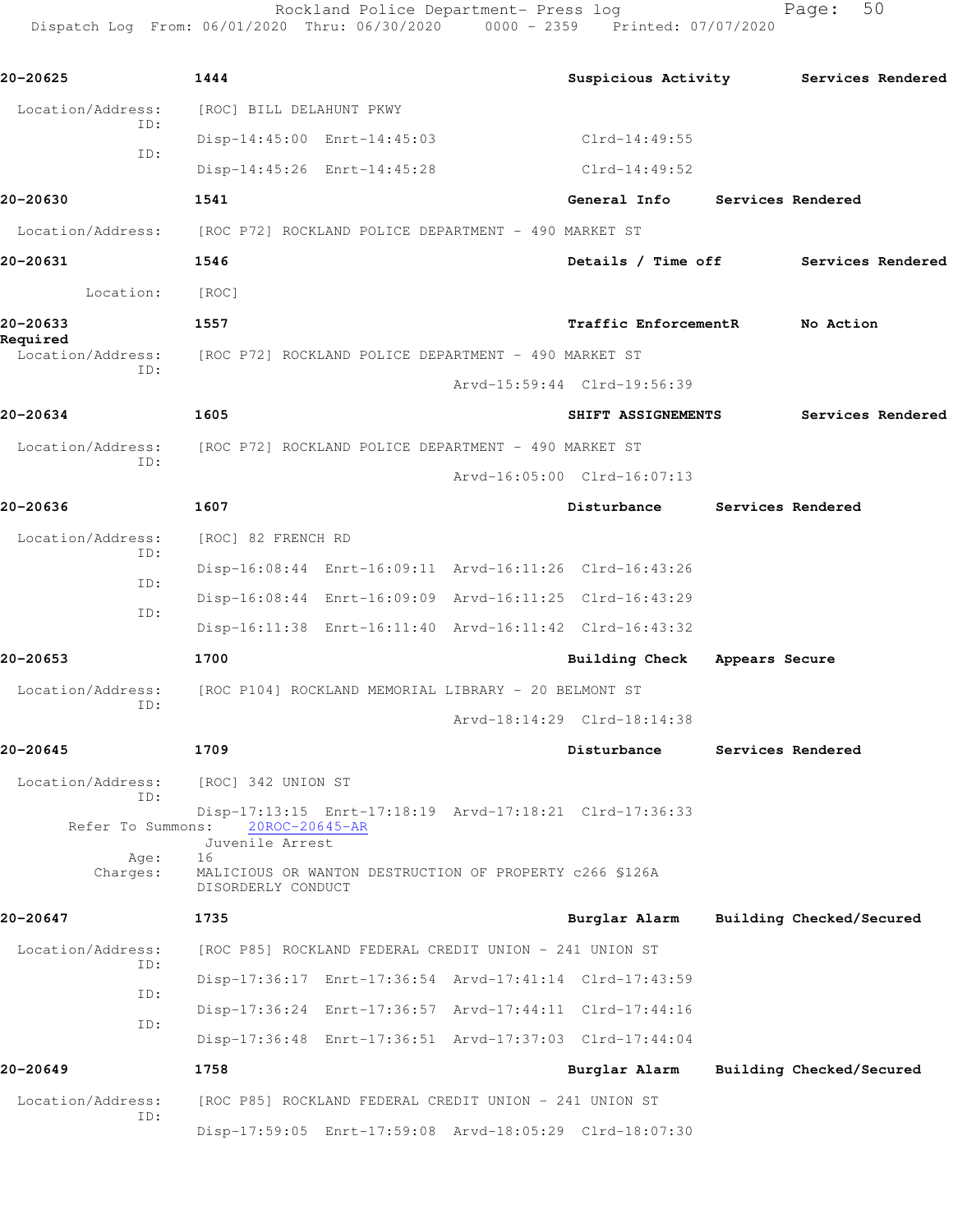| Dispatch Log From: 06/01/2020 Thru: 06/30/2020 0000 - 2359 Printed: 07/07/2020 |                                        | Rockland Police Department- Press log      |                                                         |                   | 51<br>Page:       |  |
|--------------------------------------------------------------------------------|----------------------------------------|--------------------------------------------|---------------------------------------------------------|-------------------|-------------------|--|
| ID:                                                                            |                                        |                                            |                                                         |                   |                   |  |
|                                                                                |                                        |                                            | Disp-18:05:17 Enrt-18:05:20 Arvd-18:05:26 Clrd-18:07:35 |                   |                   |  |
| 20-20652                                                                       | 1807                                   |                                            | MVA Property Damage Only Services Rendered              |                   |                   |  |
| Location/Address:<br>ID:                                                       | [ROC P55] HOME DEPOT - 1149 HINGHAM ST |                                            |                                                         |                   |                   |  |
|                                                                                |                                        |                                            | Disp-18:13:39 Enrt-18:19:26 Arvd-18:19:29 Clrd-18:19:34 |                   |                   |  |
| 20-20654                                                                       | 1825                                   |                                            | MVA Property Damage Only Services Rendered              |                   |                   |  |
| Location/Address:<br>ID:                                                       | [ROC] 192 LIBERTY ST                   |                                            |                                                         |                   |                   |  |
|                                                                                |                                        |                                            | Disp-18:26:34 Enrt-18:26:38 Arvd-18:27:48 Clrd-18:34:33 |                   |                   |  |
| 20-20657                                                                       | 1937                                   |                                            | <b>Time off</b>                                         | Services Rendered |                   |  |
| Location:                                                                      | [ROC]                                  |                                            |                                                         |                   |                   |  |
| 20-20661                                                                       | 1947                                   |                                            | Suspicious Activity 6one on arrival                     |                   |                   |  |
| Location/Address:<br>ID:                                                       | [ROC] 53 EAST WATER ST                 |                                            |                                                         |                   |                   |  |
| ID:                                                                            |                                        | Disp-19:48:26 Enrt-19:48:33                | Clrd-19:48:50                                           |                   |                   |  |
|                                                                                |                                        |                                            | Disp-19:48:50 Enrt-19:49:07 Arvd-19:57:50 Clrd-20:00:05 |                   |                   |  |
| 20-20666                                                                       | 2010                                   |                                            | Assist Public                                           |                   | Services Rendered |  |
| Location/Address:<br>ID:                                                       | [ROC] PLEASANT ST                      |                                            |                                                         |                   |                   |  |
|                                                                                |                                        |                                            | Disp-20:12:00 Enrt-20:12:09 Arvd-20:13:51 Clrd-20:23:07 |                   |                   |  |
| 20-20669                                                                       | 2100                                   |                                            | 911 Accidental Services Rendered                        |                   |                   |  |
| Location/Address:<br>ID:                                                       |                                        | [ROC 115] 132 WEST WATER ST Apt. #1        |                                                         |                   |                   |  |
|                                                                                |                                        |                                            | Disp-21:00:46 Enrt-21:00:49 Arvd-21:03:04 Clrd-21:04:43 |                   |                   |  |
| 20-20672                                                                       | 2107                                   |                                            | 911 Accidental                                          |                   | Services Rendered |  |
| Location/Address:                                                              | [ROC] 416 FOREST ST                    |                                            |                                                         |                   |                   |  |
| ID:                                                                            |                                        |                                            | Disp-21:08:39 Enrt-21:09:08 Arvd-21:20:30 Clrd-21:21:36 |                   |                   |  |
| 20-20674                                                                       | 2111                                   |                                            | Fireworks                                               | Gone on arrival   |                   |  |
| Location/Address:                                                              | [ROC] PINE HILL TER                    |                                            |                                                         |                   |                   |  |
| ID:                                                                            |                                        |                                            | Disp-21:13:59 Enrt-21:14:09 Arvd-21:20:44 Clrd-21:28:05 |                   |                   |  |
| 20-20676                                                                       | 2138                                   |                                            | Disturbance                                             | Gone on arrival   |                   |  |
| Vicinity of:                                                                   | [ROC] 337 MARKET ST                    |                                            |                                                         |                   |                   |  |
| ID:                                                                            | $Disp-21:40:02$                        |                                            | Arvd-21:40:23 Clrd-21:40:53                             |                   |                   |  |
| ID:                                                                            | $Disp-21:40:02$                        |                                            | Arvd-21:40:20 Clrd-21:47:30                             |                   |                   |  |
| 20-20677                                                                       | 2140                                   |                                            | Assist Public                                           | Services Rendered |                   |  |
| Location/Address:                                                              |                                        | [ROC P1] 99 RESTAURANT - 29 ACCORD PARK DR |                                                         |                   |                   |  |
| ID:                                                                            |                                        |                                            | Disp-21:41:52 Enrt-21:41:55 Arvd-21:53:42 Clrd-22:14:36 |                   |                   |  |
| 20-20678                                                                       | 2149                                   |                                            | Motor Vehicle Stop Verbal Warning                       |                   |                   |  |
| Location/Address:                                                              | [ROC] 41 OLD MARKET ST @ 5 LEVIN RD    |                                            |                                                         |                   |                   |  |
| ID:                                                                            |                                        |                                            | Arvd-21:49:00 Clrd-21:55:09                             |                   |                   |  |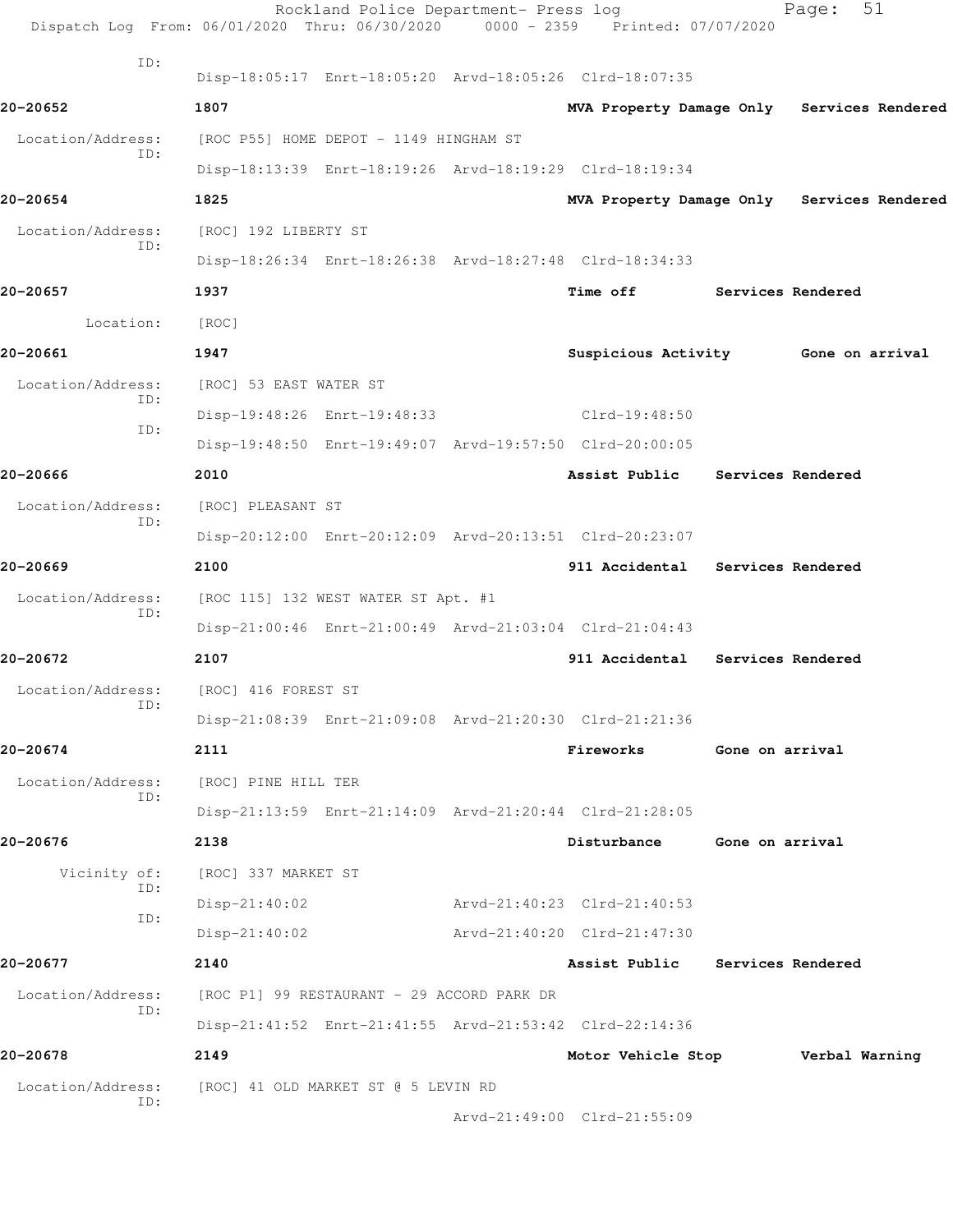| 20-20683                                | 2218                                                    |                              | Disturbance Gone on arrival     |
|-----------------------------------------|---------------------------------------------------------|------------------------------|---------------------------------|
| Location/Address: [ROC] WHITE RD        |                                                         |                              |                                 |
| ID:                                     | Disp-22:22:00 Enrt-22:22:06 Arvd-22:25:13 Clrd-22:30:21 |                              |                                 |
| 20-20687                                | 2255                                                    | Motor Vehicle Stop           | Citation/Warning                |
| Issued                                  | Vicinity of: [ROC] 215 MARKET ST @ 13 CONCORD ST        |                              |                                 |
| ID:                                     | Disp-22:56:40                                           | Arvd-22:56:49 Clrd-22:58:08  |                                 |
|                                         |                                                         |                              |                                 |
| For Date: $06/17/2020 -$ Wednesday      |                                                         |                              |                                 |
| 20-20691                                | 0000                                                    | General Info No Service      |                                 |
| Location/Address:<br>ID:                | [ROC P72] ROCKLAND POLICE DEPARTMENT - 490 MARKET ST    |                              |                                 |
|                                         | $Disp-00:02:41$                                         | $Clrd-00:02:48$              |                                 |
| 20-20692<br>Services Rendered           | 0017                                                    | Details / Time offCOMP NIGHT |                                 |
| Location:                               | [ROC]                                                   |                              |                                 |
| 20-20693                                | 0025                                                    | Building Check Investigated  |                                 |
| Location/Address:<br>ID:                | [ROC] UNION ST                                          |                              |                                 |
|                                         |                                                         | Arvd-00:25:38 Clrd-00:30:44  |                                 |
| 20-20699                                | 0240                                                    | Building Check Investigated  |                                 |
| Location/Address: [ROC] UNION ST<br>ID: |                                                         |                              |                                 |
|                                         |                                                         | Arvd-02:41:05 Clrd-02:41:13  |                                 |
| 20-20705                                | 0605                                                    |                              | Burglar Alarm Services Rendered |
| Location/Address:<br>ID:                | [ROC] 153 MARKET ST                                     |                              |                                 |
| ID:                                     | Disp-06:06:33 Enrt-06:06:36 Arvd-06:08:02 Clrd-06:11:38 |                              |                                 |
|                                         | Disp-06:07:52 Enrt-06:07:55 Arvd-06:07:58 Clrd-06:11:38 |                              |                                 |
| 20-20706                                | 0643                                                    | Details / Time off           | No Service                      |
| Location:                               | [ROC]                                                   |                              |                                 |
| 20-20710                                | 0709                                                    | Details / Time off           | No Service                      |
| Location:                               | [ROC]                                                   |                              |                                 |
| 20-20712                                | 0745                                                    |                              | 911 Accidental Appears Secure   |
| Location/Address:<br>ID:                | [ROC] 91 HUGGINS RD                                     |                              |                                 |
|                                         | Disp-07:47:59 Enrt-07:48:03 Arvd-08:05:04 Clrd-08:05:07 |                              |                                 |
| 20-20713                                | 0800                                                    | General Info                 | Services Rendered               |
| Location/Address:<br>ID:                | [ROC P72] ROCKLAND POLICE DEPARTMENT - 490 MARKET ST    |                              |                                 |
|                                         | Disp-08:19:11 Enrt-08:22:11 Arvd-08:22:14 Clrd-08:22:18 |                              |                                 |
| 20-20714                                | 0819                                                    | General Info                 | No Service                      |

Location/Address: [ROC P72] ROCKLAND POLICE DEPARTMENT - 490 MARKET ST

**20-20719 0920 Animal Complaint Services Rendered**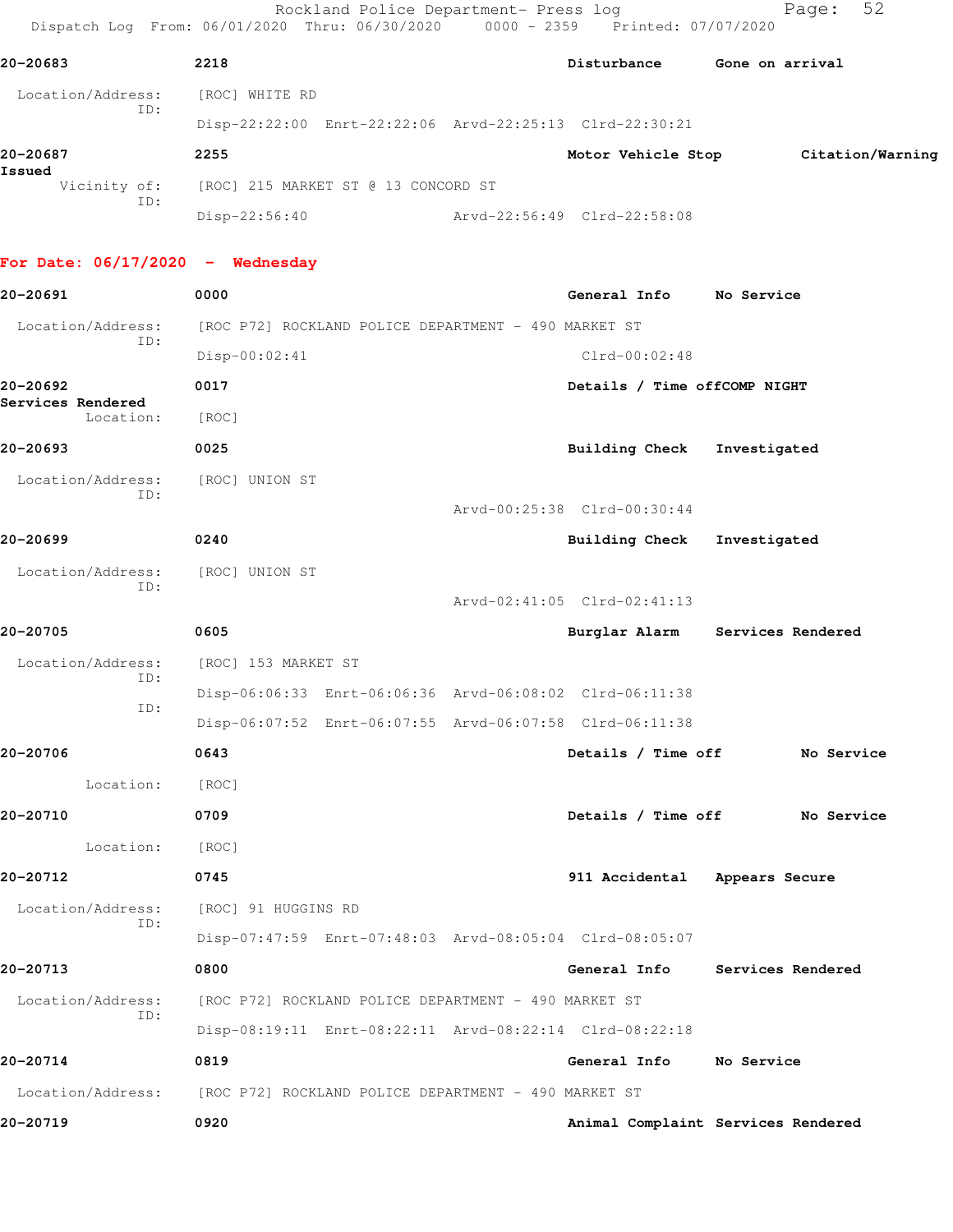|                             |                                        | 53<br>Page:                                                                                                                                                                                                                                                                                                                                                                                                                                                                                                                                                                                                                                                                        |
|-----------------------------|----------------------------------------|------------------------------------------------------------------------------------------------------------------------------------------------------------------------------------------------------------------------------------------------------------------------------------------------------------------------------------------------------------------------------------------------------------------------------------------------------------------------------------------------------------------------------------------------------------------------------------------------------------------------------------------------------------------------------------|
| [ROC] 29 OLD MARKET ST      |                                        |                                                                                                                                                                                                                                                                                                                                                                                                                                                                                                                                                                                                                                                                                    |
|                             |                                        |                                                                                                                                                                                                                                                                                                                                                                                                                                                                                                                                                                                                                                                                                    |
| 0925                        |                                        |                                                                                                                                                                                                                                                                                                                                                                                                                                                                                                                                                                                                                                                                                    |
| [ROC] 49 CUSTER ST          |                                        |                                                                                                                                                                                                                                                                                                                                                                                                                                                                                                                                                                                                                                                                                    |
|                             |                                        |                                                                                                                                                                                                                                                                                                                                                                                                                                                                                                                                                                                                                                                                                    |
| 1052                        |                                        | Details / Time off No Service                                                                                                                                                                                                                                                                                                                                                                                                                                                                                                                                                                                                                                                      |
| [ROC]                       |                                        |                                                                                                                                                                                                                                                                                                                                                                                                                                                                                                                                                                                                                                                                                    |
| 1105                        | General Info                           | No Service                                                                                                                                                                                                                                                                                                                                                                                                                                                                                                                                                                                                                                                                         |
| [ROC] 114 HINGHAM ST        |                                        |                                                                                                                                                                                                                                                                                                                                                                                                                                                                                                                                                                                                                                                                                    |
| 1105                        |                                        |                                                                                                                                                                                                                                                                                                                                                                                                                                                                                                                                                                                                                                                                                    |
| [ROC] 100 HINGHAM ST        |                                        |                                                                                                                                                                                                                                                                                                                                                                                                                                                                                                                                                                                                                                                                                    |
| Disp-11:06:39               |                                        |                                                                                                                                                                                                                                                                                                                                                                                                                                                                                                                                                                                                                                                                                    |
| 1106                        | General Info                           | 911 Wireless call                                                                                                                                                                                                                                                                                                                                                                                                                                                                                                                                                                                                                                                                  |
| [ROC] 71 REED ST            |                                        |                                                                                                                                                                                                                                                                                                                                                                                                                                                                                                                                                                                                                                                                                    |
| 1112                        |                                        | <b>No Service</b>                                                                                                                                                                                                                                                                                                                                                                                                                                                                                                                                                                                                                                                                  |
| [ROC]                       |                                        |                                                                                                                                                                                                                                                                                                                                                                                                                                                                                                                                                                                                                                                                                    |
| 1116                        |                                        | General Incident Services Rendered                                                                                                                                                                                                                                                                                                                                                                                                                                                                                                                                                                                                                                                 |
|                             |                                        |                                                                                                                                                                                                                                                                                                                                                                                                                                                                                                                                                                                                                                                                                    |
|                             |                                        |                                                                                                                                                                                                                                                                                                                                                                                                                                                                                                                                                                                                                                                                                    |
| 1153                        |                                        | Information Call No Action Required                                                                                                                                                                                                                                                                                                                                                                                                                                                                                                                                                                                                                                                |
|                             |                                        |                                                                                                                                                                                                                                                                                                                                                                                                                                                                                                                                                                                                                                                                                    |
| 1226                        | 911 Accidental                         | Services Rendered                                                                                                                                                                                                                                                                                                                                                                                                                                                                                                                                                                                                                                                                  |
| [ROC 121] 108 RICE AVE      |                                        |                                                                                                                                                                                                                                                                                                                                                                                                                                                                                                                                                                                                                                                                                    |
| Disp-12:28:08 Enrt-12:28:44 | Clrd-12:29:22                          |                                                                                                                                                                                                                                                                                                                                                                                                                                                                                                                                                                                                                                                                                    |
|                             |                                        |                                                                                                                                                                                                                                                                                                                                                                                                                                                                                                                                                                                                                                                                                    |
| 1400                        |                                        | No Action Required                                                                                                                                                                                                                                                                                                                                                                                                                                                                                                                                                                                                                                                                 |
|                             |                                        |                                                                                                                                                                                                                                                                                                                                                                                                                                                                                                                                                                                                                                                                                    |
| 1401                        |                                        | Building Checked/Secured                                                                                                                                                                                                                                                                                                                                                                                                                                                                                                                                                                                                                                                           |
| [ROC] UNION ST              |                                        |                                                                                                                                                                                                                                                                                                                                                                                                                                                                                                                                                                                                                                                                                    |
|                             |                                        |                                                                                                                                                                                                                                                                                                                                                                                                                                                                                                                                                                                                                                                                                    |
| 1424                        |                                        | MVA Property Damage Only No Action                                                                                                                                                                                                                                                                                                                                                                                                                                                                                                                                                                                                                                                 |
|                             |                                        |                                                                                                                                                                                                                                                                                                                                                                                                                                                                                                                                                                                                                                                                                    |
| Disp-14:34:26               | $Clrd-14:38:56$                        |                                                                                                                                                                                                                                                                                                                                                                                                                                                                                                                                                                                                                                                                                    |
| 1450                        |                                        | Animal Complaint Services Rendered                                                                                                                                                                                                                                                                                                                                                                                                                                                                                                                                                                                                                                                 |
| [ROC] 272 REED ST           |                                        |                                                                                                                                                                                                                                                                                                                                                                                                                                                                                                                                                                                                                                                                                    |
| 1503                        |                                        | Information Call No Action Required                                                                                                                                                                                                                                                                                                                                                                                                                                                                                                                                                                                                                                                |
|                             | [ROC P55] HOME DEPOT - 1149 HINGHAM ST | Rockland Police Department- Press log<br>Dispatch Log From: 06/01/2020 Thru: 06/30/2020 0000 - 2359 Printed: 07/07/2020<br>Arvd-09:20:00 Clrd-09:23:16<br>Animal Complaint Gone on arrival<br>Arvd-09:25:00 Clrd-09:36:01<br>Animal Complaint Gone on arrival<br>Arvd-11:06:46 Clrd-11:07:17<br>Details / Time off<br>[ROC P72] ROCKLAND POLICE DEPARTMENT - 490 MARKET ST<br>Disp-11:25:05 Enrt-11:25:13 Arvd-11:25:20 Clrd-11:25:24<br>[ROC P72] ROCKLAND POLICE DEPARTMENT - 490 MARKET ST<br>Disp-12:29:07 Enrt-12:29:16 Arvd-12:34:42 Clrd-12:37:04<br>Detail<br>[ROC P72] ROCKLAND POLICE DEPARTMENT - 490 MARKET ST<br><b>Building Check</b><br>Arvd-14:01:54 Clrd-14:02:16 |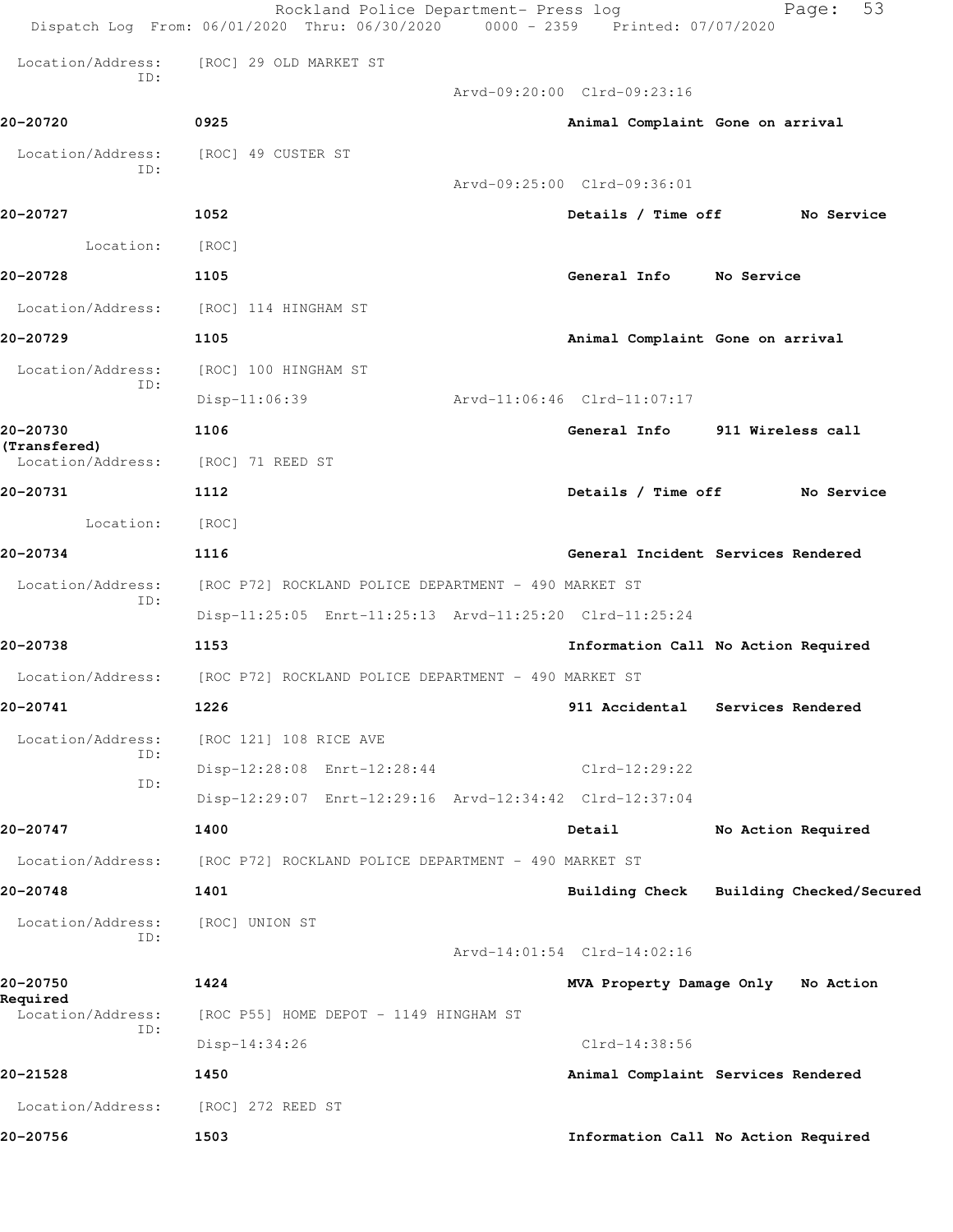| Dispatch Log From: 06/01/2020 Thru: 06/30/2020 0000 - 2359 Printed: 07/07/2020 |                                             | Rockland Police Department- Press log           |  |                                                         |              | 54<br>Page:       |  |  |  |
|--------------------------------------------------------------------------------|---------------------------------------------|-------------------------------------------------|--|---------------------------------------------------------|--------------|-------------------|--|--|--|
| Location/Address: [ROC P72] ROCKLAND POLICE DEPARTMENT - 490 MARKET ST         |                                             |                                                 |  |                                                         |              |                   |  |  |  |
| 20-20762                                                                       | 1600                                        |                                                 |  | SHIFT ASSIGNMENTS Services Rendered                     |              |                   |  |  |  |
| Location/Address: [ROC P72] ROCKLAND POLICE DEPARTMENT - 490 MARKET ST         |                                             |                                                 |  |                                                         |              |                   |  |  |  |
| 20-20763                                                                       | 1610                                        |                                                 |  | Details / Time off Services Rendered                    |              |                   |  |  |  |
| Location:                                                                      | [ROC]                                       |                                                 |  |                                                         |              |                   |  |  |  |
| 20-20773                                                                       | 1722                                        |                                                 |  | 911 Accidental Investigated                             |              |                   |  |  |  |
| Location/Address:                                                              | [ROC] 31 LEISUREWOODS DR                    |                                                 |  |                                                         |              |                   |  |  |  |
| ID:                                                                            |                                             |                                                 |  | Disp-17:24:06 Enrt-17:24:26 Arvd-17:31:20 Clrd-17:32:45 |              |                   |  |  |  |
| 20-20783                                                                       | 1820                                        |                                                 |  | Details / Time off Services Rendered                    |              |                   |  |  |  |
| Location:                                                                      | [ROC]                                       |                                                 |  |                                                         |              |                   |  |  |  |
| 20-20784                                                                       | 1823                                        |                                                 |  | General Info Services Rendered                          |              |                   |  |  |  |
| Location/Address: [ROC P72] ROCKLAND POLICE DEPARTMENT - 490 MARKET ST         |                                             |                                                 |  |                                                         |              |                   |  |  |  |
| 20-20788                                                                       | 1901                                        |                                                 |  | 911 Hang Up                                             | Investigated |                   |  |  |  |
| Location/Address:                                                              |                                             | [ROC 10] VERIZON SWITCH STATION - 86 WEBSTER ST |  |                                                         |              |                   |  |  |  |
| ID:                                                                            |                                             |                                                 |  | Disp-19:03:02 Enrt-19:03:13 Arvd-19:07:01 Clrd-19:12:10 |              |                   |  |  |  |
| 20-20794                                                                       | 1952                                        |                                                 |  | Noise Complaint Sent On Way                             |              |                   |  |  |  |
| Location/Address:                                                              | [ROC P86] MOBIL GAS STATION - 158 MARKET ST |                                                 |  |                                                         |              |                   |  |  |  |
| ID:                                                                            |                                             |                                                 |  | Disp-19:54:06 Enrt-19:54:11 Arvd-19:55:07 Clrd-20:12:36 |              |                   |  |  |  |
| ID:                                                                            |                                             |                                                 |  | Disp-19:54:06 Enrt-19:54:11 Arvd-19:55:07 Clrd-20:12:36 |              |                   |  |  |  |
| 20-20801                                                                       | 2045                                        |                                                 |  | Suspicious Activity                                     |              | Investigated      |  |  |  |
| Location/Address:                                                              | [ROC] 37 MANZELLA CT                        |                                                 |  |                                                         |              |                   |  |  |  |
| ID:<br>ID:                                                                     |                                             | Disp-20:47:03 Enrt-20:47:08                     |  | Clrd-20:56:23                                           |              |                   |  |  |  |
|                                                                                |                                             |                                                 |  | Disp-20:49:01 Enrt-20:49:04 Arvd-20:49:05 Clrd-20:57:05 |              |                   |  |  |  |
| 20-20806                                                                       | 2129                                        |                                                 |  | Time off                                                |              | Services Rendered |  |  |  |
| Location:                                                                      | [ROC]                                       |                                                 |  |                                                         |              |                   |  |  |  |
| 20-20810                                                                       | 2230                                        |                                                 |  | Assist Public                                           |              | Services Rendered |  |  |  |
| Location/Address:<br>ID:                                                       | [ROC] 19 PACIFIC ST                         |                                                 |  |                                                         |              |                   |  |  |  |
| ID:                                                                            |                                             |                                                 |  | Disp-22:33:00 Enrt-22:33:14 Arvd-22:34:02 Clrd-23:01:08 |              |                   |  |  |  |
| ID:                                                                            |                                             |                                                 |  | Disp-22:33:00 Enrt-22:33:12 Arvd-22:34:04 Clrd-23:06:16 |              |                   |  |  |  |
|                                                                                |                                             | Disp-23:10:49 Enrt-23:10:51                     |  | $Clrd-23:14:07$                                         |              |                   |  |  |  |
| 20-20813                                                                       | 2245                                        |                                                 |  | Noise Complaint Peace Restored                          |              |                   |  |  |  |
| Location/Address:<br>ID:                                                       | [ROC] 242 MARTHA DR Apt. #C                 |                                                 |  |                                                         |              |                   |  |  |  |
| ID:                                                                            |                                             |                                                 |  | Disp-23:01:08 Enrt-23:01:23 Arvd-23:05:06 Clrd-23:13:33 |              |                   |  |  |  |
| ID:                                                                            |                                             |                                                 |  | Disp-23:01:08 Enrt-23:01:25 Arvd-23:05:06 Clrd-23:13:33 |              |                   |  |  |  |
|                                                                                |                                             | Disp-23:06:22 Enrt-23:06:24                     |  | $Clrd-23:10:42$                                         |              |                   |  |  |  |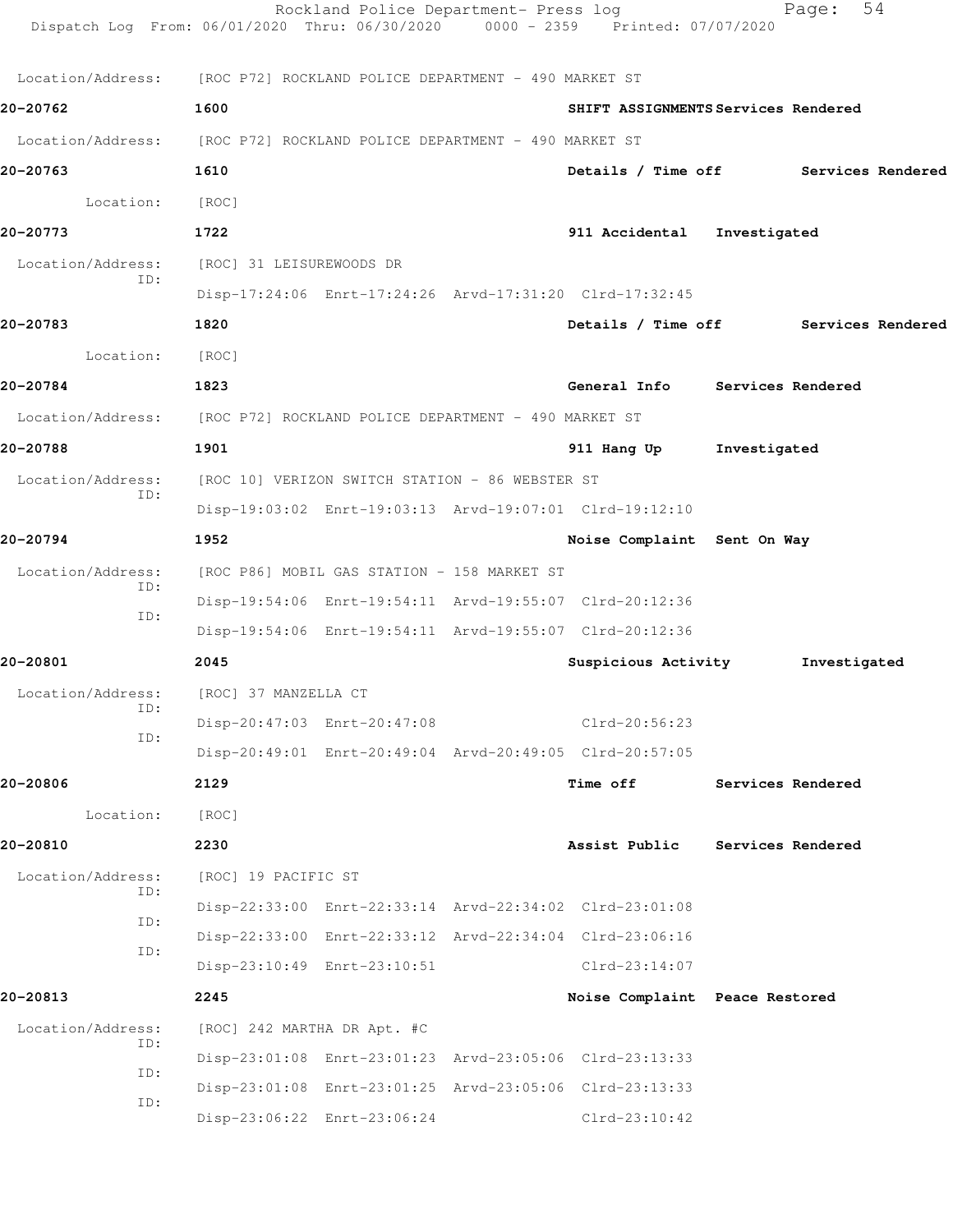Rockland Police Department- Press log Fage: 55 Dispatch Log From: 06/01/2020 Thru: 06/30/2020 0000 - 2359 Printed: 07/07/2020 **20-20814 2314 Disturbance Arrest(s) Made** Location/Address: [ROC P81] OCEAN STATE JOB LOT - 360 MARKET ST ID: Disp-23:16:34 Arvd-23:20:49 Clrd-23:46:22 ID: Disp-23:16:39 Arvd-23:20:49 Clrd-23:46:24 ID: Disp-23:16:43 Arvd-23:20:49 Clrd-23:58:36<br>Refer To Arrest: 20ROC-20814-AR Refer To Arrest: 20ROC-20814-AR Arrest: COUGHLIN, RYAN Address: 610 S FRANKLIN ST Apt. #E304 HOLBROOK, MA Age: 25 Charges: Straight Warrant **20-20818 2342 Lost/Found Property Services Rendered** Location/Address: [ROC P72] ROCKLAND POLICE DEPARTMENT - 490 MARKET ST ID: Disp-23:45:44 Enrt-23:45:57 Arvd-23:45:59 Clrd-23:46:03 **20-20819 2350 Prisoner Information Services Rendered** Location/Address: [ROC P72] ROCKLAND POLICE DEPARTMENT - 490 MARKET ST ID: Disp-23:51:34 Enrt-23:51:45 Arvd-23:51:47 Clrd-23:51:49 **For Date: 06/18/2020 - Thursday 20-20821 0000 SHIFT ASSIGNMENTS Appears Secure** Location/Address: [ROC P72] ROCKLAND POLICE DEPARTMENT - 490 MARKET ST ID: Arvd-00:00:00 Clrd-00:02:00 **20-20822 0015 Details / Time off COMP Services Rendered** Location: [ROC] **20-20824 0046 Building Check Investigated** Location/Address: [ROC] UNION ST ID: Arvd-00:47:28 Clrd-00:47:37 **20-20826 0114 General Incident Services Rendered** Location/Address: [ROC 63] MIKES PIZZA - 315 UNION ST ID: Arvd-01:14:00 Clrd-01:18:09 **20-20829 0200 Burglar Alarm Building Checked/Secured** Location/Address: [ROC] 254 BEECH ST ID: Arvd-02:00:00 Clrd-02:10:41 ID: Disp-02:03:13 Enrt-02:03:20 Arvd-02:05:36 Clrd-02:10:41 **20-20835 0544 911 Accidental Services Not Required** Location/Address: [ROC] 5 BISHOP LN ID: Disp-05:46:33 Enrt-05:46:39 Arvd-05:49:01 Clrd-05:50:58 **20-20837 0555 Building Check Appears Secure** Location/Address: [ROC] UNION ST ID: Arvd-05:56:12 Clrd-06:09:07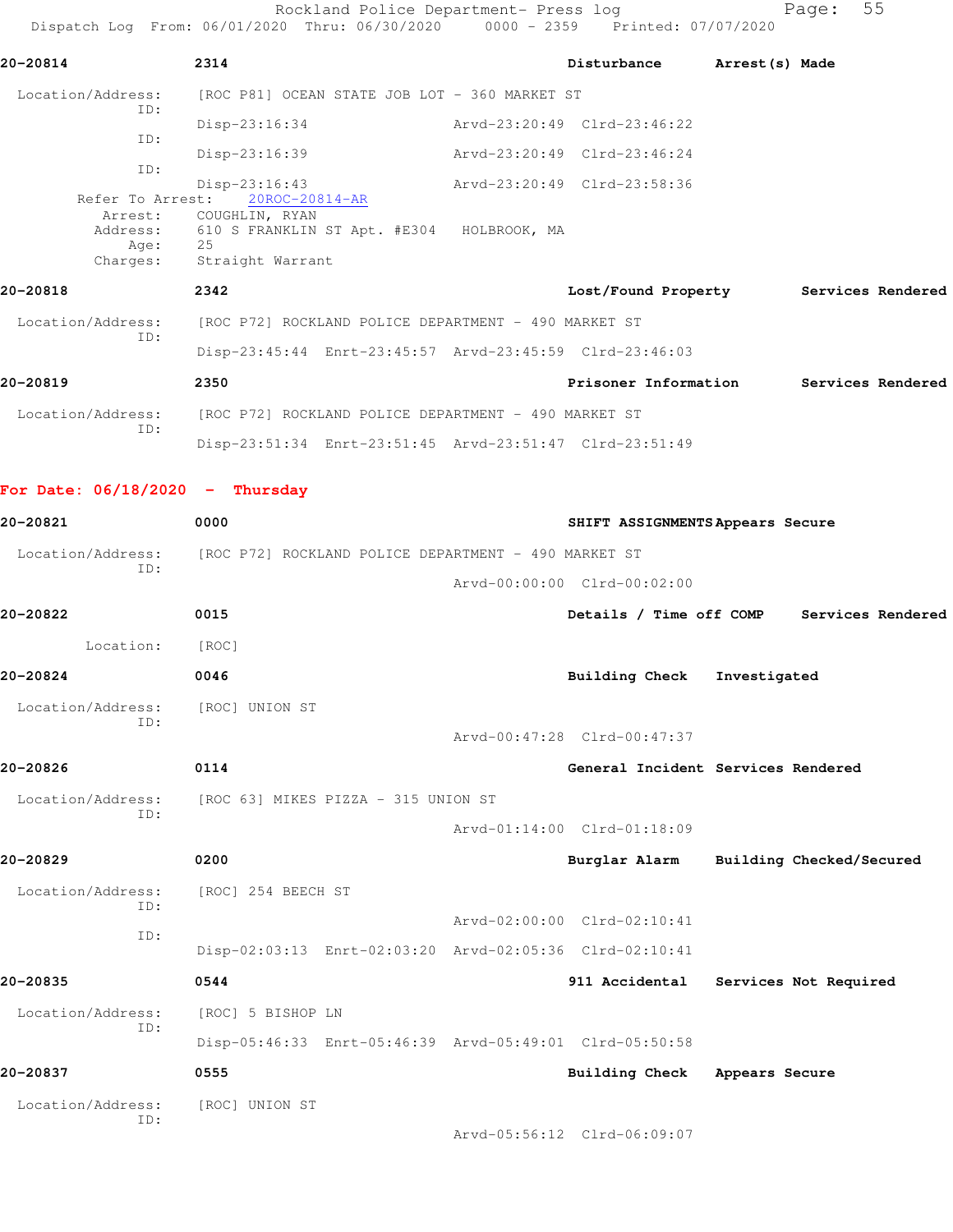Rockland Police Department- Press log Fage: 56 Dispatch Log From: 06/01/2020 Thru: 06/30/2020 0000 - 2359 Printed: 07/07/2020

**20-20847 0800 SHIFT ASSIGNMENTS Services Rendered** Location/Address: [ROC P72] ROCKLAND POLICE DEPARTMENT - 490 MARKET ST **20-21529 0810 Animal Complaint Services Rendered** Location/Address: [ROC] 238 SUMMER ST **20-20858 1000 Building Check Services Rendered** Location/Address: [ROC P104] ROCKLAND MEMORIAL LIBRARY - 20 BELMONT ST ID: Arvd-10:01:30 Clrd-10:02:02 **20-20862 1009 FOUND PROPERTY Services Rendered** Location/Address: [ROC] MARKET ST **20-20866 1028 Burglar Alarm Appears Secure** Location/Address: [ROC] 65 HOWARD ST ID: Disp-10:29:09 Enrt-10:29:44 Clrd-10:32:04 ID: Disp-10:29:20 Enrt-10:29:30 Arvd-10:32:01 Clrd-10:36:58 **20-20868 1034 Burglar Alarm Appears Secure** Location/Address: [ROC 235] MINERIOS - 371 UNION ST ID: Disp-10:36:55 Enrt-10:37:07 Arvd-10:39:18 Clrd-10:40:51 **20-20870 1046 Time off Services Rendered** Location: [ROC] **20-20871 1055 Suspicious Activity Appears Secure** Vicinity of: [ROC] 267 HOWARD ST ID: Disp-10:56:25 Arvd-10:57:23 Clrd-10:59:38 ID: Disp-10:57:28 Arvd-10:57:32 Clrd-10:59:34 **20-20876 1136 Motor Vehicle Stop Citation/Warning Issued**  Location/Address: [ROC] BALLFIELDS - SPRING ST ID: Arvd-11:36:00 Clrd-11:44:36 **20-20879 1213 911 Accidental Appears Secure** Location/Address: [ROC] 189 MONCRIEF RD ID: Disp-12:14:47 Enrt-12:14:51 Arvd-12:16:59 Clrd-13:43:21 ID: Disp-12:16:02 Enrt-12:16:05 Clrd-12:18:52 **20-20883 1324 Building Check Services Rendered** Location/Address: [ROC P104] ROCKLAND MEMORIAL LIBRARY - 20 BELMONT ST ID: Arvd-13:25:28 Clrd-13:25:46 **20-20884 1330 Time off Services Rendered** Location: [ROC] **20-20887 1348 Noise Complaint Gone on arrival**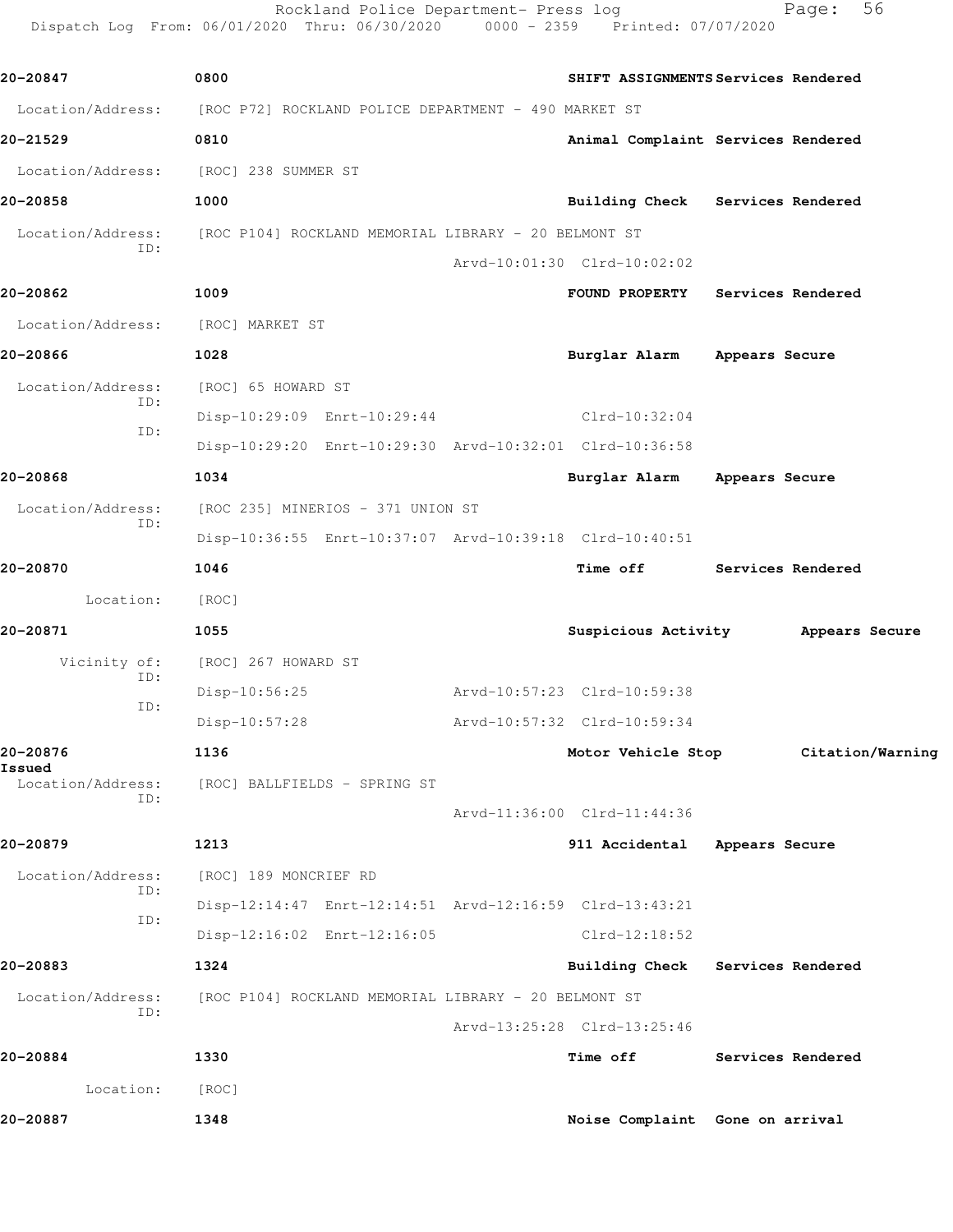|                          | Rockland Police Department- Press log<br>Dispatch Log From: 06/01/2020 Thru: 06/30/2020 0000 - 2359 Printed: 07/07/2020 |                                         |                   | 57<br>Page:              |
|--------------------------|-------------------------------------------------------------------------------------------------------------------------|-----------------------------------------|-------------------|--------------------------|
| Location/Address:        | [ROC] 63 NEVENS CIR                                                                                                     |                                         |                   |                          |
| ID:                      | Disp-13:49:34 Enrt-13:49:47 Arvd-13:56:47 Clrd-13:56:51                                                                 |                                         |                   |                          |
| ID:                      | Disp-13:49:40 Enrt-13:49:44                                                                                             | Clrd-13:50:30                           |                   |                          |
| 20-20888                 | 1348                                                                                                                    | 911 Accidental                          | Appears Secure    |                          |
| Location/Address:        | [ROC] 64 LEWIS PARK                                                                                                     |                                         |                   |                          |
| ID:                      | Disp-13:50:34 Enrt-13:50:37 Arvd-13:52:28 Clrd-13:57:22                                                                 |                                         |                   |                          |
| 20-20890                 | 1427                                                                                                                    | 911 Accidental                          | Appears Secure    |                          |
| Location/Address:        | [ROC] 82 PROSPECT ST                                                                                                    |                                         |                   |                          |
| ID:                      | $Disp-14:28:45$                                                                                                         | Arvd-14:29:04 Clrd-14:35:36             |                   |                          |
| ID:                      | $Disp-14:29:08$                                                                                                         | Arvd-14:31:52 Clrd-14:35:39             |                   |                          |
| 20-20893                 | 1442                                                                                                                    | Time off                                | Services Rendered |                          |
| Location:                | [ROC]                                                                                                                   |                                         |                   |                          |
| 20-20901                 | 1523                                                                                                                    | Animal Complaint Services Rendered      |                   |                          |
| Location/Address:<br>ID: | [ROC] 579 LIBERTY ST                                                                                                    |                                         |                   |                          |
|                          | $Disp-15:24:20$                                                                                                         | Arvd-15:24:24 Clrd-15:38:06             |                   |                          |
| 20-20902                 | 1539                                                                                                                    | MVA Property Damage Only Paper Exchange |                   |                          |
| Vicinity of:<br>ID:      | [ROC P81] OCEAN STATE JOB LOT - 360 MARKET ST                                                                           |                                         |                   |                          |
| ID:                      | $Disp-15:40:27$                                                                                                         | Arvd-15:42:15 Clrd-15:45:29             |                   |                          |
|                          | $Disp-15:42:21$                                                                                                         | Arvd-15:42:24 Clrd-15:45:26             |                   |                          |
| 20-20903                 | 1540                                                                                                                    | Time off                                | Services Rendered |                          |
| Location:                | [ROC]                                                                                                                   |                                         |                   |                          |
| 20-20910                 | 1600                                                                                                                    | General Info                            |                   | Services Rendered        |
| Location/Address:        | [ROC P72] ROCKLAND POLICE DEPARTMENT - 490 MARKET ST                                                                    |                                         |                   |                          |
| 20-20912                 | 1617                                                                                                                    | Noise Complaint Services Rendered       |                   |                          |
| Location/Address:<br>ID: | [ROC 140] 292 MARKET ST Apt. #32                                                                                        |                                         |                   |                          |
| ID:                      | Disp-16:18:27 Enrt-16:18:32 Arvd-16:21:41 Clrd-16:23:21                                                                 |                                         |                   |                          |
|                          | Disp-16:18:27 Enrt-16:18:30 Arvd-16:22:19 Clrd-16:23:19                                                                 |                                         |                   |                          |
| 20-20920                 | 1712                                                                                                                    | Burglar Alarm                           |                   | Building Checked/Secured |
| Location/Address:<br>ID: | [ROC 206] 51 MAPLE ST Apt. #114                                                                                         |                                         |                   |                          |
| ID:                      | Disp-17:13:26 Enrt-17:13:55 Arvd-17:17:40 Clrd-17:23:21                                                                 |                                         |                   |                          |
|                          | Disp-17:14:48 Enrt-17:14:51 Arvd-17:18:19 Clrd-17:23:24                                                                 |                                         |                   |                          |
| 20-20921                 | 1718                                                                                                                    | Neighbor Disturbance                    |                   | Services Rendered        |
| Location/Address:<br>ID: | [ROC] 63 BOXBERRY LN                                                                                                    |                                         |                   |                          |
| ID:                      | Disp-17:28:38 Enrt-17:28:41 Arvd-17:28:46 Clrd-17:42:23                                                                 |                                         |                   |                          |
|                          | Disp-17:29:46 Enrt-17:29:50 Arvd-17:29:52 Clrd-17:44:13                                                                 |                                         |                   |                          |
| 20-20923                 | 1724                                                                                                                    | Motor Vehicle Complaint                 |                   | Arrest (s) Made          |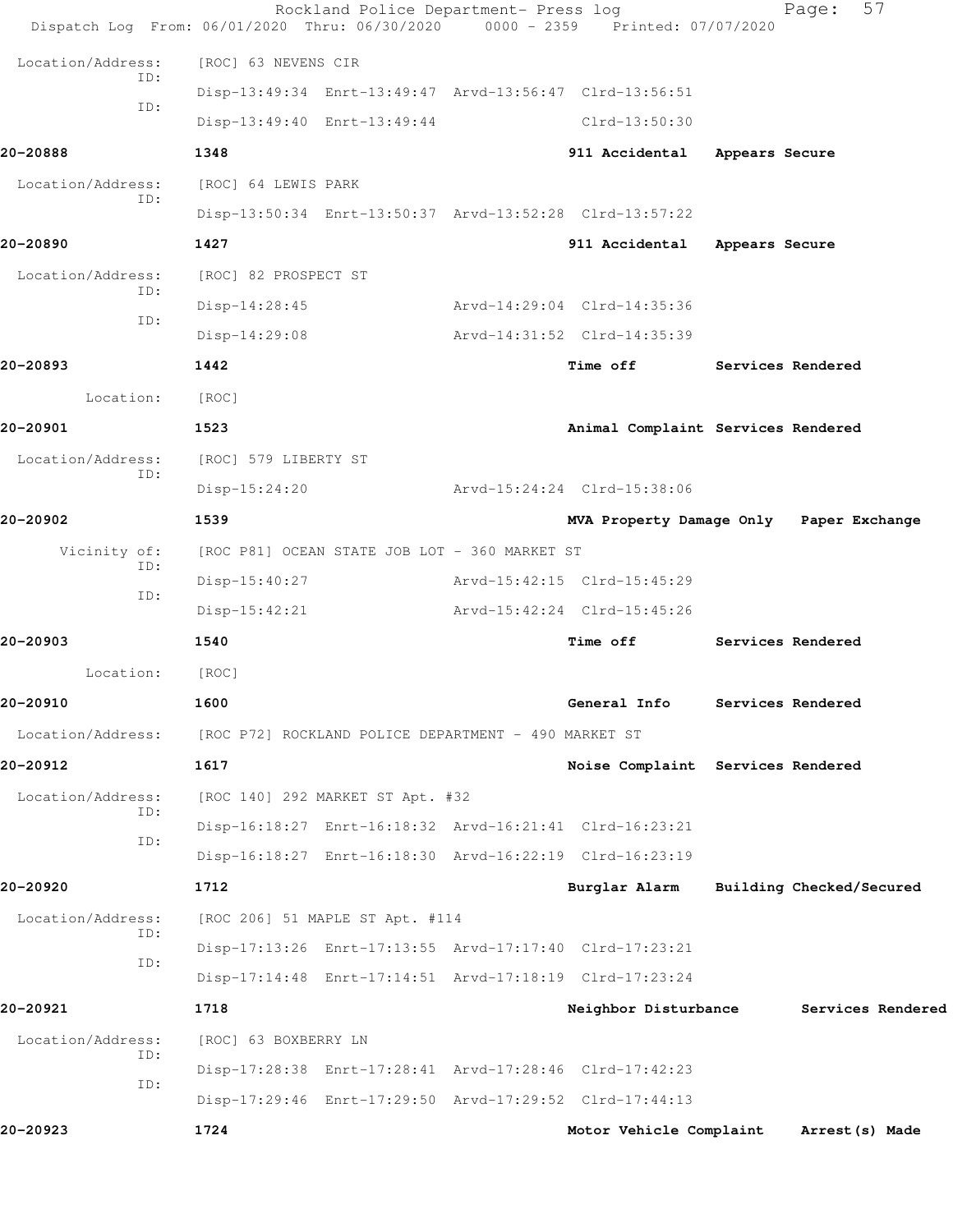Rockland Police Department- Press log Fage: 58 Dispatch Log From: 06/01/2020 Thru: 06/30/2020 0000 - 2359 Printed: 07/07/2020 Location/Address: [ROC P47] BEST WESTERN - 909 HINGHAM ST ID: Disp-17:25:09 Enrt-17:25:15 Arvd-17:31:39 Clrd-19:11:59 ID: Disp-17:25:14 Enrt-17:25:16 Arvd-17:27:58 Clrd-18:06:54 ID: Disp-17:42:32 Enrt-17:42:43 Arvd-17:48:34 Clrd-18:06:58 Refer To P/C: 20ROC-20923-A-AR P/C: GUSTAFSON, NATHAN A<br>Address: 14 PARKER RD PEMBI 14 PARKER RD PEMBROKE, MA Age: 39 Charges: PROTECTIVE CUSTODY Refer To Arrest: 20ROC-20923-AR Arrest: TURNER, MARK GERARD Address: 14 PARKER RD PEMBROKE, MA<br>Age: 39 Age: Charges: Straight Warrant **20-20924 1737 Vandalism Services Rendered** Location/Address: [ROC] HOLY FAMILY CEMETARY - 92 CENTRE AVE ID: Arvd-17:37:00 Clrd-18:18:38 **20-20928 1812 Details / Time off Services Rendered** Location: [ROC] **20-20932 1837 General Incident Services Rendered** Location/Address: [ROC] HARTSUFF PARK - HARTSUFF ST ID: Disp-18:38:56 Enrt-18:39:01 Arvd-18:40:43 Clrd-18:49:21 ID: Disp-18:39:00 Enrt-18:39:02 Arvd-18:41:35 Clrd-18:47:41 **20-20933 1844 Motor Vehicle Complaint Services Rendered** Location/Address: [ROC] 67 J A DUNN MEM DR ID: Disp-18:48:04 Enrt-18:48:13 Arvd-18:53:35 Clrd-19:04:58 ID: Arvd-18:55:17 Clrd-19:02:46 **20-20938 1915 Follow-Up Investigation Advised to Court** Location/Address: [ROC] 61 BOXBERRY LN ID: Arvd-19:15:00 Clrd-19:17:03 ID: Disp-19:16:41 Enrt-19:16:45 Arvd-19:21:10 Clrd-19:27:35 **20-20943 2000 SHIFT ASSIGNMENTS Services Rendered** Location/Address: [ROC P72] ROCKLAND POLICE DEPARTMENT - 490 MARKET ST **20-20945 2039 Assist Public Services Rendered** Location/Address: [ROC] 64 MONCRIEF RD **20-20949 2107 911 Hang Up Services Rendered** Location/Address: [ROC] 104 SUMMER ST ID: Disp-21:07:31 Enrt-21:07:37 Arvd-21:10:37 Clrd-21:16:15 **20-20950 2113 Time off Services Rendered** Location: [ROC]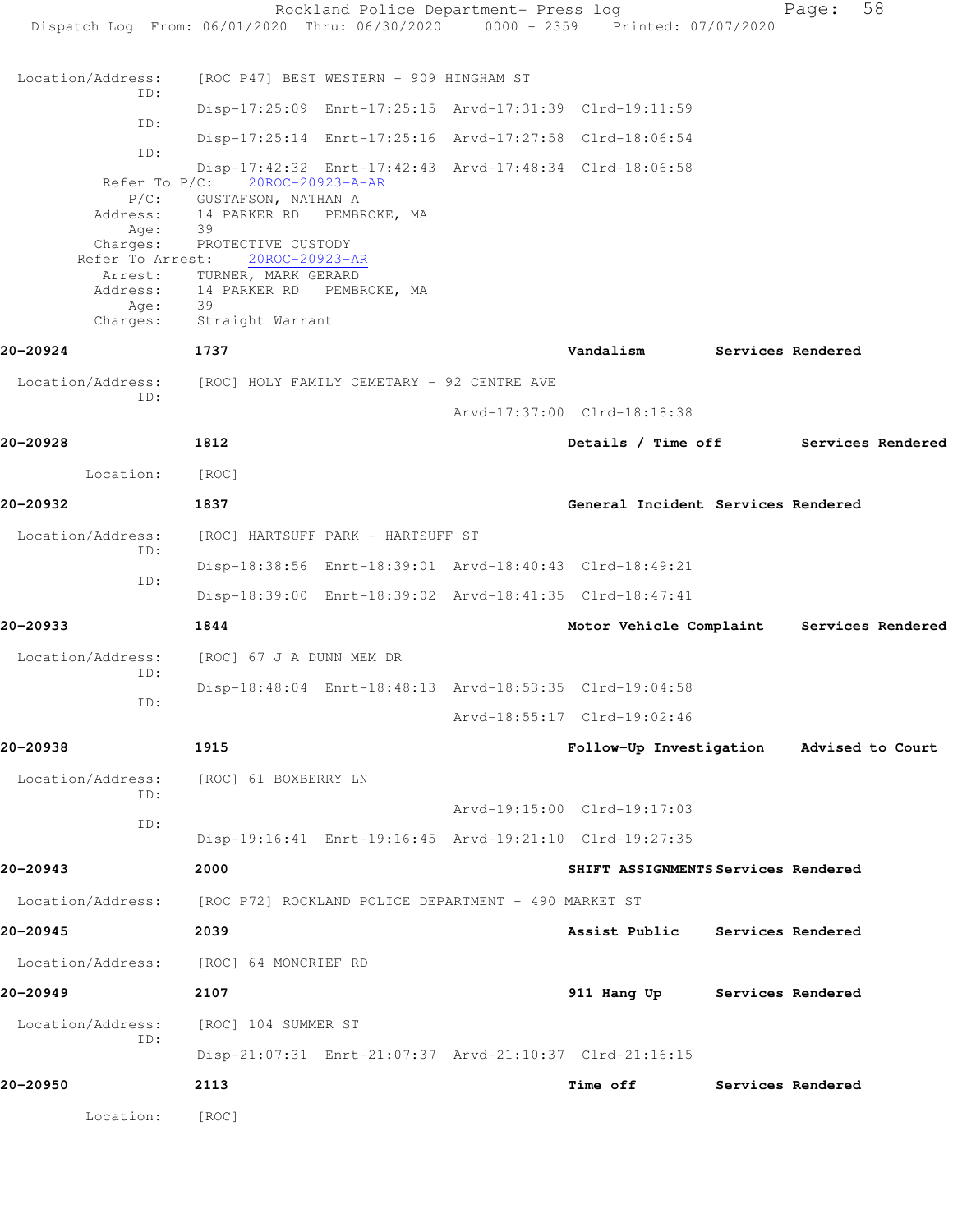Rockland Police Department- Press log Fage: 59 Dispatch Log From: 06/01/2020 Thru: 06/30/2020 0000 - 2359 Printed: 07/07/2020 **20-20951 2120 Time off Services Rendered** Location: [ROC] **20-20952 2124 Building Check Appears Secure** Location/Address: [ROC] BISHOP LN ID: Arvd-21:24:45 Clrd-21:24:56 **20-20954 2202 Time off Services Rendered** Location: [ROC] **20-20955 2232 MAL DAMAGE MV Services Rendered** Location/Address: [ROC] 4 MEREDITH WAY ID: Disp-22:35:38 Enrt-22:35:46 Arvd-22:42:34 Clrd-22:55:13 **20-20956 2235 Suspicious Activity Services Rendered** Vicinity of: [ROC 249] NEAR BASEBALL FIELDS - 49 GROVE ST ID: Disp-22:37:38 Enrt-22:37:40 Arvd-22:39:21 Clrd-22:42:24 **20-20957 2238 Disturbance Services Rendered** Location/Address: [ROC 140] 292 MARKET ST Apt. #32 ID: Disp-22:42:12 Clrd-22:42:19 **20-20959 2306 Building Check Appears Secure** Location/Address: [ROC] BISHOP LN ID: Arvd-23:06:19 Clrd-23:06:42 **20-20961 2310 Road Obstruction Services Not Required** Vicinity of: [ROC P55] HOME DEPOT - 1149 HINGHAM ST ID: Disp-23:12:32 Enrt-23:12:36 Arvd-23:28:31 Clrd-23:31:26 **20-20963 2316 Prisoner RELEASED Services Rendered** Location/Address: [ROC P72] ROCKLAND POLICE DEPARTMENT - 490 MARKET ST ID: Disp-23:19:10 Clrd-23:19:59 **For Date: 06/19/2020 - Friday 20-20966 0017 General Info No Service** Location/Address: [ROC P72] ROCKLAND POLICE DEPARTMENT - 490 MARKET ST ID: Disp-00:20:42 Clrd-00:20:54

**20-20970 0128 Noise Complaint Peace Restored** Location/Address: [ROC 101] 407 EAST WATER STREET - 407 EAST WATER ST ID: Disp-01:29:36 Enrt-01:30:01 Arvd-01:35:03 Clrd-01:36:32 ID: Disp-01:31:35 Enrt-01:31:37 Arvd-01:35:03 Clrd-01:36:32 **20-20979 0353 Health & Welfare Check Investigated** Location/Address: [ROC 25] HI-WAY SAFETY SYSTEMS - 9 ROCKVIEW WAY ID: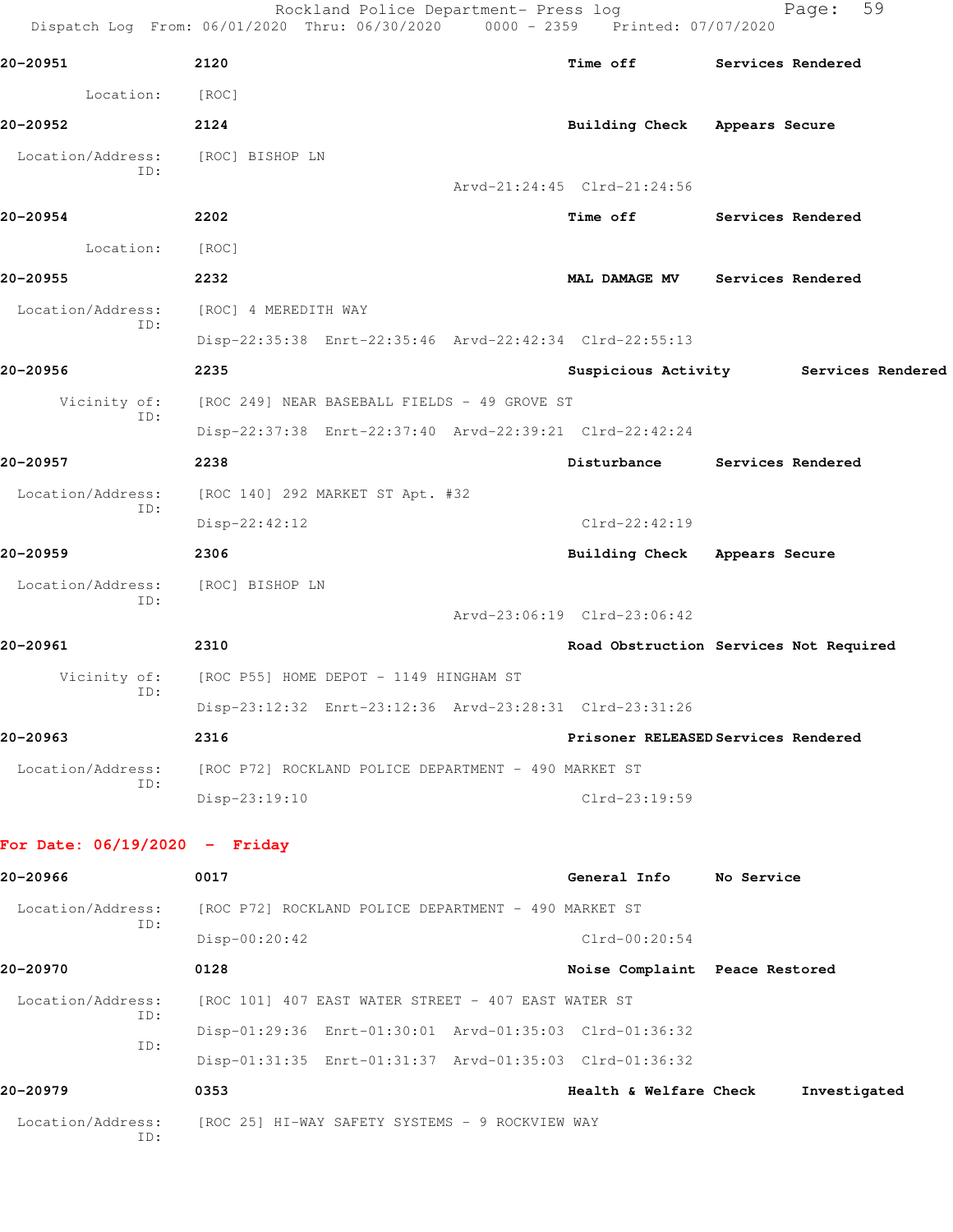|                          | Rockland Police Department- Press log<br>Dispatch Log From: 06/01/2020 Thru: 06/30/2020 0000 - 2359 Printed: 07/07/2020 |                                    |                          | 60<br>Page:                          |
|--------------------------|-------------------------------------------------------------------------------------------------------------------------|------------------------------------|--------------------------|--------------------------------------|
|                          | Disp-03:55:32 Enrt-03:55:39 Arvd-03:55:44 Clrd-03:59:01                                                                 |                                    |                          |                                      |
| 20-20983                 | 0550                                                                                                                    | Building Check                     | Appears Secure           |                                      |
| Location/Address:        | [ROC 61] UNION ST BUSINESS DISTRICT - UNION ST                                                                          |                                    |                          |                                      |
| ID:                      |                                                                                                                         | Arvd-05:51:00 Clrd-06:13:22        |                          |                                      |
| 20-20986                 | 0735                                                                                                                    | General Info                       |                          | Services Rendered                    |
| Location/Address:        | [ROC P72] ROCKLAND POLICE DEPARTMENT - 490 MARKET ST                                                                    |                                    |                          |                                      |
| TD:                      | Disp-07:37:15                                                                                                           | Clrd-07:37:27                      |                          |                                      |
| 20-20992                 | 0800                                                                                                                    | General Info Services Rendered     |                          |                                      |
| Location/Address:        | [ROC P72] ROCKLAND POLICE DEPARTMENT - 490 MARKET ST                                                                    |                                    |                          |                                      |
| ID:                      | Disp-08:11:17 Enrt-08:11:23 Arvd-08:11:26 Clrd-08:11:29                                                                 |                                    |                          |                                      |
| 20-20998                 | 0844                                                                                                                    | Building Check Services Rendered   |                          |                                      |
| Location/Address:        | [ROC P104] ROCKLAND MEMORIAL LIBRARY - 20 BELMONT ST                                                                    |                                    |                          |                                      |
| ID:                      |                                                                                                                         | Arvd-08:45:51 Clrd-08:46:01        |                          |                                      |
| 20-21004                 | 1001                                                                                                                    | Animal Complaint Services Rendered |                          |                                      |
| Location/Address:        | [ROC] 84 MYRTLE ST                                                                                                      |                                    |                          |                                      |
| ID:                      | Disp-10:02:39                                                                                                           | Arvd-10:02:47 Clrd-10:08:21        |                          |                                      |
| 20-21008                 | 1037                                                                                                                    | Harassment                         | <b>Services Rendered</b> |                                      |
| Location/Address:<br>ID: | [ROC] 46 STUDLEY CT                                                                                                     |                                    |                          |                                      |
|                          | Disp-10:38:24 Enrt-10:39:08 Arvd-10:39:10 Clrd-10:50:19                                                                 |                                    |                          |                                      |
| 20-21011                 | 1048                                                                                                                    | General Info                       |                          | Services Rendered                    |
| Location/Address:        | [ROC P72] ROCKLAND POLICE DEPARTMENT - 490 MARKET ST                                                                    |                                    |                          |                                      |
| 20-21009                 | 1049                                                                                                                    | Building Check Services Rendered   |                          |                                      |
| Location/Address:<br>ID: | [ROC P104] ROCKLAND MEMORIAL LIBRARY - 20 BELMONT ST                                                                    |                                    |                          |                                      |
|                          |                                                                                                                         | Arvd-10:50:00 Clrd-10:50:12        |                          |                                      |
| 20-21014                 | 1104                                                                                                                    | General Info Services Rendered     |                          |                                      |
|                          | Location/Address: [ROC P72] ROCKLAND POLICE DEPARTMENT - 490 MARKET ST                                                  |                                    |                          |                                      |
| 20-21016                 | 1158                                                                                                                    |                                    |                          | Details / Time off Services Rendered |
| Location:                | [ROC]                                                                                                                   |                                    |                          |                                      |
| 20-21020                 | 1226                                                                                                                    | General Info Services Rendered     |                          |                                      |
|                          | Location/Address: [ROC P72] ROCKLAND POLICE DEPARTMENT - 490 MARKET ST                                                  |                                    |                          |                                      |
| 20-21018                 | 1230                                                                                                                    | Motor Vehicle Stop Verbal Warning  |                          |                                      |
| Location/Address:<br>ID: | [ROC] 458 MARKET ST @ 31 LIBERTY ST                                                                                     |                                    |                          |                                      |
|                          |                                                                                                                         | Arvd-12:30:00 Clrd-12:41:24        |                          |                                      |
| 20-21022                 | 1244                                                                                                                    | Building Check Services Rendered   |                          |                                      |
| Location/Address:<br>ID: | [ROC P104] ROCKLAND MEMORIAL LIBRARY - 20 BELMONT ST                                                                    |                                    |                          |                                      |
|                          |                                                                                                                         | Arvd-12:46:00 Clrd-12:46:09        |                          |                                      |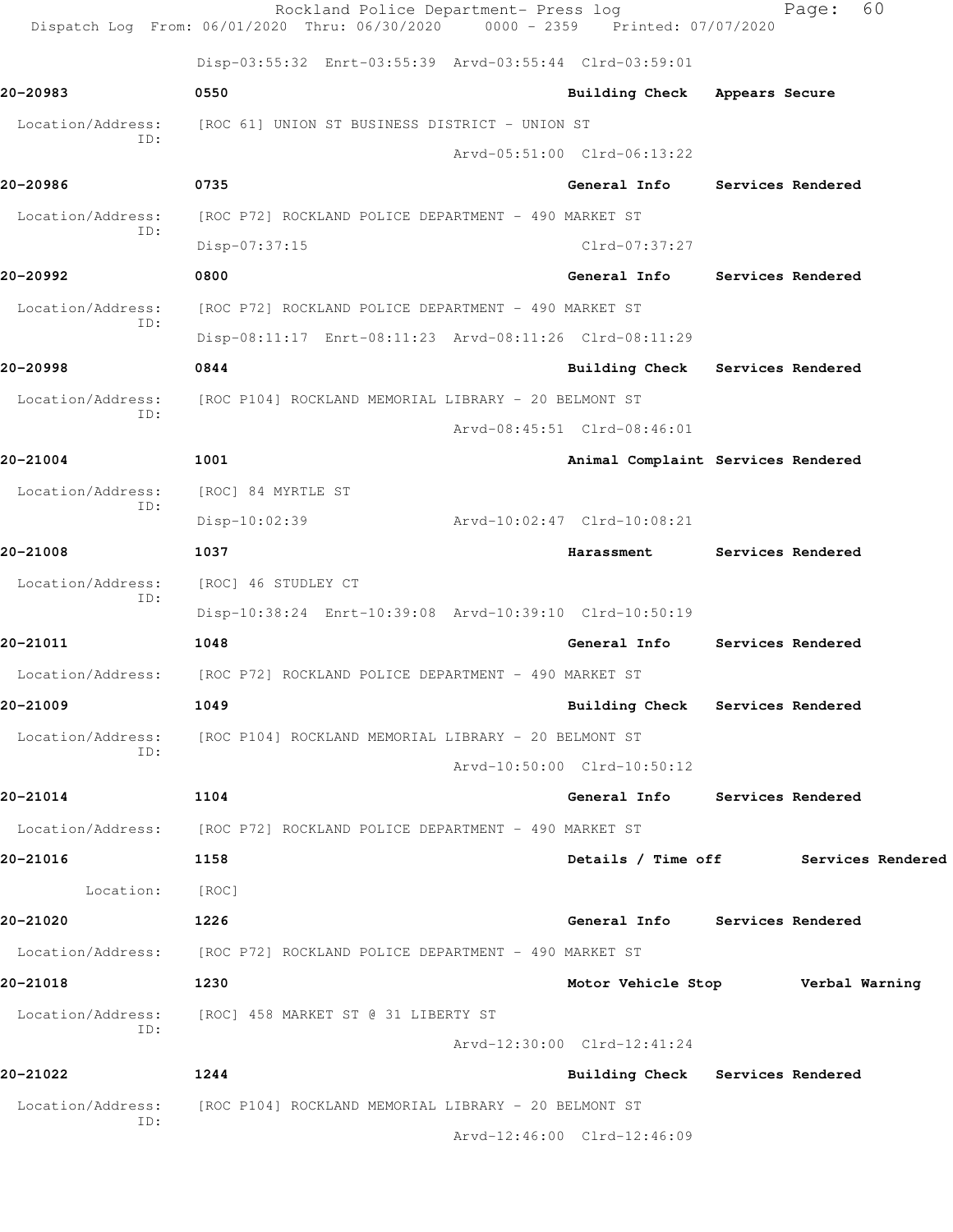Rockland Police Department- Press log Fage: 61 Dispatch Log From: 06/01/2020 Thru: 06/30/2020 0000 - 2359 Printed: 07/07/2020

**20-21023 1249 Motor Vehicle Stop Verbal Warning** Location/Address: [ROC] 106 SPRING ST ID: Arvd-12:49:00 Clrd-12:51:29 **20-21024 1254 Motor Vehicle Stop Services Rendered** Location/Address: [ROC] SPRING ST ID: Arvd-12:54:00 Clrd-12:55:58 **20-21027 1325 911 Accidental Services Rendered** Location/Address: [ROC] 37 SALEM ST ID: Disp-13:26:20 Enrt-13:27:33 Arvd-13:31:09 Clrd-14:09:41 ID: Disp-13:27:27 Enrt-13:27:30 Arvd-13:31:16 Clrd-14:03:10 ID: Disp-13:37:59 Arvd-13:38:07 Clrd-14:09:34 Refer To P/C: 20ROC-21027-AR P/C: AFFLECK, ROBERT R<br>Address: 37 SALEM ST Apt. # 37 SALEM ST Apt. #1 ROCKLAND, MA Age: 35 Charges: PROTECTIVE CUSTODY **20-21530 1330 Animal Complaint Services Rendered** Location/Address: [ROC] 110 MYRTLE ST **20-21031 1344 General Info Services Rendered** Location/Address: [ROC P72] ROCKLAND POLICE DEPARTMENT - 490 MARKET ST **20-21531 1525 Animal Complaint Services Rendered** Location/Address: [ROC] 136 NORTH AVE **20-21040 1600 General Info Services Rendered** Location/Address: [ROC P72] ROCKLAND POLICE DEPARTMENT - 490 MARKET ST ID: Disp-16:03:53 Enrt-16:04:00 Arvd-16:04:02 Clrd-16:04:04 **20-21054 1854 Noise Complaint Investigated** Location/Address: [ROC] 56 STUDLEY CT ID: Disp-18:57:15 Enrt-19:01:26 Arvd-19:08:03 Clrd-19:15:05 **20-21058 2035 Road Obstruction Services Rendered** Location/Address: [ROC P99] RICHDALES (TEDESCHI'S) - 268 UNION ST ID: Disp-20:36:25 Enrt-20:36:41 Clrd-20:40:08 **20-21060 2040 Disturbance Peace Restored** Location/Address: [ROC P86] MOBIL GAS STATION - 158 MARKET ST ID: Arvd-20:40:00 Clrd-20:54:31 ID: Disp-20:40:57 Enrt-20:41:00 Arvd-20:41:01 Clrd-20:54:31 **20-21068 2132 Suspicious Activity Sent On Way** Location/Address: [ROC 62] JEFFERSON SCHOOL - 63 GEORGE ST ID: Disp-21:33:58 Enrt-21:34:55 Arvd-21:37:16 Clrd-21:43:05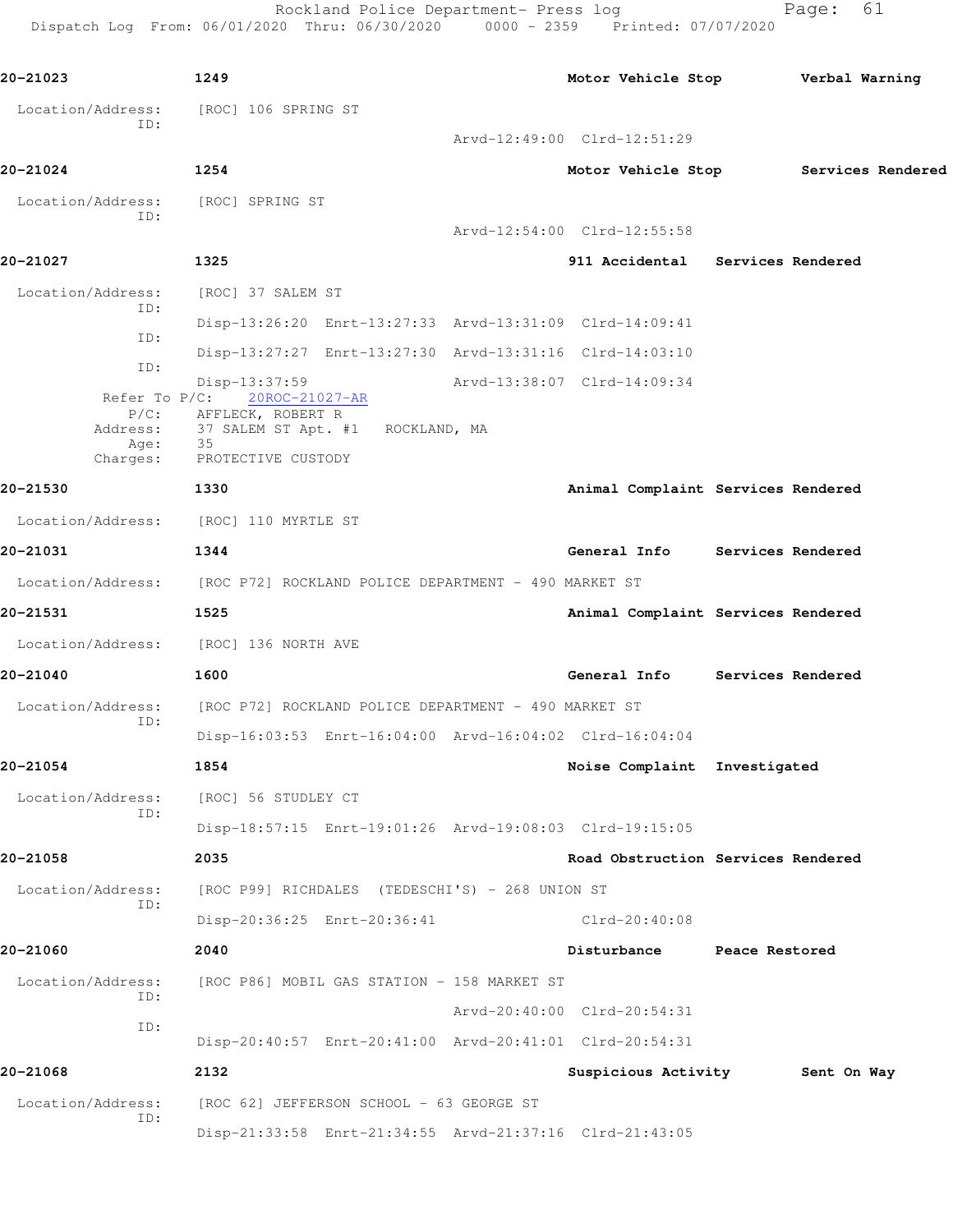|                                   |            |                                                      | Rockland Police Department- Press log |  | Dispatch Log From: 06/01/2020 Thru: 06/30/2020 0000 - 2359 Printed: 07/07/2020 | 62<br>Page:             |  |  |
|-----------------------------------|------------|------------------------------------------------------|---------------------------------------|--|--------------------------------------------------------------------------------|-------------------------|--|--|
|                                   | ID:        |                                                      |                                       |  | Disp-21:35:11 Enrt-21:35:14 Arvd-21:37:01 Clrd-21:43:05                        |                         |  |  |
| 20-21077                          |            | 2231                                                 |                                       |  | Building Check Appears Secure                                                  |                         |  |  |
| Location/Address:                 |            | [ROC] BISHOP LN                                      |                                       |  |                                                                                |                         |  |  |
|                                   | ID:        |                                                      |                                       |  | Arvd-22:32:02 Clrd-22:32:08                                                    |                         |  |  |
| 20-21083                          |            | 2315                                                 |                                       |  | Disturbance                                                                    | Taken/Referred to Other |  |  |
| Agency<br>Location/Address:       |            | [ROC] 111 MARKET ST Apt. #4                          |                                       |  |                                                                                |                         |  |  |
|                                   | TD:        |                                                      |                                       |  | Disp-23:17:13 Enrt-23:17:20 Arvd-23:21:28 Clrd-23:41:46                        |                         |  |  |
|                                   | ID:        |                                                      |                                       |  | Disp-23:17:13 Enrt-23:17:18 Arvd-23:29:47 Clrd-23:41:46                        |                         |  |  |
|                                   | ID:        |                                                      |                                       |  | Arvd-23:21:22 Clrd-23:41:46                                                    |                         |  |  |
| 20-21090                          |            | 2357                                                 |                                       |  | Disturbance                                                                    | Services Rendered       |  |  |
| Location/Address:                 |            |                                                      | [ROC 82] 213 UNION ST Apt. #2         |  |                                                                                |                         |  |  |
|                                   | ID:        |                                                      |                                       |  | Arvd-23:57:00 Clrd-06/20/2020 @ 00:24:38                                       |                         |  |  |
|                                   | ID:<br>ID: | $Disp-23:57:41$                                      |                                       |  | Arvd-23:58:54 Clrd-06/20/2020 @ 00:24:16                                       |                         |  |  |
|                                   |            |                                                      |                                       |  | Disp-23:59:40 Enrt-23:59:41 Arvd-23:59:43 Clrd-06/20/2020 @ 00:23:21           |                         |  |  |
| ID:                               |            |                                                      |                                       |  | Disp-00:01:38 Enrt-00:01:40 Arvd-00:01:42 Clrd-06/20/2020 @ 00:23:11           |                         |  |  |
| For Date: $06/20/2020 -$ Saturday |            |                                                      |                                       |  |                                                                                |                         |  |  |
| 20-21091                          |            | 0004                                                 |                                       |  | SHIFT ASSIGNMENTSNo Service                                                    |                         |  |  |
| Location/Address:                 |            | [ROC P72] ROCKLAND POLICE DEPARTMENT - 490 MARKET ST |                                       |  |                                                                                |                         |  |  |
|                                   | ID:        |                                                      |                                       |  | Arvd-00:04:00 Clrd-00:06:42                                                    |                         |  |  |
| 20-21096                          |            | 0027                                                 |                                       |  | 911 Accidental                                                                 | Investigated            |  |  |
| Location/Address:                 |            | [ROC] 47 WOODSBURY RD                                |                                       |  |                                                                                |                         |  |  |
|                                   | ID:        |                                                      |                                       |  | Disp-00:31:35 Enrt-00:31:42 Arvd-00:32:48 Clrd-00:33:38                        |                         |  |  |
|                                   | ID:        |                                                      | Disp-00:31:35 Enrt-00:31:42           |  | Clrd-00:33:38                                                                  |                         |  |  |
| 20-21106                          |            | 0523                                                 |                                       |  | Burglar Alarm                                                                  | Investigated            |  |  |
| Location/Address:                 |            | [ROC] 820 MARKET ST                                  |                                       |  |                                                                                |                         |  |  |
|                                   | ID:        |                                                      |                                       |  | Arvd-05:23:00 Clrd-05:27:25                                                    |                         |  |  |
|                                   | ID:        | Disp-05:24:41                                        |                                       |  | Arvd-05:25:30 Clrd-05:27:25                                                    |                         |  |  |
| 20-21108                          |            | 0531                                                 |                                       |  | <b>Building Check</b>                                                          | Appears Secure          |  |  |
| Location/Address:                 |            | [ROC] UNION ST                                       |                                       |  |                                                                                |                         |  |  |
|                                   | ID:        |                                                      |                                       |  | Arvd-05:31:00 Clrd-06:03:05                                                    |                         |  |  |
| 20-21109                          |            | 0536                                                 |                                       |  | 911 Accidental                                                                 | Investigated            |  |  |
| Location/Address:                 |            | [ROC] 41 WINTER CIR                                  |                                       |  |                                                                                |                         |  |  |

 ID: Disp-05:39:03 Enrt-05:39:11 Arvd-05:43:45 Clrd-05:46:25

Location: [ROC]

**20-21114 0653 Details / Time off Appears Secure**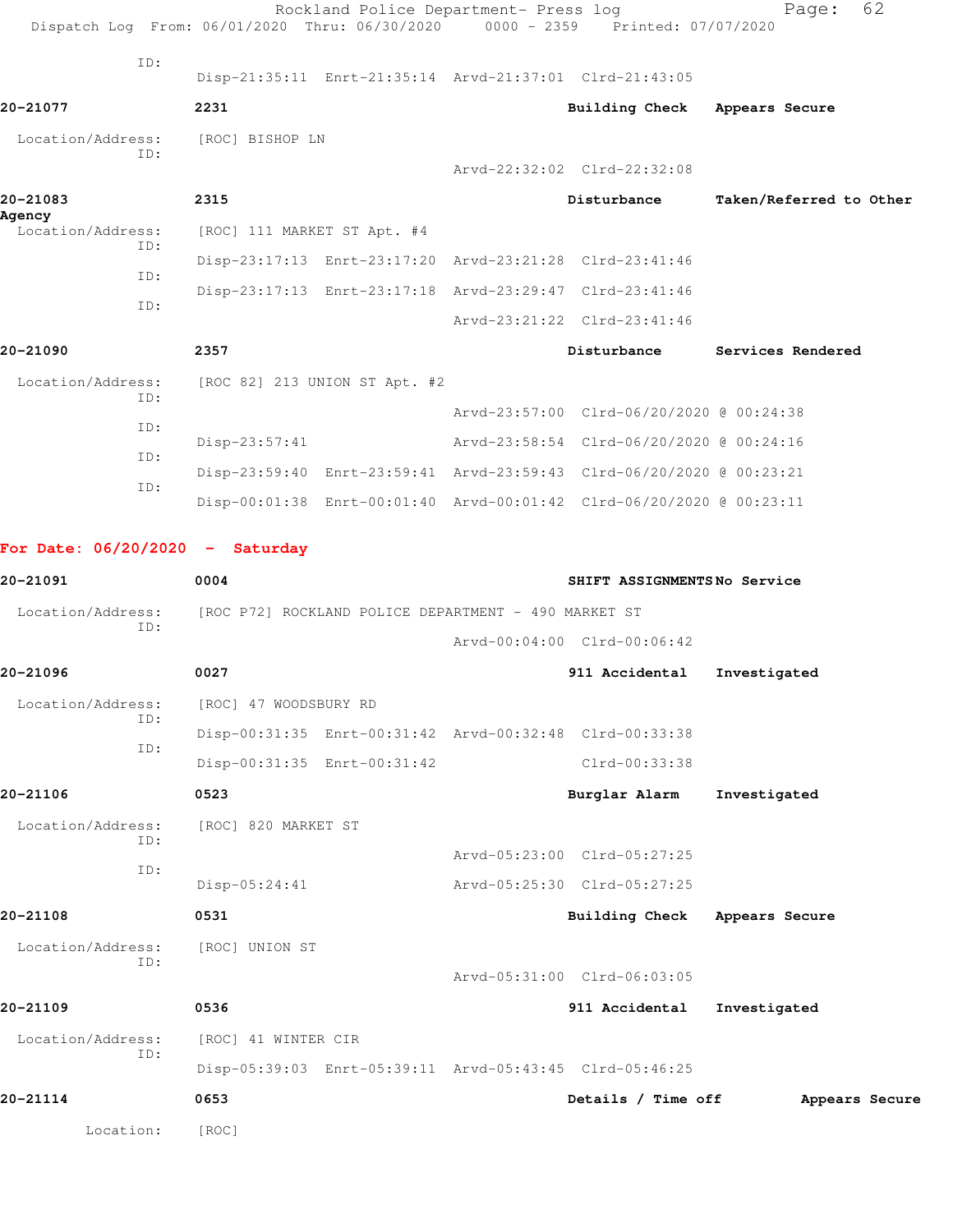Rockland Police Department- Press log Fage: 63 Dispatch Log From: 06/01/2020 Thru: 06/30/2020 0000 - 2359 Printed: 07/07/2020

**20-21121 0806 SHIFT ASSIGNMENTS Services Rendered** Location/Address: [ROC P72] ROCKLAND POLICE DEPARTMENT - 490 MARKET ST **20-21129 1002 911 Accidental Services Rendered** Location/Address: [ROC] 344 UNION ST ID: Disp-10:08:44 Enrt-10:08:54 Arvd-10:14:28 Clrd-10:14:30 **20-21130 1015 Building Check Services Rendered** Location/Address: [ROC P104] ROCKLAND MEMORIAL LIBRARY - 20 BELMONT ST ID: Arvd-10:15:43 Clrd-10:24:13 **20-21138 1107 Building Check Services Rendered** Location/Address: [ROC P104] ROCKLAND MEMORIAL LIBRARY - 20 BELMONT ST ID: Arvd-11:08:24 Clrd-11:08:44 **20-21139 1109 Disturbance Services Rendered** Location/Address: [ROC P52] LUCCA'S RESTAURANT - 933 HINGHAM ST ID: Disp-11:10:25 Enrt-11:10:28 Arvd-11:22:08 Clrd-11:22:10 **20-21141 1130 Lost/Found Property No Service** Location/Address: [ROC] 64 HOWARD ST ID: Disp-11:36:38 Enrt-11:36:52 Arvd-11:36:56 Clrd-11:37:00 **20-21155 1201 Information Call No Action Required** Location/Address: [ROC P72] ROCKLAND POLICE DEPARTMENT - 490 MARKET ST **20-21145 1206 911 Accidental Services Rendered** Location/Address: [ROC P107] DUNKIN DONUTS - EAST WATER ST ID: Disp-12:11:15 Enrt-12:11:23 Clrd-12:12:15 ID: Disp-12:12:03 Enrt-12:12:08 Arvd-12:12:12 Clrd-12:13:17 **20-21150 1229 Motor Vehicle Collision W/PI Paper Exchange**  Location/Address: [ROC] 315 POND ST ID: Disp-12:31:02 Enrt-12:31:15 Arvd-12:34:04 Clrd-12:59:13 ID: Disp-12:31:09 Enrt-12:31:15 Arvd-12:33:24 Clrd-12:48:57 **20-21172 1300 Information Call No Action Required** Location/Address: [ROC P72] ROCKLAND POLICE DEPARTMENT - 490 MARKET ST **20-21163 1417 Assist Public Sent On Way** Location/Address: [ROC] 119 GROVE ST ID: Disp-14:19:20 Enrt-14:19:25 Arvd-14:21:40 Clrd-14:34:36 ID: Disp-14:19:23 Enrt-14:19:25 Arvd-14:19:28 Clrd-14:34:36 **20-21166 1456 Disturbance Sent On Way** Location/Address: [ROC] 29 PARK ST ID: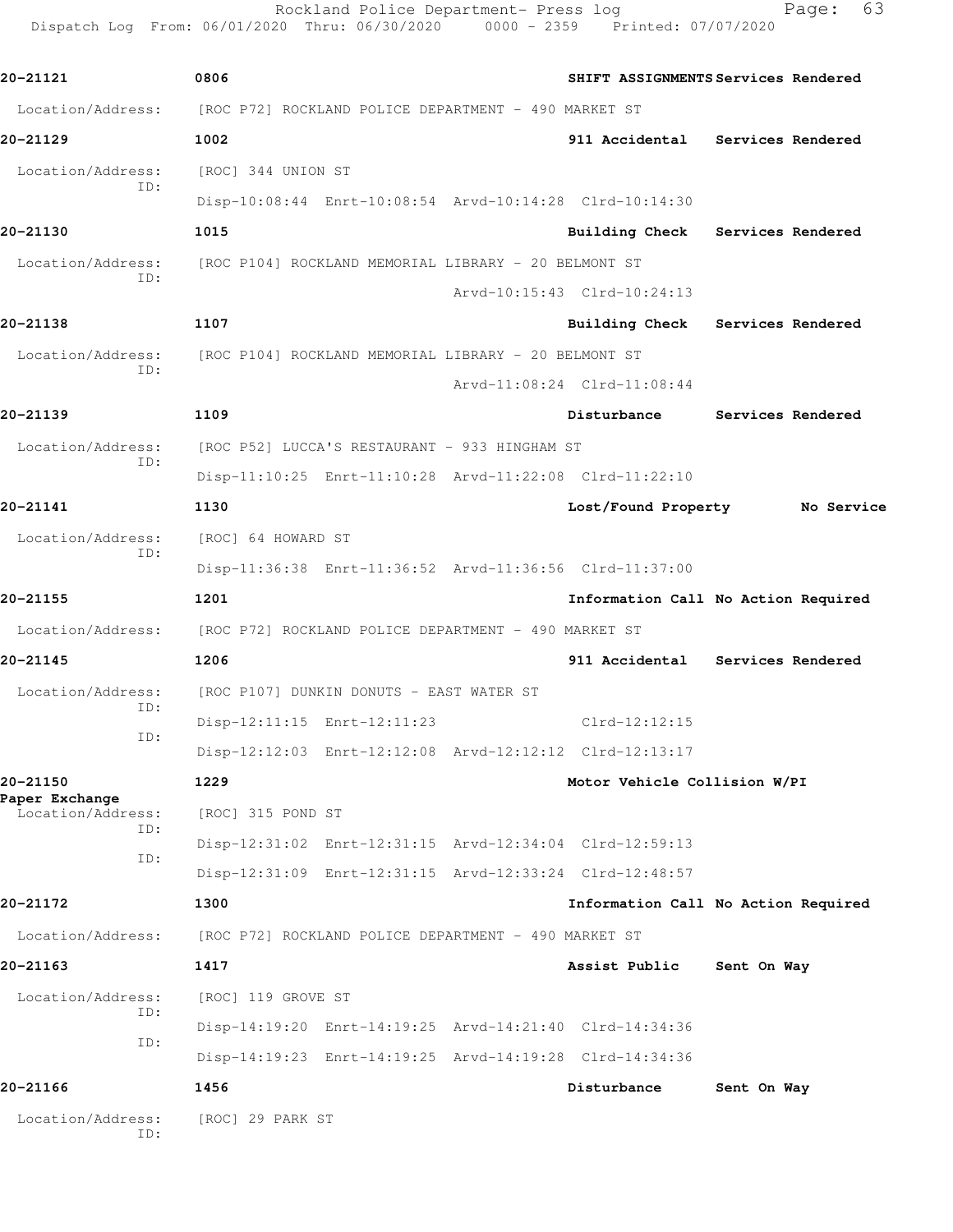| Dispatch Log From: 06/01/2020 Thru: 06/30/2020 0000 - 2359 Printed: 07/07/2020 |                                        | Rockland Police Department- Press log                   |                                                         | 64<br>Page:           |  |
|--------------------------------------------------------------------------------|----------------------------------------|---------------------------------------------------------|---------------------------------------------------------|-----------------------|--|
|                                                                                |                                        |                                                         | Disp-14:56:32 Enrt-14:56:47 Arvd-14:57:58 Clrd-15:00:53 |                       |  |
| ID:                                                                            |                                        | Disp-14:56:35 Enrt-14:56:47 Arvd-14:56:55 Clrd-15:07:20 |                                                         |                       |  |
| ID:                                                                            |                                        |                                                         | Disp-14:56:39 Enrt-14:56:47 Arvd-14:59:35 Clrd-15:07:22 |                       |  |
| 20-21173                                                                       | 1531                                   |                                                         | 911 Accidental Services Rendered                        |                       |  |
| Location/Address:                                                              | [ROC] 45 FOREST ST                     |                                                         |                                                         |                       |  |
| ID:                                                                            |                                        |                                                         | Disp-15:32:40 Enrt-15:32:49 Arvd-15:33:30 Clrd-15:34:50 |                       |  |
| ID:                                                                            |                                        |                                                         | Disp-15:32:40 Enrt-15:32:47 Arvd-15:33:29 Clrd-15:36:08 |                       |  |
| 20-21174                                                                       | 1537                                   |                                                         | Suspicious Activity Services Rendered                   |                       |  |
| Location/Address:                                                              |                                        | [ROC] 50 CONCORD ST Apt. #1R                            |                                                         |                       |  |
| ID:                                                                            |                                        |                                                         | Disp-15:39:26 Enrt-15:39:32 Arvd-15:39:36 Clrd-15:41:21 |                       |  |
| ID:                                                                            |                                        |                                                         | Disp-15:39:26 Enrt-15:39:32 Arvd-15:39:36 Clrd-15:42:12 |                       |  |
| ID:                                                                            |                                        |                                                         | Disp-15:39:26 Enrt-15:39:32 Arvd-15:39:36 Clrd-15:42:11 |                       |  |
| ID:                                                                            |                                        |                                                         | Disp-15:42:07 Enrt-15:42:09 Arvd-15:42:15 Clrd-15:47:55 |                       |  |
| ID:<br>ID:                                                                     | $Disp-15:43:30$                        |                                                         | Arvd-15:43:39 Clrd-15:47:57                             |                       |  |
|                                                                                | $Disp-15:43:33$                        |                                                         | Arvd-15:43:39 Clrd-15:47:53                             |                       |  |
| 20-21177                                                                       | 1552                                   |                                                         | Details / Time off                                      | No Service            |  |
| Location:                                                                      | [ROC]                                  |                                                         |                                                         |                       |  |
| 20-21181                                                                       | 1602                                   |                                                         | SHIFT ASSIGNMENTSNo Service                             |                       |  |
| Location/Address: [ROC P72] ROCKLAND POLICE DEPARTMENT - 490 MARKET ST         |                                        |                                                         |                                                         |                       |  |
| 20-21184                                                                       | 1634                                   |                                                         | 911 Accidental Services Rendered                        |                       |  |
| Location/Address:<br>ID:                                                       | [ROC P55] HOME DEPOT - 1149 HINGHAM ST |                                                         |                                                         |                       |  |
| ID:                                                                            |                                        |                                                         | Disp-16:35:49 Enrt-16:35:51 Arvd-16:38:19 Clrd-16:41:56 |                       |  |
|                                                                                |                                        |                                                         | Disp-16:35:58 Enrt-16:36:00 Arvd-16:38:14 Clrd-16:41:53 |                       |  |
| 20-21191                                                                       | 1745                                   |                                                         | Details / Time off                                      | No Service            |  |
| Location:                                                                      | [ROC]                                  |                                                         |                                                         |                       |  |
| 20-21202                                                                       | 1936                                   |                                                         | Vandalism                                               | Services Rendered     |  |
| Location/Address:<br>ID:                                                       | [ROC] 50 CONCORD ST                    |                                                         |                                                         |                       |  |
| ID:                                                                            |                                        | Disp-19:40:52 Enrt-19:40:56 Arvd-19:43:37 Clrd-19:49:00 |                                                         |                       |  |
|                                                                                |                                        | Disp-19:43:03 Enrt-19:43:07 Arvd-19:43:37 Clrd-19:49:00 |                                                         |                       |  |
| 20-21203                                                                       | 1940                                   |                                                         | 911 Accidental                                          | Services Not Required |  |
| Location/Address:<br>ID:                                                       | [ROC] 61 PINE HAVEN CIR                |                                                         |                                                         |                       |  |
|                                                                                |                                        |                                                         | Disp-19:42:52 Enrt-19:42:56 Arvd-19:49:44 Clrd-19:53:07 |                       |  |
| 20-21207                                                                       | 1950                                   |                                                         | Assist Fire Department                                  | Services Rendered     |  |
| Location/Address:<br>ID:                                                       | [ROC 159] 113 MARKET ST                |                                                         |                                                         |                       |  |
|                                                                                | Disp-19:51:39                          |                                                         | Arvd-19:51:42 Clrd-19:51:46                             |                       |  |
| 20-21215                                                                       | 2034                                   |                                                         | Harassment                                              | Services Rendered     |  |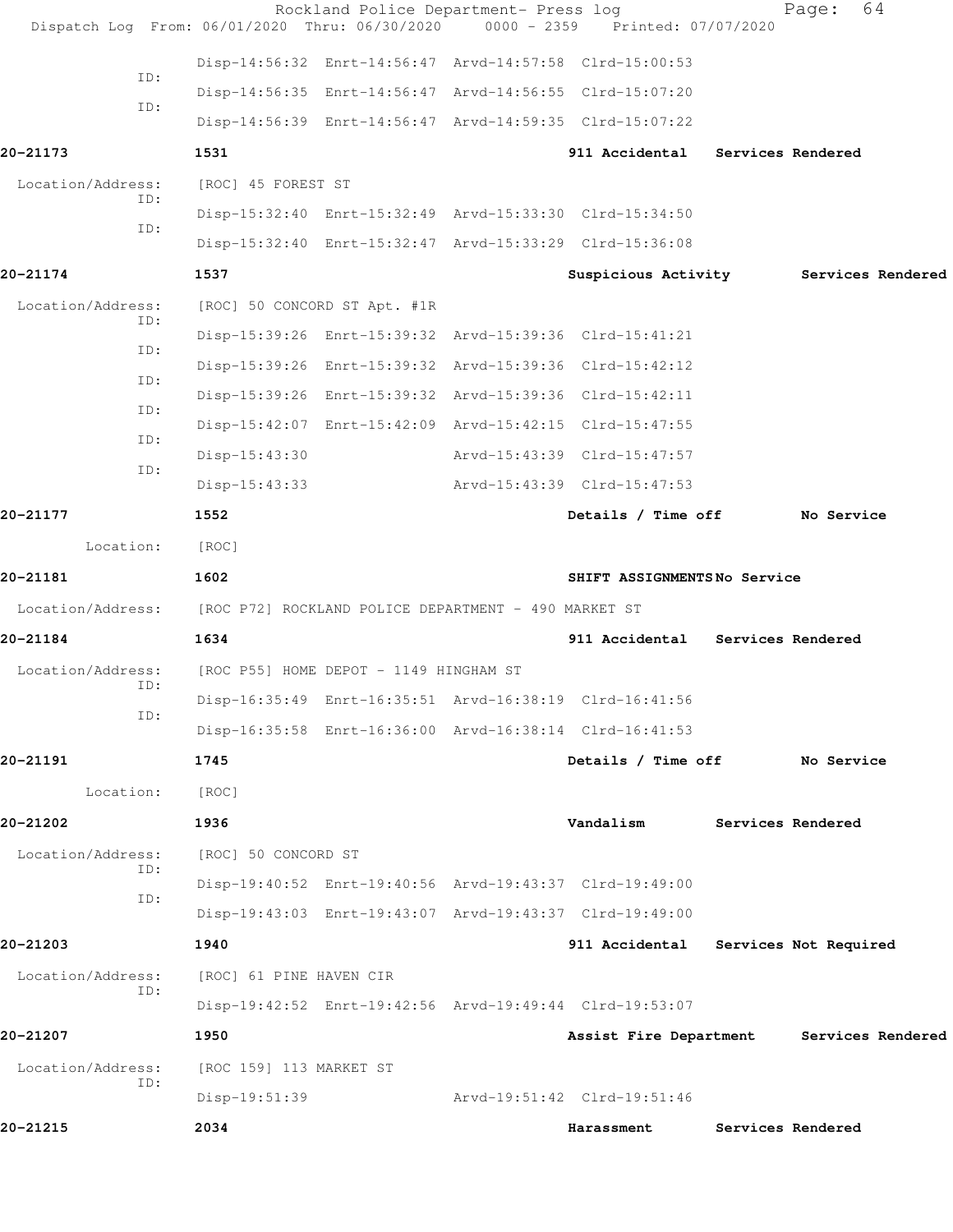| Dispatch Log From: 06/01/2020 Thru: 06/30/2020 0000 - 2359 Printed: 07/07/2020 |                                         |                                                         |                                       |                |                   |                   |
|--------------------------------------------------------------------------------|-----------------------------------------|---------------------------------------------------------|---------------------------------------|----------------|-------------------|-------------------|
| Location/Address:                                                              |                                         | [ROC P86] MOBIL GAS STATION - 158 MARKET ST             |                                       |                |                   |                   |
| TD:                                                                            | $Disp-20:37:03$                         |                                                         | Arvd-20:37:09 Clrd-20:39:17           |                |                   |                   |
| ID:                                                                            | Disp-20:38:37                           |                                                         | Arvd-20:38:40 Clrd-20:39:17           |                |                   |                   |
| 20-21221                                                                       | 2136                                    |                                                         | Assist Fire Department                |                |                   | Services Rendered |
| Location/Address:                                                              | [ROC 222] SERONO LABS - 1 TECHNOLOGY PL |                                                         |                                       |                |                   |                   |
| ID:                                                                            |                                         | Disp-21:37:13 Enrt-21:37:17 Arvd-21:39:55 Clrd-21:51:54 |                                       |                |                   |                   |
| 20-21222                                                                       | 2141                                    |                                                         | Fireworks                             |                | Services Rendered |                   |
| Location/Address:                                                              | [ROC] 87 BROOKSIDE RD                   |                                                         |                                       |                |                   |                   |
| ID:                                                                            |                                         | Disp-21:43:15 Enrt-21:43:20 Arvd-21:48:09 Clrd-21:49:52 |                                       |                |                   |                   |
| 20-21226                                                                       | 2201                                    |                                                         | Assist Other Agency Services Rendered |                |                   |                   |
| Location/Address:                                                              | [ROC] 115 WEBSTER ST                    |                                                         |                                       |                |                   |                   |
| ID:                                                                            |                                         | Disp-22:04:21 Enrt-22:04:27 Arvd-22:04:47 Clrd-22:16:34 |                                       |                |                   |                   |
| ID:                                                                            |                                         | Disp-22:04:21 Enrt-22:04:27 Arvd-22:04:47 Clrd-22:16:34 |                                       |                |                   |                   |
| 20-21227                                                                       | 2213                                    |                                                         | Health & Welfare Check                |                |                   | Services Rendered |
| Location/Address:                                                              |                                         | [ROC] 1050 HINGHAM ST @ 4 GARDNER ST                    |                                       |                |                   |                   |
| TD:                                                                            |                                         | Disp-22:14:38 Enrt-22:14:43                             | Clrd-22:18:37                         |                |                   |                   |
| ID:                                                                            |                                         | Disp-22:16:46 Enrt-22:16:49                             | $Clrd-22:21:09$                       |                |                   |                   |
| ID:                                                                            | Disp-22:20:39                           |                                                         | Arvd-22:20:48 Clrd-22:24:09           |                |                   |                   |
| 20-21229                                                                       | 2222                                    |                                                         | Noise Complaint Services Rendered     |                |                   |                   |
| Location/Address:                                                              | [ROC] 304 MARKET ST                     |                                                         |                                       |                |                   |                   |
| ID:                                                                            |                                         | Disp-22:25:27 Enrt-22:25:53                             | $Clrd-22:35:42$                       |                |                   |                   |
| ID:                                                                            |                                         | Disp-22:26:07 Enrt-22:26:11 Arvd-22:32:21 Clrd-22:35:42 |                                       |                |                   |                   |
| 20-21230                                                                       | 2249                                    |                                                         | General Info                          | Appears Secure |                   |                   |
| Location/Address:                                                              | [ROC] UNION ST                          |                                                         |                                       |                |                   |                   |
| 20-21235                                                                       | 2323                                    |                                                         | Suspicious Activity 6one on arrival   |                |                   |                   |
| Location/Address:                                                              | [ROC 140] 292 MARKET ST                 |                                                         |                                       |                |                   |                   |
| ID:                                                                            | $Disp-23:25:21$                         |                                                         | Arvd-23:25:30 Clrd-23:32:53           |                |                   |                   |
| ID:                                                                            | $Disp-23:25:21$                         |                                                         | Arvd-23:25:33 Clrd-23:32:53           |                |                   |                   |
| 20-21238                                                                       | 2343                                    |                                                         | Burglar Alarm                         | Appears Secure |                   |                   |
| Location/Address:                                                              |                                         | [ROC P64] CVS PHARMACY - 80 MARKET ST                   |                                       |                |                   |                   |
| ID:                                                                            | $Disp-23:45:01$                         |                                                         | $Clrd-23:45:44$                       |                |                   |                   |
| ID:                                                                            |                                         | Disp-23:45:37 Enrt-23:45:40 Arvd-23:46:34 Clrd-23:48:25 |                                       |                |                   |                   |
| For Date: $06/21/2020 -$ Sunday                                                |                                         |                                                         |                                       |                |                   |                   |
| 20-21240                                                                       | 0001                                    |                                                         | General Info                          | No Service     |                   |                   |

Location/Address: [ROC P72] ROCKLAND POLICE DEPARTMENT - 490 MARKET ST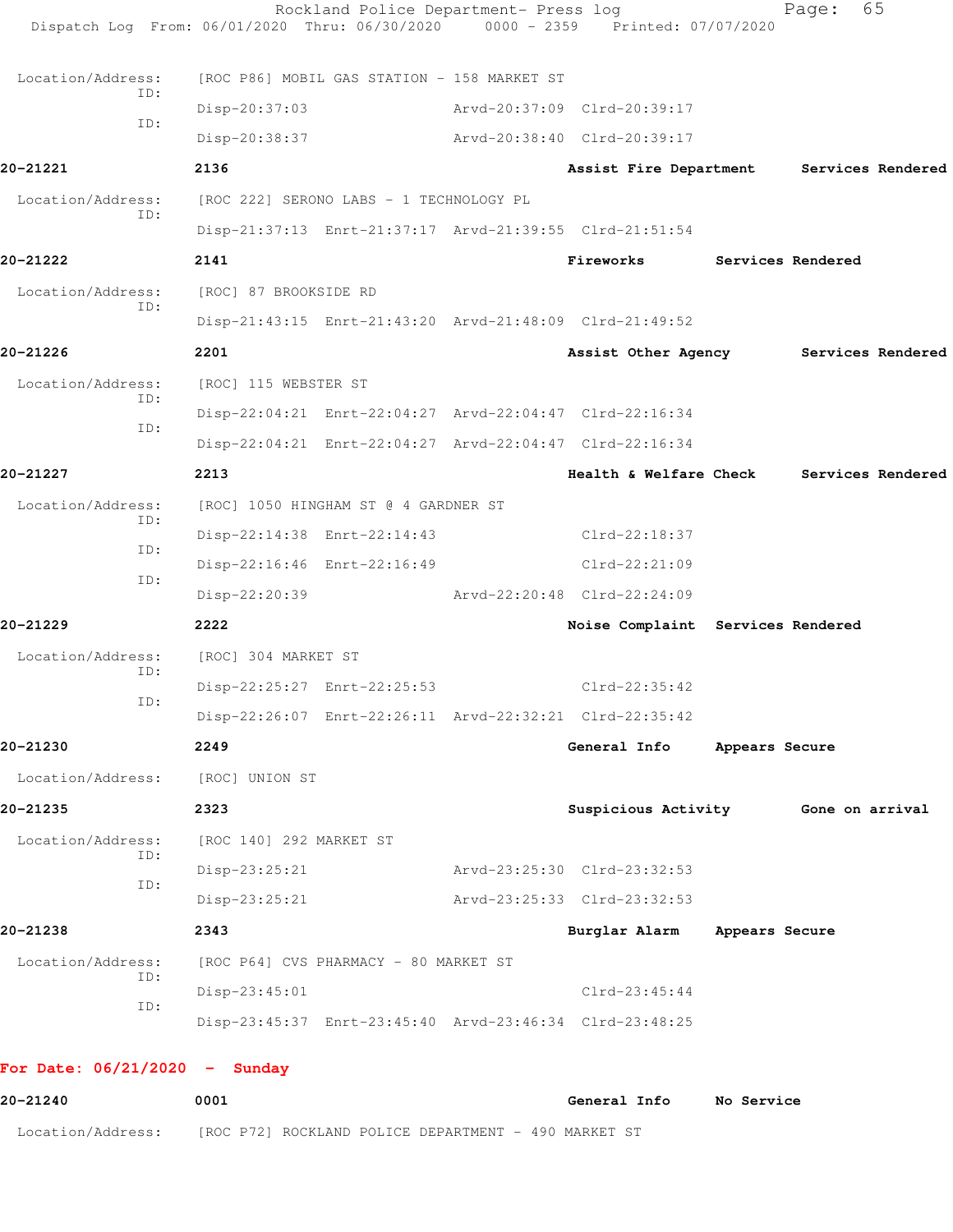Rockland Police Department- Press log entitled and Page: 66

Dispatch Log From: 06/01/2020 Thru: 06/30/2020 0000 - 2359 Printed: 07/07/2020

| 20-21242                 | 0037                     |                                                      | Disturbance                                             | Peace Restored                   |
|--------------------------|--------------------------|------------------------------------------------------|---------------------------------------------------------|----------------------------------|
| Location/Address:        | [ROC] 915 LIBERTY ST     |                                                      |                                                         |                                  |
| ID:                      |                          |                                                      | Disp-00:39:06 Enrt-00:39:25 Arvd-00:40:39 Clrd-00:43:36 |                                  |
| ID:                      | Disp-00:39:06            |                                                      | Arvd-00:39:23 Clrd-00:43:36                             |                                  |
| ID:                      | Disp-00:40:48            |                                                      | Arvd-00:40:57 Clrd-00:43:36                             |                                  |
| 20-21243                 | 0050                     |                                                      | Building Check                                          | Investigated                     |
| Location/Address:<br>ID: | [ROC] UNION ST           |                                                      |                                                         |                                  |
|                          |                          |                                                      | Arvd-00:52:13 Clrd-00:52:29                             |                                  |
| 20-21248                 | 0122                     |                                                      | Suspicious Activity                                     | Gone on arrival                  |
| Location/Address:<br>ID: | [ROC] 71 J A DUNN MEM DR |                                                      |                                                         |                                  |
| ID:                      |                          |                                                      | Disp-01:25:04 Enrt-01:25:12 Arvd-01:25:30 Clrd-01:28:17 |                                  |
| ID:                      |                          |                                                      | Disp-01:25:24 Enrt-01:25:26 Arvd-01:26:04 Clrd-01:28:17 |                                  |
|                          |                          |                                                      | Disp-01:26:55 Enrt-01:26:57 Arvd-01:27:58 Clrd-01:28:17 |                                  |
| 20-21253                 | 0224                     |                                                      | <b>Building Check</b>                                   | Investigated                     |
| Location/Address:<br>ID: | [ROC] UNION ST           |                                                      |                                                         |                                  |
|                          |                          |                                                      | Arvd-02:25:11 Clrd-02:25:25                             |                                  |
| 20-21260                 | 0615                     |                                                      | Building Check                                          | Appears Secure                   |
| Location/Address:<br>ID: | [ROC] UNION ST           |                                                      |                                                         |                                  |
|                          |                          |                                                      | Arvd-06:16:53 Clrd-06:45:16                             |                                  |
| 20-21261                 | 0644                     |                                                      | Burglar Alarm                                           | Building Checked/Secured         |
| Location/Address:<br>ID: |                          | [ROC] 32 BOXBERRY LN Apt. #32                        |                                                         |                                  |
| ID:                      |                          |                                                      | Disp-06:47:13 Enrt-06:47:23 Arvd-06:47:30 Clrd-06:52:10 |                                  |
|                          |                          |                                                      | Disp-06:47:17 Enrt-06:47:20 Arvd-06:49:55 Clrd-06:52:12 |                                  |
| 20-21265                 | 0737                     |                                                      | <b>Building Check</b>                                   | Investigated                     |
| Location/Address:<br>ID: | [ROC] UNION ST           |                                                      |                                                         |                                  |
|                          |                          |                                                      | Arvd-07:38:20 Clrd-07:38:41                             |                                  |
| 20-21266                 | 0800                     |                                                      | General Info                                            | Services Not Required            |
| Location/Address:        |                          | [ROC P72] ROCKLAND POLICE DEPARTMENT - 490 MARKET ST |                                                         |                                  |
| 20-21270                 | 0847                     |                                                      |                                                         | Building Check Services Rendered |
| Location/Address:<br>ID: |                          | [ROC P104] ROCKLAND MEMORIAL LIBRARY - 20 BELMONT ST |                                                         |                                  |
|                          |                          |                                                      | Arvd-08:47:51 Clrd-08:48:01                             |                                  |
| 20-21277                 | 1110                     |                                                      |                                                         | 911 Accidental Patient Refusal   |
| Location/Address:<br>ID: |                          | [ROC P47] BEST WESTERN - 909 HINGHAM ST              |                                                         |                                  |
|                          |                          |                                                      | Disp-11:10:48 Enrt-11:11:54 Arvd-11:28:08 Clrd-11:33:48 |                                  |
| 20-21279                 | 1124                     |                                                      | 911 Accidental                                          | Services Rendered                |
|                          |                          |                                                      |                                                         |                                  |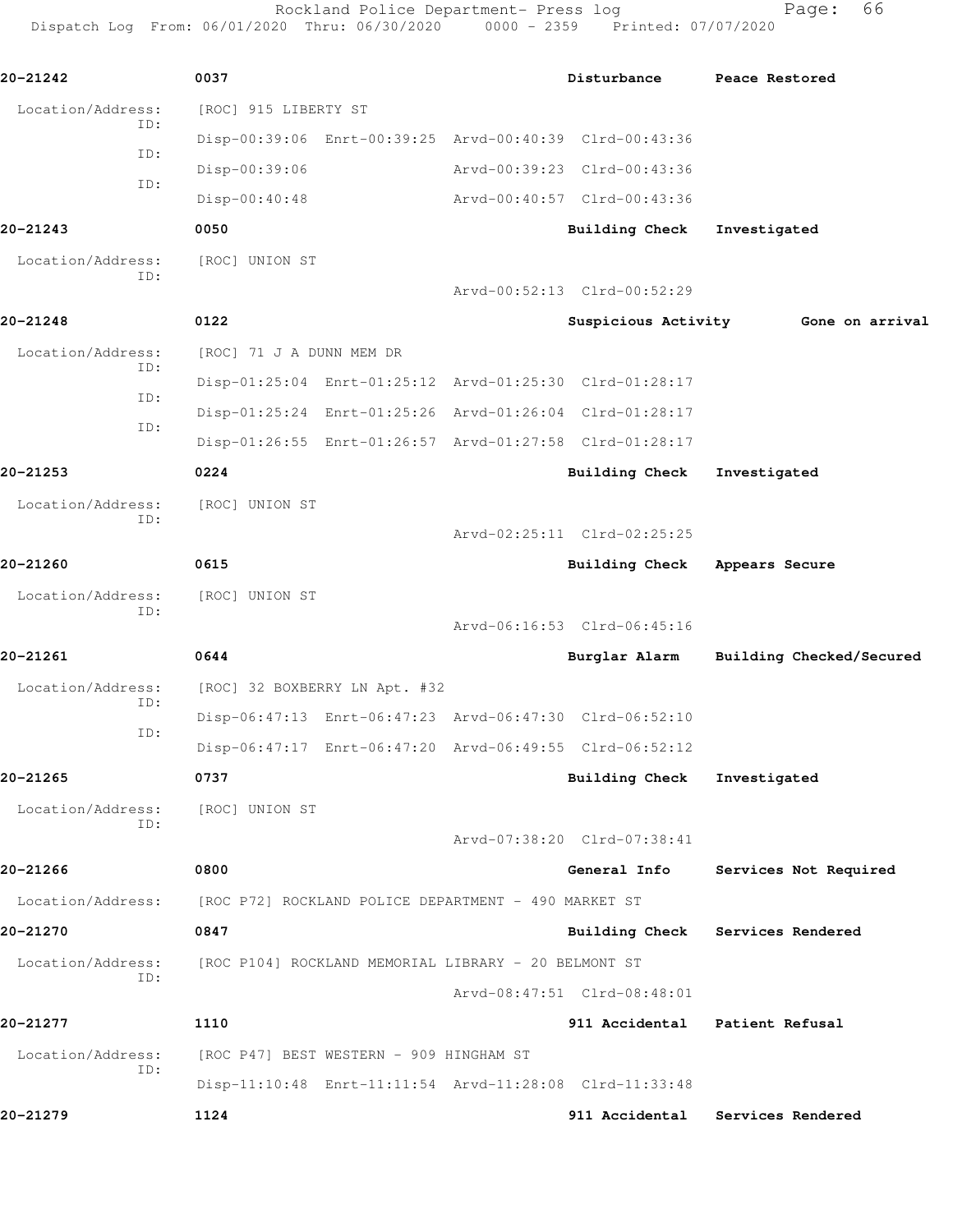|                                 | Rockland Police Department- Press log<br>Dispatch Log From: 06/01/2020 Thru: 06/30/2020 0000 - 2359 Printed: 07/07/2020               |                                          |                   | Page: 67          |  |
|---------------------------------|---------------------------------------------------------------------------------------------------------------------------------------|------------------------------------------|-------------------|-------------------|--|
| Location/Address:               | [ROC] 9 BARSTOW LN                                                                                                                    |                                          |                   |                   |  |
| ID:                             | Disp-11:25:00 Enrt-11:26:16                                                                                                           | $Clrd-11:36:33$                          |                   |                   |  |
| ID:                             | Disp-11:37:01                                                                                                                         | Arvd-11:41:45 Clrd-11:41:50              |                   |                   |  |
| 20-21280                        | 1127                                                                                                                                  | Emergency Medical Patient Refusal        |                   |                   |  |
| Location/Address:<br>Fire Unit: | [ROC P45] COMFORT INN - 850 HINGHAM ST<br>ROCKEN1-Pumper-Rockland Engine 1<br>Disp-11:28:53 Enrt-11:29:46 Arvd-11:33:38 Clrd-11:37:02 |                                          |                   |                   |  |
| EMS Unit:                       | ROCKAM1-Rockland A1<br>Disp-11:29:05 Enrt-11:29:48 Arvd-11:33:18 Clrd-11:49:34<br>InQrtsUnavl-11:54:37 InSrvce-11:54:37               |                                          |                   |                   |  |
| ID:                             | Disp-11:33:35 Enrt-11:33:40 Clrd-11:48:18                                                                                             |                                          |                   |                   |  |
| 20-21282                        | 1135                                                                                                                                  | Building Check Services Rendered         |                   |                   |  |
| Location/Address:               | [ROC P104] ROCKLAND MEMORIAL LIBRARY - 20 BELMONT ST                                                                                  |                                          |                   |                   |  |
| TD:                             |                                                                                                                                       | Arvd-11:36:33 Clrd-11:36:55              |                   |                   |  |
| 20-21290                        | 1255                                                                                                                                  | General Info                             |                   | Services Rendered |  |
|                                 | Location/Address: [ROC] 92 MARTHA DR                                                                                                  |                                          |                   |                   |  |
| 20-21289                        | 1301                                                                                                                                  | 911 Accidental                           | Investigated      |                   |  |
| Location/Address:               | [ROC] 295 WEBSTER ST                                                                                                                  |                                          |                   |                   |  |
| ID:                             | Disp-13:03:56 Enrt-13:03:57 Arvd-13:09:32 Clrd-13:10:58                                                                               |                                          |                   |                   |  |
| 20-21291                        | 1302                                                                                                                                  | Disabled Motor Vehicle                   |                   | Services Rendered |  |
| Location/Address:               | [ROC] 1149 HINGHAM ST @ 88 POND ST                                                                                                    |                                          |                   |                   |  |
| ID:                             | Disp-13:04:04 Enrt-13:04:11                                                                                                           | $Clrd-13:12:05$                          |                   |                   |  |
| ID:                             | Disp-13:13:09 Enrt-13:13:16 Arvd-13:14:42 Clrd-13:19:57                                                                               |                                          |                   |                   |  |
| 20-21294                        | 1311                                                                                                                                  | Disabled Motor Vehicle Services Rendered |                   |                   |  |
| Location/Address:<br>ID:        | [ROC] WEBSTER ST                                                                                                                      |                                          |                   |                   |  |
|                                 | $Disp-13:12:05$                                                                                                                       | Arvd-13:13:19 Clrd-13:19:36              |                   |                   |  |
| 20-21301                        | 1419                                                                                                                                  | <b>Building Check</b>                    | Services Rendered |                   |  |
| Location/Address:<br>ID:        | [ROC P104] ROCKLAND MEMORIAL LIBRARY - 20 BELMONT ST                                                                                  |                                          |                   |                   |  |
|                                 |                                                                                                                                       | Arvd-14:20:20 Clrd-14:20:38              |                   |                   |  |
| 20-21305                        | 1454                                                                                                                                  | Burglar Alarm                            | Services Rendered |                   |  |
| Location/Address:<br>TD:        | [ROC 58] NORTH RIVER COLLABORATIVE SCHOOL - 525 BEECH ST                                                                              |                                          |                   |                   |  |
|                                 | Disp-14:56:25                                                                                                                         | $Clrd-14:57:36$                          |                   |                   |  |
| 20-21307<br>Report Follows      | 1458                                                                                                                                  | Motor Vehicle Collision W/PI             |                   |                   |  |
| Location/Address:<br>ID:        | [ROC] 559 HINGHAM ST                                                                                                                  |                                          |                   |                   |  |
| ID:                             | Disp-14:59:16 Enrt-14:59:23 Arvd-15:02:25 Clrd-15:44:58                                                                               |                                          |                   |                   |  |
| ID:                             | Disp-14:59:16 Enrt-14:59:23 Arvd-15:02:25 Clrd-16:06:59                                                                               |                                          |                   |                   |  |
|                                 | Disp-14:59:16 Enrt-14:59:23 Arvd-15:02:25 Clrd-16:38:41                                                                               |                                          |                   |                   |  |
| 20-21312                        | 1549                                                                                                                                  | SHIFT ASSIGNMENTS Services Rendered      |                   |                   |  |
|                                 |                                                                                                                                       |                                          |                   |                   |  |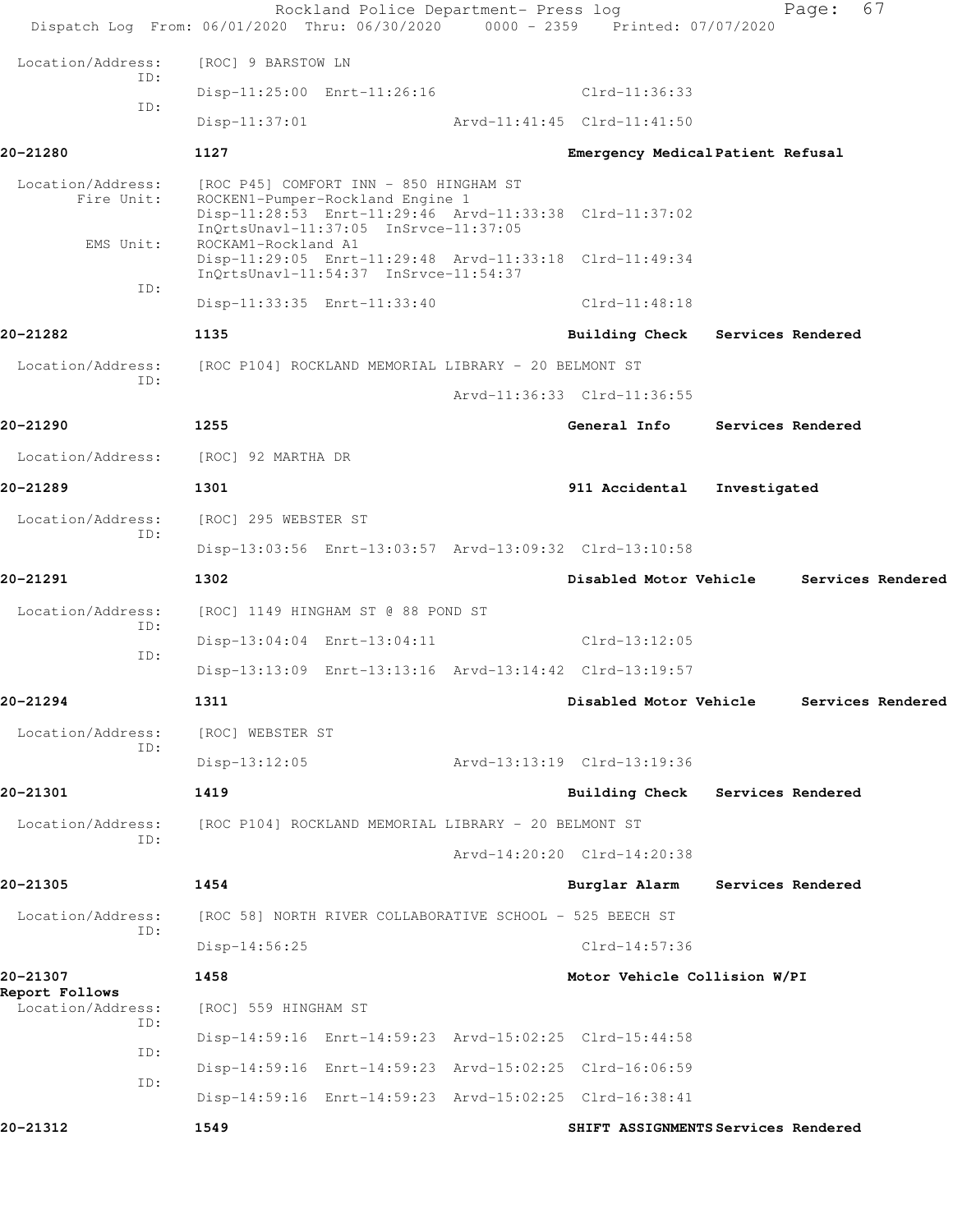| Dispatch Log From: 06/01/2020 Thru: 06/30/2020 0000 - 2359 Printed: 07/07/2020 |                                                                        | Rockland Police Department- Press log                    |  |                                                         | 68<br>Page:                         |
|--------------------------------------------------------------------------------|------------------------------------------------------------------------|----------------------------------------------------------|--|---------------------------------------------------------|-------------------------------------|
|                                                                                | Location/Address: [ROC P72] ROCKLAND POLICE DEPARTMENT - 490 MARKET ST |                                                          |  |                                                         |                                     |
| 20-21324                                                                       | 1638                                                                   |                                                          |  | 911 Accidental                                          | Investigated                        |
| Location/Address:                                                              | [ROC] 152 BEECH ST                                                     |                                                          |  |                                                         |                                     |
| ID:                                                                            |                                                                        |                                                          |  | Disp-16:40:05 Enrt-16:40:11 Arvd-17:03:10 Clrd-17:04:39 |                                     |
| ID:                                                                            |                                                                        | Disp-17:00:30 Enrt-17:00:32                              |  | Clrd-17:04:51                                           |                                     |
| 20-21326                                                                       | 1645                                                                   |                                                          |  | Motor Vehicle Stop                                      | Sent On Way                         |
| Location/Address:                                                              | [ROC P81] OCEAN STATE JOB LOT - 360 MARKET ST                          |                                                          |  |                                                         |                                     |
| ID:                                                                            |                                                                        |                                                          |  | Arvd-16:45:00 Clrd-17:00:20                             |                                     |
| 20-21335                                                                       | 1753                                                                   |                                                          |  | PARKING COMPLAINT Peace Restored                        |                                     |
| Location/Address:                                                              | [ROC] 100 DIVISION ST                                                  |                                                          |  |                                                         |                                     |
| ID:<br>ID:                                                                     |                                                                        |                                                          |  | Disp-17:56:28 Enrt-17:58:12 Arvd-18:00:05 Clrd-18:19:43 |                                     |
|                                                                                |                                                                        |                                                          |  | Disp-17:56:28 Enrt-17:58:12 Arvd-18:00:05 Clrd-18:19:43 |                                     |
| 20-21342                                                                       | 1900                                                                   |                                                          |  | Harassment                                              | Services Rendered                   |
| Location/Address:<br>ID:                                                       | [ROC] 118 DIVISION ST                                                  |                                                          |  |                                                         |                                     |
|                                                                                | Disp-19:09:31                                                          |                                                          |  | $Clrd-19:11:27$                                         |                                     |
| 20-21345                                                                       | 1920                                                                   |                                                          |  | <b>VACATION DAY</b>                                     | Services Rendered                   |
| Location:                                                                      | [ROC]                                                                  |                                                          |  |                                                         |                                     |
| 20-21346                                                                       | 1931                                                                   |                                                          |  | Burglar Alarm Peace Restored                            |                                     |
| Location/Address:<br>ID:                                                       |                                                                        | [ROC 58] NORTH RIVER COLLABORATIVE SCHOOL - 525 BEECH ST |  |                                                         |                                     |
| ID:                                                                            |                                                                        | Disp-19:32:56 Enrt-19:33:59                              |  | Clrd-19:34:22                                           |                                     |
|                                                                                |                                                                        |                                                          |  | Disp-19:37:36 Enrt-19:37:39 Arvd-19:44:03 Clrd-19:48:57 |                                     |
| 20-21348                                                                       | 1932                                                                   |                                                          |  |                                                         | Neighbor Disturbance Peace Restored |
| Location/Address:<br>ID:                                                       | [ROC] 118 DIVISION ST                                                  |                                                          |  |                                                         |                                     |
| ID:                                                                            |                                                                        |                                                          |  | Disp-19:40:27 Enrt-19:40:35 Arvd-19:41:46 Clrd-19:55:48 |                                     |
|                                                                                |                                                                        |                                                          |  | Disp-19:40:32 Enrt-19:40:35 Arvd-19:41:46 Clrd-19:55:48 |                                     |
| 20-21347                                                                       | 1933                                                                   |                                                          |  | Noise Complaint Peace Restored                          |                                     |
| Location/Address:<br>ID:                                                       | [ROC] 640 UNION ST                                                     |                                                          |  |                                                         |                                     |
| ID:                                                                            |                                                                        |                                                          |  | Disp-19:34:22 Enrt-19:34:32 Arvd-19:36:42 Clrd-19:40:09 |                                     |
| ID:                                                                            |                                                                        | Disp-19:34:22 Enrt-19:34:32                              |  | Clrd-19:37:22                                           |                                     |
|                                                                                |                                                                        |                                                          |  | Disp-19:34:22 Enrt-19:34:32 Arvd-19:36:49 Clrd-19:40:09 |                                     |
| 20-21351                                                                       | 2021                                                                   |                                                          |  | 911 Accidental                                          | Investigated                        |
| Location/Address:<br>ID:                                                       | [ROC] 482 MARKET ST                                                    |                                                          |  |                                                         |                                     |
|                                                                                |                                                                        |                                                          |  | Disp-20:22:14 Enrt-20:22:26 Arvd-20:24:46 Clrd-20:40:25 |                                     |
| 20-21355                                                                       | 2101                                                                   |                                                          |  | Disturbance                                             | Gone on arrival                     |
| Location/Address:<br>ID:                                                       |                                                                        | [ROC] 103 GROVE ST Apt. #326                             |  |                                                         |                                     |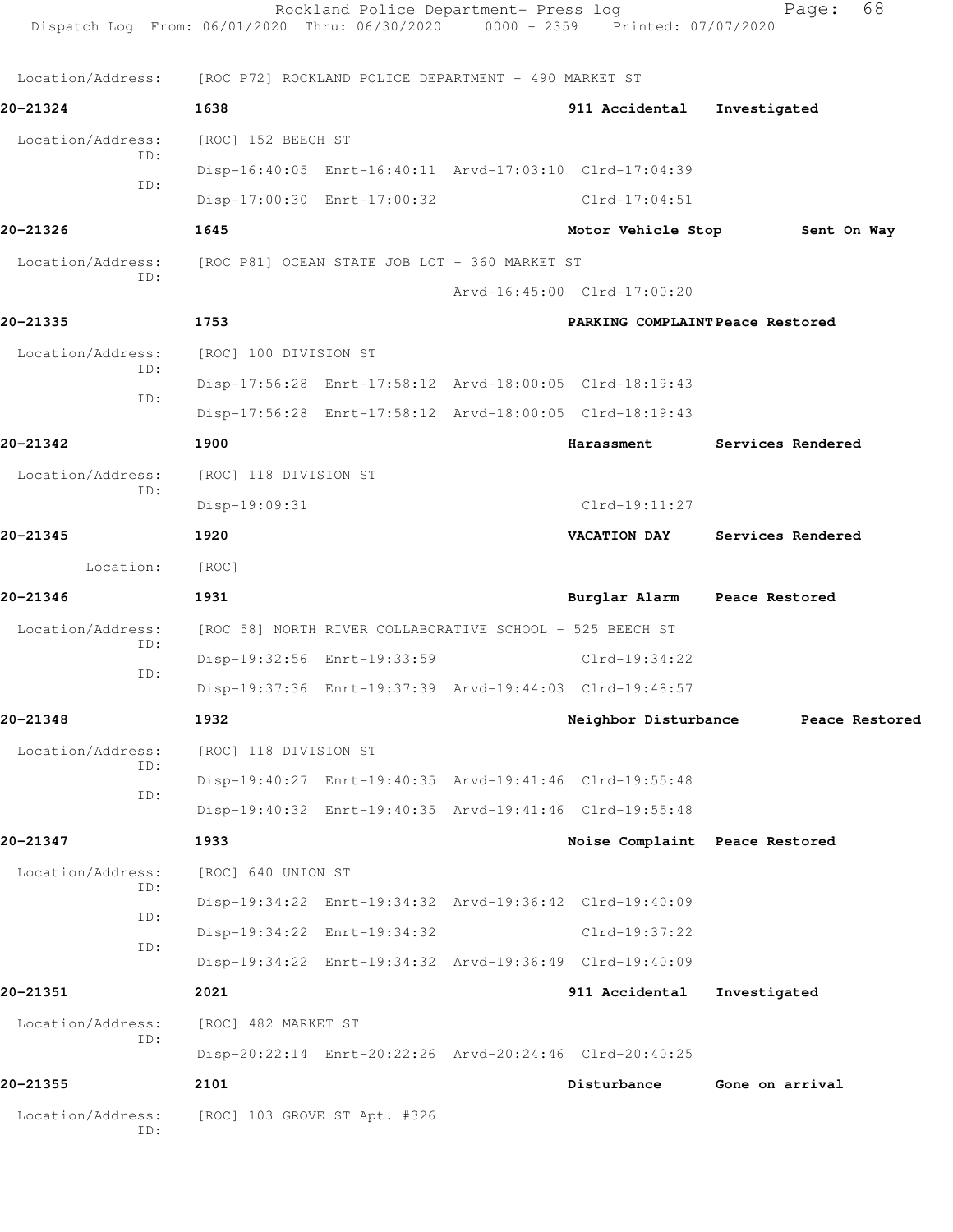| Dispatch Log From: 06/01/2020 Thru: 06/30/2020 0000 - 2359 Printed: 07/07/2020 |                                                      | Rockland Police Department- Press log |  |                                                         | 69<br>Page:                           |
|--------------------------------------------------------------------------------|------------------------------------------------------|---------------------------------------|--|---------------------------------------------------------|---------------------------------------|
|                                                                                | $Disp-21:03:41$                                      |                                       |  | Arvd-21:04:53 Clrd-21:08:41                             |                                       |
| ID:                                                                            | $Disp-21:03:55$                                      |                                       |  | Arvd-21:04:53 Clrd-21:09:00                             |                                       |
| 20-21357                                                                       | 2107                                                 |                                       |  | Disturbance                                             | Peace Restored                        |
| Location/Address:                                                              | [ROC] 915 LIBERTY ST                                 |                                       |  |                                                         |                                       |
| ID:                                                                            |                                                      |                                       |  | Disp-21:08:21 Enrt-21:08:34 Arvd-21:25:05 Clrd-21:25:45 |                                       |
| ID:                                                                            |                                                      |                                       |  | Disp-21:08:52 Enrt-21:08:55 Arvd-21:25:05 Clrd-21:25:27 |                                       |
| ID:                                                                            |                                                      |                                       |  | Disp-21:09:26 Enrt-21:09:28 Arvd-21:25:18 Clrd-21:25:22 |                                       |
| 20-21360                                                                       | 2109                                                 |                                       |  | 911 Hang Up                                             | Appears Secure                        |
| Vicinity of:                                                                   | [ROC] 8 HAWTHORNE ST                                 |                                       |  |                                                         |                                       |
| ID:<br>ID:                                                                     |                                                      |                                       |  | Disp-21:25:38 Enrt-21:25:58 Arvd-21:27:13 Clrd-21:30:14 |                                       |
| ID:                                                                            |                                                      |                                       |  | Disp-21:25:54 Enrt-21:25:58 Arvd-21:27:11 Clrd-21:41:44 |                                       |
|                                                                                |                                                      |                                       |  | Disp-21:30:05 Enrt-21:30:07 Arvd-21:30:09 Clrd-21:41:58 |                                       |
| 20-21370                                                                       | 2232                                                 |                                       |  | <b>VACATION DAY</b>                                     | Services Rendered                     |
| Location:                                                                      | [ROC]                                                |                                       |  |                                                         |                                       |
| For Date: $06/22/2020 -$ Monday                                                |                                                      |                                       |  |                                                         |                                       |
| 20-21377                                                                       | 0001                                                 |                                       |  |                                                         | General Info Services Rendered        |
| Location/Address: [ROC P72] ROCKLAND POLICE DEPARTMENT - 490 MARKET ST         |                                                      |                                       |  |                                                         |                                       |
| 20-21388                                                                       | 0510                                                 |                                       |  | Time off                                                | Services Rendered                     |
| Location:                                                                      | [ROC]                                                |                                       |  |                                                         |                                       |
| 20-21389                                                                       | 0521                                                 |                                       |  | <b>Building Check</b>                                   | Appears Secure                        |
| Location/Address:                                                              | [ROC 61] UNION ST BUSINESS DISTRICT - UNION ST       |                                       |  |                                                         |                                       |
| ID:                                                                            | $Disp-05:21:40$                                      |                                       |  | Arvd-05:21:44 Clrd-05:42:15                             |                                       |
| 20-21392                                                                       | 0619                                                 |                                       |  | Time off                                                | Services Rendered                     |
| Location:                                                                      | [ROC]                                                |                                       |  |                                                         |                                       |
| 20-21393                                                                       | 0626                                                 |                                       |  |                                                         | Suspicious Activity Services Rendered |
| Location/Address:<br>ID:                                                       | [ROC] 194 HINGHAM ST                                 |                                       |  |                                                         |                                       |
|                                                                                |                                                      |                                       |  | Disp-06:27:22 Enrt-06:28:18 Arvd-06:30:00 Clrd-06:46:21 |                                       |
| 20-21399                                                                       | 0759                                                 |                                       |  |                                                         | 911 Accidental Services Rendered      |
| Location/Address:                                                              | [ROC] 177 MARTHA DR Apt. #F                          |                                       |  |                                                         |                                       |
| ID:<br>ID:                                                                     |                                                      |                                       |  | Disp-08:07:20 Enrt-08:07:23 Arvd-08:07:25 Clrd-08:10:32 |                                       |
|                                                                                |                                                      |                                       |  | Disp-08:07:29 Enrt-08:07:31 Arvd-08:07:37 Clrd-08:10:30 |                                       |
| 20-21400                                                                       | 0800                                                 |                                       |  | General Info                                            | Services Not Required                 |
| Location/Address:                                                              | [ROC P72] ROCKLAND POLICE DEPARTMENT - 490 MARKET ST |                                       |  |                                                         |                                       |
| 20-21411                                                                       | 0955                                                 |                                       |  | General Info                                            | Services Rendered                     |
| Location/Address:                                                              | [ROC P72] ROCKLAND POLICE DEPARTMENT - 490 MARKET ST |                                       |  |                                                         |                                       |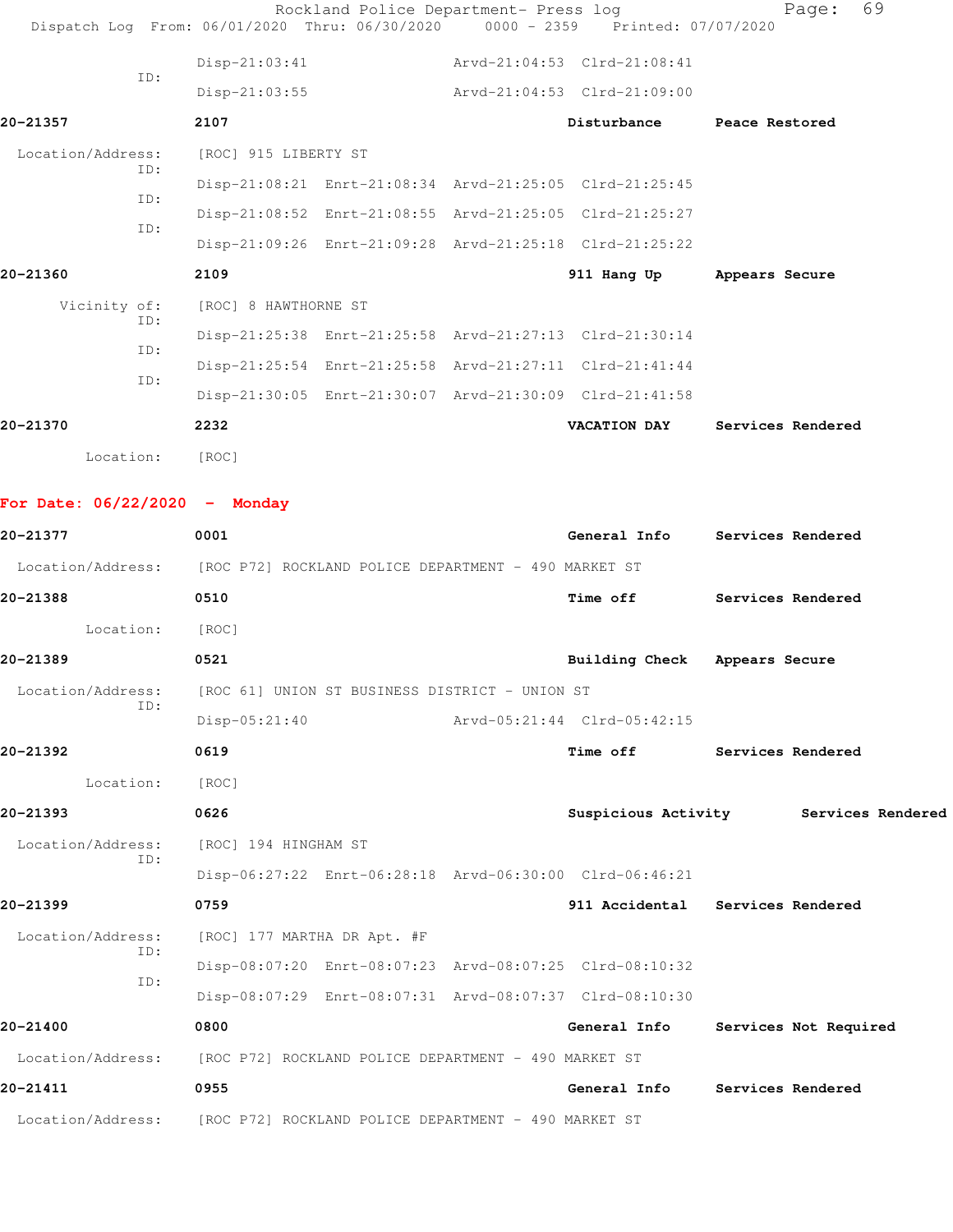|                             | Rockland Police Department- Press log<br>Dispatch Log From: 06/01/2020 Thru: 06/30/2020 0000 - 2359 Printed: 07/07/2020 |                                    |                | 70<br>Page:                               |
|-----------------------------|-------------------------------------------------------------------------------------------------------------------------|------------------------------------|----------------|-------------------------------------------|
| 20-21415                    | 1023                                                                                                                    | Harassment                         |                | Services Rendered                         |
| Location/Address:<br>ID:    | [ROC] 100 DIVISION ST                                                                                                   |                                    |                |                                           |
| ID:                         | Disp-10:32:09 Enrt-10:32:15 Arvd-10:32:19 Clrd-11:26:43                                                                 |                                    |                |                                           |
|                             | Disp-11:35:51 Enrt-11:35:55                                                                                             | $Clrd-12:25:21$                    |                |                                           |
| 20-21418                    | 1032                                                                                                                    | General Info                       |                | Services Rendered                         |
| Location/Address:           | [ROC 206] 51 MAPLE ST                                                                                                   |                                    |                |                                           |
| 20-21419                    | 1048                                                                                                                    | General Info                       |                | Services Rendered                         |
|                             | Location/Address: [ROC P72] ROCKLAND POLICE DEPARTMENT - 490 MARKET ST                                                  |                                    |                |                                           |
| 20-21424                    | 1117                                                                                                                    | Health & Welfare Check             |                | Services Rendered                         |
| Vicinity of:                | [ROC] 10 SPRING ST                                                                                                      |                                    |                |                                           |
| ID:                         |                                                                                                                         | Arvd-11:17:00 Clrd-11:24:05        |                |                                           |
| ID:                         | Disp-11:21:10 Enrt-11:21:12 Arvd-11:21:13 Clrd-11:25:51                                                                 |                                    |                |                                           |
| 20-21427                    | 1133                                                                                                                    | Disturbance                        |                | Services Rendered                         |
| Location/Address:           | [ROC] ROCKLAND POND - MARKET ST                                                                                         |                                    |                |                                           |
| ID:                         | Disp-11:35:20 Enrt-11:35:27 Arvd-11:37:43 Clrd-11:47:46                                                                 |                                    |                |                                           |
| ID:                         | Disp-11:35:34 Enrt-11:35:36 Arvd-11:36:25 Clrd-11:47:41                                                                 |                                    |                |                                           |
| ID:                         |                                                                                                                         | Arvd-11:37:33 Clrd-11:47:38        |                |                                           |
| 20-21428                    | 1140                                                                                                                    | Assist Public                      |                | Services Rendered                         |
| Location/Address:           | [ROC] 24 UNION ST Apt. #B                                                                                               |                                    |                |                                           |
| ID:                         | Disp-11:48:57 Enrt-11:48:59 Arvd-11:49:01 Clrd-12:04:30                                                                 |                                    |                |                                           |
| 20-21429                    | 1150                                                                                                                    | Harassment                         | Report Follows |                                           |
| Location/Address:           | [ROC 70] WEBSTER PARK NURSING AND REHAB - 56 WEBSTER ST Apt. #312                                                       |                                    |                |                                           |
| ID:                         | Disp-11:52:31 Enrt-11:52:33                                                                                             | $Clrd-12:32:02$                    |                |                                           |
| 20-21433                    | 1210                                                                                                                    | Motor Vehicle Complaint            |                | Services Rendered                         |
| Vicinity of:                | [ROC] 717 UNION ST                                                                                                      |                                    |                |                                           |
| ID:                         | Disp-12:12:33 Enrt-12:12:35 Arvd-12:16:01 Clrd-12:24:00                                                                 |                                    |                |                                           |
| ID:                         | Disp-12:15:59 Enrt-12:16:00 Arvd-12:16:02 Clrd-12:25:47                                                                 |                                    |                |                                           |
| 20-21434                    | 1224                                                                                                                    | Motor Vehicle Stop                 |                | Citation/Warning                          |
| Issued<br>Location/Address: | [ROC] WEST WATER ST @ LIBERTY CT                                                                                        |                                    |                |                                           |
| ID:                         |                                                                                                                         | Arvd-12:24:00 Clrd-12:31:43        |                |                                           |
| 20-21542                    | 1345                                                                                                                    | Animal Complaint Services Rendered |                |                                           |
| Location/Address:           | [ROC] 208 LEVIN RD                                                                                                      |                                    |                |                                           |
| 20-21445                    | 1418                                                                                                                    |                                    |                | Follow-Up Investigation Services Rendered |
| Location/Address:           | [ROC] 177 MARTHA DR Apt. #E                                                                                             |                                    |                |                                           |
| ID:                         |                                                                                                                         | Arvd-14:18:00 Clrd-14:29:04        |                |                                           |
| 20-21989                    | 1435                                                                                                                    | Animal Complaint Services Rendered |                |                                           |
|                             |                                                                                                                         |                                    |                |                                           |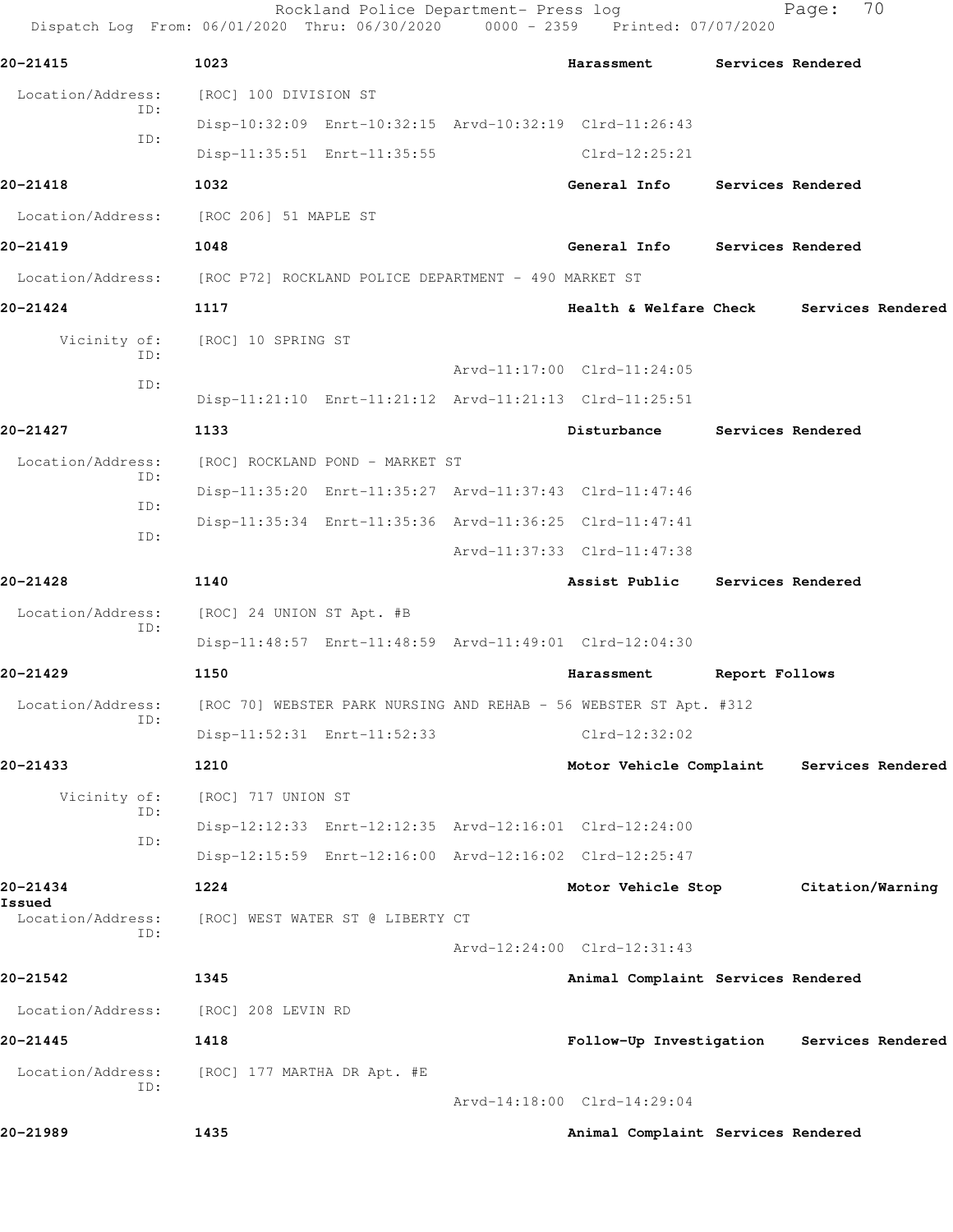| Dispatch Log From: 06/01/2020 Thru: 06/30/2020 0000 - 2359 Printed: 07/07/2020 |                                                      | Rockland Police Department- Press log                   |  |                                                         | 71<br>Page:                         |
|--------------------------------------------------------------------------------|------------------------------------------------------|---------------------------------------------------------|--|---------------------------------------------------------|-------------------------------------|
| Location/Address:                                                              | [ROC] 125 BEECH ST                                   |                                                         |  |                                                         |                                     |
| 20-21448                                                                       | 1455                                                 |                                                         |  |                                                         | Animal Complaint Services Rendered  |
| Location/Address:                                                              | [ROC] 72 UNION ST                                    |                                                         |  |                                                         |                                     |
| TD:                                                                            |                                                      |                                                         |  | Arvd-14:55:00 Clrd-15:00:16                             |                                     |
| 20-21545                                                                       | 1515                                                 |                                                         |  |                                                         | Animal Complaint Services Rendered  |
| Location/Address:                                                              | [ROC] 72 UNION ST                                    |                                                         |  |                                                         |                                     |
| 20-21452                                                                       | 1600                                                 |                                                         |  |                                                         | SHIFT ASSIGNMENTS Services Rendered |
| Location/Address:                                                              | [ROC P72] ROCKLAND POLICE DEPARTMENT - 490 MARKET ST |                                                         |  |                                                         |                                     |
| 20-21453                                                                       | 1604                                                 |                                                         |  | <b>Time off</b>                                         | Services Rendered                   |
| Location:                                                                      | [ROC]                                                |                                                         |  |                                                         |                                     |
| 20-21464                                                                       | 1749                                                 |                                                         |  | Harassment                                              | Services Rendered                   |
| Location/Address:                                                              | [ROC P45] COMFORT INN - 850 HINGHAM ST               |                                                         |  |                                                         |                                     |
| ID:                                                                            |                                                      | Disp-17:52:52 Enrt-17:53:00 Arvd-17:53:01 Clrd-18:26:17 |  |                                                         |                                     |
| ID:                                                                            |                                                      | Disp-17:52:52 Enrt-17:53:03 Arvd-17:53:05 Clrd-18:26:12 |  |                                                         |                                     |
| 20-21469                                                                       | 1803                                                 |                                                         |  | Details / Time off                                      | No Service                          |
| Location:                                                                      | [ROC]                                                |                                                         |  |                                                         |                                     |
| 20-21474                                                                       | 1838                                                 |                                                         |  | Motor Vehicle Complaint                                 | Gone on arrival                     |
| Location/Address:<br>ID:                                                       | [ROC] NORTH AVE                                      |                                                         |  |                                                         |                                     |
|                                                                                | $Disp-18:42:04$                                      |                                                         |  | Arvd-18:42:07 Clrd-18:43:28                             |                                     |
| 20-21486                                                                       | 2112                                                 |                                                         |  | Fireworks                                               | Gone on arrival                     |
| Location/Address:<br>ID:                                                       | [ROC] HOWARD ST                                      |                                                         |  |                                                         |                                     |
|                                                                                |                                                      |                                                         |  | Disp-21:13:34 Enrt-21:13:43 Arvd-21:13:48 Clrd-21:17:08 |                                     |
| 20-21488                                                                       | 2146                                                 |                                                         |  |                                                         | Juvenile Offenses Services Rendered |
| Location/Address:<br>ID:                                                       | [ROC] 725 MARKET ST                                  |                                                         |  |                                                         |                                     |
| ID:                                                                            |                                                      |                                                         |  | Disp-21:47:45 Enrt-21:47:52 Arvd-21:49:11 Clrd-21:51:40 |                                     |
|                                                                                |                                                      |                                                         |  | Disp-21:47:45 Enrt-21:47:54 Arvd-21:49:02 Clrd-21:52:00 |                                     |
| 20-21491                                                                       | 2231                                                 |                                                         |  | Disturbance                                             | Services Rendered                   |
| Location/Address:<br>ID:<br>ID:                                                |                                                      | [ROC 140] 292 MARKET ST Apt. #32                        |  |                                                         |                                     |
|                                                                                |                                                      |                                                         |  | Disp-22:34:06 Enrt-22:34:16 Arvd-22:34:18 Clrd-23:36:34 |                                     |
|                                                                                | $Disp-22:34:06$                                      |                                                         |  | Arvd-22:34:50 Clrd-23:31:51                             |                                     |
| 20-21496                                                                       | 2339                                                 |                                                         |  | Noise Complaint Peace Restored                          |                                     |
| Location/Address:<br>ID:                                                       | [ROC] 74 CHURCH ST                                   |                                                         |  |                                                         |                                     |
| ID:                                                                            |                                                      |                                                         |  | Disp-23:40:41 Enrt-23:40:48 Arvd-23:43:02 Clrd-23:51:49 |                                     |
| ID:                                                                            |                                                      |                                                         |  | Disp-23:40:41 Enrt-23:40:51 Arvd-23:43:02 Clrd-23:51:49 |                                     |
|                                                                                | $Disp-23:42:58$                                      |                                                         |  | Arvd-23:43:02 Clrd-23:51:49                             |                                     |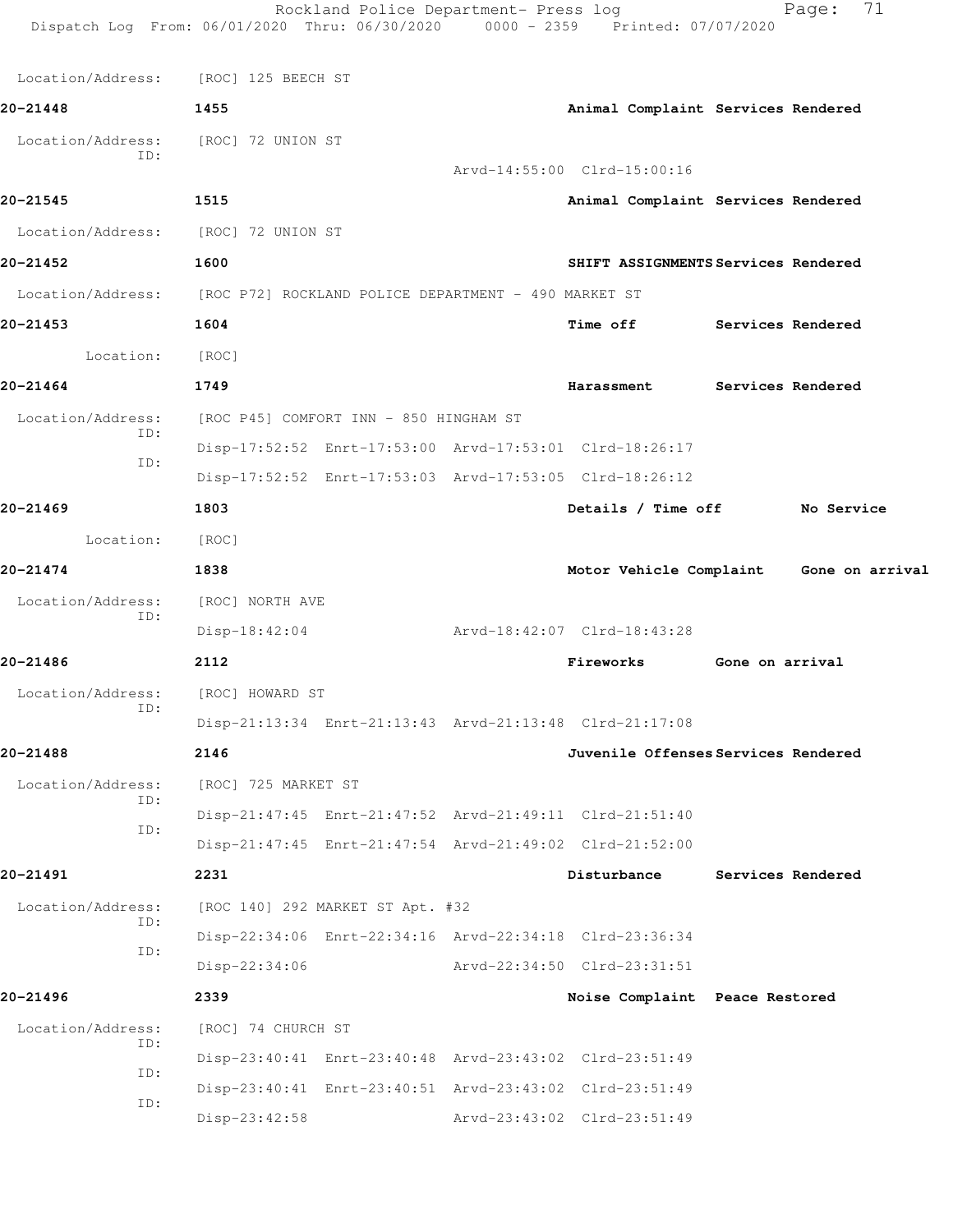Rockland Police Department- Press log entitled Page: 72 Dispatch Log From: 06/01/2020 Thru: 06/30/2020 0000 - 2359 Printed: 07/07/2020

| 20-21497                 | 2341                                                    | Threats | Services Rendered |
|--------------------------|---------------------------------------------------------|---------|-------------------|
| Location/Address:<br>TD: | [ROC P65] 7-ELEVEN CONVENIENCE STORE - 92 MARKET ST     |         |                   |
|                          | Disp-23:47:37 Enrt-23:48:18 Arvd-23:48:20 Clrd-23:48:21 |         |                   |

## **For Date: 06/23/2020 - Tuesday**

| 20-21499                 | 0001                                                     | General Info No Service       |                                               |
|--------------------------|----------------------------------------------------------|-------------------------------|-----------------------------------------------|
| Location/Address:        | [ROC P72] ROCKLAND POLICE DEPARTMENT - 490 MARKET ST     |                               |                                               |
| ID:                      | Disp-00:03:32                                            | Clrd-00:03:39                 |                                               |
| 20-21500                 | 0008                                                     |                               | Details / Time offCOMP TIME Services Rendered |
| Location:                | [ROC]                                                    |                               |                                               |
| 20-21501                 | 0015                                                     |                               | Details / Time off No Service                 |
| Location:                | [ROC]                                                    |                               |                                               |
| 20-21503                 | 0043                                                     | Building Check Investigated   |                                               |
| Location/Address:        | [ROC] UNION ST                                           |                               |                                               |
| ID:                      |                                                          | Arvd-00:43:52 Clrd-00:44:05   |                                               |
| 20-21507                 | 0058                                                     |                               | Noise Complaint Services Rendered             |
| Location/Address:        | [ROC 159] 113 MARKET ST                                  |                               |                                               |
| ID:                      | $Disp-01:01:26$                                          | Arvd-01:02:44 Clrd-01:02:59   |                                               |
| ID:                      | Disp-01:01:26 Enrt-01:02:47 Arvd-01:03:37 Clrd-01:10:51  |                               |                                               |
| ID:                      | $Disp-01:03:06$                                          | Arvd-01:03:11 Clrd-01:23:34   |                                               |
| 20-21509                 | 0214                                                     | Building Check Investigated   |                                               |
| Location/Address:        | [ROC] UNION ST                                           |                               |                                               |
| ID:                      |                                                          | Arvd-02:15:17 Clrd-02:15:38   |                                               |
| 20-21512                 | 0432                                                     | 911 Accidental                | Investigated                                  |
| Location/Address:        | [ROC] 54 EAST WATER ST                                   |                               |                                               |
| ID:                      | Disp-04:32:36 Enrt-04:32:39                              | $Clrd-04:41:44$               |                                               |
| 20-21515                 | 0551                                                     | Building Check Appears Secure |                                               |
| Location/Address:<br>ID: | [ROC] UNION ST                                           |                               |                                               |
|                          |                                                          | Arvd-05:51:33 Clrd-06:14:26   |                                               |
| 20-21521                 | 0750                                                     | Burglar Alarm                 | Building Checked/Secured                      |
| Location/Address:<br>ID: | [ROC 58] NORTH RIVER COLLABORATIVE SCHOOL - 525 BEECH ST |                               |                                               |
|                          | Disp-07:51:14                                            | Clrd-07:52:39                 |                                               |
| 20-21522                 | 0800                                                     | General Info                  | Services Rendered                             |
| Location/Address:<br>ID: | [ROC P72] ROCKLAND POLICE DEPARTMENT - 490 MARKET ST     |                               |                                               |
|                          | Disp-10:35:48                                            | Arvd-10:36:00 Clrd-10:36:30   |                                               |
| 20-21523                 | 0813                                                     | Neighbor Disturbance          | Report Follows                                |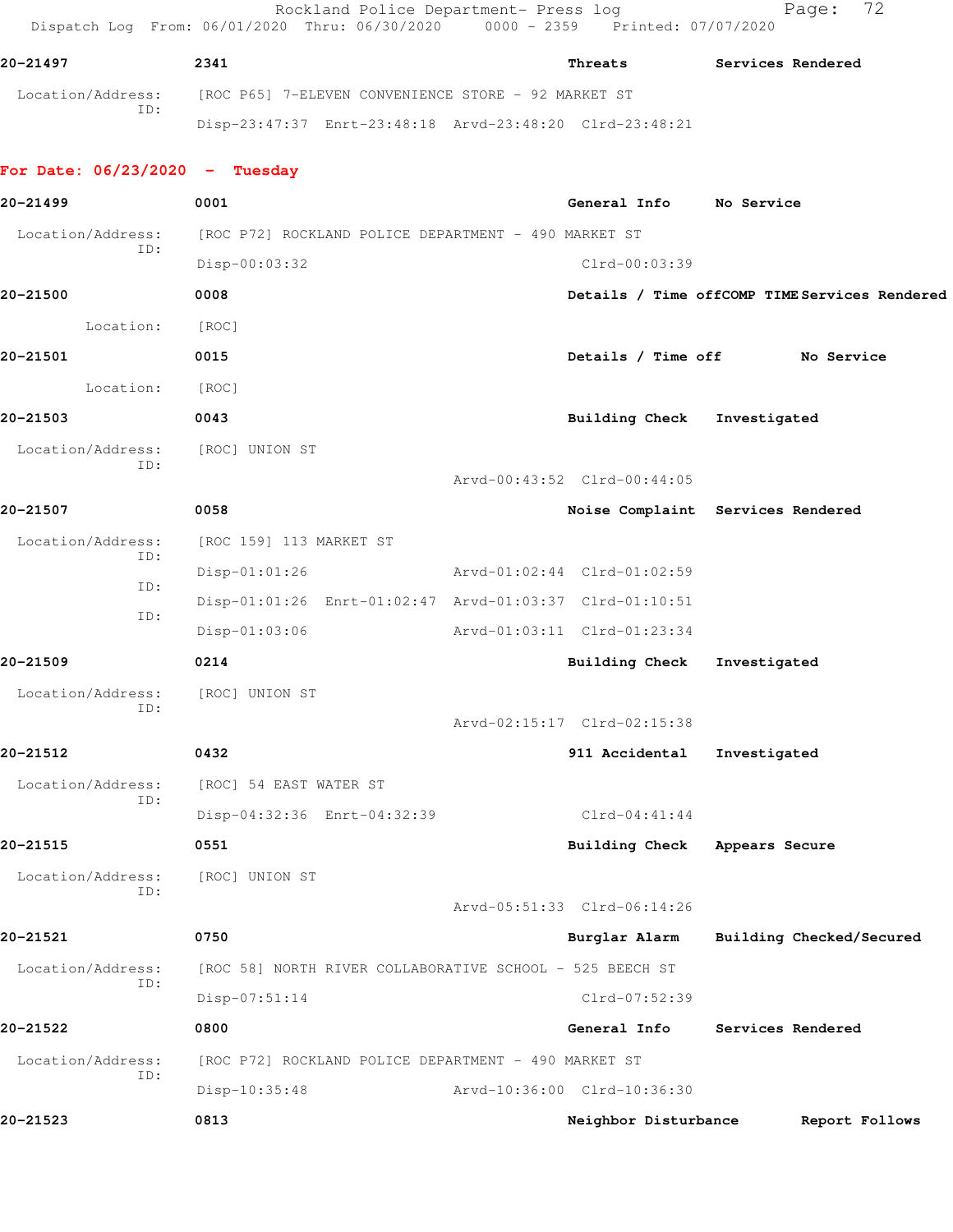|                          | Rockland Police Department- Press log<br>Dispatch Log From: 06/01/2020 Thru: 06/30/2020 0000 - 2359 Printed: 07/07/2020 |                                      | 73<br>Page:       |
|--------------------------|-------------------------------------------------------------------------------------------------------------------------|--------------------------------------|-------------------|
| Location/Address:        | [ROC] 30 EMERSON ST                                                                                                     |                                      |                   |
| ID:                      | Disp-08:18:35 Enrt-08:18:39 Arvd-08:22:56 Clrd-08:49:15                                                                 |                                      |                   |
| 20-21526                 | 0837                                                                                                                    | 911 Accidental Services Rendered     |                   |
| Location/Address:        | [ROC] NORTH WESTERN - 1001 HINGHAM ST                                                                                   |                                      |                   |
| ID:                      | Disp-08:41:17 Enrt-08:41:21                                                                                             | $Clrd-08:43:12$                      |                   |
| ID:                      | Disp-08:44:40 Enrt-08:44:42 Arvd-08:48:48 Clrd-08:49:53                                                                 |                                      |                   |
| 20-21547                 | 1005                                                                                                                    | <b>Health &amp; Welfare Check</b>    | Services Rendered |
| Location/Address:        | [ROC] 29 CHURCH ST Apt. #2                                                                                              |                                      |                   |
| ID:                      | Disp-10:07:44 Enrt-10:07:51 Arvd-10:10:29 Clrd-10:20:31                                                                 |                                      |                   |
| ID:                      | Disp-10:07:44 Enrt-10:07:49 Arvd-10:12:53 Clrd-10:20:34                                                                 |                                      |                   |
| 20-21548                 | 1035                                                                                                                    | General Info                         | Services Rendered |
| Location/Address:<br>ID: | [ROC P72] ROCKLAND POLICE DEPARTMENT - 490 MARKET ST                                                                    |                                      |                   |
|                          | Disp-10:39:39 Enrt-10:39:44 Arvd-10:39:46 Clrd-10:39:52                                                                 |                                      |                   |
| 20-21549                 | 1039                                                                                                                    | Assist Other Agency                  | Services Rendered |
| Location/Address:        | [ROC P72] ROCKLAND POLICE DEPARTMENT - 490 MARKET ST                                                                    |                                      |                   |
| ID:                      |                                                                                                                         | Arvd-10:40:51 Clrd-10:41:04          |                   |
| 20-21990                 | 1100                                                                                                                    | Animal Complaint Services Rendered   |                   |
|                          | Location/Address: [ROC 191] 435 BEECH ST                                                                                |                                      |                   |
| 20-21561                 | 1117                                                                                                                    | General Info                         | Services Rendered |
| Location/Address:        | [ROC] 520 MARKET ST                                                                                                     |                                      |                   |
| ID:                      | Disp-11:40:03 Enrt-11:40:34 Arvd-11:40:39 Clrd-11:55:59                                                                 |                                      |                   |
| 20-21562                 | 1141                                                                                                                    | General Info Services Rendered       |                   |
|                          | Location/Address: [ROC P72] ROCKLAND POLICE DEPARTMENT - 490 MARKET ST                                                  |                                      |                   |
| 20-21592<br>1145         |                                                                                                                         | Animal Complaint Services Rendered   |                   |
|                          | Location/Address: [ROC] 12 MILLBROOK DR                                                                                 |                                      |                   |
| 20-21565<br>$\sim$ 1155  |                                                                                                                         | 911 Hang Up Services Rendered        |                   |
|                          | Location/Address: [ROC 222] SERONO LABS - 1 TECHNOLOGY PL                                                               |                                      |                   |
| 20-21568<br>$\sim$ 1206  |                                                                                                                         | Details / Time off Services Rendered |                   |
| Location: [ROC]          |                                                                                                                         |                                      |                   |
| 20-21590<br>1245         |                                                                                                                         | Animal Complaint Services Rendered   |                   |
|                          | Location/Address: [ROC] 35 MILLBROOK DR                                                                                 |                                      |                   |
| 20-21577<br>$\sim$ 1308  |                                                                                                                         | Details / Time off Services Rendered |                   |
| Location: [ROC]          |                                                                                                                         |                                      |                   |
| 20-21578                 | 1310                                                                                                                    | General Info Services Rendered       |                   |
|                          | Location/Address: [ROC P72] ROCKLAND POLICE DEPARTMENT - 490 MARKET ST                                                  |                                      |                   |
| 20-21581                 | 1314                                                                                                                    | General Info Services Rendered       |                   |
|                          |                                                                                                                         |                                      |                   |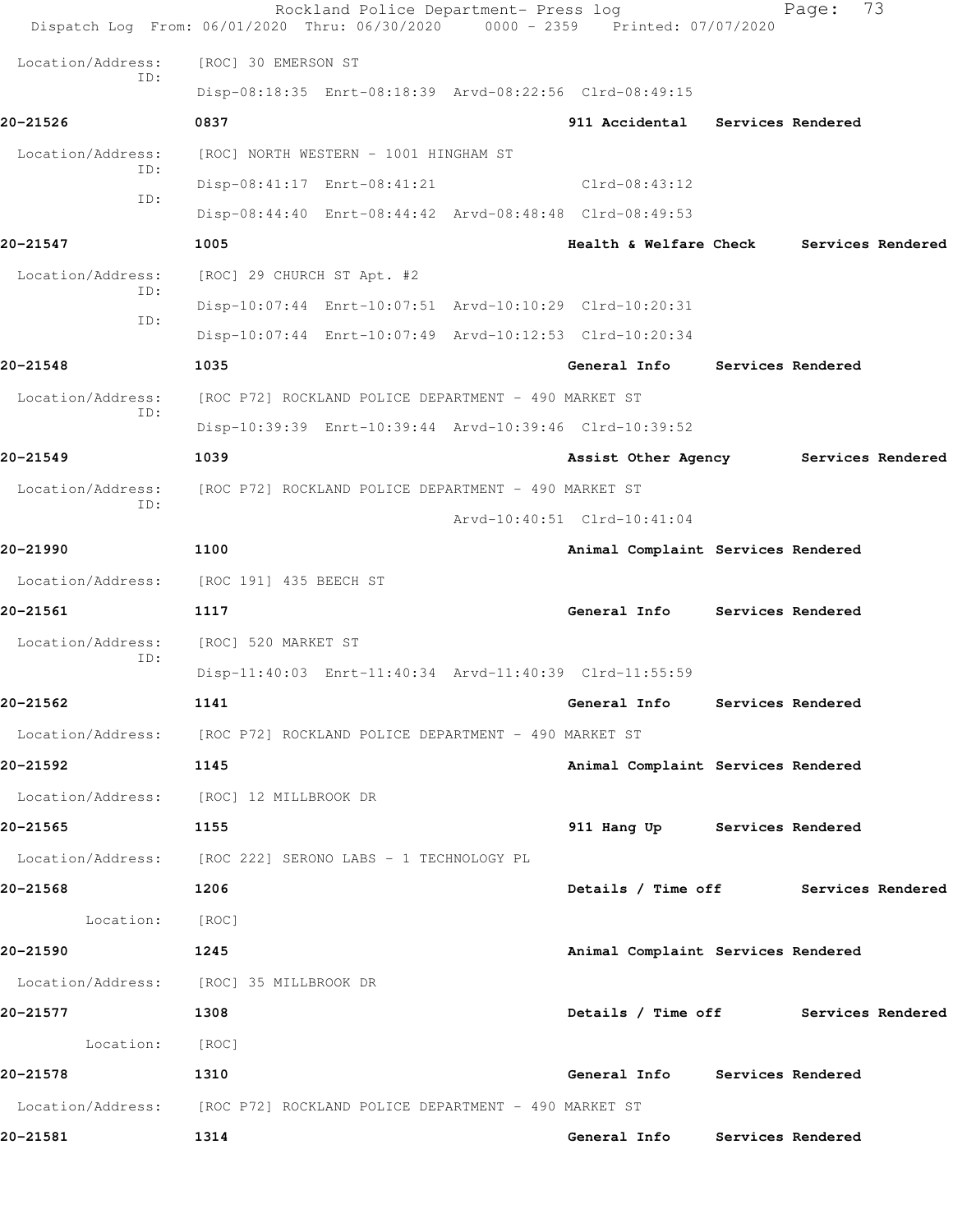|                          | Rockland Police Department- Press log<br>Dispatch Log From: 06/01/2020 Thru: 06/30/2020 0000 - 2359 Printed: 07/07/2020 |                                    | 74<br>Page:                                |
|--------------------------|-------------------------------------------------------------------------------------------------------------------------|------------------------------------|--------------------------------------------|
|                          | Location/Address: [ROC] 91 HANNAH WAY Apt. #D                                                                           |                                    |                                            |
| 20-21585                 | 1354                                                                                                                    | General Info Services Rendered     |                                            |
| Location/Address:        | [ROC] CENTRE AVE                                                                                                        |                                    |                                            |
| ID:                      | Disp-14:01:00 Enrt-14:01:07 Arvd-14:01:10 Clrd-14:05:30                                                                 |                                    |                                            |
| 20-21587                 | 1428                                                                                                                    | General Info Services Rendered     |                                            |
|                          | Location/Address: [ROC P72] ROCKLAND POLICE DEPARTMENT - 490 MARKET ST                                                  |                                    |                                            |
| 20-21589                 | 1433                                                                                                                    | General Info Services Rendered     |                                            |
| Location/Address:        | [ROC 68] 204 MONCRIEF RD                                                                                                |                                    |                                            |
| ID:                      | Disp-14:48:24 Enrt-14:48:30 Arvd-14:48:37 Clrd-15:16:22                                                                 |                                    |                                            |
| 20-21588                 | 1436                                                                                                                    | ROAD OBSTRUCTION Services Rendered |                                            |
| Location/Address:        | [ROC P72] ROCKLAND POLICE DEPARTMENT - 490 MARKET ST                                                                    |                                    |                                            |
| 20-21591                 | 1506                                                                                                                    | General Info Services Rendered     |                                            |
| Location/Address:        | [ROC P72] ROCKLAND POLICE DEPARTMENT - 490 MARKET ST                                                                    |                                    |                                            |
| ID:                      | Disp-15:16:13 Enrt-15:16:30 Arvd-15:16:34 Clrd-15:16:37                                                                 |                                    |                                            |
| 20-21594                 | 1559                                                                                                                    | General Info                       | <b>Services Rendered</b>                   |
|                          | Location/Address: [ROC P72] ROCKLAND POLICE DEPARTMENT - 490 MARKET ST                                                  |                                    |                                            |
| 20-21597                 | 1612                                                                                                                    | General Info Services Rendered     |                                            |
|                          | Location/Address: [ROC P72] ROCKLAND POLICE DEPARTMENT - 490 MARKET ST                                                  |                                    |                                            |
| 20-21599                 | 1614                                                                                                                    | <b>Time off</b>                    | Services Rendered                          |
| Location:                | [ROC]                                                                                                                   |                                    |                                            |
| 20-21600                 | 1616                                                                                                                    | Details / Time off                 | Services Rendered                          |
| Location:                | [ROC]                                                                                                                   |                                    |                                            |
| 20-21602                 | 1635                                                                                                                    | <b>Time off</b>                    | Services Rendered                          |
| Location:                | [ROC]                                                                                                                   |                                    |                                            |
| 20-21608                 | 1725                                                                                                                    | 911 Accidental Services Rendered   |                                            |
| Location/Address:<br>ID: | [ROC] 341 LIBERTY ST                                                                                                    |                                    |                                            |
|                          | Disp-17:28:18 Enrt-17:28:46 Arvd-17:31:37 Clrd-17:33:26                                                                 |                                    |                                            |
| 20-21618                 | 1818                                                                                                                    | Animal Complaint Services Rendered |                                            |
| Location/Address:<br>ID: | [ROC] 260 REED ST                                                                                                       |                                    |                                            |
|                          | $Disp-18:21:23$                                                                                                         | Arvd-18:21:37 Clrd-18:22:50        |                                            |
| 20-21620                 | 1829                                                                                                                    |                                    | Larceny / Forgery/ Fraud Services Rendered |
| Location/Address:<br>ID: | [ROC] 163 SUMMER ST                                                                                                     |                                    |                                            |
|                          | Disp-18:34:50 Enrt-18:37:14 Arvd-18:37:17 Clrd-18:37:20                                                                 |                                    |                                            |
| 20-21623                 | 1846                                                                                                                    | Time off                           | Services Rendered                          |
| Location:                | [ROC]                                                                                                                   |                                    |                                            |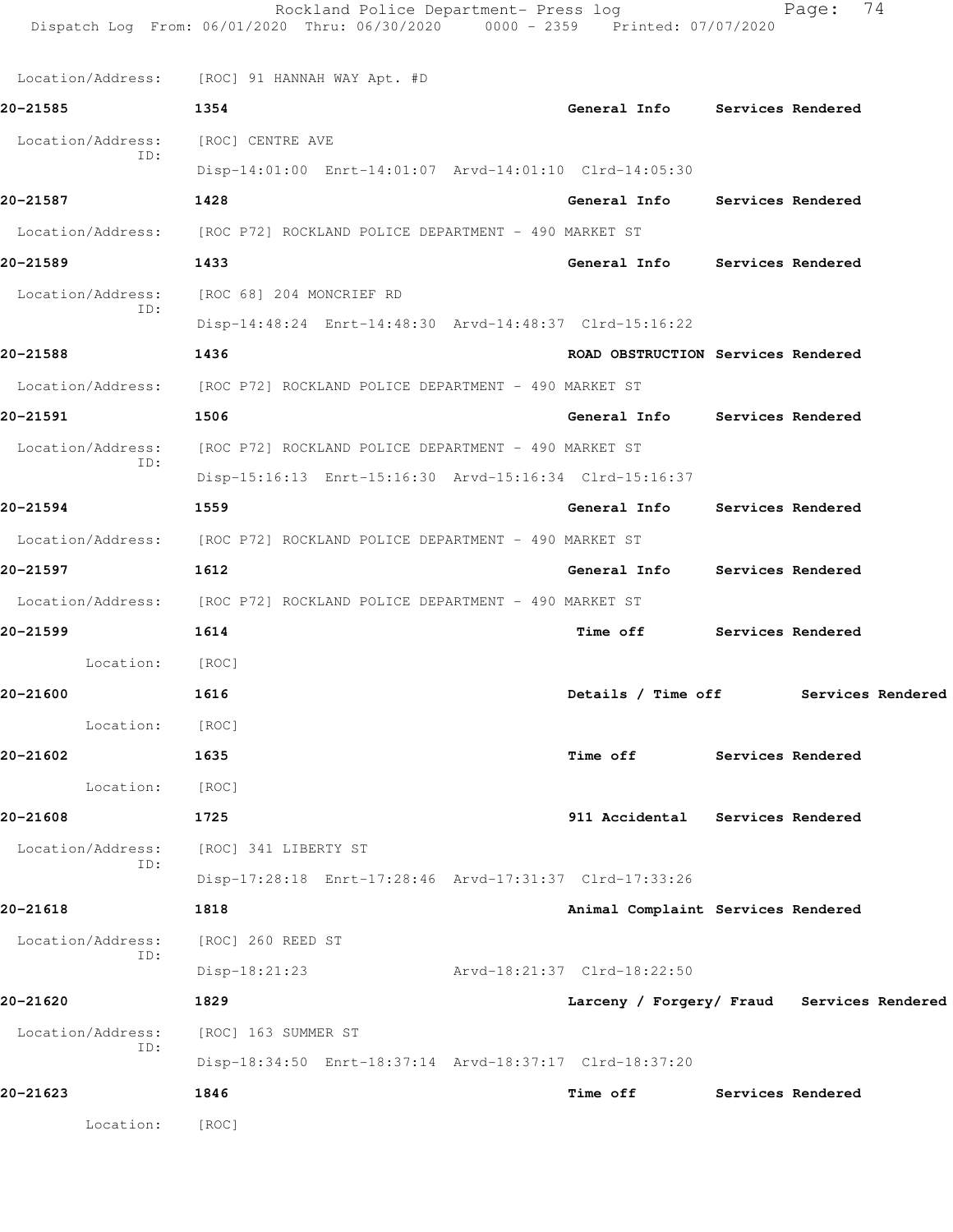| 20-21625                                 | 1901                                                                                                         |  | <b>Time off</b>                                         | Services Rendered                         |
|------------------------------------------|--------------------------------------------------------------------------------------------------------------|--|---------------------------------------------------------|-------------------------------------------|
| Location:                                | [ROC]                                                                                                        |  |                                                         |                                           |
| 20-21632                                 | 1952                                                                                                         |  | Assist Public Services Rendered                         |                                           |
| Location/Address:                        | [ROC P72] ROCKLAND POLICE DEPARTMENT - 490 MARKET ST                                                         |  |                                                         |                                           |
| TD:                                      |                                                                                                              |  | Disp-20:00:17 Enrt-20:00:23 Arvd-20:00:25 Clrd-20:08:17 |                                           |
| 20-21637                                 | 2113                                                                                                         |  |                                                         | Follow-Up Investigation Services Rendered |
| Location/Address:<br>ID:                 | [ROC P72] ROCKLAND POLICE DEPARTMENT - 490 MARKET ST                                                         |  |                                                         |                                           |
|                                          |                                                                                                              |  | Disp-21:17:11 Enrt-21:17:17 Arvd-21:17:18 Clrd-21:17:21 |                                           |
| 20-21638                                 | 2118                                                                                                         |  | Unwanted Party Protective Custody                       |                                           |
| Location/Address:<br>ID:                 | [ROC] 530 UNION ST                                                                                           |  |                                                         |                                           |
| ID:                                      |                                                                                                              |  | Disp-21:21:53 Enrt-21:22:18 Arvd-21:24:32 Clrd-22:06:38 |                                           |
| Address:<br>Age:<br>Charges:             | Refer To P/C: 20ROC-21638-AR<br>P/C: REYNO, JANET A<br>530 UNION ST ROCKLAND, MA<br>53<br>PROTECTIVE CUSTODY |  | Disp-21:21:58 Enrt-21:22:15 Arvd-21:24:22 Clrd-21:46:43 |                                           |
| 20-21642                                 | 2210                                                                                                         |  |                                                         | Burglar Alarm Building Checked/Secured    |
| Location/Address:                        | [ROC P62] CHINA PLAZA - 35 MARKET ST                                                                         |  |                                                         |                                           |
| ID:                                      |                                                                                                              |  | Disp-22:13:36 Enrt-22:13:39 Arvd-22:15:11 Clrd-22:20:11 |                                           |
| 20-21644                                 | 2223                                                                                                         |  | Details / Time off                                      | No Service                                |
| Location:                                | [ROC]                                                                                                        |  |                                                         |                                           |
| 20-21648                                 | 2311                                                                                                         |  |                                                         | Building Check Building Checked/Secured   |
| Location/Address: [ROC] BISHOP LN<br>ID: |                                                                                                              |  |                                                         |                                           |
|                                          |                                                                                                              |  | Arvd-23:13:23 Clrd-23:13:37                             |                                           |
| For Date: $06/24/2020 -$ Wednesday       |                                                                                                              |  |                                                         |                                           |
| 20-21651                                 | 0000                                                                                                         |  | SHIFT ASSIGNMENTSNo Service                             |                                           |
| Location/Address:                        | [ROC P72] ROCKLAND POLICE DEPARTMENT - 490 MARKET ST                                                         |  |                                                         |                                           |
| ID:                                      |                                                                                                              |  | Arvd-00:00:00 Clrd-00:09:53                             |                                           |
| 20-21652                                 | 0026                                                                                                         |  | Assist Public No Service                                |                                           |
|                                          |                                                                                                              |  |                                                         |                                           |
| Location/Address:<br>ID:                 | [ROC P72] ROCKLAND POLICE DEPARTMENT - 19 PACIFIC ST                                                         |  |                                                         |                                           |

| 20-21653 |                   | 0045              | Details / Time off COMP |  |              | Services Rendered |
|----------|-------------------|-------------------|-------------------------|--|--------------|-------------------|
|          | Location:         | [ROC]             |                         |  |              |                   |
| 20-21654 |                   | 0046              | Details / Time off      |  |              | No Service        |
|          | Location:         | [ROC]             |                         |  |              |                   |
| 20-21656 |                   | 0121              | Building Check          |  | Investigated |                   |
|          | Location/Address: | [ROC]<br>UNION ST |                         |  |              |                   |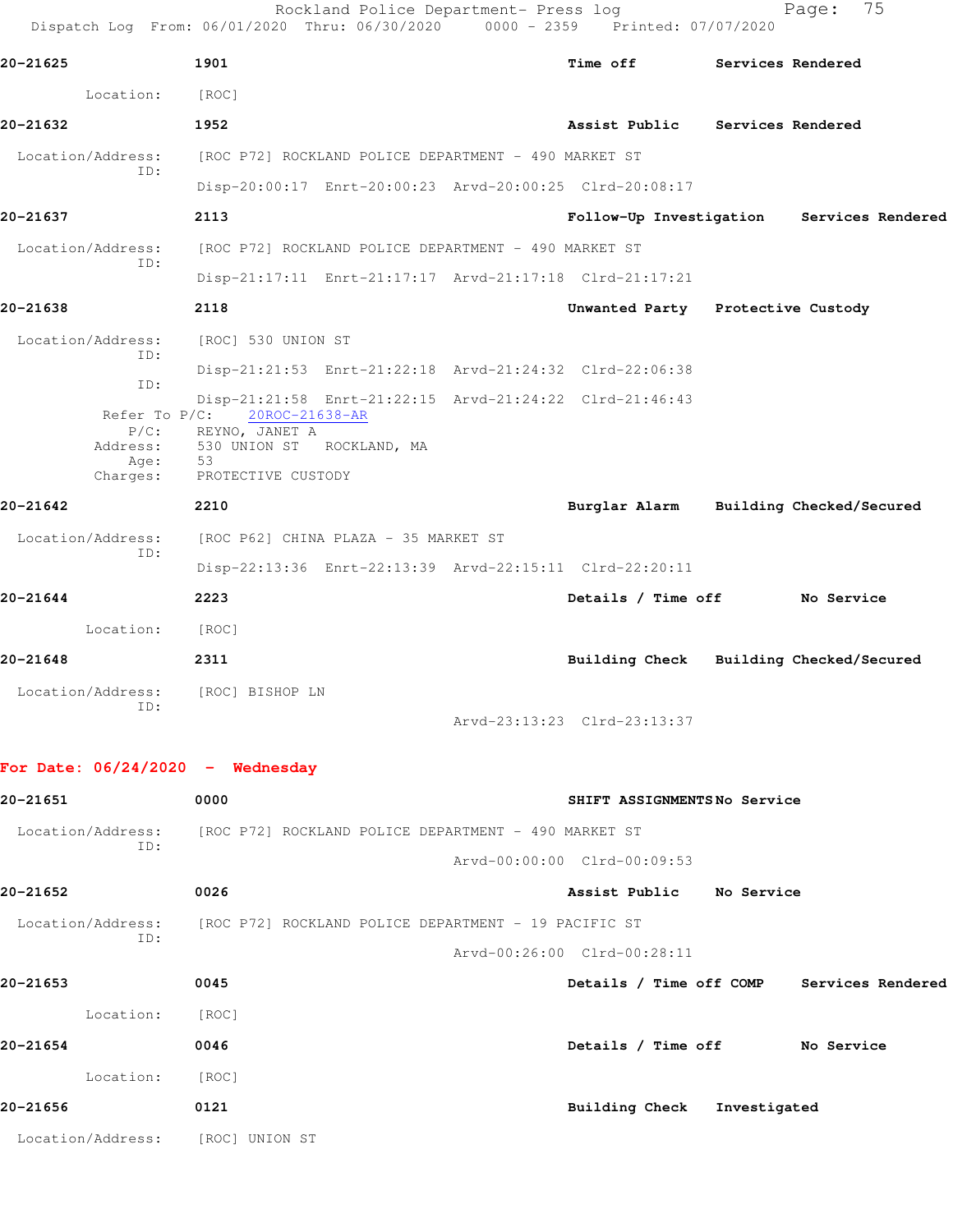|                          | Rockland Police Department- Press log<br>Dispatch Log From: 06/01/2020 Thru: 06/30/2020 0000 - 2359 Printed: 07/07/2020                                          |                                           | 76<br>Page:                             |
|--------------------------|------------------------------------------------------------------------------------------------------------------------------------------------------------------|-------------------------------------------|-----------------------------------------|
| ID:                      |                                                                                                                                                                  | Arvd-01:22:10 Clrd-01:22:26               |                                         |
| 20-21659                 | 0149                                                                                                                                                             | Details / Time off                        | No Service                              |
| Location:                | [ROC]                                                                                                                                                            |                                           |                                         |
| 20-21669                 | 0605                                                                                                                                                             | Building Check Appears Secure             |                                         |
| Location/Address:        | [ROC] UNION ST                                                                                                                                                   |                                           |                                         |
| ID:                      |                                                                                                                                                                  | Arvd-06:06:35 Clrd-06:17:08               |                                         |
| 20-21670                 | 0613                                                                                                                                                             | Emergency Medical Transported to Hospital |                                         |
| Location/Address:        | [CAN F177] SPRINGDALE VARIETY - 489 BOLIVAR ST                                                                                                                   |                                           |                                         |
| Fire Unit:<br>EMS Unit:  | CANENG3-Pumper-Canton Engine 3<br>Disp-06:14:14 Enrt-06:17:28 Arvd-06:19:51 Clrd-06:31:45<br>InQrtsUnavl-06:36:33 InSrvce-06:36:38<br>CANAMB1-Canton Ambulance 1 |                                           |                                         |
| ID:                      | Disp-06:14:14 Enrt-06:17:31 Arvd-06:19:56 Clrd-06:29:43<br>Hosp-06:39:14 ClrHosp-06:57:36 InQrtsUnavl-07:09:45 InSrvce-07:09:48                                  |                                           |                                         |
|                          | Disp-06:59:14                                                                                                                                                    | $Clrd-06:59:30$                           |                                         |
| 20-21674                 | 0659                                                                                                                                                             | 911 Accidental No Service                 |                                         |
| Location/Address:<br>ID: | [ROC] 30 COMMERCE RD                                                                                                                                             |                                           |                                         |
|                          | Disp-07:02:52 Enrt-07:02:54 Arvd-07:05:14 Clrd-07:17:11                                                                                                          |                                           |                                         |
| 20-21679                 | 0800                                                                                                                                                             | <b>General Info</b>                       | Services Rendered                       |
| Location/Address:<br>ID: | [ROC P72] ROCKLAND POLICE DEPARTMENT - 490 MARKET ST                                                                                                             |                                           |                                         |
|                          | Disp-08:03:15 Enrt-08:03:21 Arvd-08:03:25 Clrd-08:03:28                                                                                                          |                                           |                                         |
| 20-21681                 | 0853                                                                                                                                                             | 911 Hang Up                               | Services Rendered                       |
| Location/Address:<br>ID: | [ROC] 428 FOREST ST                                                                                                                                              |                                           |                                         |
|                          | Disp-08:55:16 Enrt-08:55:19 Arvd-09:00:41 Clrd-09:05:34                                                                                                          |                                           |                                         |
| 20-21683<br>Assistance   | 0930                                                                                                                                                             | Disabled Motor Vehicle                    | Provided                                |
| Location/Address:<br>ID: | [ROC] 20 RESERVOIR PARK DR @ 800 HINGHAM ST                                                                                                                      |                                           |                                         |
|                          |                                                                                                                                                                  | Arvd-09:30:00 Clrd-09:45:49               |                                         |
| 20-21685                 | 0938                                                                                                                                                             | Motor Vehicle Stop                        | Verbal Warning                          |
| Location/Address:<br>TD: | [ROC] 214 HOWARD ST @ 111 E WATER ST                                                                                                                             |                                           |                                         |
|                          |                                                                                                                                                                  | Arvd-09:38:00 Clrd-09:40:01               |                                         |
| 20-21688<br>Issued       | 0946                                                                                                                                                             | Motor Vehicle Stop                        | Citation/Warning                        |
| Location/Address:<br>ID: | [ROC] 1149 HINGHAM ST @ 88 POND ST                                                                                                                               |                                           |                                         |
|                          |                                                                                                                                                                  | Arvd-09:46:00 Clrd-09:52:23               |                                         |
| 20-21687                 | 0947                                                                                                                                                             |                                           | Building Check Building Checked/Secured |
| Location/Address:<br>ID: | [ROC] BELMONT ST                                                                                                                                                 |                                           |                                         |
|                          |                                                                                                                                                                  | Arvd-09:47:36 Clrd-09:48:49               |                                         |
| 20-21691                 | 0956                                                                                                                                                             | Suspicious Activity                       | Sent On Way                             |
| Vicinity of:<br>ID:      | [ROC] EAST WATER ST @ BEAL ST EXT                                                                                                                                |                                           |                                         |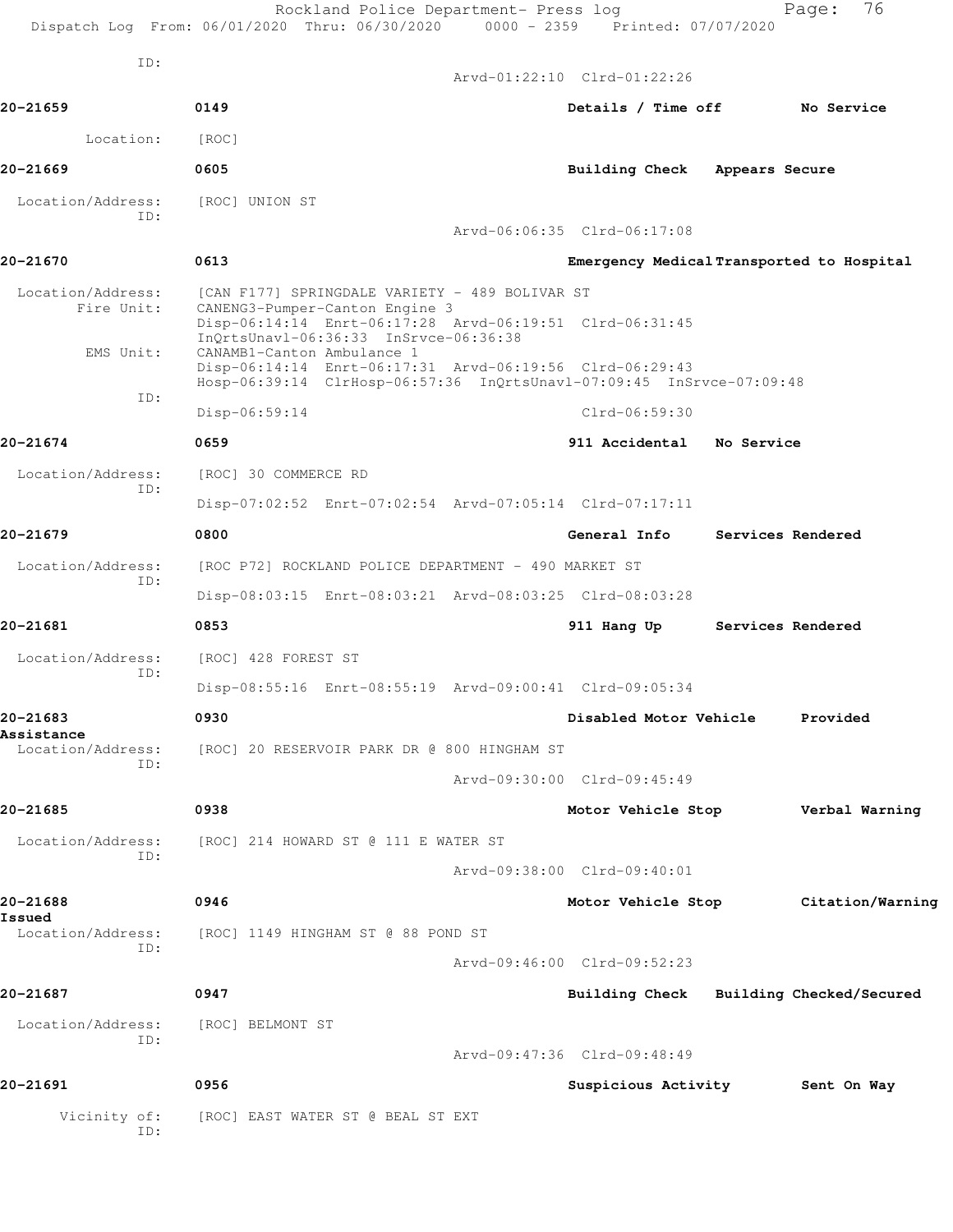|                                                                                           | Rockland Police Department- Press log<br>Dispatch Log From: 06/01/2020 Thru: 06/30/2020 0000 - 2359 Printed: 07/07/2020                                                                                                                                |                                         | 77<br>Page:                                  |
|-------------------------------------------------------------------------------------------|--------------------------------------------------------------------------------------------------------------------------------------------------------------------------------------------------------------------------------------------------------|-----------------------------------------|----------------------------------------------|
|                                                                                           | Disp-09:57:02 Enrt-09:59:27 Arvd-10:02:15 Clrd-10:04:54                                                                                                                                                                                                |                                         |                                              |
| 20-21696                                                                                  | 1019                                                                                                                                                                                                                                                   | Prisoner Information                    | Services Rendered                            |
| Location/Address:                                                                         | [ROC P72] ROCKLAND POLICE DEPARTMENT - 490 MARKET ST                                                                                                                                                                                                   |                                         |                                              |
| 20-21708                                                                                  | 1225                                                                                                                                                                                                                                                   | Building Check Building Checked/Secured |                                              |
| Location/Address:                                                                         | [ROC] BELMONT ST                                                                                                                                                                                                                                       |                                         |                                              |
| ID:                                                                                       |                                                                                                                                                                                                                                                        | Arvd-12:25:42 Clrd-12:25:56             |                                              |
| 20-21710                                                                                  | 1239                                                                                                                                                                                                                                                   | General Info                            | Services Not Required                        |
| Location/Address:<br>ID:                                                                  | [ROC] 19 PACIFIC ST                                                                                                                                                                                                                                    |                                         |                                              |
|                                                                                           | Disp-12:43:29 Enrt-12:43:34 Arvd-12:43:38 Clrd-12:44:03                                                                                                                                                                                                |                                         |                                              |
| 20-21713                                                                                  | 1311                                                                                                                                                                                                                                                   | Vandalism                               | Services Rendered                            |
| Location/Address:<br>ID:                                                                  | [ROC] 504 UNION ST                                                                                                                                                                                                                                     |                                         |                                              |
|                                                                                           | Disp-13:12:34 Enrt-13:12:36 Arvd-13:12:38 Clrd-13:38:40                                                                                                                                                                                                |                                         |                                              |
| 20-21714                                                                                  | 1316                                                                                                                                                                                                                                                   | General Incident Services Rendered      |                                              |
| Location/Address:                                                                         | [ROC P72] ROCKLAND POLICE DEPARTMENT - 490 MARKET ST                                                                                                                                                                                                   |                                         |                                              |
| 20-21720                                                                                  | 1412                                                                                                                                                                                                                                                   | Motor Vehicle Complaint                 | Summons To Court                             |
| Location/Address:<br>ID:                                                                  | [ROC P70] D'ANGELOS - 144 MARKET ST                                                                                                                                                                                                                    |                                         |                                              |
| ID:                                                                                       | Disp-14:13:35 Enrt-14:13:37 Arvd-14:21:50 Clrd-14:39:28                                                                                                                                                                                                |                                         |                                              |
| ID:                                                                                       | Disp-14:17:27                                                                                                                                                                                                                                          | Arvd-14:17:32 Clrd-14:25:36             |                                              |
| Refer To Summons:<br>Summons:<br>Address:<br>Age:<br>Charges:                             | Disp-14:20:32 Enrt-14:20:34 Arvd-14:21:47 Clrd-14:30:43<br>20ROC-21720-AR<br>GOLDEN, DAVID MICHAEL<br>619 PLYMOUTH ST WHITMAN, MA<br>55<br>LICENSE SUSPENDED, OP MV WITH, SUBSQ.OFF                                                                    |                                         |                                              |
| 20-21722                                                                                  | 1417                                                                                                                                                                                                                                                   | MVA Property Damage Only Report Follows |                                              |
| Location/Address:<br>ID:<br>Refer To Summons:<br>Summons:<br>Address:<br>Age:<br>Charges: | [ROC] 236 WEYMOUTH ST<br>Disp-14:22:57 Enrt-14:23:04 Arvd-14:30:33 Clrd-15:13:31<br>20ROC-21722-AR<br>WRIGHT, KENTON T<br>226 NEPONSET ST<br>NORWOOD, MA<br>36<br>LEAVE SCENE OF PROPERTY DAMAGE<br>LICENSE REVOKED AS HTO, OPERATE MV WITH (CRIMINAL) |                                         |                                              |
| 20-21732                                                                                  | 1505                                                                                                                                                                                                                                                   |                                         | MALICIOUS DAMAGE, PROPERTY Services Rendered |
| Location/Address:<br>ID:                                                                  | [ROC] 25 PACIFIC ST                                                                                                                                                                                                                                    |                                         |                                              |
|                                                                                           | Disp-15:08:49                                                                                                                                                                                                                                          | $Clrd-15:08:59$                         |                                              |
| 20-21736                                                                                  | 1528                                                                                                                                                                                                                                                   | Suspicious Activity                     | Services Rendered                            |
| Location/Address:<br>ID:                                                                  | [ROC P69] MCDONALD'S - 117 MARKET ST                                                                                                                                                                                                                   |                                         |                                              |
| ID:                                                                                       | Disp-15:28:38 Enrt-15:28:45 Arvd-15:28:47 Clrd-15:48:46                                                                                                                                                                                                |                                         |                                              |
|                                                                                           | Disp-15:29:07 Enrt-15:29:09 Arvd-15:29:11 Clrd-15:48:39                                                                                                                                                                                                |                                         |                                              |
| 20-21738                                                                                  | 1600                                                                                                                                                                                                                                                   | SHIFT ASSIGNMENTS Services Rendered     |                                              |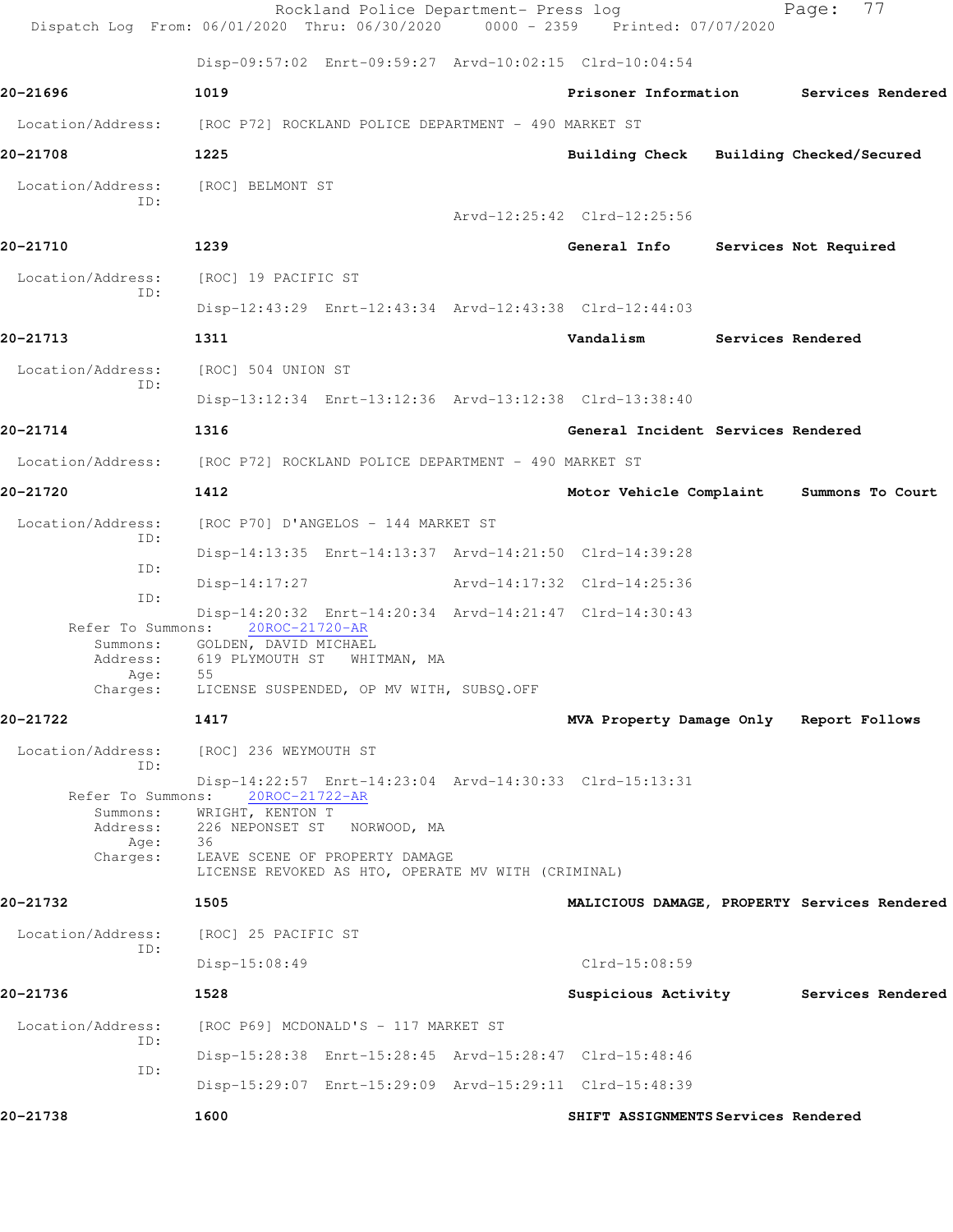|                                   | Rockland Police Department- Press log<br>Dispatch Log From: 06/01/2020 Thru: 06/30/2020 0000 - 2359 Printed: 07/07/2020 |                             |                                            |                   | 78<br>Page: |  |
|-----------------------------------|-------------------------------------------------------------------------------------------------------------------------|-----------------------------|--------------------------------------------|-------------------|-------------|--|
| Location/Address:                 | [ROC P72] ROCKLAND POLICE DEPARTMENT - 490 MARKET ST                                                                    |                             |                                            |                   |             |  |
| 20-21740                          | 1631                                                                                                                    |                             | Details                                    | Services Rendered |             |  |
| Location:                         | [ROC]                                                                                                                   |                             |                                            |                   |             |  |
| 20-21745                          | 1712                                                                                                                    |                             | MVA Property Damage Only Services Rendered |                   |             |  |
| Location/Address:                 | [ROC] 56 CLIFF ST @ 488 LIBERTY ST                                                                                      |                             |                                            |                   |             |  |
| ID:                               | Disp-17:13:37                                                                                                           | Arvd-17:13:42 Clrd-17:44:58 |                                            |                   |             |  |
| 20-21750                          | 1809                                                                                                                    |                             | Building Check Appears Secure              |                   |             |  |
| Location/Address:                 | [ROC P71] WCS AUTOMOTIVE - 1 BISHOP LN                                                                                  |                             |                                            |                   |             |  |
| ID:                               |                                                                                                                         | Arvd-18:10:06 Clrd-18:11:10 |                                            |                   |             |  |
| 20-21754                          | 1900                                                                                                                    |                             | Property RETURNED Services Rendered        |                   |             |  |
| Location/Address:<br>ID:          | [ROC P72] ROCKLAND POLICE DEPARTMENT - 490 MARKET ST                                                                    |                             |                                            |                   |             |  |
|                                   | Disp-19:22:20                                                                                                           |                             | Clrd-19:22:42                              |                   |             |  |
| 20-21759                          | 1927                                                                                                                    |                             | Time off                                   | Services Rendered |             |  |
| Location:                         | [ROC]                                                                                                                   |                             |                                            |                   |             |  |
| 20-21760                          | 1942                                                                                                                    |                             | <b>Time off</b>                            | Services Rendered |             |  |
| Location:                         | [ROC]                                                                                                                   |                             |                                            |                   |             |  |
| 20-21773                          | 2127                                                                                                                    |                             | Fireworks                                  | Services Rendered |             |  |
| Location/Address:<br>ID:          | [ROC] STANTON ST @ BLOSSOM ST                                                                                           |                             |                                            |                   |             |  |
|                                   | Disp-21:56:10 Enrt-21:58:14 Arvd-21:59:50 Clrd-22:09:53                                                                 |                             |                                            |                   |             |  |
| For Date: $06/25/2020$ - Thursday |                                                                                                                         |                             |                                            |                   |             |  |
| 20-21779                          | 0001                                                                                                                    |                             | General Incident Services Rendered         |                   |             |  |
| Location/Address:                 | [ROC P72] ROCKLAND POLICE DEPARTMENT - 490 MARKET ST                                                                    |                             |                                            |                   |             |  |
| ID:                               | $Disp-00:03:02$                                                                                                         |                             | $Clrd-00:03:11$                            |                   |             |  |
| 20-21780                          | 0045                                                                                                                    |                             | General Info                               | Services Rendered |             |  |
| Location/Address:                 | [ROC P72] ROCKLAND POLICE DEPARTMENT - 490 MARKET ST                                                                    |                             |                                            |                   |             |  |
| 20-21795                          | 0538                                                                                                                    |                             | Building Check Services Rendered           |                   |             |  |
| Location/Address:                 | [ROC] UNION ST                                                                                                          |                             |                                            |                   |             |  |
| ID:                               | $Disp-05:39:26$                                                                                                         | Arvd-05:39:35 Clrd-05:52:11 |                                            |                   |             |  |
| 20-21799                          | 0613                                                                                                                    |                             | Vandalism                                  | Services Rendered |             |  |
| Location/Address:                 | [ROC] BUIDING 21 - 496 UNION ST                                                                                         |                             |                                            |                   |             |  |
| ID:                               | Disp-06:15:06 Enrt-06:16:09 Arvd-06:19:54 Clrd-06:35:18                                                                 |                             |                                            |                   |             |  |
| 20-21809                          | 0800                                                                                                                    |                             | General Info                               | Services Rendered |             |  |
| Location/Address:                 | [ROC P72] ROCKLAND POLICE DEPARTMENT - 490 MARKET ST                                                                    |                             |                                            |                   |             |  |
| ID:                               | Disp-08:12:18 Enrt-08:12:26 Arvd-08:12:29 Clrd-08:12:33                                                                 |                             |                                            |                   |             |  |
| 20-21812                          | 0849                                                                                                                    |                             | Lost/Found Property Services Rendered      |                   |             |  |
|                                   |                                                                                                                         |                             |                                            |                   |             |  |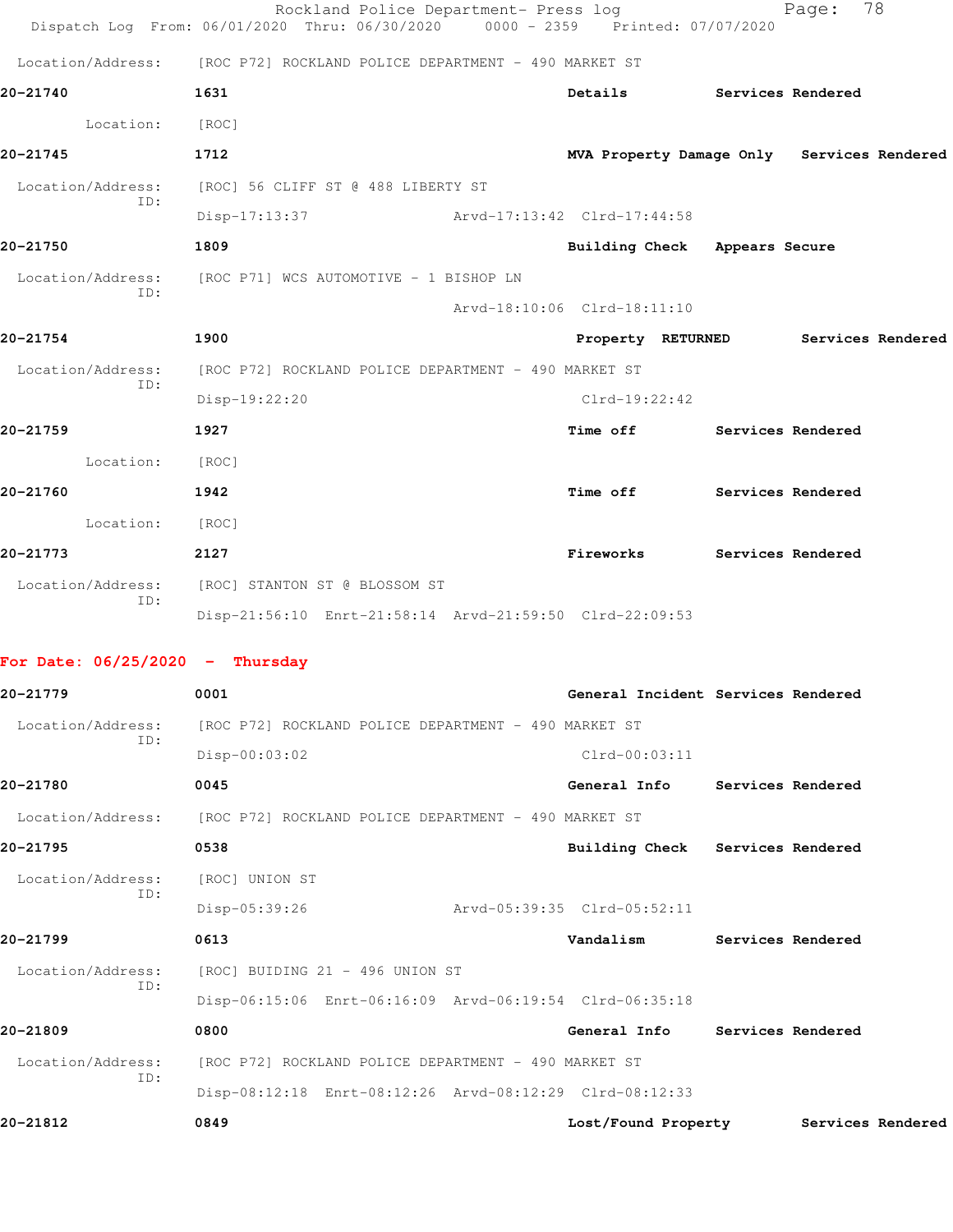|                          | Rockland Police Department- Press log<br>Dispatch Log From: 06/01/2020 Thru: 06/30/2020 0000 - 2359 Printed: 07/07/2020 |                             |             |                                           |                 | Page:             | 79                |
|--------------------------|-------------------------------------------------------------------------------------------------------------------------|-----------------------------|-------------|-------------------------------------------|-----------------|-------------------|-------------------|
| Location/Address:        | [ROC P72] ROCKLAND POLICE DEPARTMENT - 490 MARKET ST                                                                    |                             |             |                                           |                 |                   |                   |
| ID:                      |                                                                                                                         | Arvd-08:49:27 Clrd-10:37:59 |             |                                           |                 |                   |                   |
| 20-21813                 | 0855                                                                                                                    |                             |             | General Info Services Rendered            |                 |                   |                   |
| Location/Address:        | [ROC P72] ROCKLAND POLICE DEPARTMENT - 490 MARKET ST                                                                    |                             |             |                                           |                 |                   |                   |
| 20-21815                 | 0914                                                                                                                    |                             |             | 911 Accidental Services Rendered          |                 |                   |                   |
| Location/Address:<br>TD: | [ROC P108] SOUTH SHORE BMW - 1040 HINGHAM ST                                                                            |                             |             |                                           |                 |                   |                   |
|                          | Disp-09:18:34 Enrt-09:18:48 Arvd-09:30:41 Clrd-09:34:51                                                                 |                             |             |                                           |                 |                   |                   |
| 20-21816                 | 0919                                                                                                                    |                             |             | Vehicle Maintenance                       |                 |                   | Services Rendered |
| Location/Address:<br>ID: | [ROC P72] ROCKLAND POLICE DEPARTMENT - 490 MARKET ST                                                                    |                             |             |                                           |                 |                   |                   |
|                          |                                                                                                                         | Arvd-09:21:19 Clrd-09:22:39 |             |                                           |                 |                   |                   |
| 20-21819                 | 0932                                                                                                                    |                             |             | Follow-Up Investigation Services Rendered |                 |                   |                   |
| Location/Address:<br>ID: | [ROC] 216 LEVIN RD                                                                                                      |                             |             |                                           |                 |                   |                   |
|                          |                                                                                                                         | Arvd-09:32:00 Clrd-09:39:54 |             |                                           |                 |                   |                   |
| 20-21991                 | 1000                                                                                                                    |                             |             | Animal Complaint Services Rendered        |                 |                   |                   |
| Location/Address:        | [ROC] 225 EAST WATER ST                                                                                                 |                             |             |                                           |                 |                   |                   |
| 20-21827                 | 1043                                                                                                                    |                             |             | General Info Services Rendered            |                 |                   |                   |
| Location/Address:        | [ROC P72] ROCKLAND POLICE DEPARTMENT - 490 MARKET ST                                                                    |                             |             |                                           |                 |                   |                   |
| 20-21828                 | 1047                                                                                                                    |                             |             | Building Check                            |                 | Services Rendered |                   |
| Location/Address:<br>ID: | [ROC P104] ROCKLAND MEMORIAL LIBRARY - 20 BELMONT ST                                                                    |                             |             |                                           |                 |                   |                   |
|                          |                                                                                                                         | Arvd-10:48:05 Clrd-10:53:52 |             |                                           |                 |                   |                   |
| 20-21830                 | 1103                                                                                                                    |                             | 911 Hang Up |                                           | Gone on arrival |                   |                   |
| Location/Address:<br>ID: | [ROC] 139 TURNER RD                                                                                                     |                             |             |                                           |                 |                   |                   |
|                          | Disp-11:04:34 Enrt-11:04:38 Arvd-11:10:49 Clrd-11:17:29                                                                 |                             |             |                                           |                 |                   |                   |
| 20-21839                 | 1151                                                                                                                    |                             |             | General Info                              |                 | Services Rendered |                   |
| Location/Address:        | [ROC P72] ROCKLAND POLICE DEPARTMENT - 490 MARKET ST                                                                    |                             |             |                                           |                 |                   |                   |
| 20-21842                 | 1226                                                                                                                    |                             |             | Animal Complaint Services Rendered        |                 |                   |                   |
| Location/Address:<br>ID: | [ROC] 35 SALEM ST                                                                                                       |                             |             |                                           |                 |                   |                   |
|                          | Disp-12:27:29 Enrt-12:28:49 Arvd-12:31:00 Clrd-12:52:45                                                                 |                             |             |                                           |                 |                   |                   |
| 20-21844                 | 1235                                                                                                                    |                             |             | Building Check Services Rendered          |                 |                   |                   |
| Location/Address:<br>ID: | [ROC P104] ROCKLAND MEMORIAL LIBRARY - 20 BELMONT ST                                                                    |                             |             |                                           |                 |                   |                   |
|                          |                                                                                                                         | Arvd-12:36:43 Clrd-12:37:05 |             |                                           |                 |                   |                   |
| 20-21851                 | 1306                                                                                                                    |                             |             | Animal Complaint Services Rendered        |                 |                   |                   |
| Location/Address:<br>ID: | [ROC] 42 HOWARD ST                                                                                                      |                             |             |                                           |                 |                   |                   |
|                          |                                                                                                                         | Arvd-13:06:00 Clrd-13:13:03 |             |                                           |                 |                   |                   |
| 20-21853                 | 1312                                                                                                                    |                             |             | Animal Complaint Services Rendered        |                 |                   |                   |
|                          | Location/Address: [ROC] 225 EAST WATER ST                                                                               |                             |             |                                           |                 |                   |                   |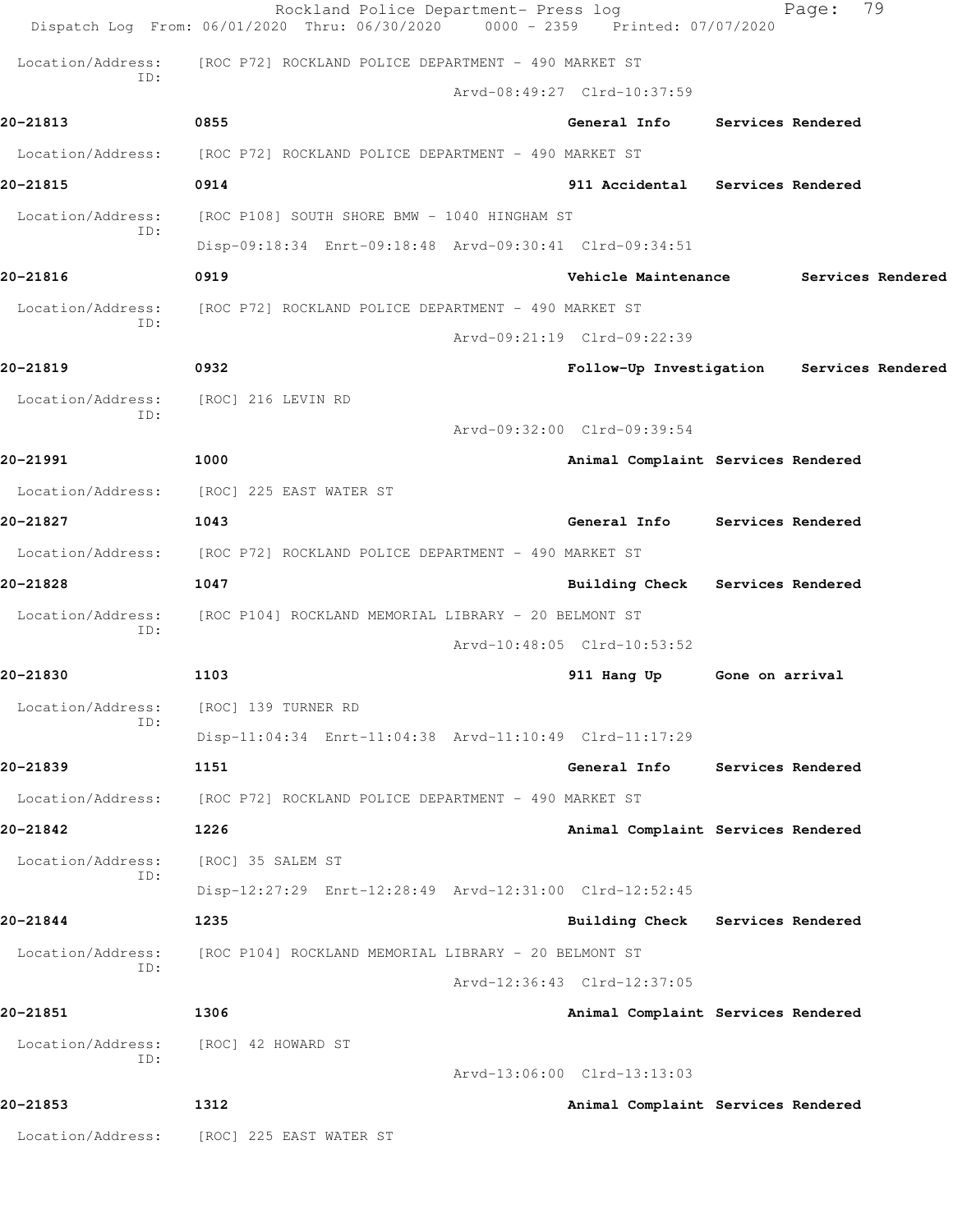|                          | Dispatch Log From: 06/01/2020 Thru: 06/30/2020 0000 - 2359 Printed: 07/07/2020                                                       |                                    |                  |                          |                   |
|--------------------------|--------------------------------------------------------------------------------------------------------------------------------------|------------------------------------|------------------|--------------------------|-------------------|
| ID:                      |                                                                                                                                      | Arvd-13:12:00 Clrd-13:15:10        |                  |                          |                   |
| 20-21856                 | 1340                                                                                                                                 | Motor Vehicle Stop Verbal Warning  |                  |                          |                   |
| Location/Address:        | [ROC] 40 BEECH ST @ 329 SUMMER ST                                                                                                    |                                    |                  |                          |                   |
| ID:                      |                                                                                                                                      | Arvd-13:40:00 Clrd-13:41:46        |                  |                          |                   |
| 20-21992                 | 1345                                                                                                                                 | Animal Complaint Services Rendered |                  |                          |                   |
| Location/Address:        | [ROC] 821 SUMMER ST                                                                                                                  |                                    |                  |                          |                   |
| 20-21864                 | 1409                                                                                                                                 | Health & Welfare Check             |                  |                          | Services Rendered |
| Location/Address:        | [ROC] 1001 UNION ST                                                                                                                  |                                    |                  |                          |                   |
| ID:<br>ID:               | $Disp-14:13:10$                                                                                                                      | Arvd-14:24:11 Clrd-14:51:52        |                  |                          |                   |
| Fire Unit:               |                                                                                                                                      | Arvd-14:24:07 Clrd-14:52:50        |                  |                          |                   |
|                          | ROCKEN1-Pumper-Rockland Engine 1<br>Disp-14:38:52 Enrt-14:40:04 Arvd-14:40:36 Clrd-14:44:14<br>InQrtsUnavl-14:44:19 InSrvce-14:44:19 |                                    |                  |                          |                   |
| EMS Unit:                | HINMED1-Hingham Medic 1<br>Disp-14:41:45 Enrt-14:41:49                                                                               | $Clrd-14:44:51$                    |                  |                          |                   |
|                          | InOrtsUnavl-14:44:58 InSrvce-14:44:58                                                                                                |                                    |                  |                          |                   |
| 20-21869                 | 1458                                                                                                                                 | Animal Complaint Gone on arrival   |                  |                          |                   |
| Location/Address:<br>ID: | [ROC P55] HOME DEPOT - 1149 HINGHAM ST                                                                                               |                                    |                  |                          |                   |
| ID:                      | Disp-14:59:03 Enrt-14:59:32                                                                                                          | $Clrd-15:01:34$                    |                  |                          |                   |
|                          | Disp-14:59:21 Enrt-14:59:28 Arvd-15:01:16 Clrd-15:01:29                                                                              |                                    |                  |                          |                   |
| 20-21870                 | 1501                                                                                                                                 | Details / Time off                 |                  | No Service               |                   |
| Location:                | [ROC]                                                                                                                                |                                    |                  |                          |                   |
| 20-21874                 | 1519                                                                                                                                 | 911 Hang Up                        |                  | Services Rendered        |                   |
| ID:                      | Location/Address: [ROC P47] BEST WESTERN - 909 HINGHAM ST                                                                            |                                    |                  |                          |                   |
| ID:                      | Disp-15:20:50                                                                                                                        | $Clrd-15:21:42$                    |                  |                          |                   |
|                          | Disp-15:21:34 Enrt-15:21:46 Arvd-15:29:11 Clrd-15:29:54                                                                              |                                    |                  |                          |                   |
| 20-21878                 | 1600                                                                                                                                 | General Info                       | No Service       |                          |                   |
| Location/Address:<br>ID: | [ROC P72] ROCKLAND POLICE DEPARTMENT - 490 MARKET ST                                                                                 |                                    |                  |                          |                   |
|                          | Disp-16:02:03                                                                                                                        | $Clrd-16:02:07$                    |                  |                          |                   |
| 20-21882                 | 1626                                                                                                                                 | TIME OFF                           |                  | No Action Required       |                   |
| Location/Address:<br>ID: | [ROC P72] ROCKLAND POLICE DEPARTMENT - 490 MARKET ST                                                                                 |                                    |                  |                          |                   |
|                          |                                                                                                                                      | Arvd-16:26:44 Clrd-16:28:56        |                  |                          |                   |
| 20-21889                 | 1645                                                                                                                                 | Assist Public                      | Advised to Court |                          |                   |
| Location/Address:<br>ID: | [ROC] 50 HARLOW RD                                                                                                                   |                                    |                  |                          |                   |
|                          | $Disp-17:10:25$                                                                                                                      | Arvd-17:13:39 Clrd-17:16:13        |                  |                          |                   |
| 20-21895                 | 1819                                                                                                                                 | Burglar Alarm                      |                  | Building Checked/Secured |                   |
| Location/Address:<br>ID: | [ROC 206] 51 MAPLE ST Apt. #114                                                                                                      |                                    |                  |                          |                   |
|                          | Disp-18:21:12 Enrt-18:21:47 Arvd-18:31:08 Clrd-18:37:27                                                                              |                                    |                  |                          |                   |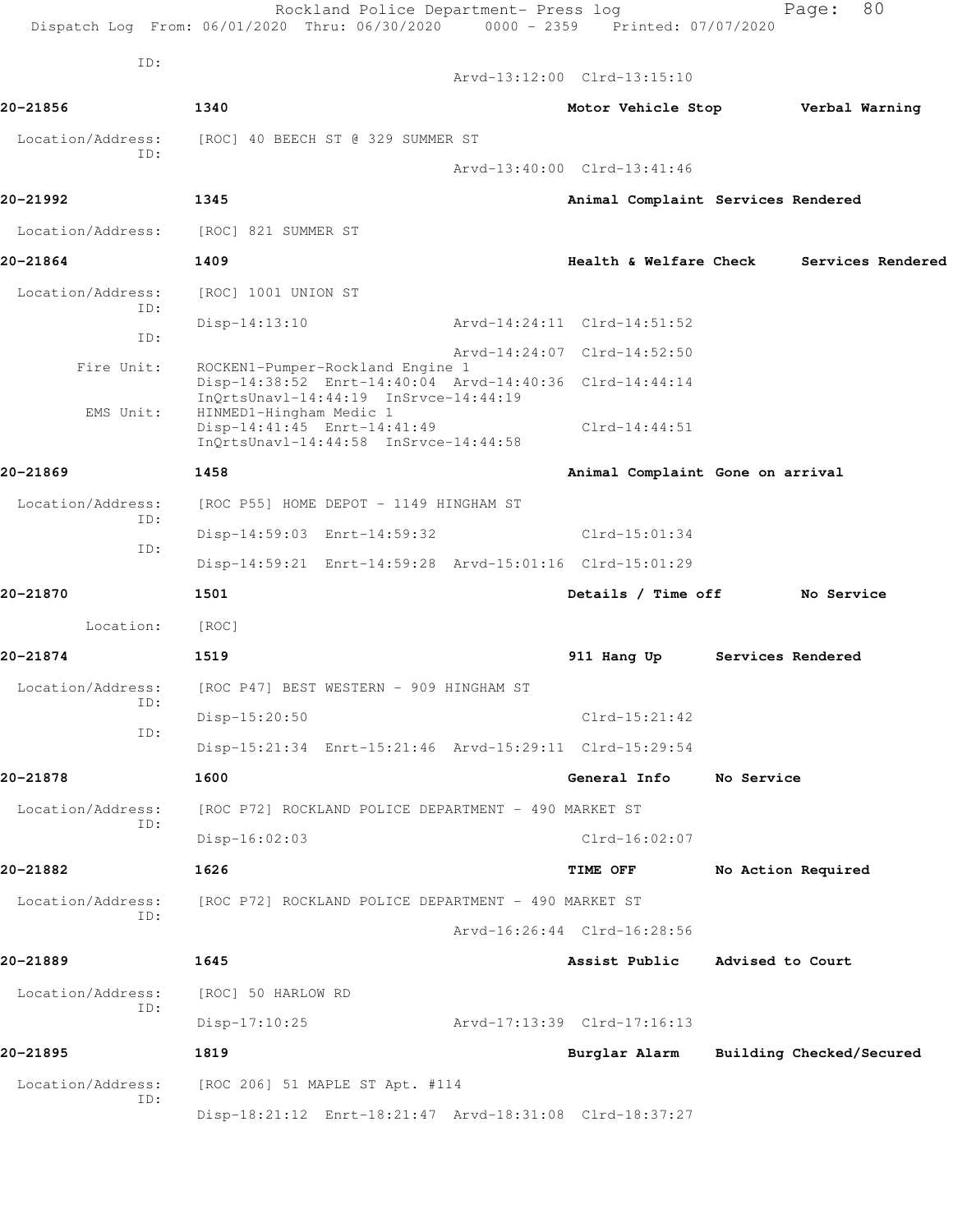| Dispatch Log From: 06/01/2020 Thru: 06/30/2020 0000 - 2359 Printed: 07/07/2020 |                                                      | Rockland Police Department- Press log                    |                                                         |                   | 81<br>Page:              |  |
|--------------------------------------------------------------------------------|------------------------------------------------------|----------------------------------------------------------|---------------------------------------------------------|-------------------|--------------------------|--|
| 20-21898                                                                       | 1828                                                 |                                                          | Burglar Alarm                                           |                   | Building Checked/Secured |  |
| Location/Address:                                                              |                                                      | [ROC 58] NORTH RIVER COLLABORATIVE SCHOOL - 525 BEECH ST |                                                         |                   |                          |  |
| ID:                                                                            |                                                      | Disp-18:29:03 Enrt-18:29:08                              | Clrd-18:43:47                                           |                   |                          |  |
| 20-21900                                                                       | 1841                                                 |                                                          | <b>BOLO</b>                                             |                   | Services Rendered        |  |
| Location/Address:                                                              | [ROC P72] ROCKLAND POLICE DEPARTMENT - 490 MARKET ST |                                                          |                                                         |                   |                          |  |
| 20-21901                                                                       | 1846                                                 |                                                          | Assist Fire Department                                  |                   | Services Rendered        |  |
| Location/Address:                                                              | [ROC] 70 LEDGEWOOD PL                                |                                                          |                                                         |                   |                          |  |
| ID:                                                                            |                                                      |                                                          | Disp-18:48:58 Enrt-18:49:04 Arvd-18:51:47 Clrd-19:22:43 |                   |                          |  |
| 20-21906                                                                       | 1901                                                 |                                                          | Animal Complaint Services Rendered                      |                   |                          |  |
| Location/Address:                                                              | [ROC] 9 MONCRIEF RD                                  |                                                          |                                                         |                   |                          |  |
| ID:                                                                            |                                                      |                                                          | Disp-19:07:27 Enrt-19:07:52 Arvd-19:14:08 Clrd-19:20:38 |                   |                          |  |
| 20-21913                                                                       | 1939                                                 |                                                          | Details / Time off                                      |                   | Services Rendered        |  |
| Location:                                                                      | [ROC]                                                |                                                          |                                                         |                   |                          |  |
| 20-21914                                                                       | 1941                                                 |                                                          | Details / Time off                                      |                   | Services Rendered        |  |
| Location:                                                                      | [ROC]                                                |                                                          |                                                         |                   |                          |  |
| 20-21919                                                                       | 2007                                                 |                                                          | Details / Time off                                      | Services Rendered |                          |  |
| Location:                                                                      | [ROC]                                                |                                                          |                                                         |                   |                          |  |
| 20-21920                                                                       | 2021                                                 |                                                          | Assist Other Agency                                     | 911 Wireless call |                          |  |
| (Transfered)<br>Location/Address:                                              |                                                      | [ROC 60] SPRING GATE APARTMENTS - 52 HANNAH WAY          |                                                         |                   |                          |  |
| ID:                                                                            |                                                      |                                                          | Disp-20:22:39 Enrt-20:23:09 Arvd-20:25:58 Clrd-20:40:35 |                   |                          |  |
| ID:                                                                            | $Disp-20:25:51$                                      |                                                          | Arvd-20:25:55 Clrd-20:27:31                             |                   |                          |  |
| 20-21921                                                                       | 2022                                                 |                                                          | Disturbance                                             |                   | Services Rendered        |  |
| Vicinity of:                                                                   | [ROC] 55 FAIRVIEW ST                                 |                                                          |                                                         |                   |                          |  |
| ID:                                                                            |                                                      |                                                          | Disp-20:27:02 Enrt-20:28:30 Arvd-20:31:22 Clrd-20:49:01 |                   |                          |  |
| ID:                                                                            |                                                      |                                                          | Disp-20:27:24 Enrt-20:27:28 Arvd-20:31:17 Clrd-20:49:06 |                   |                          |  |
| ID:                                                                            |                                                      | Disp-20:27:36 Enrt-20:27:39                              | Clrd-20:28:25                                           |                   |                          |  |
| ID:                                                                            | Disp-20:40:47                                        |                                                          | Arvd-20:40:53 Clrd-20:49:11                             |                   |                          |  |
| 20-21922                                                                       | 2028                                                 |                                                          | Motor Vehicle Complaint                                 |                   | Gone on arrival          |  |
| Location/Address:                                                              | [ROC] 500 HINGHAM ST                                 |                                                          |                                                         |                   |                          |  |
| ID:                                                                            | Disp-20:29:26                                        |                                                          | Arvd-20:29:33 Clrd-20:36:34                             |                   |                          |  |
| 20-21930                                                                       | 2228                                                 |                                                          | Noise Complaint Services Rendered                       |                   |                          |  |
| Location/Address:                                                              | [ROC] 476 LIBERTY ST                                 |                                                          |                                                         |                   |                          |  |
| ID:                                                                            |                                                      |                                                          | Disp-22:31:08 Enrt-22:31:20 Arvd-22:34:07 Clrd-22:38:56 |                   |                          |  |
| ID:                                                                            |                                                      |                                                          | Disp-22:31:08 Enrt-22:31:23 Arvd-22:34:32 Clrd-22:38:52 |                   |                          |  |
|                                                                                |                                                      |                                                          |                                                         |                   |                          |  |

**For Date: 06/26/2020 - Friday**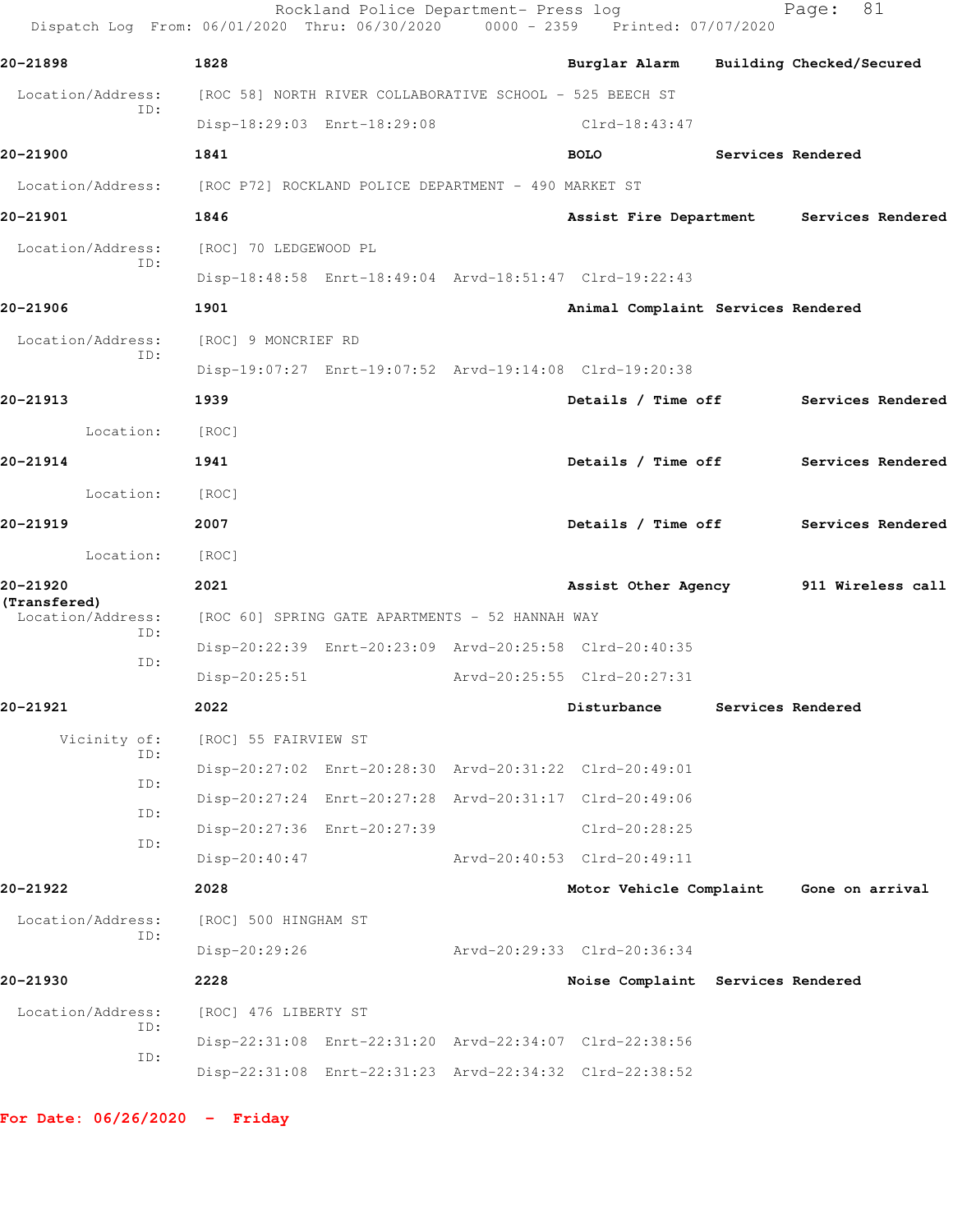|                          | Rockland Police Department- Press log<br>Dispatch Log From: 06/01/2020 Thru: 06/30/2020 | 0000 - 2359 Printed: 07/07/2020            |                 | 82<br>Page:       |  |
|--------------------------|-----------------------------------------------------------------------------------------|--------------------------------------------|-----------------|-------------------|--|
| 20-21938                 | 0001                                                                                    | SHIFT ASSIGNMENTSNo Service                |                 |                   |  |
| Location/Address:        | [ROC P72] ROCKLAND POLICE DEPARTMENT - 490 MARKET ST                                    |                                            |                 |                   |  |
| ID:                      |                                                                                         | Arvd-00:01:00 Clrd-00:02:50                |                 |                   |  |
| 20-21939                 | 0007                                                                                    | Larceny / Forgery/ Fraud Services Rendered |                 |                   |  |
| Location/Address:        | [ROC P45] COMFORT INN - 850 HINGHAM ST                                                  |                                            |                 |                   |  |
| ID:                      | Disp-00:08:22 Enrt-00:08:29 Arvd-00:14:13 Clrd-00:43:49                                 |                                            |                 |                   |  |
| ID:                      | $Disp-00:15:05$                                                                         | Arvd-00:15:11 Clrd-00:43:49                |                 |                   |  |
| 20-21945                 | 0127                                                                                    | Fireworks                                  | Gone on arrival |                   |  |
| Location/Address:<br>ID: | [ROC] BILL DELAHUNT PKWY                                                                |                                            |                 |                   |  |
| ID:                      |                                                                                         | Arvd-01:27:00 Clrd-01:36:07                |                 |                   |  |
|                          | Disp-01:28:49                                                                           | Arvd-01:29:17 Clrd-01:36:07                |                 |                   |  |
| 20-21948                 | 0131                                                                                    | Details / Time off                         |                 | No Service        |  |
| Location:                | [ROC]                                                                                   |                                            |                 |                   |  |
| 20-21957                 | 0517                                                                                    | Building Check                             | Appears Secure  |                   |  |
| Location/Address:<br>ID: | [ROC] UNION ST                                                                          |                                            |                 |                   |  |
|                          |                                                                                         | Arvd-05:17:00 Clrd-05:37:42                |                 |                   |  |
| 20-21963                 | 0709                                                                                    | MVA Property Damage Only Services Rendered |                 |                   |  |
| Location/Address:<br>ID: | [ROC] 39 HINGHAM ST                                                                     |                                            |                 |                   |  |
| ID:                      | $Disp-07:11:12$                                                                         | Arvd-07:11:38 Clrd-07:36:32                |                 |                   |  |
| ID:                      | $Disp-07:11:12$                                                                         | Arvd-07:11:38 Clrd-07:31:36                |                 |                   |  |
|                          | $Disp-07:11:12$                                                                         | Arvd-07:11:38 Clrd-08:08:29                |                 |                   |  |
| 20-21964                 | 0719                                                                                    | <b>BOLO</b>                                | No Service      |                   |  |
| Location/Address:<br>ID: | [ROC P72] ROCKLAND POLICE DEPARTMENT - 490 MARKET ST                                    |                                            |                 |                   |  |
|                          |                                                                                         | Arvd-07:19:06 Clrd-07:20:53                |                 |                   |  |
| 20-21966                 | 0731                                                                                    | Motor Vehicle Complaint Services Rendered  |                 |                   |  |
| Location/Address:<br>ID: | [ROC] 369 WEBSTER ST                                                                    |                                            |                 |                   |  |
| ID:                      | Disp-07:32:58                                                                           | Arvd-07:33:05 Clrd-07:41:12                |                 |                   |  |
|                          | Disp-07:36:38                                                                           | Arvd-07:36:43 Clrd-07:39:26                |                 |                   |  |
| 20-21967                 | 0804                                                                                    | SHIFT ASSIGNMENTS Services Rendered        |                 |                   |  |
| Location/Address:        | [ROC P72] ROCKLAND POLICE DEPARTMENT - 490 MARKET ST                                    |                                            |                 |                   |  |
| 20-21970                 | 0824                                                                                    | OFFICER OUT OF STATION                     |                 | Services Rendered |  |
| Location/Address:        | [ROC P72] ROCKLAND POLICE DEPARTMENT - 490 MARKET ST                                    |                                            |                 |                   |  |
| 20-21976                 | 0907                                                                                    | Building Check Services Rendered           |                 |                   |  |
| Location/Address:        | [ROC P104] ROCKLAND MEMORIAL LIBRARY - 20 BELMONT ST                                    |                                            |                 |                   |  |
| ID:                      |                                                                                         | Arvd-09:08:20 Clrd-09:08:36                |                 |                   |  |
| 20-21982                 | 0951                                                                                    | Details / Time off                         |                 | Services Rendered |  |
|                          |                                                                                         |                                            |                 |                   |  |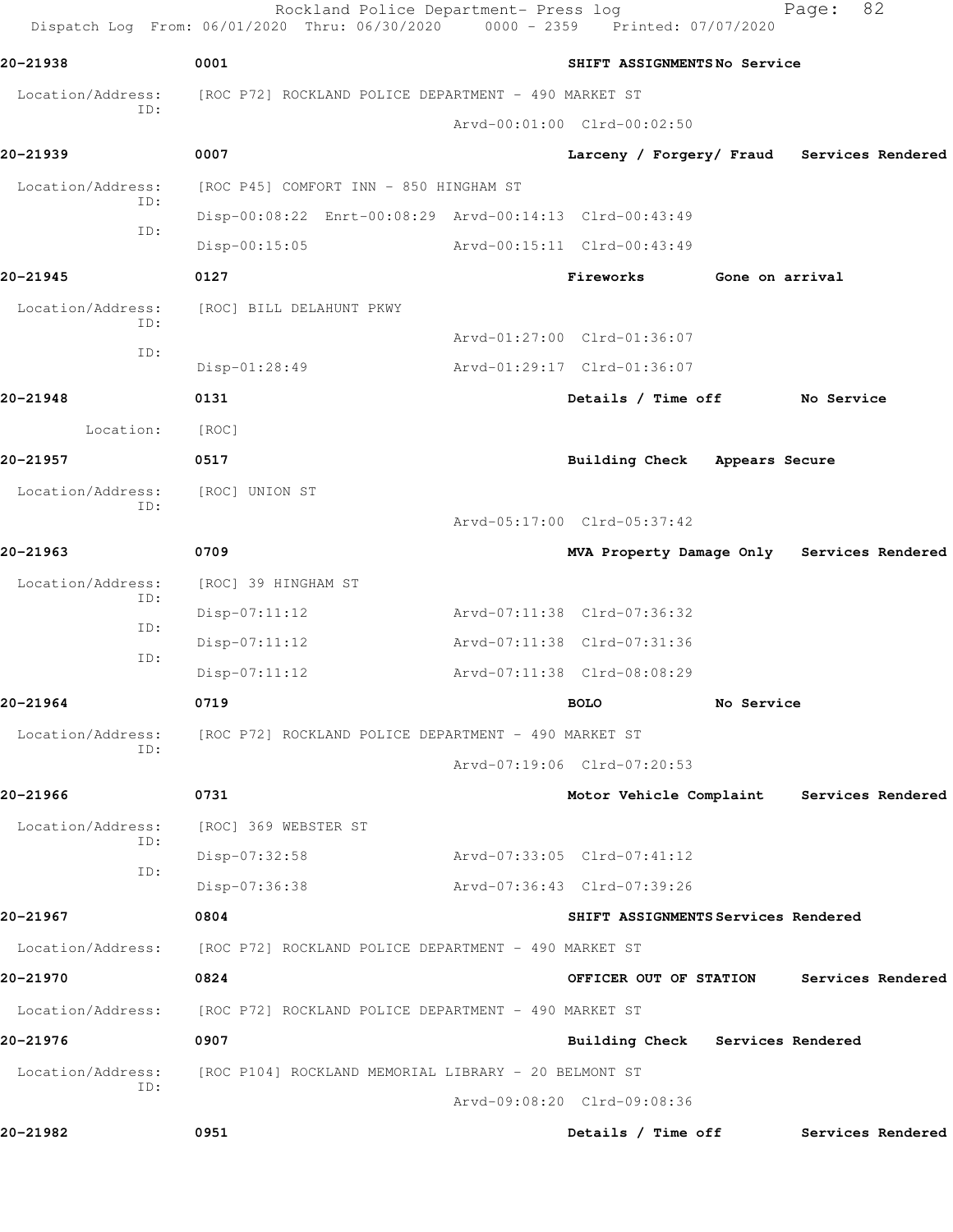| Location:                | [ROC]                                                                  |                                          |                          |                                            |  |
|--------------------------|------------------------------------------------------------------------|------------------------------------------|--------------------------|--------------------------------------------|--|
| 20-21983                 | 1000                                                                   | Harassment Services Rendered             |                          |                                            |  |
| Location/Address:        | [ROC] 26 STUDLEY CT                                                    |                                          |                          |                                            |  |
| ID:                      | $Disp-10:05:34$                                                        | Arvd-10:05:46 Clrd-10:42:54              |                          |                                            |  |
| 20-21985                 | 1033                                                                   | Motor Vehicle Stop Verbal Warning        |                          |                                            |  |
| Location/Address:<br>ID: | [ROC] MCDONALDS - MARKET ST                                            |                                          |                          |                                            |  |
|                          |                                                                        | Arvd-10:33:00 Clrd-10:38:27              |                          |                                            |  |
| 20-21987                 | 1104                                                                   | Harassment                               | <b>Services Rendered</b> |                                            |  |
| Location/Address:        | [ROC P57] ATLANTIC PETROLEUM - 50 J A DUNN MEM DR                      |                                          |                          |                                            |  |
| ID:<br>ID:               | $Disp-11:07:14$                                                        | $Clrd-11:11:07$                          |                          |                                            |  |
|                          | $Disp-11:10:57$                                                        | Arvd-11:11:11 Clrd-12:10:25              |                          |                                            |  |
| 20-21988                 | 1104                                                                   |                                          |                          | Lost/Found Property Services Rendered      |  |
|                          | Location/Address: [ROC P72] ROCKLAND POLICE DEPARTMENT - 490 MARKET ST |                                          |                          |                                            |  |
| ID:                      |                                                                        | Arvd-11:04:55 Clrd-11:42:34              |                          |                                            |  |
| 20-21996                 | 1138                                                                   |                                          |                          | Details / Time off Services Rendered       |  |
| Location:                | [ROC]                                                                  |                                          |                          |                                            |  |
| 20-21999                 | 1147                                                                   |                                          |                          | Assist Police Department Services Rendered |  |
|                          | Location/Address: [ROC P72] ROCKLAND POLICE DEPARTMENT - 490 MARKET ST |                                          |                          |                                            |  |
| 20-22002                 | 1202                                                                   |                                          |                          | Details / Time off Services Rendered       |  |
| Location: [ROC]          |                                                                        |                                          |                          |                                            |  |
| 20-22008                 | 1234                                                                   | Building Check Services Rendered         |                          |                                            |  |
| Location/Address:        | [ROC P104] ROCKLAND MEMORIAL LIBRARY - 20 BELMONT ST                   |                                          |                          |                                            |  |
| ID:                      |                                                                        | Arvd-12:35:49 Clrd-12:36:04              |                          |                                            |  |
| 20-22009                 | 1235                                                                   |                                          |                          | Details / Time off Services Rendered       |  |
| Location:                | [ROC]                                                                  |                                          |                          |                                            |  |
| 20-22011                 | 1256                                                                   | <b>WARRANT ISSUED</b>                    | Services Rendered        |                                            |  |
|                          | Location/Address: [ROC P72] ROCKLAND POLICE DEPARTMENT - 490 MARKET ST |                                          |                          |                                            |  |
| 20-22013                 | 1306                                                                   | WARRANT ISSUED Services Rendered         |                          |                                            |  |
| Location/Address:        | [ROC P72] ROCKLAND POLICE DEPARTMENT - 490 MARKET ST                   |                                          |                          |                                            |  |
| ID:                      | Disp-13:07:56                                                          | $Clrd-13:08:05$                          |                          |                                            |  |
| 20-22015                 | 1333                                                                   | Motor Vehicle Stop <b>Werbal Warning</b> |                          |                                            |  |
| Location/Address:        | [ROC] WEST WATER ST @ UNION ST                                         |                                          |                          |                                            |  |
| ID:                      |                                                                        | Arvd-13:33:00 Clrd-13:36:25              |                          |                                            |  |
| 20-22026                 | 1432                                                                   | WARRANT RECALLED Services Rendered       |                          |                                            |  |
| Location/Address:<br>ID: | [ROC P72] ROCKLAND POLICE DEPARTMENT - 490 MARKET ST                   |                                          |                          |                                            |  |
|                          |                                                                        |                                          |                          |                                            |  |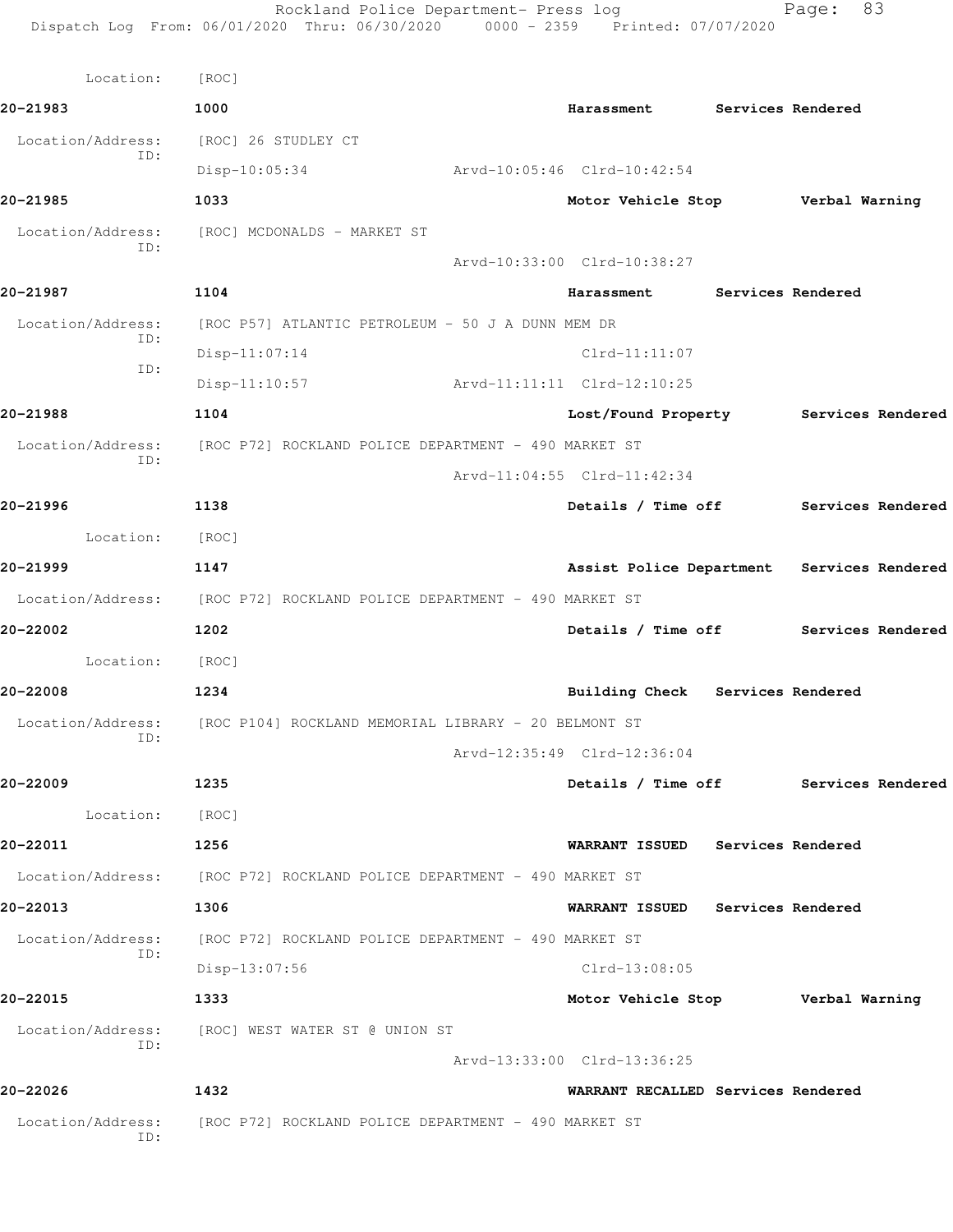|                          | Rockland Police Department- Press log<br>Dispatch Log From: 06/01/2020 Thru: 06/30/2020 0000 - 2359 Printed: 07/07/2020 |                             | 84<br>Page:                              |
|--------------------------|-------------------------------------------------------------------------------------------------------------------------|-----------------------------|------------------------------------------|
|                          | Disp-14:33:43                                                                                                           | $Clrd-14:33:51$             |                                          |
| 20-22027                 | 1447                                                                                                                    |                             | Details / Time off Services Rendered     |
| Location:                | [ROC]                                                                                                                   |                             |                                          |
| 20-22028                 | 1453                                                                                                                    | <b>BOLO</b>                 | Services Rendered                        |
|                          | Location/Address: [ROC P72] ROCKLAND POLICE DEPARTMENT - 490 MARKET ST                                                  |                             |                                          |
| 20-22031                 | 1506                                                                                                                    |                             | Building Check Services Rendered         |
| Location/Address:        | [ROC P104] ROCKLAND MEMORIAL LIBRARY - 20 BELMONT ST                                                                    |                             |                                          |
| ID:                      |                                                                                                                         | Arvd-15:07:11 Clrd-15:07:26 |                                          |
| 20-22033                 | 1512                                                                                                                    | Harassment                  | Advised to Court                         |
| Location/Address:        | [ROC] 110 MARTHA DR Apt. #E                                                                                             |                             |                                          |
| ID:                      | $Disp-15:14:54$                                                                                                         | $Clrd-15:15:42$             |                                          |
| 20-22034                 | 1515                                                                                                                    | Disturbance                 | Arrest (s) Made                          |
| Location/Address:        | [ROC 73] ROCKLAND TOWN HALL - 242 UNION ST                                                                              |                             |                                          |
| ID:                      | Disp-15:16:40 Enrt-15:17:00 Arvd-15:17:09 Clrd-15:28:33                                                                 |                             |                                          |
| ID:                      | Disp-15:16:40 Enrt-15:17:00 Arvd-15:17:19 Clrd-15:28:38                                                                 |                             |                                          |
| ID:                      | Disp-15:16:44 Enrt-15:17:00 Arvd-15:17:07 Clrd-15:28:26                                                                 |                             |                                          |
| ID:                      | Disp-15:16:51 Enrt-15:16:54                                                                                             | $Clrd-15:28:18$             |                                          |
| ID:<br>Refer To P/C:     | Disp-15:17:07<br>20ROC-22034-AR                                                                                         | Arvd-15:17:12 Clrd-15:37:10 |                                          |
| $P/C$ :                  | REYNO, JANET A                                                                                                          |                             |                                          |
| Address:<br>Age:         | 124 WHITMAN ST Apt. #3<br>NEW BEDFORD, MA<br>53<br>PROTECTIVE CUSTODY                                                   |                             |                                          |
| Charges:<br>20-22040     | 1600                                                                                                                    |                             | SHIFT ASSIGNMENTS Services Rendered      |
|                          | Location/Address: [ROC P72] ROCKLAND POLICE DEPARTMENT - 490 MARKET ST                                                  |                             |                                          |
| 20-22041                 |                                                                                                                         | VACATION DAY                |                                          |
|                          | 1605                                                                                                                    |                             | Services Rendered                        |
| Location:                | [ROC]                                                                                                                   |                             |                                          |
| 20-22051                 | 1753                                                                                                                    |                             | General Incident Cancelled Enroute       |
| Location/Address:<br>ID: | [ROC] PRIME VOLVO - 1030 HINGHAM ST                                                                                     |                             |                                          |
|                          | Disp-17:56:08 Enrt-17:57:00 Arvd-18:03:57 Clrd-18:19:28                                                                 |                             |                                          |
| 20-22074                 | 2107                                                                                                                    |                             | Larceny / Forgery/ Fraud Gone on arrival |
| Location/Address:<br>ID: | [ROC P98] DOLLAR TREE - 201 MARKET ST                                                                                   |                             |                                          |
| ID:                      | Disp-21:08:43 Enrt-21:09:00 Arvd-21:10:03 Clrd-21:21:24                                                                 |                             |                                          |
| ID:                      | Disp-21:08:52 Enrt-21:09:00 Arvd-21:10:05 Clrd-21:21:28                                                                 |                             |                                          |
|                          | Disp-21:09:56 Enrt-21:10:00 Arvd-21:10:07 Clrd-21:21:12                                                                 |                             |                                          |
| 20-22082                 | 2215                                                                                                                    | Disturbance                 | Investigated                             |
| Location/Address:<br>ID: | [ROC 151] 84 CENTRE AVE                                                                                                 |                             |                                          |
| ID:                      | Disp-22:16:42 Enrt-22:18:52 Arvd-22:26:58 Clrd-22:27:07                                                                 |                             |                                          |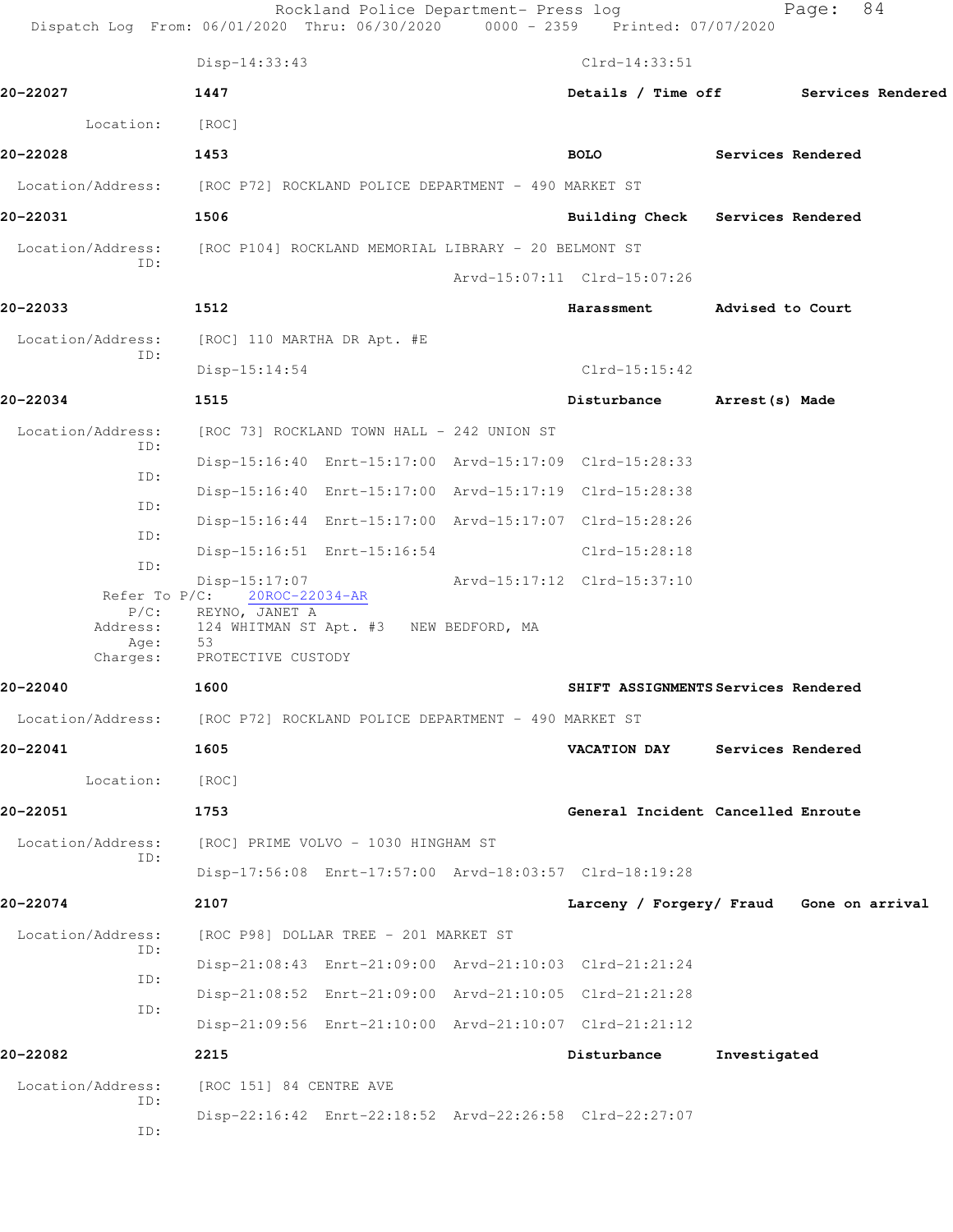|                               | Dispatch Log From: 06/01/2020 Thru: 06/30/2020 0000 - 2359 Printed: 07/07/2020 | Rockland Police Department- Press log                   |                                | 85<br>Page:              |
|-------------------------------|--------------------------------------------------------------------------------|---------------------------------------------------------|--------------------------------|--------------------------|
|                               |                                                                                | Disp-22:16:42 Enrt-22:18:52 Arvd-22:26:58 Clrd-22:27:07 |                                |                          |
| 20-22084                      | 2225                                                                           |                                                         | Fireworks                      | Investigated             |
| Location/Address:             | [ROC] 820 LIBERTY ST                                                           |                                                         |                                |                          |
| ID:                           |                                                                                | Disp-22:27:36 Enrt-22:27:45 Arvd-22:32:10 Clrd-22:35:20 |                                |                          |
| TD:                           |                                                                                | Disp-22:27:40 Enrt-22:27:45                             | Clrd-22:29:30                  |                          |
| 20-22085                      | 2227                                                                           |                                                         | Noise Complaint Peace Restored |                          |
| Location/Address:             | [ROC 206] 51 MAPLE ST                                                          |                                                         |                                |                          |
| ID:                           |                                                                                | Disp-22:28:52 Enrt-22:28:54 Arvd-22:33:59 Clrd-22:36:05 |                                |                          |
| TD:                           |                                                                                | Disp-22:29:37 Enrt-22:29:40 Arvd-22:35:46 Clrd-22:36:05 |                                |                          |
| 20-22090                      | 2238                                                                           |                                                         | Motor Vehicle Stop             | Transported to           |
| Hospital<br>Location/Address: | [ROC] RESERVOIR PARK DR                                                        |                                                         |                                |                          |
| TD:                           |                                                                                | Disp-22:39:07 Enrt-22:39:14 Arvd-22:41:59 Clrd-22:42:17 |                                |                          |
| 20-22099                      | 2345                                                                           |                                                         | 911 Hang Up                    | Building Checked/Secured |
| Location/Address:             | [ROC] 83 HANNAH WAY                                                            |                                                         |                                |                          |
| TD:                           |                                                                                | Disp-23:47:07 Enrt-23:47:10 Arvd-23:51:06 Clrd-23:56:32 |                                |                          |

**For Date: 06/27/2020 - Saturday**

| 20-22100                                                    | 0002                                                                                                                                                                          | General Info                                               | Services Rendered                    |  |
|-------------------------------------------------------------|-------------------------------------------------------------------------------------------------------------------------------------------------------------------------------|------------------------------------------------------------|--------------------------------------|--|
|                                                             | Location/Address: [ROC P72] ROCKLAND POLICE DEPARTMENT - 490 MARKET ST                                                                                                        |                                                            |                                      |  |
| 20-22101                                                    | 0021                                                                                                                                                                          |                                                            | Details / Time off Services Rendered |  |
| Location:                                                   | [ROC]                                                                                                                                                                         |                                                            |                                      |  |
| 20-22102                                                    | 0029                                                                                                                                                                          |                                                            | Details / Time off Services Rendered |  |
| Location:                                                   | [ROC]                                                                                                                                                                         |                                                            |                                      |  |
| 20-22106                                                    | 0103                                                                                                                                                                          |                                                            | Motor Vehicle Stop Arrest (s) Made   |  |
| ID:                                                         | Location/Address: [ROC] 406 VFW DR @ 0 PARMENTER ST                                                                                                                           |                                                            |                                      |  |
| TD:<br>ID:                                                  | $Disp-01:05:47$                                                                                                                                                               | Arvd-01:03:00 Clrd-03:01:14<br>Arvd-01:05:51 Clrd-01:40:46 |                                      |  |
| Refer To Arrest:<br>Arrest:<br>Address:<br>Age:<br>Charges: | Disp-01:08:38<br>20ROC-22106-AR<br>WEST, BRITTANY J<br>674 BROOK ST CLINTON, MA<br>30<br>0UI-LIQUOR OR .08%<br>NEGLIGENT OPERATION OF MOTOR VEHICLE<br>MARKED LANES VIOLATION | Arvd-01:08:41 Clrd-01:40:13                                |                                      |  |
| 20-22113                                                    | 0304                                                                                                                                                                          |                                                            | Suspicious Activity 6one on arrival  |  |
| Vicinity of:<br>ID:                                         | [ROC] 43 BELMONT ST                                                                                                                                                           |                                                            |                                      |  |
| ID:                                                         | Disp-03:06:18 Enrt-03:06:29 Arvd-03:07:32 Clrd-03:14:57                                                                                                                       |                                                            |                                      |  |
|                                                             | Disp-03:06:25 Enrt-03:06:29 Arvd-03:07:35 Clrd-03:14:57                                                                                                                       |                                                            |                                      |  |
| 20-22116                                                    | 0503                                                                                                                                                                          | Building Check Appears Secure                              |                                      |  |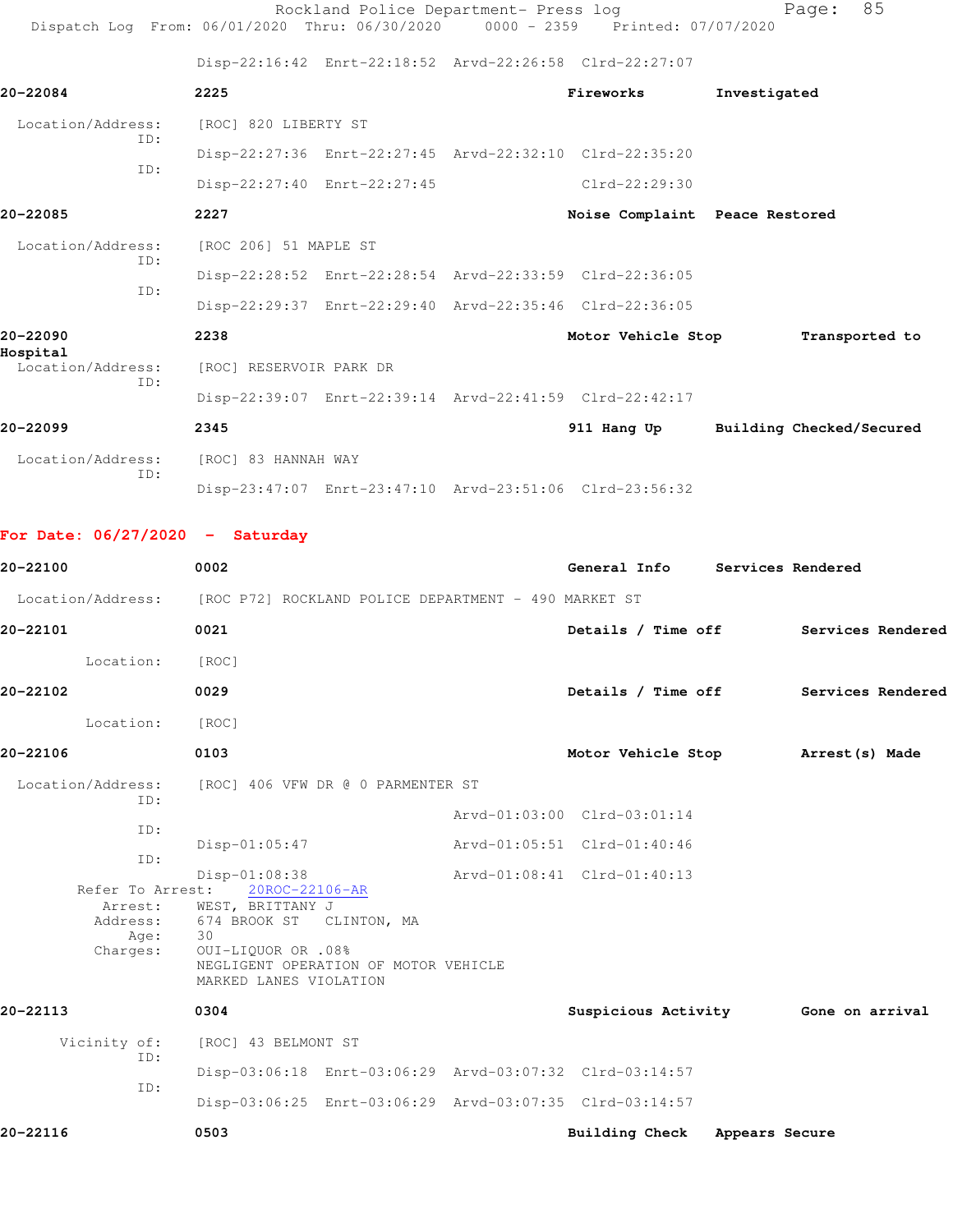| Location/Address:        | [ROC 61] UNION ST BUSINESS DISTRICT - UNION ST          |                                           |                          |  |
|--------------------------|---------------------------------------------------------|-------------------------------------------|--------------------------|--|
| ID:                      | $Disp-05:05:01$                                         | Arvd-05:05:05 Clrd-05:18:45               |                          |  |
| ID:                      | $Disp-05:10:52$                                         | $Clrd-05:10:58$                           |                          |  |
| 20-22118                 | 0516                                                    | 911 Accidental Services Rendered          |                          |  |
| Location/Address:        | [ROC] 102 EAST WATER ST Apt. #2ND                       |                                           |                          |  |
| ID:                      | Disp-05:18:29                                           | $Clrd-05:19:02$                           |                          |  |
| ID:                      | Disp-05:18:58 Enrt-05:19:06 Arvd-05:20:19 Clrd-05:22:48 |                                           |                          |  |
| 20-22121                 | 0705                                                    | <b>GIFT CARDS</b>                         | No Service               |  |
| Location/Address:        | [ROC P72] ROCKLAND POLICE DEPARTMENT - 490 MARKET ST    |                                           |                          |  |
| 20-22127                 | 0800                                                    | SHIFT ASSIGNMENTS Services Rendered       |                          |  |
| Location/Address:        | [ROC P72] ROCKLAND POLICE DEPARTMENT - 490 MARKET ST    |                                           |                          |  |
| 20-22126                 | 0808                                                    | Burglar Alarm Services Rendered           |                          |  |
| Location/Address:        | [ROC P111] THEMIS PIZZA - 488 MARKET ST                 |                                           |                          |  |
| ID:                      | Disp-08:08:52                                           | $Clrd-08:10:09$                           |                          |  |
| ID:                      | Disp-08:12:50 Enrt-08:12:53 Arvd-08:12:55 Clrd-08:14:59 |                                           |                          |  |
| 20-22134                 | 1018                                                    | 911 Hang Up Services Rendered             |                          |  |
| Location/Address:        | [ROC 10] VERIZON SWITCH STATION - 86 WEBSTER ST         |                                           |                          |  |
| ID:                      | Disp-10:20:43 Enrt-10:21:23 Arvd-10:31:32 Clrd-10:41:25 |                                           |                          |  |
| 20-22135                 | 1049                                                    | Assist Public                             | <b>Services Rendered</b> |  |
| Location/Address:        | [ROC 206] 51 MAPLE ST Apt. #238                         |                                           |                          |  |
| ID:                      |                                                         | Arvd-10:49:00 Clrd-11:11:04               |                          |  |
| 20-22136                 | 1054                                                    | Suspicious Activity Services Rendered     |                          |  |
| Location/Address:<br>ID: | [ROC] 2 SAW MILL LN                                     |                                           |                          |  |
| ID:                      | Disp-10:55:21 Enrt-10:58:18 Arvd-11:00:15 Clrd-11:21:43 |                                           |                          |  |
|                          | Disp-11:03:59 Enrt-11:04:03 Arvd-11:12:24 Clrd-11:21:48 |                                           |                          |  |
| 20-22143                 | 1207                                                    | 911 Accidental                            | Services Rendered        |  |
| Location/Address:<br>ID: | [ROC] 197 UNION ST                                      |                                           |                          |  |
|                          | Disp-12:09:00 Enrt-12:10:04 Arvd-12:20:55 Clrd-12:20:58 |                                           |                          |  |
| 20-22144                 | 1227                                                    | Assist Public                             | Services Rendered        |  |
| Location/Address:<br>ID: | [ROC] 18 COLBY ST                                       |                                           |                          |  |
| ID:                      | Disp-12:28:07                                           | $Clrd-12:29:33$                           |                          |  |
|                          | Disp-12:29:24 Enrt-12:29:28 Arvd-12:45:06 Clrd-12:54:22 |                                           |                          |  |
| 20-22151                 | 1339                                                    | Motor Vehicle Complaint Services Rendered |                          |  |
| Location/Address:<br>ID: | [ROC] 42 HOWARD ST                                      |                                           |                          |  |
|                          | Disp-13:39:41 Enrt-13:40:28 Arvd-13:53:38 Clrd-15:18:44 |                                           |                          |  |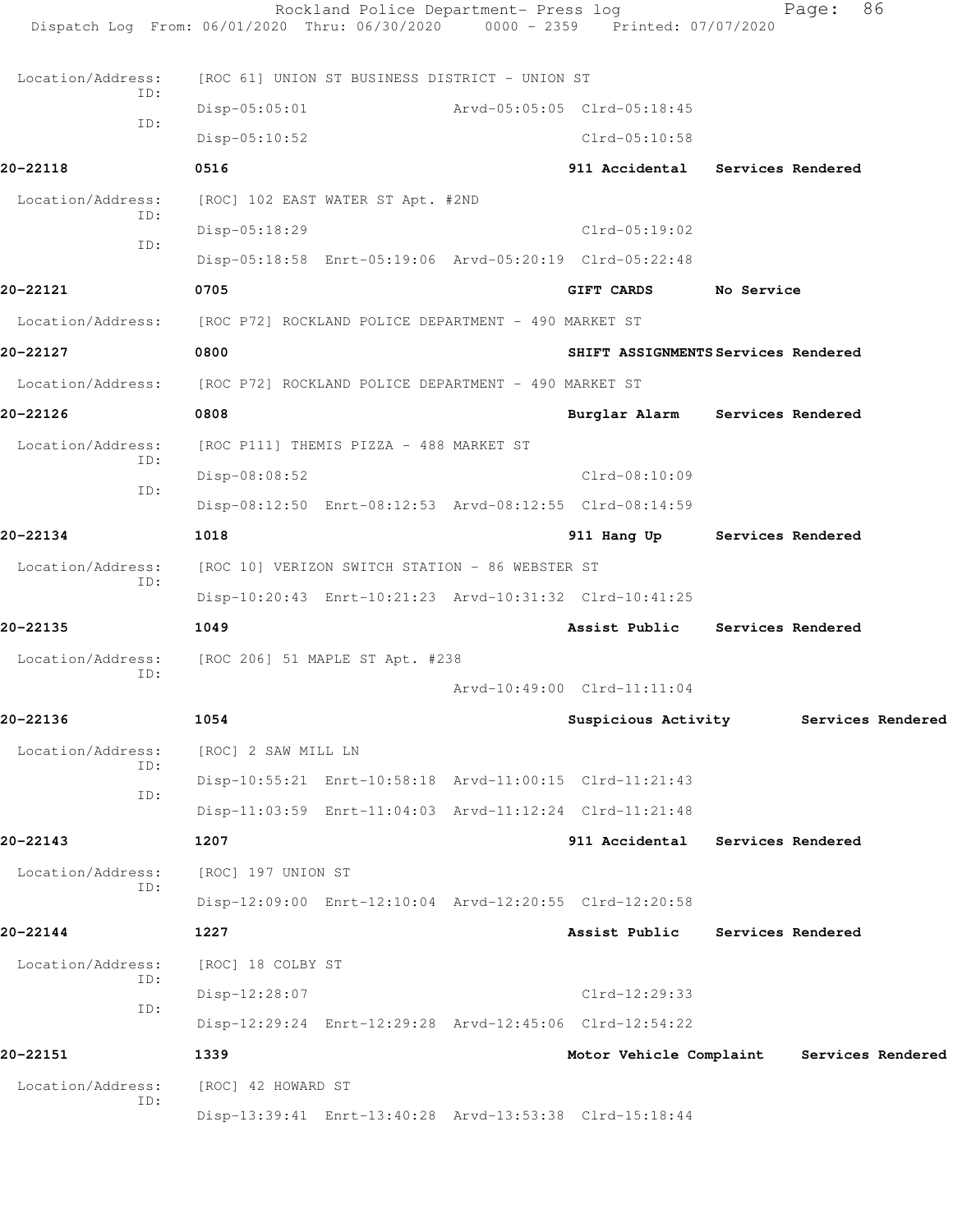Rockland Police Department- Press log Fage: 87 Dispatch Log From: 06/01/2020 Thru: 06/30/2020 0000 - 2359 Printed: 07/07/2020 **20-22153 1419 911 Accidental Services Rendered** Location/Address: [ROC P64] CVS PHARMACY - 80 MARKET ST ID: Disp-14:20:32 Enrt-14:21:59 Arvd-14:22:10 Clrd-14:50:12 **20-22156 1504 Assist Fire Department Services Rendered** Location/Address: [ROC P7] THE LAUNDRI CENTER LAUNDROMAT - 311 CENTRE AVE ID: Disp-15:05:08 Enrt-15:05:12 Arvd-15:07:01 Clrd-15:07:51 ID: Disp-15:08:12 Enrt-15:09:47 Arvd-15:09:51 Clrd-15:10:21 ID: Disp-15:10:35 Clrd-15:18:27 **20-22163 1541 MVA Property Damage Only Services Rendered** Location/Address: [ROC] RT 3 NB SOUTH OF EXIT 14 ID: Disp-15:45:40 Enrt-15:46:02 Arvd-15:49:25 Clrd-16:02:08 ID: Disp-15:45:46 Enrt-15:46:04 Arvd-15:49:36 Clrd-16:02:19 ID: Disp-15:45:52 Enrt-15:45:56 Arvd-15:49:38 Clrd-15:52:59 **20-22164 1547 Motor Vehicle Complaint Services Rendered** Location/Address: [ROC] 42 HOWARD ST ID: Disp-15:48:29 Enrt-15:48:36 Arvd-15:48:40 Clrd-16:44:01 **20-22169 1556 SHIFT ASSIGNMENTS Services Rendered** Location/Address: [ROC P72] ROCKLAND POLICE DEPARTMENT - 490 MARKET ST **20-22186 1834 COMP DAY Services Rendered** Location: [ROC] **20-22187 1857 General Info Taken/Referred to Other Agency**  Location/Address: [ROC] 214 HOWARD ST @ 111 E WATER ST ID: Arvd-18:57:00 Clrd-19:01:24 **20-22204 2148 Fireworks Services Rendered** Location/Address: [ROC] 440 HINGHAM ST ID: Disp-21:49:06 Enrt-21:49:10 Arvd-21:51:49 Clrd-21:56:30 ID: Disp-21:51:43 Enrt-21:51:46 Clrd-21:53:43 ID: Disp-21:51:57 Enrt-21:51:59 Clrd-21:56:30 **20-22207 2212 Health & Welfare Check Provided Assistance**  [ROC] 329 SUMMER ST @ 40 BEECH ST ID: Disp-22:13:25 Enrt-22:14:09 Arvd-22:14:17 Clrd-22:28:09 ID: Disp-22:17:54 Arvd-22:18:03 Clrd-22:24:46 **20-22210 2234 Fireworks Gone on arrival** Location/Address: [ROC] GLEN - MYRTLE ST @ GLEN ST ID: Disp-22:35:35 Arvd-22:35:39 Clrd-22:57:49 ID: Disp-22:58:15 Clrd-22:59:33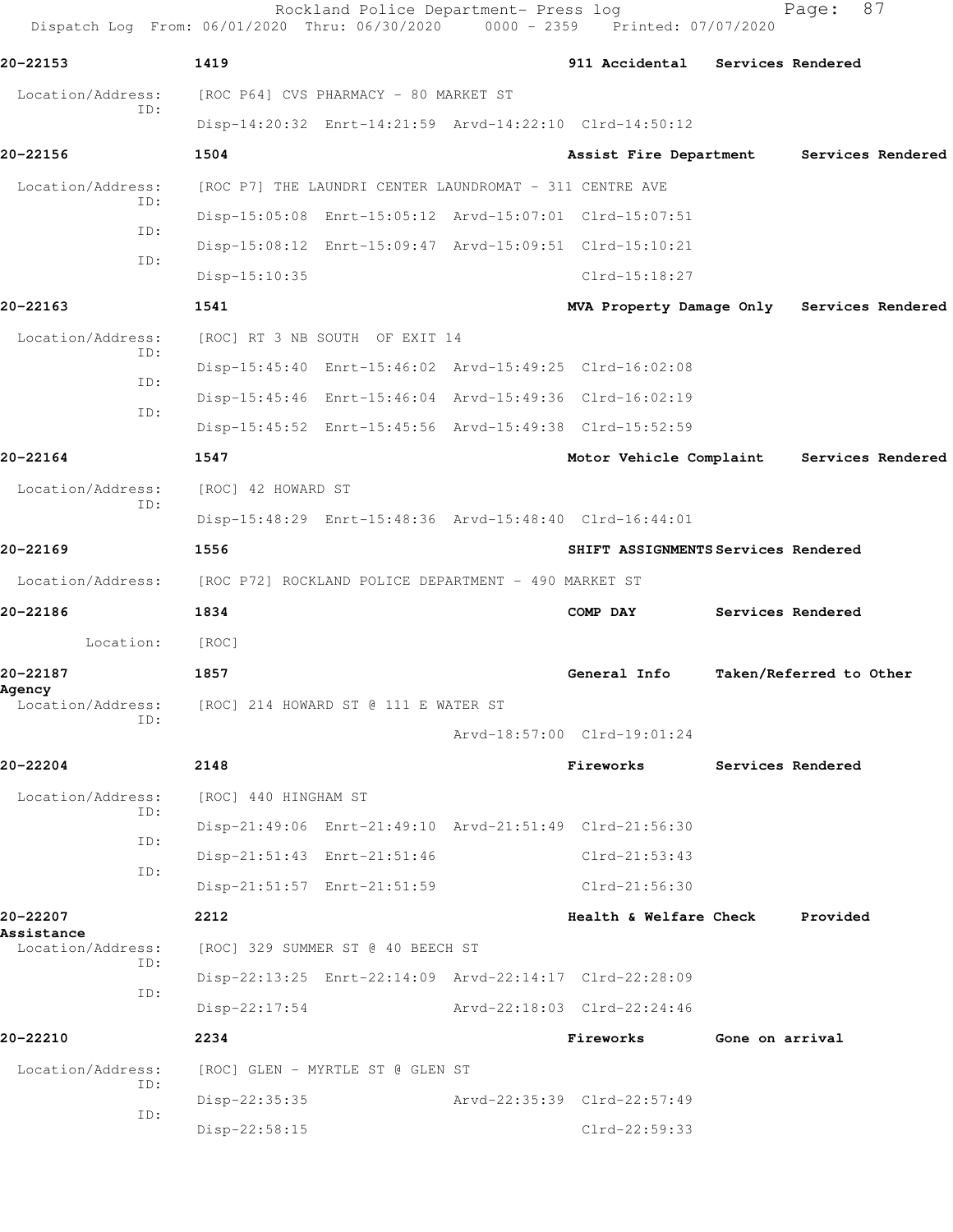Rockland Police Department- Press log Fage: 88 Dispatch Log From: 06/01/2020 Thru: 06/30/2020 0000 - 2359 Printed: 07/07/2020

| 20-22212                        | 2254                               |                                                                                                                    | BOLO FOR HANSON Investigated                               |                                  |
|---------------------------------|------------------------------------|--------------------------------------------------------------------------------------------------------------------|------------------------------------------------------------|----------------------------------|
| Location/Address:               |                                    | [ROC P72] ROCKLAND POLICE DEPARTMENT - 490 MARKET ST                                                               |                                                            |                                  |
| ID:<br>ID:                      | $Disp-22:57:49$<br>$Disp-22:57:49$ |                                                                                                                    | Arvd-22:57:58 Clrd-22:58:11<br>Arvd-22:58:02 Clrd-22:58:15 |                                  |
| ID:                             | $Disp-22:57:49$                    |                                                                                                                    | Arvd-22:58:08 Clrd-22:58:20                                |                                  |
| For Date: $06/28/2020 -$ Sunday |                                    |                                                                                                                    |                                                            |                                  |
| 20-22219                        | 0001                               |                                                                                                                    |                                                            | General Info Services Rendered   |
|                                 |                                    | Location/Address: [ROC P72] ROCKLAND POLICE DEPARTMENT - 490 MARKET ST                                             |                                                            |                                  |
| 20-22221                        | 0023                               |                                                                                                                    | Assist Public                                              | Services Rendered                |
| Location/Address:<br>ID:<br>ID: | [ROC] 614 LIBERTY ST               | Disp-00:25:15 Enrt-00:26:29 Arvd-00:28:52 Clrd-00:32:34                                                            |                                                            |                                  |
| 20-22230                        | 0149                               | Disp-00:25:15 Enrt-00:26:26 Arvd-00:28:52 Clrd-00:32:36                                                            | Suspicious Activity                                        | Services Rendered                |
| Location/Address:<br>ID:        | [ROC] 71 J A DUNN MEM DR           |                                                                                                                    |                                                            |                                  |
| TD:                             |                                    | Disp-01:54:35 Enrt-01:55:06 Arvd-02:09:52 Clrd-02:17:26<br>Disp-01:54:38 Enrt-01:55:05 Arvd-02:09:52 Clrd-02:17:25 |                                                            |                                  |
| 20-22235                        | 0434                               |                                                                                                                    |                                                            | Building Check Services Rendered |
| TD:                             |                                    | Location/Address: [ROC P104] ROCKLAND MEMORIAL LIBRARY - 20 BELMONT ST                                             |                                                            |                                  |

Arvd-04:34:57 Clrd-04:35:26

Arvd-05:37:00 Clrd-05:44:12

## **20-22238 0512 Building Check Building Checked/Secured** Location/Address: [ROC 61] UNION ST BUSINESS DISTRICT - UNION ST

 ID: Disp-05:13:21 Arvd-05:13:25 Clrd-05:38:00

## **20-22239 0537 Vandalism Services Rendered**

Location/Address: [ROC] 375 UNION ST ID: ID:

### **20-22243 0643 OFFICER SAFETY No Service**

 Location/Address: [ROC P72] ROCKLAND POLICE DEPARTMENT - 490 MARKET ST ID:

#### **20-22250 0803 Information Call No Action Required**

Location/Address: [ROC P72] ROCKLAND POLICE DEPARTMENT - 490 MARKET ST

#### **20-22256 0845 MVA Property Damage Only Services Rendered**

Location/Address: [ROC] 135 HINGHAM ST ID: ID:

# Disp-08:46:16 Enrt-08:46:23 Arvd-08:49:19 Clrd-09:32:44 Disp-08:52:33 Arvd-08:52:35 Clrd-09:12:19

Disp-05:38:09 Arvd-05:38:12 Clrd-05:44:15

Disp-06:50:03 Clrd-06:54:14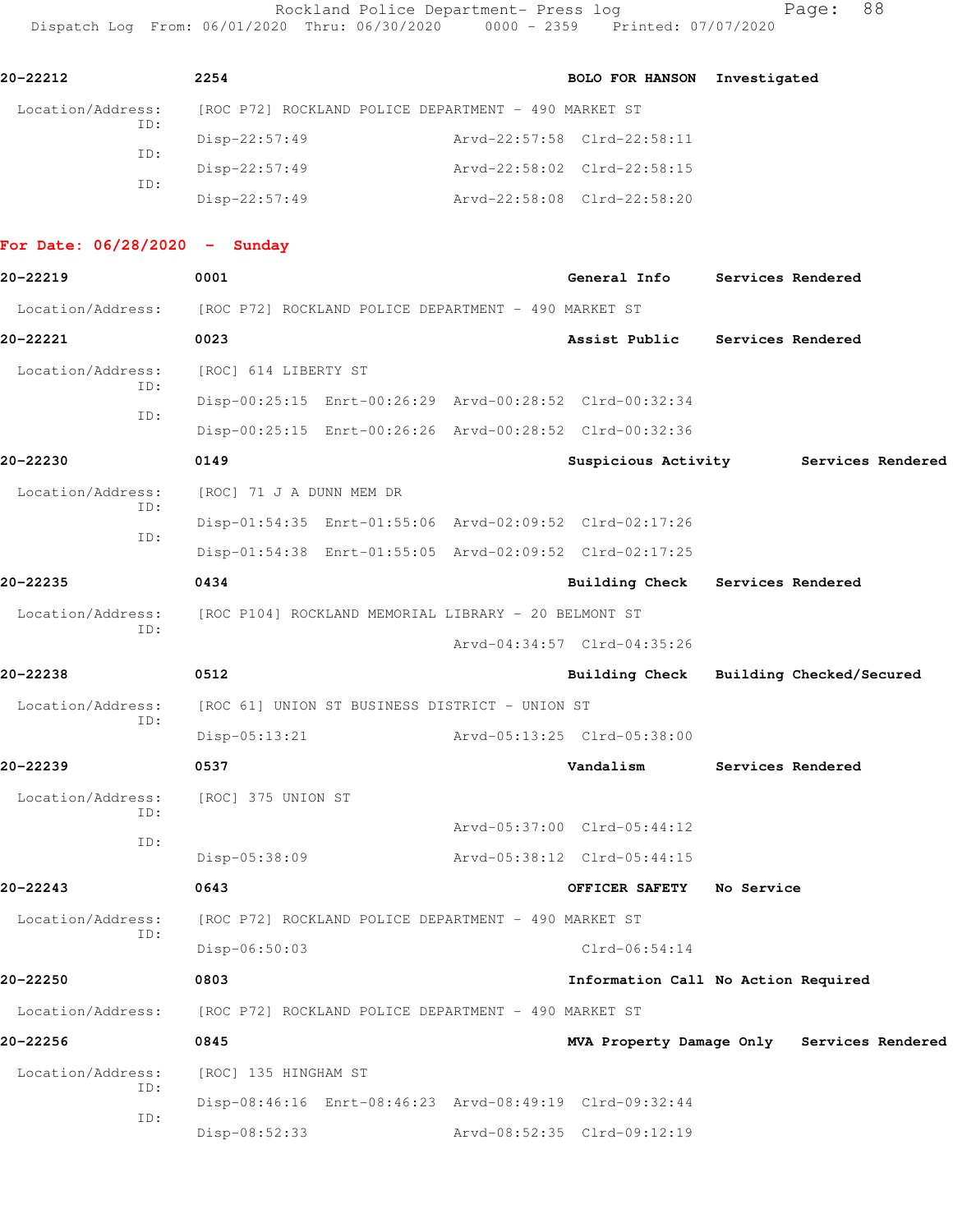|                          | Rockland Police Department- Press log<br>Dispatch Log From: 06/01/2020 Thru: 06/30/2020 0000 - 2359 Printed: 07/07/2020 |                             | Page:                                 | 89             |
|--------------------------|-------------------------------------------------------------------------------------------------------------------------|-----------------------------|---------------------------------------|----------------|
| ID:                      | Disp-08:53:05 Enrt-08:53:08 Arvd-08:59:08 Clrd-09:22:29                                                                 |                             |                                       |                |
| 20-22258                 | 0920                                                                                                                    | Disturbance                 | Services Rendered                     |                |
| Location/Address:        | [ROC] 150 MARTHA DR Apt. #A                                                                                             |                             |                                       |                |
| ID:                      | Disp-09:21:59 Enrt-09:22:13 Arvd-09:25:36 Clrd-09:47:19                                                                 |                             |                                       |                |
| ID:                      | Disp-09:22:32 Enrt-09:22:34 Arvd-09:27:01 Clrd-09:47:16                                                                 |                             |                                       |                |
| 20-22264                 | 1018                                                                                                                    | Assist Public               | Advised to Court                      |                |
| Location/Address:<br>ID: | [ROC 206] 51 MAPLE ST                                                                                                   |                             |                                       |                |
|                          | $Disp-10:21:24$                                                                                                         | $Clrd-10:22:17$             |                                       |                |
| 20-22265                 | 1027                                                                                                                    | 911 Accidental              | Investigated                          |                |
| Location/Address:<br>ID: | [ROC 78] 9 BEECHWOOD LANE - 9 BEECHWOOD LN                                                                              |                             |                                       |                |
|                          | Disp-10:28:33 Enrt-10:28:38 Arvd-10:31:09 Clrd-10:32:32                                                                 |                             |                                       |                |
| 20-22268                 | 1045                                                                                                                    | 911 Accidental              | Investigated                          |                |
| Location/Address:<br>ID: | [ROC P64] CVS PHARMACY - 80 MARKET ST                                                                                   |                             |                                       |                |
|                          | Disp-10:45:29 Enrt-10:45:32 Arvd-10:46:25 Clrd-10:47:50                                                                 |                             |                                       |                |
| 20-22273<br>Required     | 1143                                                                                                                    | Details / Time off          | No Action                             |                |
| Location:                | [ROC]                                                                                                                   |                             |                                       |                |
| 20-22276                 | 1159                                                                                                                    | <b>BOLO</b>                 | Services Rendered                     |                |
| Location/Address:<br>ID: | [ROC P72] ROCKLAND POLICE DEPARTMENT - 490 MARKET ST                                                                    |                             |                                       |                |
| ID:                      | Disp-12:00:36                                                                                                           | $Clrd-12:00:51$             |                                       |                |
| ID:                      | $Disp-12:00:36$                                                                                                         | Clrd-12:00:56               |                                       |                |
| ID:                      | $Disp-12:00:36$                                                                                                         | $Clrd-12:01:00$             |                                       |                |
| ID:                      | Disp-12:00:36                                                                                                           | $Clrd-12:01:05$             |                                       |                |
|                          | Disp-12:00:36                                                                                                           | $Clrd-12:01:09$             |                                       |                |
| 20-22287                 | 1412                                                                                                                    | Suspicious Activity         |                                       | Report Follows |
| Location/Address:<br>ID: | [ROC P72] ROCKLAND POLICE DEPARTMENT - 490 MARKET ST                                                                    |                             |                                       |                |
|                          | Disp-14:34:39                                                                                                           | Arvd-14:59:38 Clrd-15:13:26 |                                       |                |
| 20-22297                 | 1605                                                                                                                    | General Info                | Services Not Required                 |                |
| Location/Address:<br>ID: | [ROC P72] ROCKLAND POLICE DEPARTMENT - 490 MARKET ST                                                                    |                             |                                       |                |
|                          |                                                                                                                         | Arvd-16:05:00 Clrd-16:07:48 |                                       |                |
| 20-22298                 | 1607                                                                                                                    | 911 Hang Up                 | Investigated                          |                |
| Location/Address:<br>ID: | [ROC P51] DOUBLE TREE - 929 HINGHAM ST                                                                                  |                             |                                       |                |
|                          | Disp-16:10:02 Enrt-16:10:52 Arvd-16:26:41 Clrd-16:26:43                                                                 |                             |                                       |                |
| 20-22319                 | 1721                                                                                                                    |                             | Suspicious Activity Services Rendered |                |
| Location/Address:<br>ID: | [ROC] 216 LEVIN RD                                                                                                      |                             |                                       |                |
|                          |                                                                                                                         | Arvd-17:21:00 Clrd-18:38:49 |                                       |                |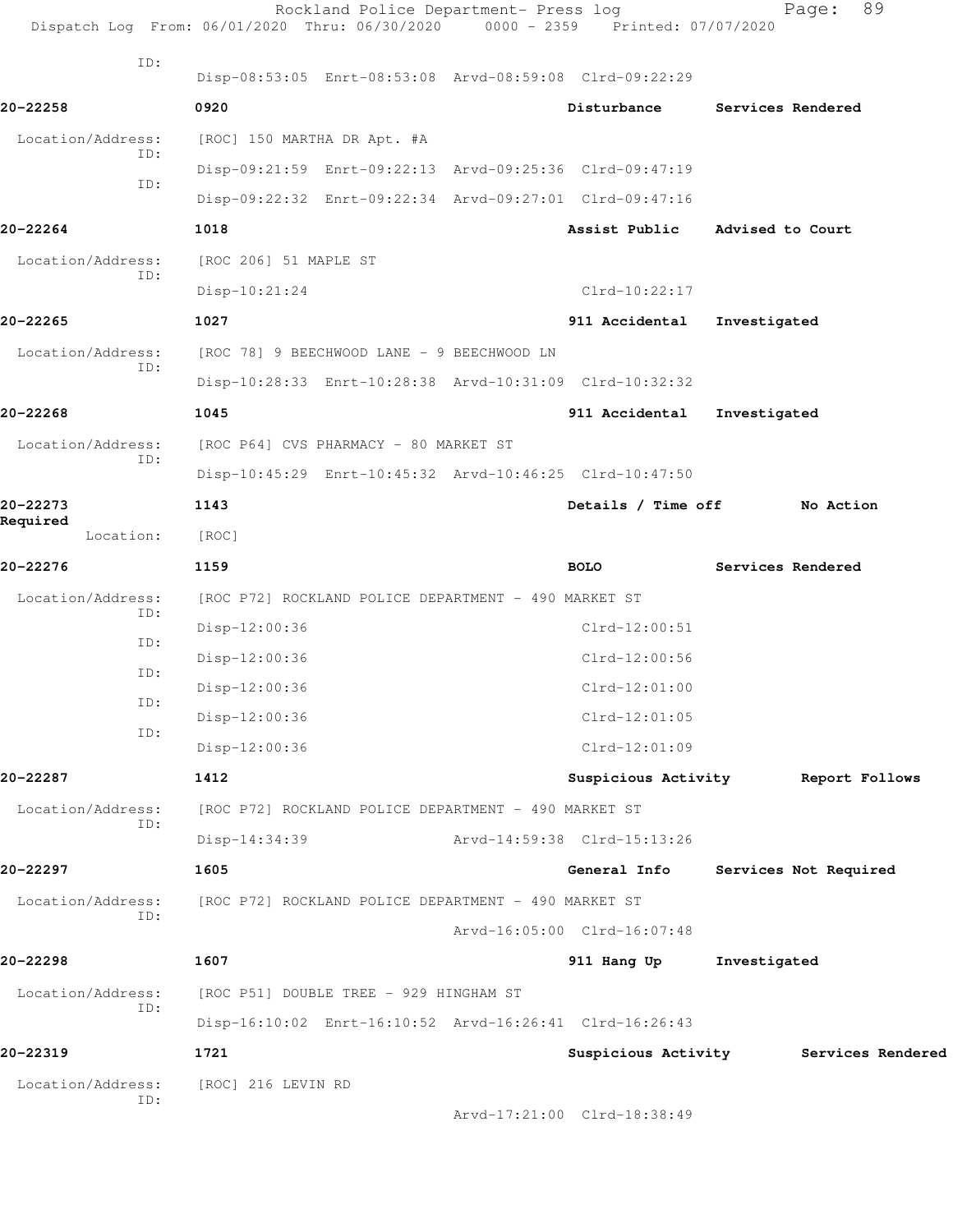Rockland Police Department- Press log entitled Page: 90 Dispatch Log From: 06/01/2020 Thru: 06/30/2020 0000 - 2359 Printed: 07/07/2020

| 20-22360                 | 1945                                                                                                                                              |                                          | 911 Accidental Services Rendered |
|--------------------------|---------------------------------------------------------------------------------------------------------------------------------------------------|------------------------------------------|----------------------------------|
| Location/Address:<br>TD: | [ROC] 9 FIR CIR                                                                                                                                   |                                          |                                  |
|                          | Disp-19:48:01 Enrt-19:48:39                                                                                                                       | Clrd-19:57:54                            |                                  |
| 20-22383                 | 2117                                                                                                                                              | General Info                             | Services Not Required            |
|                          | Location/Address: [ROC P72] ROCKLAND POLICE DEPARTMENT - 490 MARKET ST                                                                            |                                          |                                  |
| ID:                      |                                                                                                                                                   | Arvd-21:17:00 Clrd-23:22:07              |                                  |
| 20-22384                 | 2322                                                                                                                                              | Unwanted Party Sent On Way               |                                  |
| TD:                      | Location/Address: [ROC P51] DOUBLE TREE - 929 HINGHAM ST                                                                                          |                                          |                                  |
|                          |                                                                                                                                                   | Arvd-23:22:00 Clrd-06/29/2020 @ 00:03:14 |                                  |
| ID:                      |                                                                                                                                                   |                                          |                                  |
| EMS Unit:                | Disp-23:25:03 Enrt-23:25:08 Arvd-23:25:13 Clrd-06/29/2020 @ 00:03:14<br>HINMED3-Hingham Medic 3                                                   |                                          |                                  |
|                          | Disp-23:39:17 Enrt-23:39:22 Arvd-23:47:05 Clrd-23:58:22<br>InQrtsUnav1-06/29/2020 @ 00:12:20 InSrvce-00:12:20                                     |                                          |                                  |
| Fire Unit:               | ROCKEN1-Pumper-Rockland Engine 1<br>Disp-23:47:17 Enrt-23:47:21 Arvd-23:55:33 Clrd-23:58:13<br>InOrtsUnav1-06/29/2020 @ 00:04:47 InSrvce-00:04:50 |                                          |                                  |

**For Date: 06/29/2020 - Monday**

| 20-22388                 | 0005                                                    | General Info                | No Service                                    |
|--------------------------|---------------------------------------------------------|-----------------------------|-----------------------------------------------|
| Location/Address:        | [ROC P72] ROCKLAND POLICE DEPARTMENT - 490 MARKET ST    |                             |                                               |
| ID:                      | Disp-00:06:55                                           | $Clrd-00:07:03$             |                                               |
| 20-22389                 | 0013                                                    |                             | Suspicious Activity Services Rendered         |
| Location/Address:        | [ROC P47] BEST WESTERN - 909 HINGHAM ST                 |                             |                                               |
| ID:                      | Disp-00:16:50 Enrt-00:16:59 Arvd-00:19:56 Clrd-00:59:48 |                             |                                               |
| ID:                      | Disp-00:16:50 Enrt-00:17:02 Arvd-00:19:56 Clrd-00:50:56 |                             |                                               |
| TD:                      | Disp-00:17:14 Enrt-00:17:21 Arvd-00:27:28 Clrd-00:50:52 |                             |                                               |
| 20-22395                 | 0207                                                    |                             | Details / Time off COMP Services Rendered     |
| Location:                | [ROC]                                                   |                             |                                               |
| 20-22397                 | 0210                                                    |                             | Details / Time off VACATION Services Rendered |
| Location:                | [ROC]                                                   |                             |                                               |
| 20-22399                 | 0230                                                    |                             | Building Check Services Rendered              |
| Location/Address:        | [ROC] BISHOP LN                                         |                             |                                               |
| TD:                      |                                                         | Arvd-02:31:34 Clrd-02:31:54 |                                               |
| 20-22401                 | 0318                                                    | Suspicious Activity         | Investigated                                  |
| Location/Address:        | [ROC] UNION ST                                          |                             |                                               |
| ID:                      | Disp-03:21:29 Enrt-03:22:51 Arvd-03:25:37 Clrd-03:33:26 |                             |                                               |
| ID:                      | Disp-03:21:29 Enrt-03:22:54 Arvd-03:25:40 Clrd-03:33:23 |                             |                                               |
| 20-22403                 | 0425                                                    | Burglar Alarm               | Appears Secure                                |
| Location/Address:<br>ID: | [ROC 33] FLINT GROUP - 45 RESERVOIR PARK DR             |                             |                                               |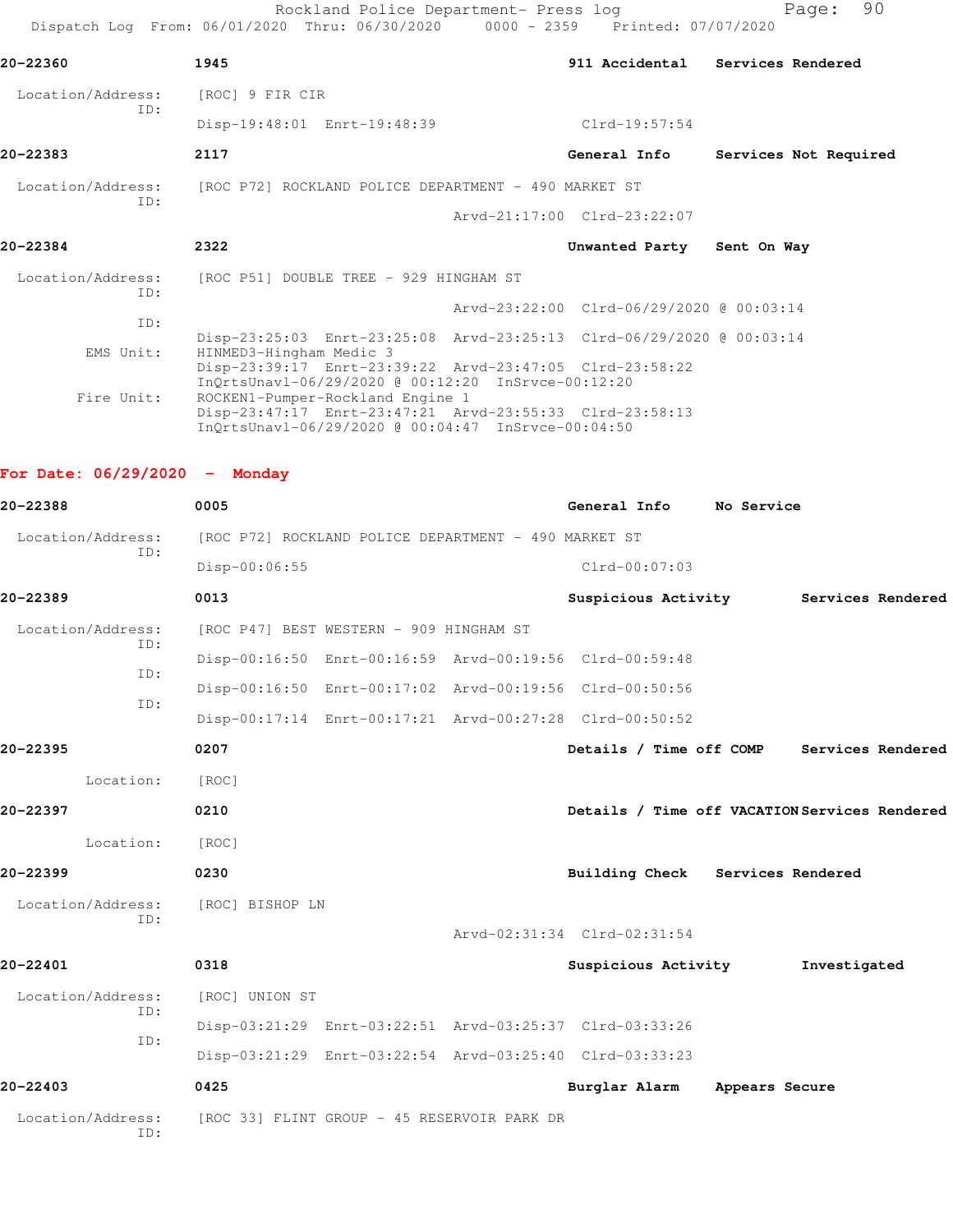|                                                    | Rockland Police Department- Press log<br>Dispatch Log From: 06/01/2020 Thru: 06/30/2020 0000 - 2359 Printed: 07/07/2020 |                                  |                  | 91<br>Page:                           |
|----------------------------------------------------|-------------------------------------------------------------------------------------------------------------------------|----------------------------------|------------------|---------------------------------------|
|                                                    | Disp-04:26:44 Enrt-04:26:48 Arvd-04:31:38 Clrd-04:33:38                                                                 |                                  |                  |                                       |
| ID:                                                | Disp-04:27:04 Enrt-04:27:08 Arvd-04:31:33 Clrd-04:33:34                                                                 |                                  |                  |                                       |
| 20-22407                                           | 0553                                                                                                                    | Building Check Appears Secure    |                  |                                       |
| Location/Address:                                  | [ROC] UNION ST                                                                                                          |                                  |                  |                                       |
| ID:                                                |                                                                                                                         | Arvd-05:53:48 Clrd-06:15:03      |                  |                                       |
| 20-22408                                           | 0614                                                                                                                    | Building Check Services Rendered |                  |                                       |
| Location/Address:<br>ID:                           | [ROC] BISHOP LN                                                                                                         |                                  |                  |                                       |
|                                                    |                                                                                                                         | Arvd-06:15:17 Clrd-06:15:26      |                  |                                       |
| 20-22416                                           | 0615                                                                                                                    | Details / Time off No Service    |                  |                                       |
| Location:                                          | [ROC]                                                                                                                   |                                  |                  |                                       |
| 20-22417                                           | 0715                                                                                                                    | Details / Time off No Service    |                  |                                       |
| Location:                                          | [ROC]                                                                                                                   |                                  |                  |                                       |
| 20-22422                                           | 0800                                                                                                                    | General Info Services Rendered   |                  |                                       |
| Location/Address:<br>ID:                           | [ROC P72] ROCKLAND POLICE DEPARTMENT - 490 MARKET ST                                                                    |                                  |                  |                                       |
|                                                    | Disp-08:15:37 Enrt-08:15:42 Arvd-08:15:45 Clrd-08:15:48                                                                 |                                  |                  |                                       |
| 20-22424                                           | 0856                                                                                                                    | Details / Time off No Service    |                  |                                       |
| Location:                                          | [ROC]                                                                                                                   |                                  |                  |                                       |
| 20-22429<br>Services Rendered<br>Location/Address: | 0953<br>[ROC] 396 MARKET ST                                                                                             | Sex offender or dissemination    |                  |                                       |
| 20-22428                                           | 0955                                                                                                                    | Assist Public Services Rendered  |                  |                                       |
| Location/Address:                                  | [ROC P41] BELLEW TILE & MARBLE INC - 308 HINGHAM ST                                                                     |                                  |                  |                                       |
| ID:                                                | Disp-09:56:46 Enrt-09:56:51 Arvd-10:00:00 Clrd-10:13:50                                                                 |                                  |                  |                                       |
| 20-22432                                           | 1016                                                                                                                    |                                  |                  | Motor Vehicle Stop Citation/Warning   |
| Issued<br>Location/Address:<br>ID:                 | [ROC] BALL FIELDS - SPRING ST                                                                                           |                                  |                  |                                       |
|                                                    |                                                                                                                         | Arvd-10:16:00 Clrd-10:22:23      |                  |                                       |
| 20-22434                                           | 1024                                                                                                                    | General Info                     | Summons To Court |                                       |
| Location/Address:<br>ID:                           | [ROC] 115 HARTSUFF ST                                                                                                   |                                  |                  |                                       |
|                                                    | Disp-10:28:35 Enrt-10:35:01 Arvd-10:35:05 Clrd-10:35:10                                                                 |                                  |                  |                                       |
| 20-22433                                           | 1026                                                                                                                    | 911 Accidental Services Rendered |                  |                                       |
| Location/Address:<br>ID:                           | [ROC 222] SERONO LABS - 1 TECHNOLOGY PL                                                                                 |                                  |                  |                                       |
|                                                    | Disp-10:27:59 Enrt-10:28:04 Arvd-10:33:54 Clrd-10:38:35                                                                 |                                  |                  |                                       |
| 20-22445                                           | 1129                                                                                                                    |                                  |                  | Suspicious Activity Services Rendered |
| Vicinity of:<br>ID:                                | [ROC 54] HARTSUFF ST                                                                                                    |                                  |                  |                                       |
| ID:                                                |                                                                                                                         | Arvd-11:29:00 Clrd-11:49:04      |                  |                                       |
|                                                    | Disp-11:30:22 Enrt-11:30:25 Arvd-11:49:07 Clrd-11:49:12                                                                 |                                  |                  |                                       |
| 20-22447                                           | 1139                                                                                                                    | Suspicious Activity              |                  | Report Follows                        |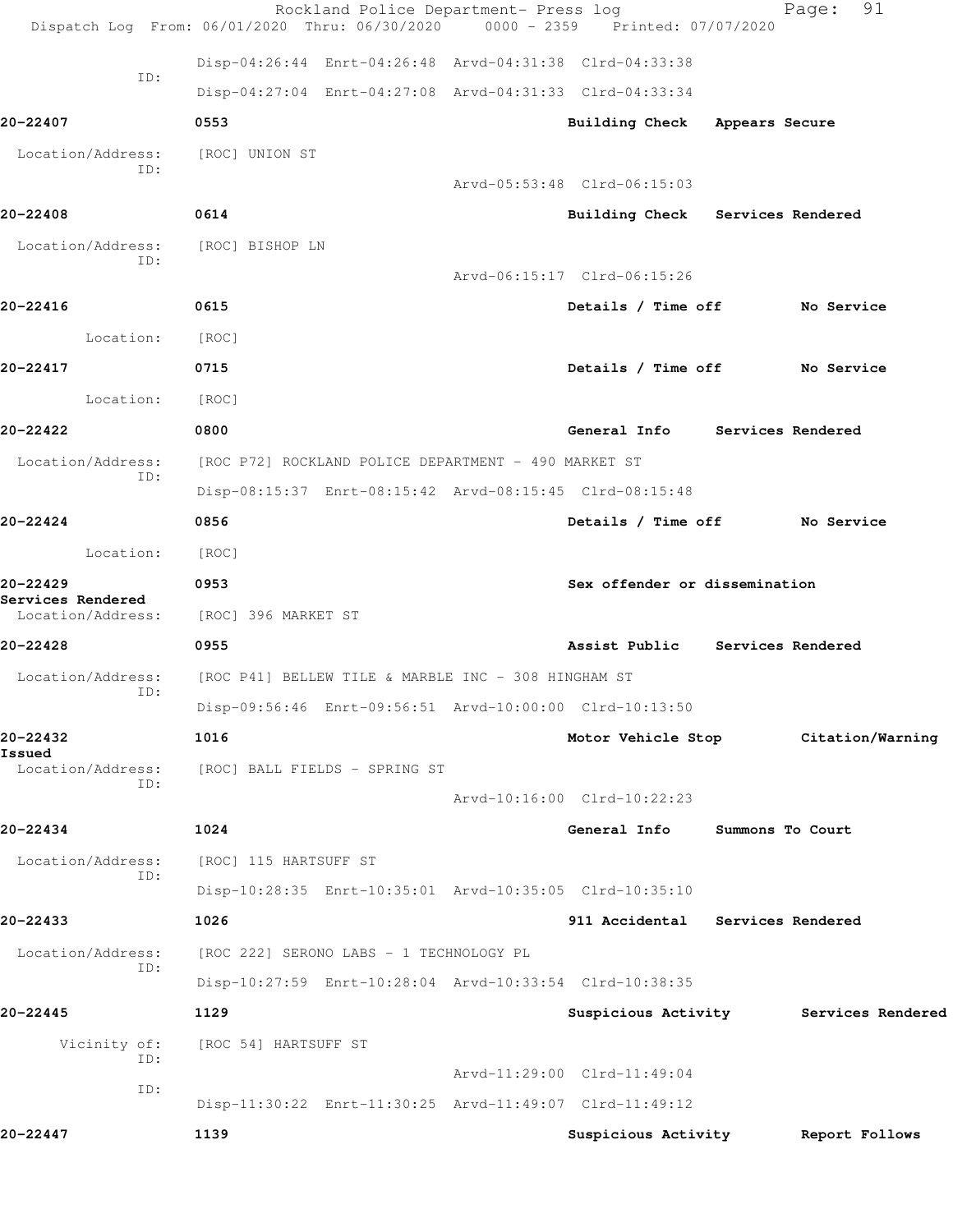|                                                             | Rockland Police Department- Press log<br>Dispatch Log From: 06/01/2020 Thru: 06/30/2020 0000 - 2359 Printed: 07/07/2020                                                                                                                                 |                               | 92<br>Page:           |
|-------------------------------------------------------------|---------------------------------------------------------------------------------------------------------------------------------------------------------------------------------------------------------------------------------------------------------|-------------------------------|-----------------------|
| Location/Address:                                           | [ROC] 347 CENTRE AVE                                                                                                                                                                                                                                    |                               |                       |
| ID:                                                         | Disp-11:40:22 Enrt-11:40:27 Arvd-11:44:11 Clrd-13:23:57                                                                                                                                                                                                 |                               |                       |
| ID:                                                         | Disp-12:10:02 Enrt-12:10:04 Arvd-12:10:05 Clrd-12:30:56                                                                                                                                                                                                 |                               |                       |
| Refer To Arrest:<br>Arrest:<br>Address:<br>Age:<br>Charges: | 20ROC-22447-AR<br>MAHONEY, JOHN ROBERT<br>65 GREENTREE LN Apt. #19 WEYMOUTH, MA<br>29<br>Default Warrant<br>LICENSE SUSPENDED, OP MV WITH<br>UNREGISTERED MOTOR VEHICLE<br>INSPECTION/STICKER, NO<br>DANGEROUS WEAPON, CARRY<br>DANGEROUS WEAPON, CARRY |                               |                       |
| 20-22459                                                    | 1316                                                                                                                                                                                                                                                    | Disturbance                   | Investigated          |
| Location/Address:<br>ID:                                    | [ROC] 111 MARKET ST Apt. #12                                                                                                                                                                                                                            |                               |                       |
| ID:                                                         | Disp-13:21:32 Enrt-13:21:50 Arvd-13:21:59 Clrd-13:41:37                                                                                                                                                                                                 |                               |                       |
| ID:                                                         | Disp-13:21:44 Enrt-13:21:49 Arvd-13:22:00 Clrd-13:40:24                                                                                                                                                                                                 |                               |                       |
|                                                             | $Disp-13:21:55$                                                                                                                                                                                                                                         | Arvd-13:21:57 Clrd-13:41:41   |                       |
| 20-22460                                                    | 1321                                                                                                                                                                                                                                                    | 911 Accidental                | Services Not Required |
| Location/Address:<br>ID:                                    | [ROC P115] ROCKLAND ICE RINK - 599 SUMMER ST                                                                                                                                                                                                            |                               |                       |
| ID:                                                         | Disp-13:23:39 Enrt-13:23:41 Arvd-13:35:32 Clrd-13:35:35                                                                                                                                                                                                 |                               |                       |
|                                                             | Disp-13:24:02 Enrt-13:24:03 Arvd-13:35:26 Clrd-13:35:28                                                                                                                                                                                                 |                               |                       |
| 20-22467                                                    | 1446                                                                                                                                                                                                                                                    | Details / Time off            | No Service            |
| Location:                                                   | [ROC]                                                                                                                                                                                                                                                   |                               |                       |
| 20-22468                                                    | 1448                                                                                                                                                                                                                                                    | Details / Time off            | No Service            |
| Location:                                                   | [ROC]                                                                                                                                                                                                                                                   |                               |                       |
| 20-22472                                                    | 1552                                                                                                                                                                                                                                                    | 911 Hang Up                   | Investigated          |
| Location/Address:<br>TD:                                    | [ROC] 587 SUMMER ST Apt. #R                                                                                                                                                                                                                             |                               |                       |
|                                                             | Disp-15:54:30 Enrt-15:54:35 Arvd-16:01:40 Clrd-16:05:46                                                                                                                                                                                                 |                               |                       |
| 20-22473<br>Services Rendered                               | 1554                                                                                                                                                                                                                                                    | Sex offender or dissemination |                       |
| Location/Address:                                           | [ROC P72] ROCKLAND POLICE DEPARTMENT - 490 MARKET ST                                                                                                                                                                                                    |                               |                       |
| 20-22475                                                    | 1608                                                                                                                                                                                                                                                    | General Info                  | No Service            |
| Location/Address:                                           | [ROC P72] ROCKLAND POLICE DEPARTMENT - 490 MARKET ST                                                                                                                                                                                                    |                               |                       |
| 20-22480                                                    | 1646                                                                                                                                                                                                                                                    | General Info                  | Services Rendered     |
| Location/Address:                                           | [ROC P72] ROCKLAND POLICE DEPARTMENT - 490 MARKET ST                                                                                                                                                                                                    |                               |                       |
| 20-22483                                                    | 1703                                                                                                                                                                                                                                                    | Health & Welfare Check        | Services Rendered     |
| Location/Address:<br>ID:                                    | [ROC] 24 EMERSON ST                                                                                                                                                                                                                                     |                               |                       |
| EMS Unit:                                                   | Disp-17:06:49 Enrt-17:06:52<br>ROCKAM1-Rockland A1<br>Disp-17:08:21 Enrt-17:09:48 Arvd-17:14:21 Clrd-17:24:10                                                                                                                                           | $Clrd-17:08:14$               |                       |
| Fire Unit:                                                  | $InQrtsUnav1-17:27:30$ $InSrvce-17:27:34$<br>ROCKEN1-Pumper-Rockland Engine 1<br>Disp-17:08:25 Enrt-17:09:45 Arvd-17:14:18 Clrd-17:24:07                                                                                                                |                               |                       |
|                                                             |                                                                                                                                                                                                                                                         |                               |                       |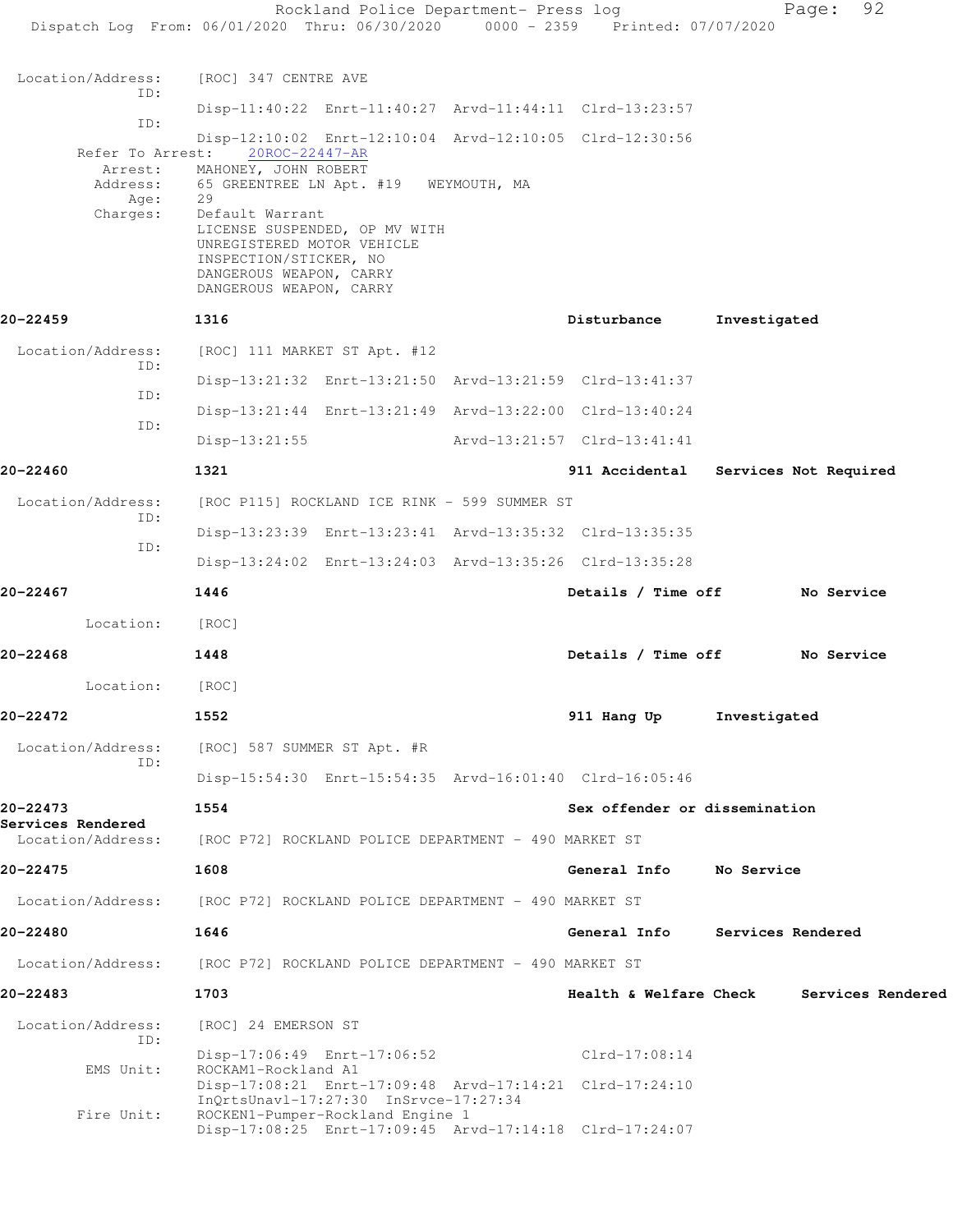|                                              | Rockland Police Department- Press log<br>Dispatch Log From: 06/01/2020 Thru: 06/30/2020 0000 - 2359 Printed: 07/07/2020                                                                                            |                                       |                   | 93<br>Page:       |  |
|----------------------------------------------|--------------------------------------------------------------------------------------------------------------------------------------------------------------------------------------------------------------------|---------------------------------------|-------------------|-------------------|--|
|                                              | InQrtsUnavl-17:27:49 InSrvce-17:28:02                                                                                                                                                                              |                                       |                   |                   |  |
| ID:                                          | Disp-17:15:36 Enrt-17:15:39 Arvd-17:18:40 Clrd-17:31:45                                                                                                                                                            |                                       |                   |                   |  |
| 20-22485                                     | 1712                                                                                                                                                                                                               | Sudden Death                          | Report Follows    |                   |  |
| Location/Address:                            | [ROC] 9 JUNIPER CIR                                                                                                                                                                                                |                                       |                   |                   |  |
| ID:<br>ID:                                   | Disp-17:15:23 Enrt-17:15:28 Arvd-17:22:39 Clrd-17:34:04                                                                                                                                                            |                                       |                   |                   |  |
|                                              | Disp-17:15:49 Enrt-17:15:52 Arvd-17:21:05 Clrd-18:53:29                                                                                                                                                            |                                       |                   |                   |  |
| 20-22486                                     | 1714                                                                                                                                                                                                               | Details / Time off                    |                   | Services Rendered |  |
| Location:                                    | [ROC]                                                                                                                                                                                                              |                                       |                   |                   |  |
| 20-22503                                     | 2002                                                                                                                                                                                                               | Lost/Found Property Services Rendered |                   |                   |  |
| Location/Address:<br>ID:                     | [ROC P72] ROCKLAND POLICE DEPARTMENT - 490 MARKET ST                                                                                                                                                               |                                       |                   |                   |  |
|                                              |                                                                                                                                                                                                                    | Arvd-20:02:00 Clrd-20:06:16           |                   |                   |  |
| 20-22507                                     | 2114                                                                                                                                                                                                               | Suspicious Activity Services Rendered |                   |                   |  |
| Location/Address:                            | [ROC] 148 NEVENS CIR                                                                                                                                                                                               |                                       |                   |                   |  |
| ID:                                          | Disp-21:16:24 Enrt-21:16:28 Arvd-21:18:53 Clrd-21:26:09                                                                                                                                                            |                                       |                   |                   |  |
| 20-22511                                     | 2133                                                                                                                                                                                                               | <b>BOLO</b>                           | Services Rendered |                   |  |
|                                              | Location/Address: [ROC P72] ROCKLAND POLICE DEPARTMENT - 490 MARKET ST                                                                                                                                             |                                       |                   |                   |  |
| 20-22519                                     | 2314                                                                                                                                                                                                               | Disturbance                           | Sent On Way       |                   |  |
| Location/Address:                            | [ROC] MARTHA DR                                                                                                                                                                                                    |                                       |                   |                   |  |
| ID:                                          | Disp-23:16:27 Enrt-23:16:32 Arvd-23:20:58 Clrd-23:31:38                                                                                                                                                            |                                       |                   |                   |  |
| ID:                                          | Disp-23:21:16 Enrt-23:21:18 Arvd-23:21:21 Clrd-23:31:40                                                                                                                                                            |                                       |                   |                   |  |
| 20-22520                                     | 2316                                                                                                                                                                                                               | Emergency Medical Patient Refusal     |                   |                   |  |
| Location/Address:<br>EMS Unit:<br>Fire Unit: | [ABI] MOUNT VERNON CEMETERY - 227 CENTRE AVE<br>ABIA4-Abington Ambulance 4<br>Disp-23:17:37 Enrt-23:18:46 Arvd-23:22:44 Clrd-23:33:21<br>InQrtsUnavl-23:45:24 InSrvce-23:45:28<br>ABIENG4-Aerial-Abington Engine 4 |                                       |                   |                   |  |
| ID:                                          | Disp-23:19:37 Enrt-23:19:40 Arvd-23:22:42 Clrd-23:33:18<br>InOrtsUnavl-23:46:33 InSrvce-23:46:37                                                                                                                   |                                       |                   |                   |  |
|                                              | $Disp-23:21:03$                                                                                                                                                                                                    | $Clrd-23:21:12$                       |                   |                   |  |
| For Date: $06/30/2020 - Tuesday$             |                                                                                                                                                                                                                    |                                       |                   |                   |  |
| 20-22522                                     | 0001                                                                                                                                                                                                               | SHIFT ASSIGNMENTSNo Service           |                   |                   |  |
| Location/Address:                            | [ROC P72] ROCKLAND POLICE DEPARTMENT - 490 MARKET ST                                                                                                                                                               |                                       |                   |                   |  |
| ID:                                          |                                                                                                                                                                                                                    | Arvd-00:01:00 Clrd-00:03:01           |                   |                   |  |
| 20-22523                                     | 0008                                                                                                                                                                                                               | Details / Time off                    |                   | No Service        |  |
| Location:                                    | [ROC]                                                                                                                                                                                                              |                                       |                   |                   |  |
| 20-22525                                     | 0040                                                                                                                                                                                                               | Details / Time off                    |                   | No Service        |  |
| Location:                                    | [ROC]                                                                                                                                                                                                              |                                       |                   |                   |  |
| 20-22526                                     | 0041                                                                                                                                                                                                               | Details / Time off                    |                   | No Service        |  |
|                                              |                                                                                                                                                                                                                    |                                       |                   |                   |  |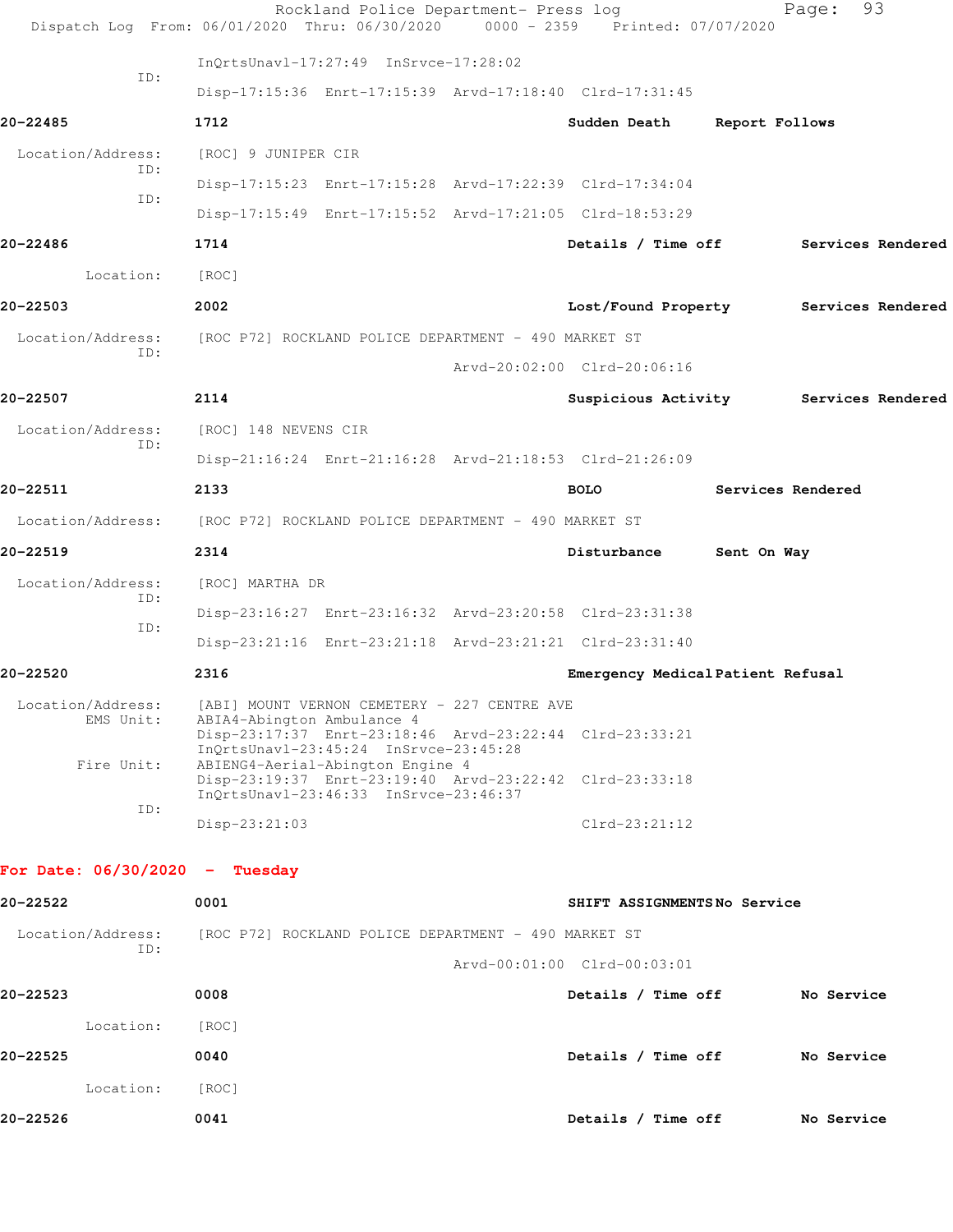|                          | Rockland Police Department- Press log<br>Dispatch Log From: 06/01/2020 Thru: 06/30/2020 0000 - 2359 Printed: 07/07/2020 |                                         |                    | 94<br>Page:       |
|--------------------------|-------------------------------------------------------------------------------------------------------------------------|-----------------------------------------|--------------------|-------------------|
| Location:                | [ROC]                                                                                                                   |                                         |                    |                   |
| 20-22527                 | 0041                                                                                                                    | Details / Time off No Service           |                    |                   |
| Location:                | [ROC]                                                                                                                   |                                         |                    |                   |
| 20-22533                 | 0210                                                                                                                    | Building Check Services Rendered        |                    |                   |
| Location/Address:<br>ID: | [ROC] BISHOP LN                                                                                                         |                                         |                    |                   |
|                          |                                                                                                                         | Arvd-02:10:49 Clrd-02:11:01             |                    |                   |
| 20-22540                 | 0604                                                                                                                    | Building Check Services Rendered        |                    |                   |
| Location/Address:<br>ID: | [ROC] BISHOP LN                                                                                                         |                                         |                    |                   |
|                          |                                                                                                                         | Arvd-06:07:09 Clrd-06:07:16             |                    |                   |
| 20-22539                 | 0606                                                                                                                    | Building Check Appears Secure           |                    |                   |
| Location/Address:<br>ID: | [ROC] UNION ST                                                                                                          |                                         |                    |                   |
|                          |                                                                                                                         | Arvd-06:06:38 Clrd-06:18:44             |                    |                   |
| 20-22548                 | 0738                                                                                                                    | MVA Property Damage Only Paper Exchange |                    |                   |
| Location/Address:<br>ID: | [ROC] 282 EAST WATER ST                                                                                                 |                                         |                    |                   |
| ID:                      |                                                                                                                         | Arvd-07:38:00 Clrd-07:39:00             |                    |                   |
| ID:                      | Disp-07:40:54 Enrt-07:40:57 Arvd-07:40:59 Clrd-07:50:34                                                                 |                                         |                    |                   |
|                          | Disp-07:45:43 Enrt-07:45:45 Arvd-07:45:46 Clrd-07:50:37                                                                 |                                         |                    |                   |
| 20-22549                 | 0739                                                                                                                    | Assist Public                           | Advised to Court   |                   |
| Location/Address:<br>ID: | [ROC P72] ROCKLAND POLICE DEPARTMENT - 490 MARKET ST                                                                    |                                         |                    |                   |
|                          |                                                                                                                         | Arvd-07:39:00 Clrd-07:45:33             |                    |                   |
| 20-22551                 | 0804                                                                                                                    | SHIFT ASSIGNMENTS Services Rendered     |                    |                   |
| Location/Address:        | [ROC P72] ROCKLAND POLICE DEPARTMENT - 490 MARKET ST                                                                    |                                         |                    |                   |
| 20-22558                 | 0913                                                                                                                    | Building Check Services Rendered        |                    |                   |
| Location/Address:<br>ID: | [ROC P104] ROCKLAND MEMORIAL LIBRARY - 20 BELMONT ST                                                                    |                                         |                    |                   |
|                          |                                                                                                                         | Arvd-09:14:17 Clrd-09:14:31             |                    |                   |
| 20-22561                 | 0934                                                                                                                    | Neighbor Disturbance                    |                    | Peace Restored    |
| Location/Address:<br>ID: | [ROC] 113 MARKET ST Apt. #10                                                                                            |                                         |                    |                   |
| ID:                      | Disp-09:37:10 Enrt-09:37:37 Arvd-09:37:44 Clrd-09:51:14                                                                 |                                         |                    |                   |
| ID:                      | Disp-09:37:17 Enrt-09:37:40 Arvd-09:37:42 Clrd-09:51:08                                                                 |                                         |                    |                   |
|                          | Disp-09:37:23 Enrt-09:37:38 Arvd-09:37:45 Clrd-09:51:11                                                                 |                                         |                    |                   |
| 20-22568                 | 1036                                                                                                                    | Details / Time off                      |                    | Services Rendered |
| Location:                | [ROC]                                                                                                                   |                                         |                    |                   |
| 20-22570                 | 1045                                                                                                                    | Building Check Services Rendered        |                    |                   |
| Location/Address:<br>ID: | [ROC P104] ROCKLAND MEMORIAL LIBRARY - 20 BELMONT ST                                                                    |                                         |                    |                   |
|                          |                                                                                                                         | Arvd-10:46:38 Clrd-10:46:58             |                    |                   |
| 20-22573                 | 1129                                                                                                                    | Disturbance                             | No Action Required |                   |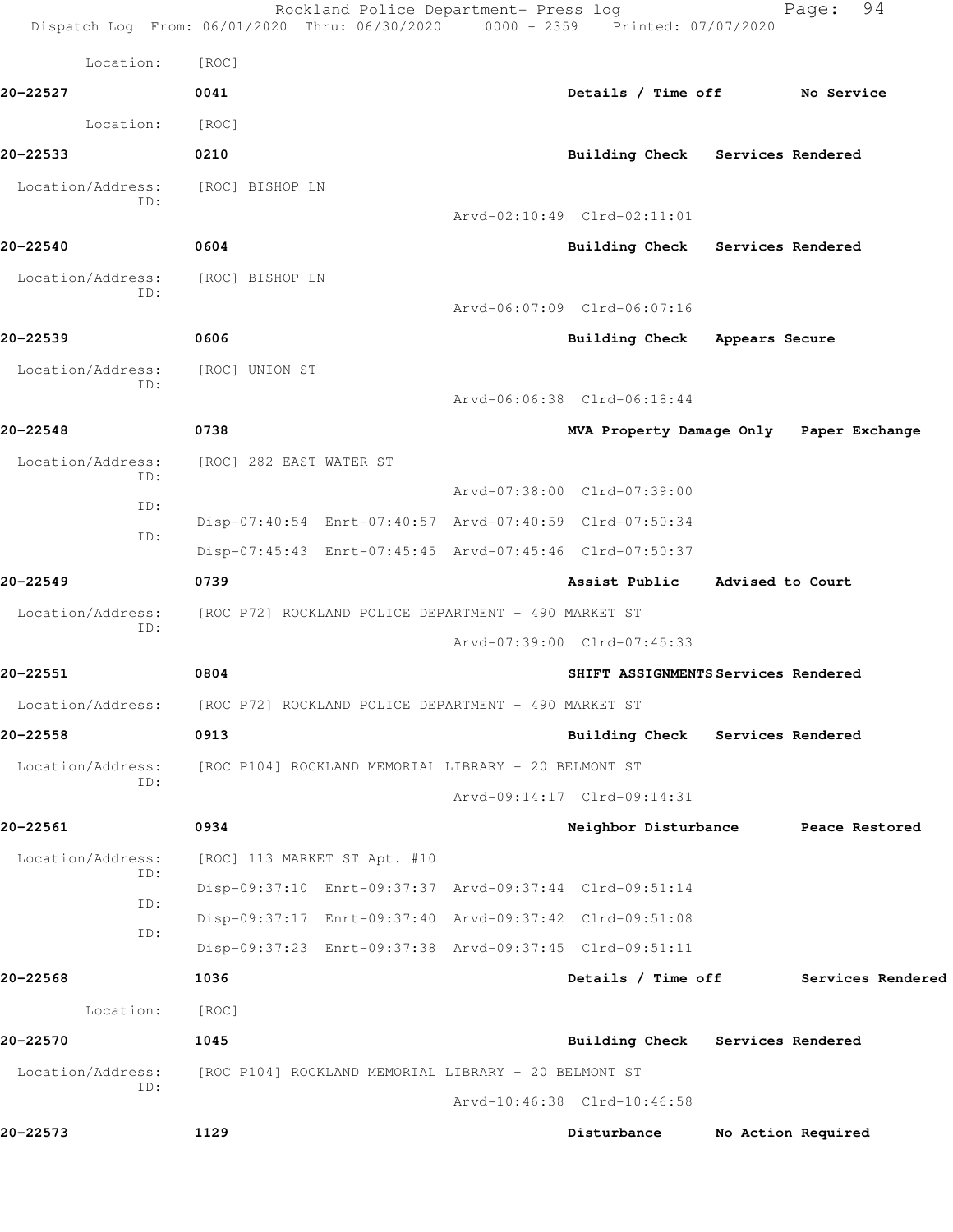| Services Rendered<br>Location: | [ROC]                                                                          |  |                                            |                          |                   |  |
|--------------------------------|--------------------------------------------------------------------------------|--|--------------------------------------------|--------------------------|-------------------|--|
| 20-22607                       | [ROC] 373 EAST WATER ST Apt. #REAR<br>1543<br>HYPODERMIC SYRINGE (RECOVERED)   |  |                                            |                          |                   |  |
| Location/Address:              | 1525                                                                           |  | Larceny / Forgery/ Fraud Services Rendered |                          |                   |  |
| Location:<br>20-22602          | [ROC]                                                                          |  |                                            |                          |                   |  |
| 20-22593                       | 1422                                                                           |  | Details                                    |                          | Services Rendered |  |
|                                | Disp-14:20:47 Enrt-14:27:07 Arvd-14:27:11 Clrd-15:11:10                        |  |                                            |                          |                   |  |
| Location/Address:<br>ID:       | [ROC] 151 MARKET ST                                                            |  |                                            |                          |                   |  |
| 20-22590                       | 1418                                                                           |  | ILLEGAL DUMPING Services Rendered          |                          |                   |  |
|                                | Disp-14:22:32                                                                  |  | $Clrd-14:23:10$                            |                          |                   |  |
| ID:<br>ID:                     | Disp-14:22:24                                                                  |  | $Clrd-14:23:06$                            |                          |                   |  |
| ID:                            | Disp-14:22:18                                                                  |  | $Clrd-14:23:02$                            |                          |                   |  |
| ID:                            | $Disp-14:22:11$                                                                |  | $Clrd-14:22:58$                            |                          |                   |  |
| ID:                            | Disp-14:22:06                                                                  |  | $Clrd-14:22:51$                            |                          |                   |  |
| ID:                            | $Disp-14:22:00$                                                                |  | $Clrd-14:22:47$                            |                          |                   |  |
| ID:                            | $Disp-14:21:55$                                                                |  | $Clrd-14:22:43$                            |                          |                   |  |
| Location:                      | [WEY] WEYMOUTH PD                                                              |  |                                            |                          |                   |  |
| 20-22592                       | 1402                                                                           |  | General Info No Service                    |                          |                   |  |
| ID:                            | Disp-13:03:29 Enrt-13:03:34 Arvd-13:03:45 Clrd-13:05:08                        |  |                                            |                          |                   |  |
| Location/Address:              | [ROC] 173 BEECH ST                                                             |  |                                            |                          |                   |  |
| 20-22582                       | 1302                                                                           |  | Motor Vehicle Stop Verbal Warning          |                          |                   |  |
| Location:                      | [ROC]                                                                          |  |                                            |                          |                   |  |
| 20-22580                       | 1257                                                                           |  | <b>Time off</b>                            | <b>Services Rendered</b> |                   |  |
| ID:                            |                                                                                |  | Arvd-12:41:38 Clrd-12:47:51                |                          |                   |  |
| Location/Address:              | [ROC P104] ROCKLAND MEMORIAL LIBRARY - 20 BELMONT ST                           |  |                                            |                          |                   |  |
| 20-22577                       | 1240                                                                           |  | Building Check Services Rendered           |                          |                   |  |
| ID:                            | $Disp-12:13:29$                                                                |  | Arvd-12:13:33 Clrd-12:16:00                |                          |                   |  |
| Location/Address:<br>ID:       | [HOL 4176] 391 S FRANKLIN ST Apt. #ST                                          |  | Arvd-12:11:00 Clrd-12:19:28                |                          |                   |  |
|                                |                                                                                |  | Motor Vehicle Stop Verbal Warning          |                          |                   |  |
| 20-22575                       | Disp-11:33:32 Enrt-11:33:35 Arvd-11:33:37 Clrd-11:37:32<br>1211                |  |                                            |                          |                   |  |
| ID:                            | Disp-11:31:14 Enrt-11:31:24 Arvd-11:33:42 Clrd-11:37:38                        |  |                                            |                          |                   |  |
| ID:                            | Disp-11:31:00 Enrt-11:31:22 Arvd-11:33:40 Clrd-11:37:35                        |  |                                            |                          |                   |  |
| ID:                            | $Disp-11:30:56$                                                                |  | $Clrd-11:31:19$                            |                          |                   |  |
| Location/Address:<br>ID:       | [ROC 159] 113 MARKET ST Apt. #6                                                |  |                                            |                          |                   |  |
|                                | Dispatch Log From: 06/01/2020 Thru: 06/30/2020 0000 - 2359 Printed: 07/07/2020 |  |                                            |                          |                   |  |
|                                | Rockland Police Department- Press log                                          |  |                                            |                          | 95<br>Page:       |  |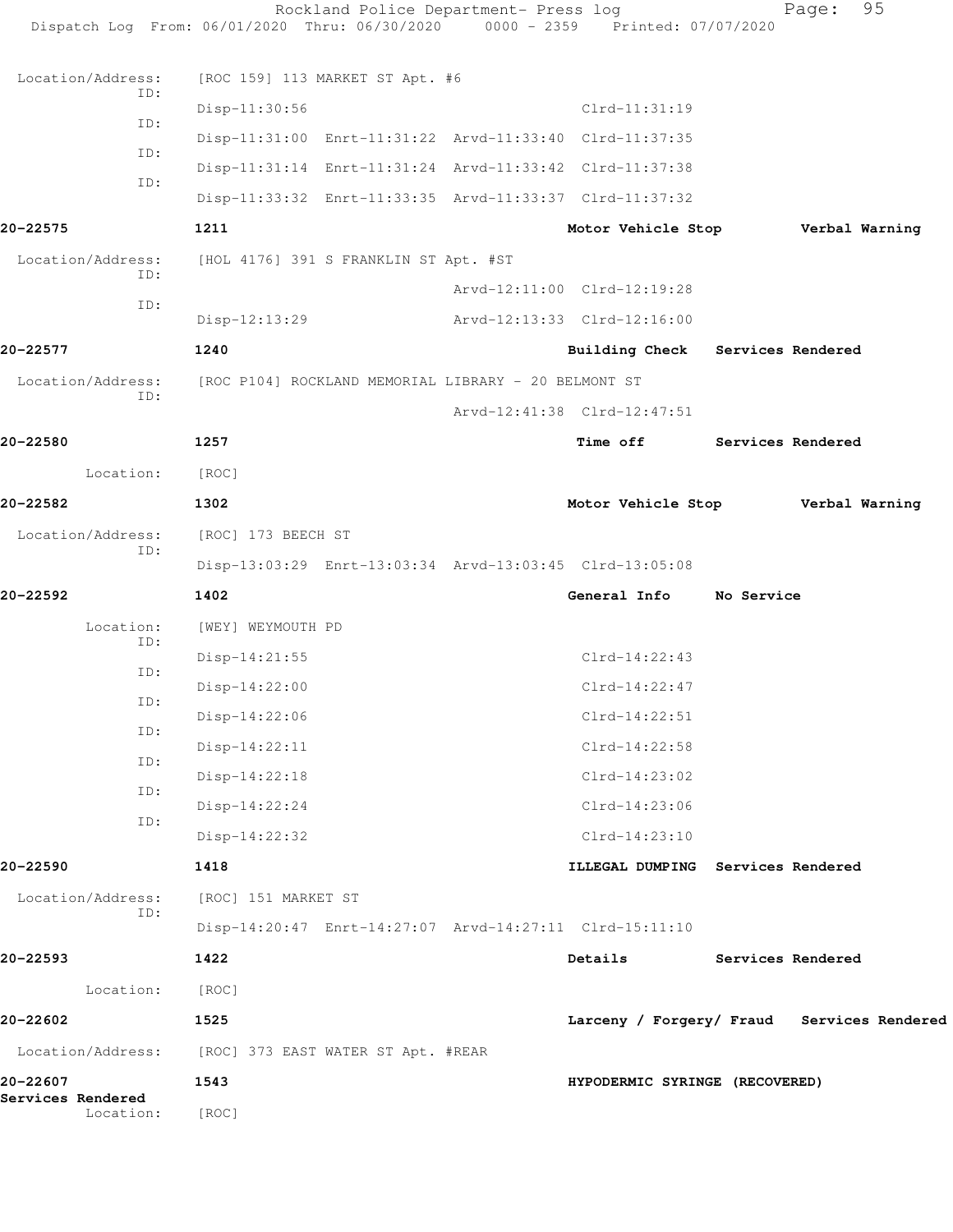Rockland Police Department- Press log Fage: 96 Dispatch Log From: 06/01/2020 Thru: 06/30/2020 0000 - 2359 Printed: 07/07/2020 **20-22610 1604 General Incident Services Rendered** Location/Address: [ROC P72] ROCKLAND POLICE DEPARTMENT - 490 MARKET ST ID: Disp-16:07:00 Clrd-16:07:10 **20-22611 1605 Burglar Alarm Cancelled Enroute** Location/Address: [ROC 213] 230 NORTH AVE ID: Disp-16:06:16 Enrt-16:06:20 Clrd-16:12:15 **20-22615 1619 911 Accidental Investigated** Location/Address: [ROC P86] MOBIL GAS STATION - 158 MARKET ST ID: Disp-16:20:52 Enrt-16:21:01 Arvd-16:21:06 Clrd-16:23:00 **20-22616 1624 Missing Person Services Rendered** Location/Address: [ROC P72] ROCKLAND POLICE DEPARTMENT - 490 MARKET ST ID: Disp-16:26:47 Arvd-16:27:10 Clrd-16:33:08 **20-22617 1631 Motor Vehicle Stop Services Rendered** Vicinity of: [ROC] 318 SUMMER ST @ 372 SPRING ST ID: Disp-16:32:18 Arvd-16:32:29 Clrd-20:55:46 **20-22620 1708 Assist Other Agency Services Rendered** Location/Address: [ROC] 3 ASH ST ID: Disp-17:12:15 Enrt-17:12:22 Arvd-17:13:33 Clrd-17:16:55 **20-22622 1729 HYPODERMIC SYRINGE (RECOVERED) Services Rendered**  Location: [ROC] ID: Disp-17:30:00 Arvd-17:31:12 Clrd-17:31:17 **20-22629 1823 911 Hang Up Investigated** Location/Address: [ROC] 232 WEST WATER ST ID: Disp-18:26:25 Enrt-18:28:44 Arvd-18:30:19 Clrd-18:31:37 **20-22630 1823 Assist Other Agency Services Rendered** Location/Address: [ROC] 45 STUDLEY CT ID: Disp-18:28:13 Clrd-18:28:21 **20-22639 1940 Fireworks Gone on arrival** Vicinity of: [ROC] ALPINE ST ID: Disp-19:43:42 Enrt-19:43:48 Arvd-19:55:04 Clrd-20:01:23 **20-22642 1948 Building Check Appears Secure** Location/Address: [ROC] BISHOP LN ID: Arvd-19:51:21 Clrd-19:51:33 **20-22643 2009 911 Accidental Investigated** Location/Address: [ROC] 149 GREENWOOD ST ID: Disp-20:11:17 Enrt-20:11:23 Arvd-20:16:07 Clrd-20:20:22